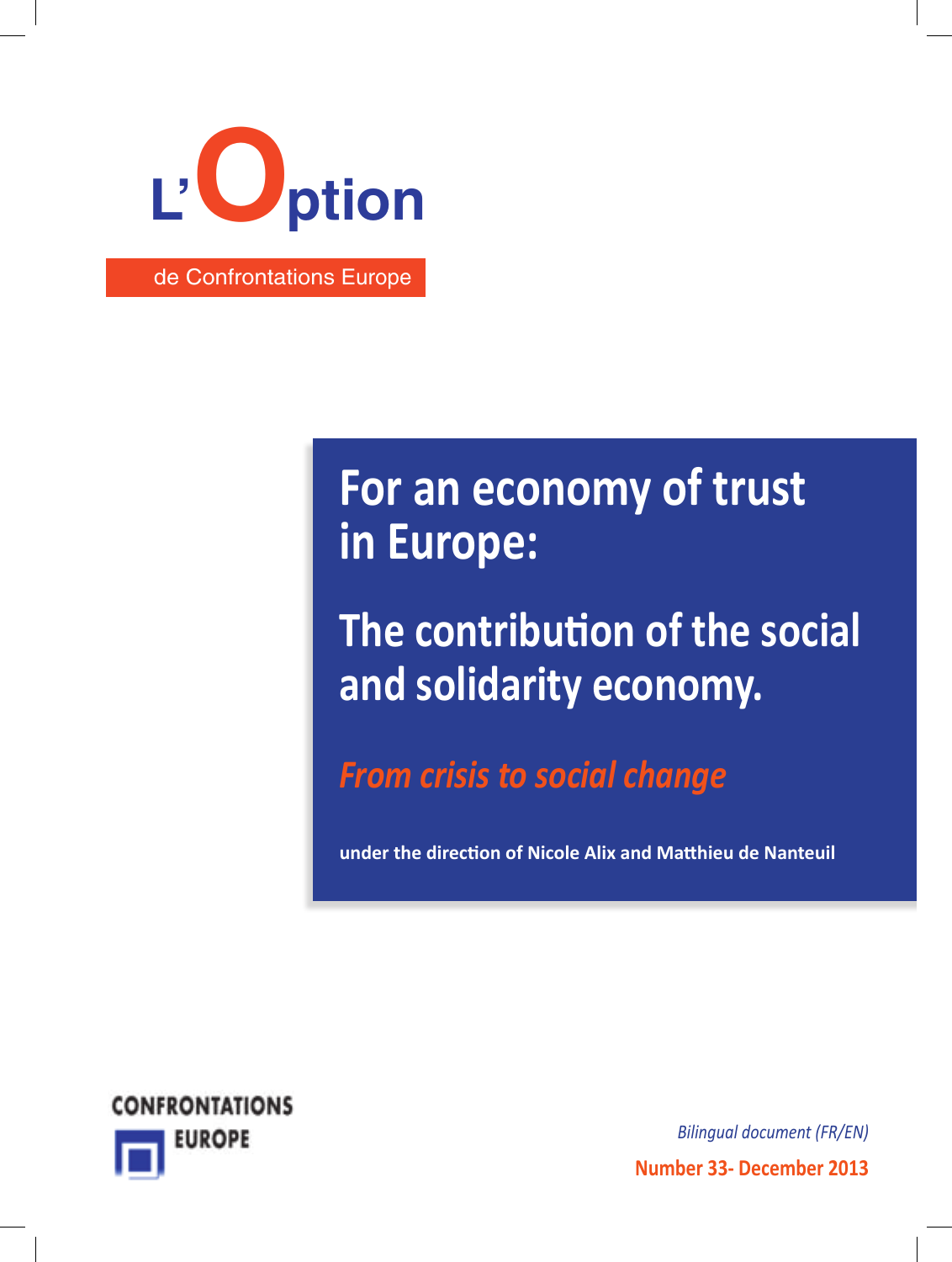

 227 bd St Germain – F- 75007 ByIS Tél : + 33(0)1 43 17 32 88 – Fax : +33 (0)1 45 56 18 86 A Bruxelles : 19-21 rue du Luxembourg – B-1000 BRUXELLES Tél : +32(0)2 213 62 70 – Fax : +32 (0) 2 213 62 79 E-mail : confrontations@confrontations.org Internet : www.confrontations.org ISSN 1262-2230 Directrice de la publication : Claude Fischer Directrice des rédactions : Catherine Véglio Numéro 33 - Décembre 2013 Prix : 12  $\epsilon$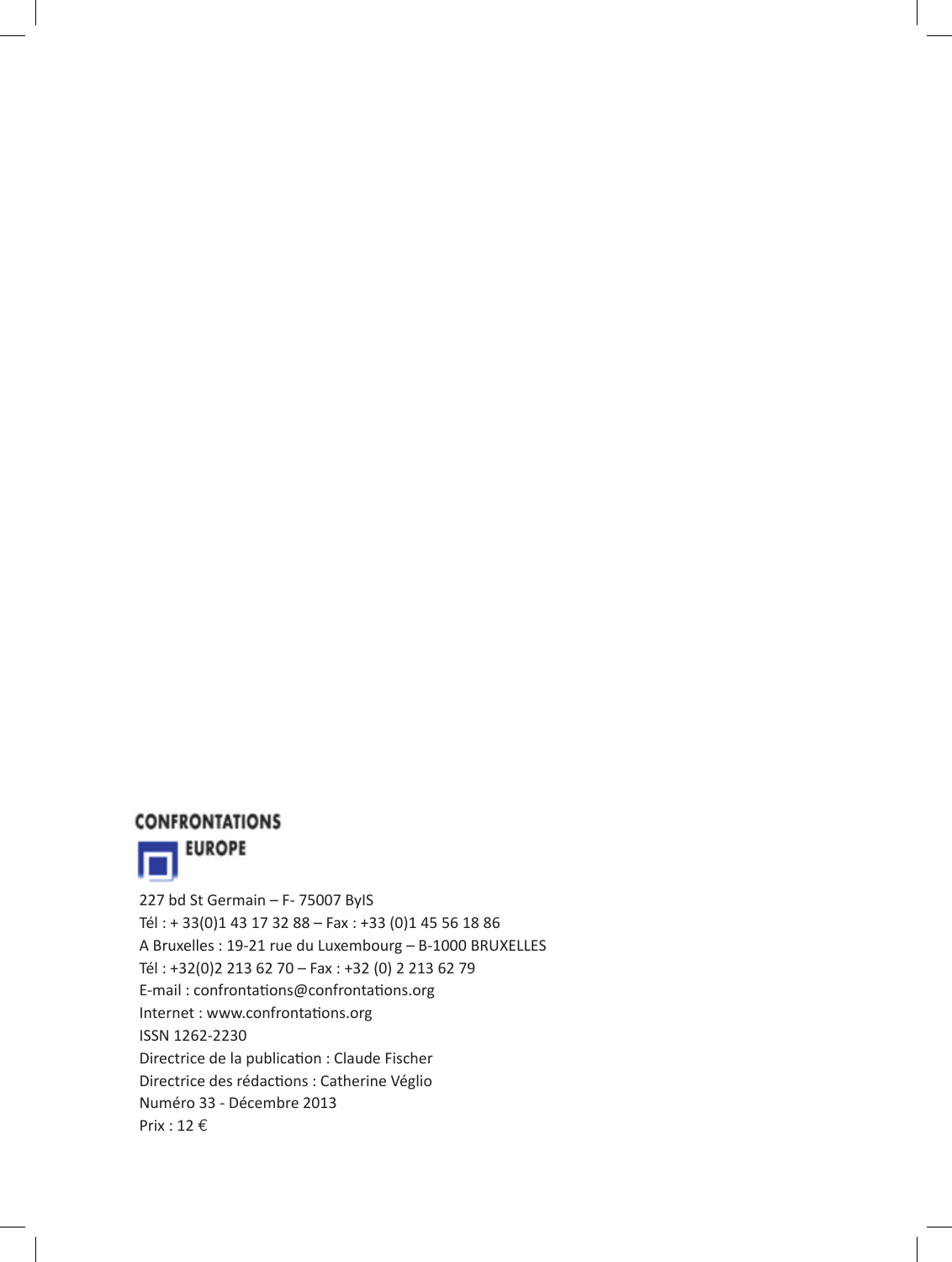### "At 'La Nouvelle Fabrique', at 104, you find tools that can't be bought anywhere".

 Vincent Guimas, *'La Nouvelle Fabrique', at 104, Byis*

"Economic models, which represent the structure of a situation as invariable, illustrate the strategies that individuals will adopt when they find themselves in a situation that they cannot change. They do not tell us what individuals will do when they have the autonomy needed to develop their own institutions and are able to influence perceived standards and benefits"

Elinor Ostrom, *Governing the Commons. The Evolution of Institutions for Collective Action Cambridge University Press, 1990.*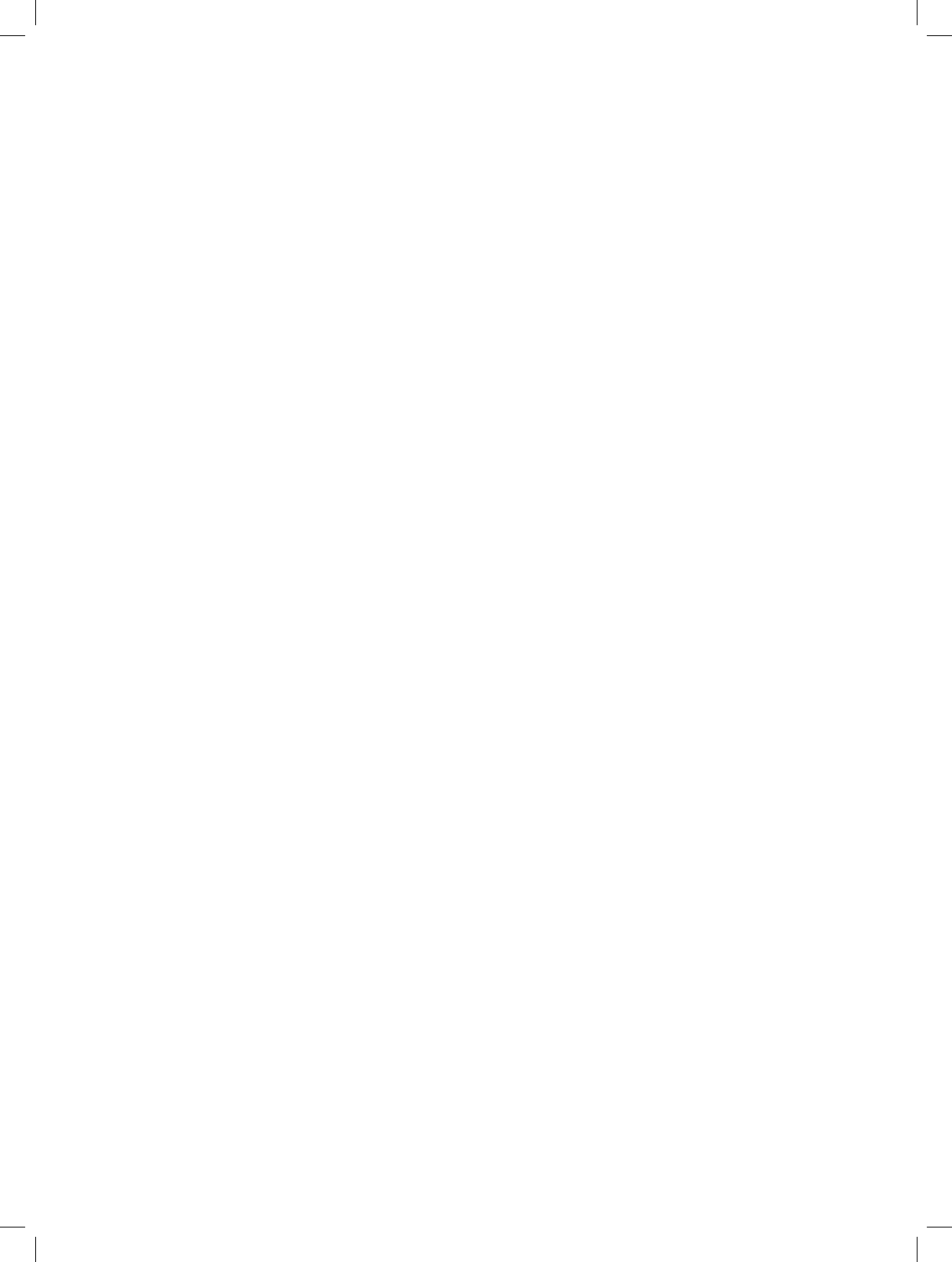### **Acknowledgements**

This edition of *L'Option* by Confrontations Europe would never have been published without the voluntary participation of our authors and the support of the following companies:

- • the Fondation Crédit Coopératif which from the outset supported the creation of the working group on the social economy, social cohesion and local development
- • KPMG
- • The Macif Group.



### We also thank Michèle Vignaux,

member of Confrontations Europe, for her voluntary contribution.

#### And Katherine Merignac,

managing director of Amtrad Translations, in charge of translating the text, for her patience and attention to detail.

Her translation was proofread by Pauline Geoghegan.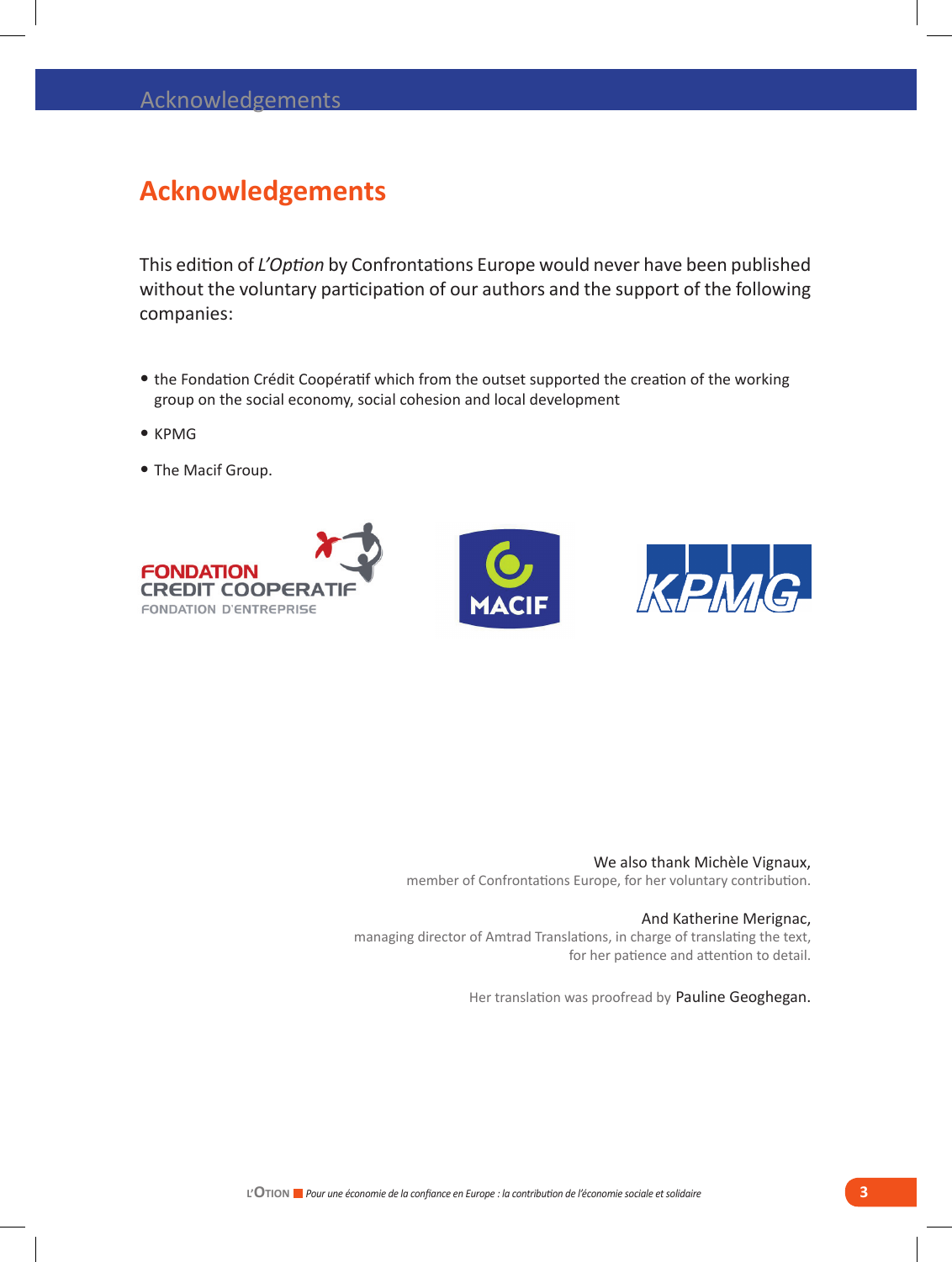### **Contents**

| <b>INTRODUCTION</b>                                                                  |  |
|--------------------------------------------------------------------------------------|--|
| <b>Benoît Hamon,</b> Minister for the Social and Solidarity Economy and Consumption. |  |
|                                                                                      |  |
| THE BASIS OF A NEW POLITICAL ECONOMY? Matthieu de Nanteuil and Nicole Alix           |  |

### **PART I**

### Pointers and explanations

| AN EXPECTED ROLE FOR THE SOCIAL AND SOLIDARITY ECONOMY, Hugues Feltesse |  |
|-------------------------------------------------------------------------|--|
|                                                                         |  |
| AND SOLIDARITY ECONOMY SERVICES, Jean-Claude Barbier                    |  |
|                                                                         |  |
| CONCEPTUAL CLARIFICATIONS, Jacques Defourny and Marthe Nyssens          |  |
|                                                                         |  |
| AND SOLIDARITY ECONOMY BILL (2012-2013), Emmanuel Verny                 |  |

### **PART II**

### Debates and standpoints

### *• The digital economy and common goods*

| DIGITAL TECHNOLOGY AND THE SSE: THE OBSTACLES AND PATHS TO PROGRESS,  P 34<br>Jacques-François Marchandise                       |
|----------------------------------------------------------------------------------------------------------------------------------|
|                                                                                                                                  |
| SHARING MY EXPERIENCE AS A MEMBER OF THE COMMONS MOVEMENT,  P 38<br><b>Frédéric Sultan</b>                                       |
| THE DIGITAL SECTOR, COMMONS, AND THE SOCIAL AND SOLIDARITY ECONOMY,  P 41<br>Debate at Confrontations Europe, 11 September 2012. |
| • "Generations" and demographic changes                                                                                          |
|                                                                                                                                  |
| <b>PROMOTING A "DO-IT-TOGETHER" ATTITUDE IN THE NEW GENERATION</b>                                                               |
| OF 55 TO 75 YEAR OLDS, Philippe Chabasse                                                                                         |
| THE ANTHROPOLOGICAL CRISIS AND THE SOCIAL AND SOLIDARITY ECONOMY:  P 47                                                          |
| ITS CRYSTALLISATION IN THE AGEING POPULATION, Debate at Confrontations Europe, 12 June 2012.                                     |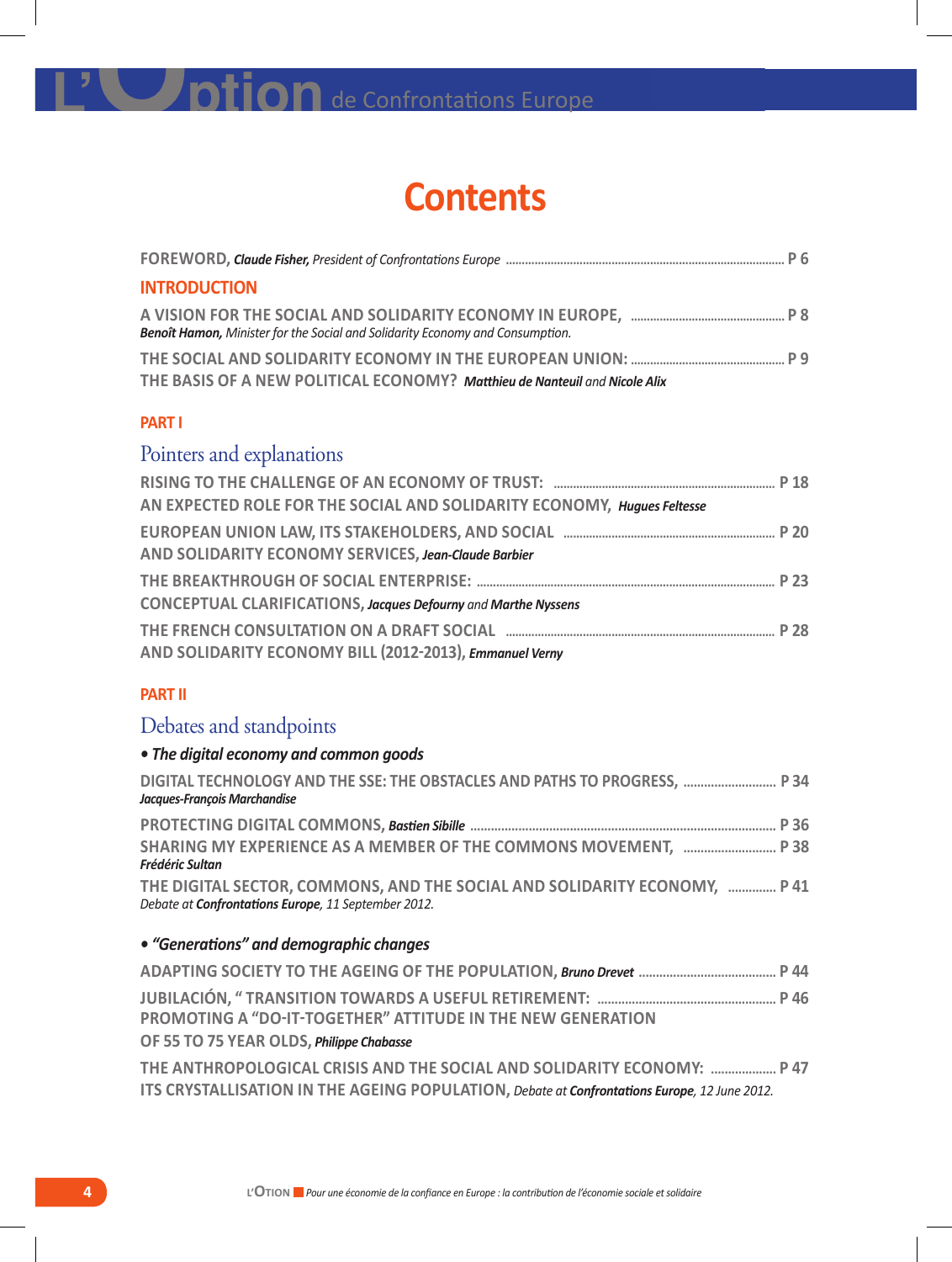### *• New forms of employment and of social protection* **Mutuals: innovative social enterprises in France and in Europe, ........................... P 50** *Arielle Pieroni- Garcia* **Europe and the social responsibility of employers in the social ............................. P 53 and solidarity economy,** *Sébastien Darrigrand* **Social and solidarity Economy, new forms of employment, ....................................... P 55 new forms of social protection,** *Debate at Confrontations Europe, 26 October 2013.*

### *• Funding methods and solidarity-based finance*

| IN PRISONS, IN FAVOUR OF REINTEGRATION, Hervé Bombyd-Eidelman |
|---------------------------------------------------------------|
|                                                               |
| AND SOLIDARITY ECONOMY, Pascale Delille                       |
| <b>Bernard Bazillon</b>                                       |
| IN A CONTEXT OF FINANCIAL CRISIS, Jean-Louis Bancel           |

### **PART III**

### Anthropological perspectives

| THE ANTHROPOLOGICAL CRISIS AND THE SOCIAL AND SOLIDARITY ECONOMY,  P 66<br><b>Alain Lipietz</b> |  |
|-------------------------------------------------------------------------------------------------|--|
|                                                                                                 |  |
| AN ANTHROPOLOGICAL PERSPECTIVE, Matthieu de Nanteuil and Jean-Louis Laville                     |  |

### **PART IV**

### By way of conclusion

| AND SOLIDARITY ECONOMY SOLUTIONS, Nicole Alix |  |
|-----------------------------------------------|--|
|                                               |  |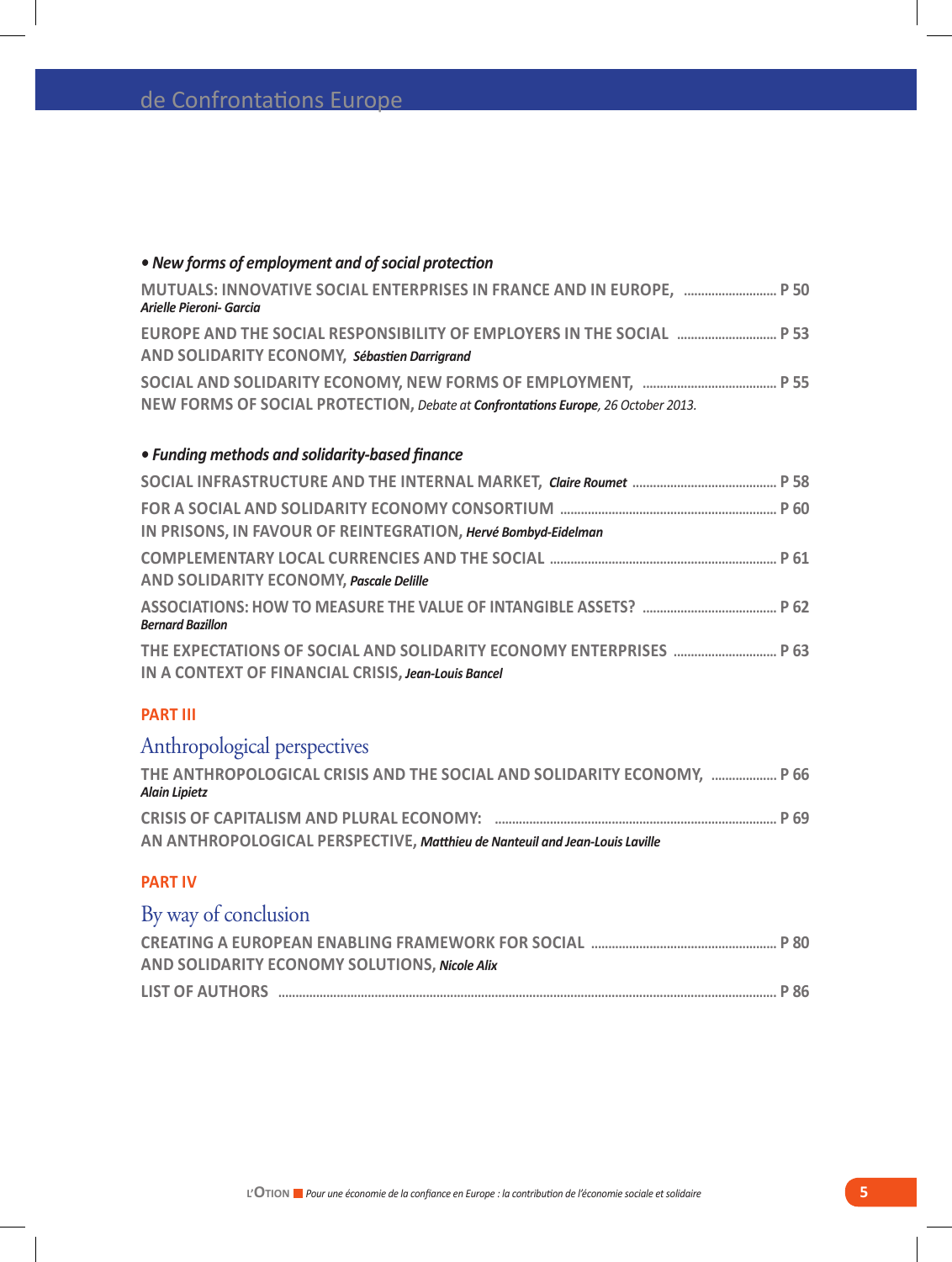### **FOREWORD**

*by Claude Fischer*  President of Confrontations Europe

rom the word go, Confrontations Europe has aimed to open up new perspectives, break down divisions to encourage debate and to share views, and bring stakeholders together to inject new life into European construction. F from the word go, Confrontations Eu-<br>
rom the word go, Confrontations Eu-<br>
rope has aimed to open up new pers-<br>
light, social entrepreneurship is evolving, asso-<br>
pectives, break down divisions to en-<br>
ciations are devel

 "Let's shake off the third sector label". It is this prospect – raised by Philippe Herzog – that served as a benchmark for the working group set up by Confrontations Europe. Social economists have long known that the economy cannot be reduced to market transactions alone. But for too long the social and solidarity economy was regarded as a separate sector of the economy.

The social and solidarity economy (SSE) alleviates the shortcomings of the market and the State. Its actions and component organisations have always been original, and in some cases non-profit-making. Often innovative, they have led the way in searching for global alternatives to capitalism. The SSE is based primarily on the action potential of civil societies, which is too often ignored by the highly-centralised State. The State establishes action plans – which are all more or less long term – and acts in the general interest; however, it fails to involve the public, regarding citizens as mere "objects of policy".

Times have now changed. Following the succession of global crises that have marked the beginning of the 21st century, market economies, too often governed by short-termism, and governments can no longer keep pace with global, technical and social change. Indepth reform has become a necessity. As a result, many initiatives are emerging within civil societies that go beyond the traditional light, social entrepreneurship is evolving, associations are developing and, with them, hybrid economic forms. New "sustainable economy" initiatives of various different types seem to be taking root in France and the rest of Europe. What exactly is going on? Are we seeing a groundswell of change, bringing new forms of social, economic and political action?

It is this groundswell that Confrontations Europe aims to analyse, support and amplify through this special edition of *L'Option*. As it encourages the full use of human resources, it is also a core factor in the reform of our democratic pact. We cannot meet the enormous challenges posed by globalisation without giving citizens and all social and economic players our full support. Not only businesses, which are needed to foster innovation, increase competitiveness, boost the creation of wealth and develop employment, but also the public services, which are undergoing a revolution in many areas, and other players too whose strength lies in their ability to combine economic and social objectives on a daily basis.

We will be unable to rally civil societies around a "policy of civilisation" – to use a term coined by Edgar Morin – unless we try to democratise the economy, in other words we place the economy at the service of society or, to go even further, place society at the heart of the economy. In the past it has been the role of trade unionism and collective bargaining to bring this prospect to fruition, but employee participation in management is not yet accepted. The social and solidarity economy has paved the way for participation, but its action is still too limited. It must now engage in more global dis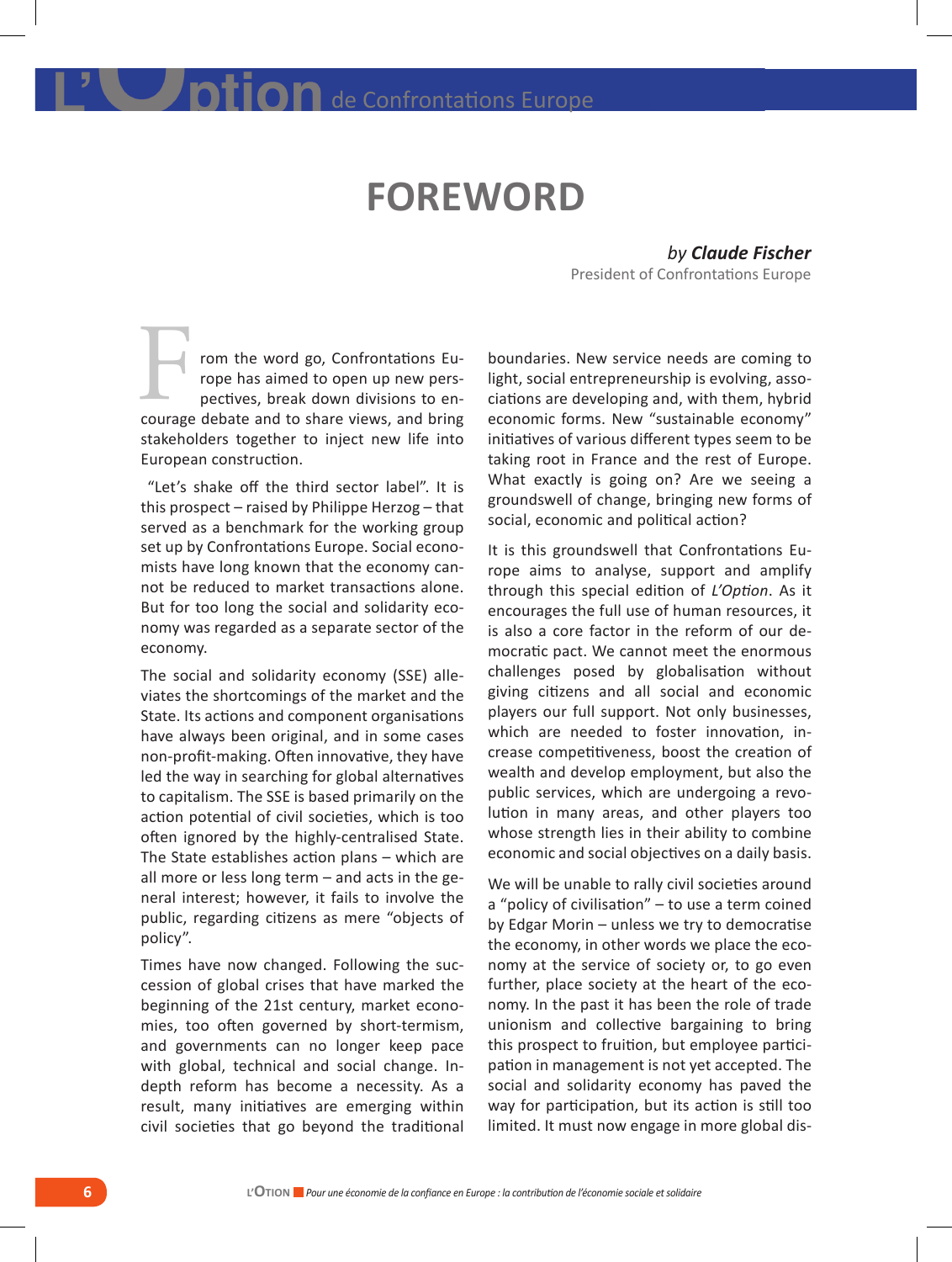cussions on how to manage open economies in a globalised world. And cooperate more with other types of business in both the public and the private sectors.

Ever since it was created, Confrontations Europe has taken an interest in:

- the utility of public goods and non-market solidarity for the market economy;

- how diversity in corporate forms – whether the organisation in question be private, public or collective – affects social stability; and

- involving citizens in the economic and social sphere, with a view to fostering civic involvement in European construction.

This edition of *L'Option* is a sort of laboratory of ideas and confrontations between theory and

practice, put forward by 22 talented people to help us break free of the confines of conventional thought and redefine our options. Minister Benoît Hamon also does us the honour of sharing his thoughts with us. Their knowledge of the economy in all its diversity provides a tremendous springboard for understanding the complexity of our societies and for taking steps to change them.

In today's knowledge economy, we are all vehicles of social change. Such is the meaning that can be given to the social and solidarity economy today. A message that is reflected in our 20 years of dedication at Confrontations Europe.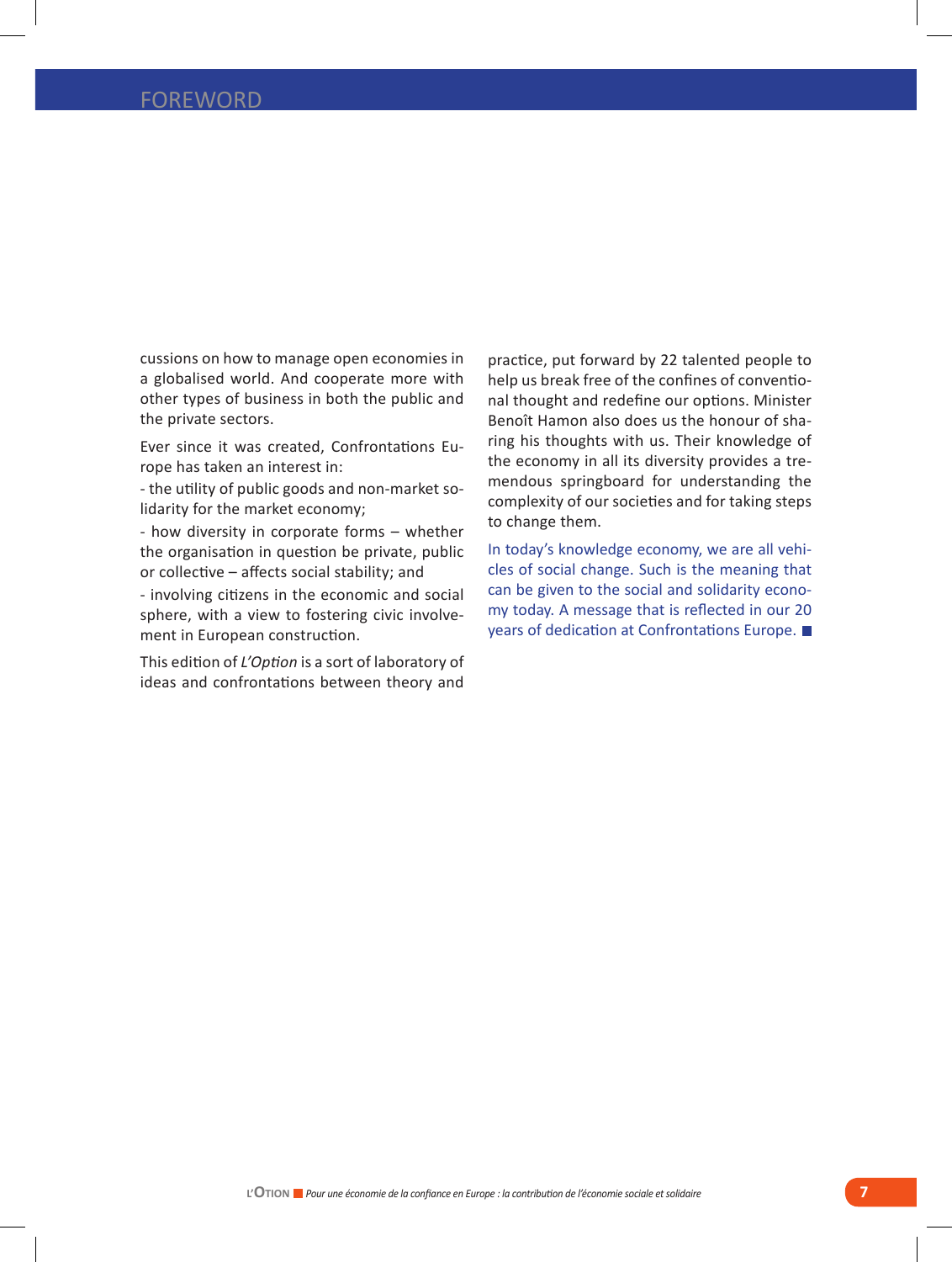# **A VISION FOR THE SOCIAL AND SOLIDARITY ECONOMY IN EUROPE**

#### *by Benoît Hamon*

Minister for the Social and Solidarity Economy and Consumption

he subprime mortgage crisis in 2008<br>
and the sovereign debt crisis in<br>
2010 should not be analysed simply<br>
as economic crises: they are symptomatic of and the sovereign debt crisis in 2010 should not be analysed simply serious problems in the model itself.

It is important that everyone realise that the economy cannot be approached on a shortterm and speculative basis.

However, neither should we break abruptly with the dominant model. It is simply that France and Europe are in need of "economic biodiversity". The social and solidarity economy, with its principles of patience and temperance, constitutes a new and dynamic approach and offers a solution to the economic crisis that Europe is experiencing today.

I firmly believe that the social and solidarity economy can also provide an answer to Europe's political crisis, which is essentially a crisis of confidence. Europe's citizens feel isolated and, more often than not, powerless over the crisis they are going through. Yet the social and solidarity economy is a participative economy, whose model is based on the principles of co-construction and collaboration. Therefore, it provides the means for citizens to retake control of economic policy. Public confidence in the European project also relies upon this restoration of citizen participation and the cooperation that it naturally creates.

My political activities over the past year and more have been aimed at developing this alternative economic model. On 24 July, I presented a bill on the recognition and the development of the social and solidarity economy, which I will support in Parliament in autumn. An inclusive definition of the social and solidarity economy is needed to ensure its recognition.

We decided to develop a law that encompasses traditional social and solidarity economy players – such as associations, cooperatives and mutuals – as well as ordinary businesses that meet the specific requirements of this sector: democratic governance, the provision of a social benefit, the allocation of a share of the surplus to the equity of the company, and restrictions on speculating on capital.

Measures to promote and support the development of SSE enterprises must also be taken at European level.

All barriers to the growth of the social and solidarity economy in Europe must be lifted. In this respect, I have asked the European Commission to adopt a legislative proposal on the status of mutuals in Europe. At present, mutuals differ from other companies in that they cannot group together on a European scale without losing their specific characteristics. This type of obstacle is unacceptable and it restrains, for no reason at all, the growth potential of the social and solidarity economy.

To recover from the crisis, Europe must diversify its approach. We must draw on what we have already accomplished and build together a patient economy across Europe, meeting concrete social requirements. I would like to lead the way towards a plural solution. My actions are guided by a single conviction: the social and solidarity economy is a source of great economic vitality and democratic renewal.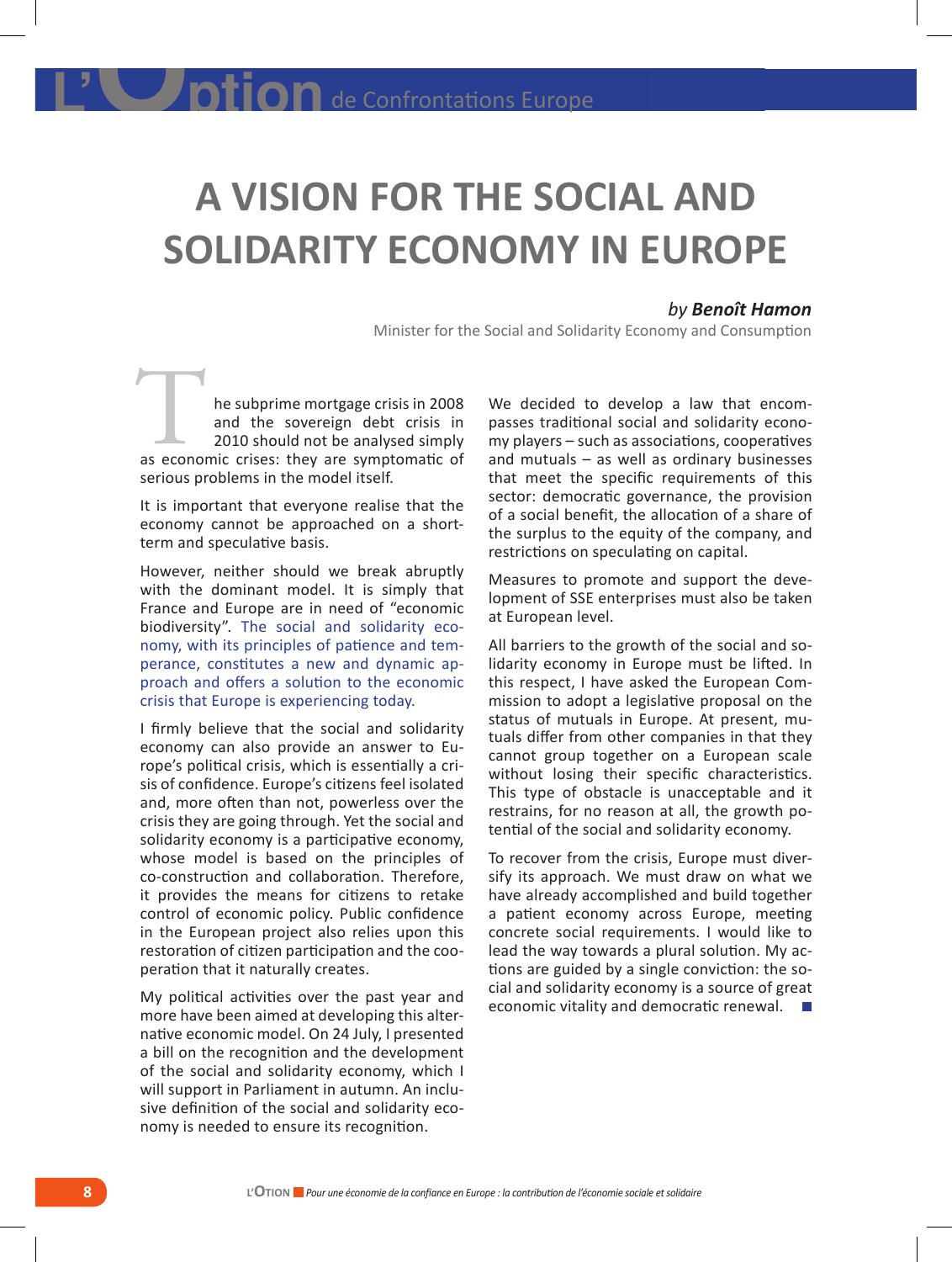## **THE SOCIAL AND SOLIDARITY ECONOMY IN THE EUROPEAN UNION: THE BASIS OF A NEW POLITICAL ECONOMY?**

### *Introduction to L'Option by Confrontations Europe*

he social and solidarity economy<br>
(SSE) is not short of either tangible<br>
evidence of its utility or people to ma-<br>
nage its development. In 2010, it employed over (SSE) is not short of either tangible evidence of its utility or people to ma-14 million people in the European Union and operated in all 27 Member States. It has helped to increase the feminisation of the workforce and is composed essentially of white-collar workers, although it also employs blue-collar workers and executives<sup>1</sup>. Having grown from a small group of professionals claiming to descend from the 19<sup>th</sup> century associationist tradition – a tradition sustained by opposition to industrial capitalism – it now has a very diverse structure: associations, cooperatives and mutuals, not to mention the countless initiatives seeking to firmly establish the economy in local areas. Generally speaking, it is characterised by a variety of institutional tools and contexts.

However, the term "social and solidarity economy" does not refer simply to a group of several different activities. Because of the "non-profit" criterion, which may also be referred to as "controlled profitability", there is a focus on initiatives that are not of immediate practical utility. In most cases, the explicit objectives of such initiatives are oriented towards solidarity and citizenship. Whereas the market uses social cooperation to achieve a return on investment, the goal of the SSE is the opposite. It aims to *finalise eco-*

### *by Matthieu de Nanteuil and Nicole Alix*

*nomic action in accordance with the principles of the democratic pact.* According to Bernard Eme and Jean-Louis Laville, the SSE is a set of practices combining economic exchanges and citizenship commitments (Eme, Laville, 1994, 2005). It is anything but straightforward social philanthropy.

Despite this decisive contribution, several wellinformed observers – Quebeckers in particular – argue that this "economic giant" is still a "political dwarf" at Europe-wide level. In fact, while the social and solidarity economy is steadily gaining strength in the European political sphere, recognition of its specific characteristics is still shaky: "professional activists" or "dedicated professionals", a dual economic and social objective, a hybrid funding model and disparate institutional environments. Everything speaks in favour of seeing the SSE as an unusual political object, one that is struggling to find its rightful place in a European landscape shaped by half a century of unequivocal sharing between State and market.

At the same time, however, Europe's civil societies have never given up: they have been energetic in their efforts to break through an increasingly porous barrier, to meet the challenge posed by new social needs (care for vulnerable people, support for artistic creativity, digital development, etc.) and to invent new strategies to stave off the threat of a "market society", which governments are no longer able to contain. This

<sup>&</sup>lt;sup>1</sup> In 2009/2010, the social economy provided paid work for over 14.5 million people in the EU, i.e. 6.5% of the working population in the EU-27 and around 7.4% in the 15 "old" Member States. In countries like Sweden, Belgium, Italy, France and the Netherlands, it accounts for 9 to 11.5% of the working population (EESC, 2012).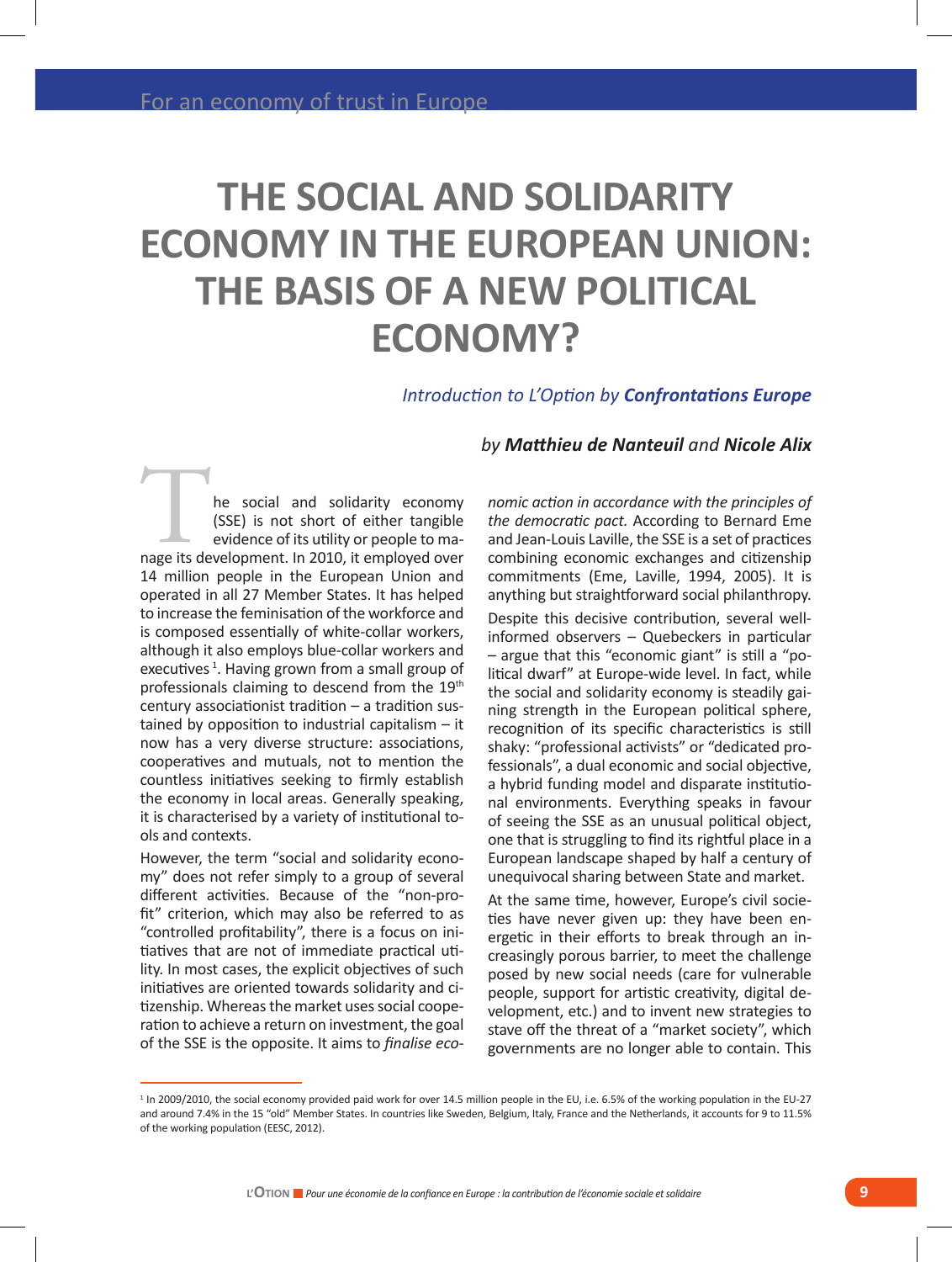IIOn de Confrontations Europe

capacity for action has given rise to a number of different cultural orientations: in some places, the role played by the social and solidarity movement is regarded as being an inherent component of national identity, while in others it is still marginal. In any case, a set of practices has emerged capable of creating a link between economic challenges, social needs and political commitments.

For a long time, the European Union viewed these practices with disdain, describing them as an "exception": in fact, they derogate from the "competition law" that governs trade, without being identified with public action which falls within the exclusive competence of States and their local units of government. But, over the years, as these practices have continued to develop and to weave themselves into the social fabric, and as both markets and States have sunk into a deep crisis, this restrictive approach has seemed increasingly disconnected from reality.

The apparently "exceptional" nature of the social and solidarity economy is not a flaw or a failing: it is a vehicle for social and economic innovation and for the revitalisation of the public sphere. Its strength lies precisely in the fact that it challenges the legal and institutional architecture of contemporary societies at their neuralgic point, that is to say the "unthought-of" boundary between State and market.

### **THE CONTEXT OF THE UNION IN 2013. THE AFTERMATH OF THE "SINGLE MARKET ACT FOR A HIGHLY COMPETITIVE SOCIAL MARKET ECONOMY".**

Has the introduction of the Single Market Act (SMA) in 2010 opened up new perspectives? On the 20<sup>th</sup> anniversary of the Single European Act, initiated by Jacques Delors in 1992, the Commission decided to lay the foundations for a new, job-creating single market, capable of addressing issues of social cohesion and sustainable development (European Commission, 2010, p. 4). The project is organised around three objectives: to pursue strong, sustainable and balanced growth; to put citizens at the heart of the single market; and to promote better governance and dialogue in the single market (*ibid*., p. 5). In addition to the original, recurring themes (protecting consu-

mers, supporting entrepreneurs and in particular SMEs, improving the tax system, particularly regarding VAT), there are now several new ones including:

- - the idea that the single market should be driven by a "services economy";
- - support for "long-term" financing and investment;
- - the improvement of "public services", in view of providing more efficient and innovative services oriented more towards sustainable development;
- - the reform of the "Professional Qualifications Directive"; and
- - support for "social entrepreneurship".

Obviously, it is the last point that interests us here. Is the importance that the European Commission seems willing to attach to the extremely broad "social business" sector sufficient to put Europe on the path to structural reforms commensurate with contemporary challenges? Does the term "social entrepreneurship" refer to a new segment of market capitalism, a responsible but limited gesture on the part of some employers, or a much broader movement? Should we go so far as to see "social business" as a turnaround in Community doctrine, in acknowledgement of the efforts to restore solidarity within civil societies?

Such questions are not innocuous. The crisis that is shaking the old nations of Europe to the core is not just an economic, social and ecological crisis. It is also fundamentally political. It reflects a crisis in the way civil societies influence the course of their own development. According to Philippe Herzog (Herzog, 2012), whereas the Greek crisis could have led to a strengthening of financial cooperation mechanisms and, perhaps, to the emergence of a system of financial federalism, the measures taken by the EU have fallen far short of those that would be required by a long-term European action plan centred on requalifying the production system, linking education and employment and creating "European public goods". The EU has also proved incapable of thinking about the conditions of production or of the buy-in to the new financial regulations by the public, regarding the civil society as a mere adjustment variable in a time of crisis. Austerity is no longer a means to an end; it has become an end in itself.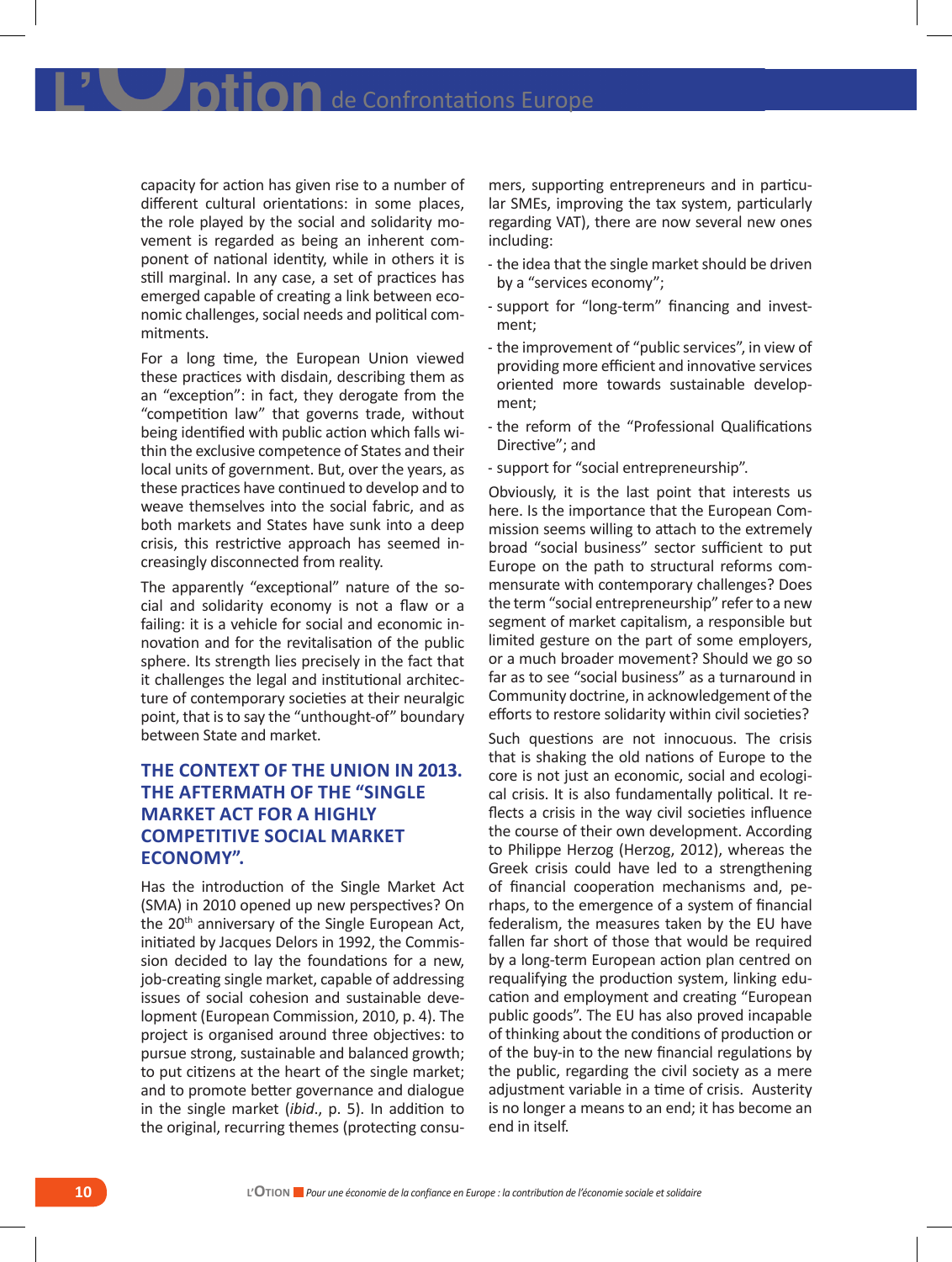Given these reductionisms, the movement impelled by the SSE is taking on a specific quality and meaning. It provides only a partial answer to the current problems. But its scope extends much further than the practices specifically associated with it. It indicates that economic recovery scenarios are intrinsically linked with the definition of a new global strategy for regulating capitalism, with and beyond the State. It is also a reminder that, in this area, there is no point trying to wipe the slate clean: it sets up all-or-nothing politics against the realism of citizen practices combining economic rationality and socio-political dynamics.

*This is where the notion of "trust" really comes into play*. Market efficiency requires the existence of cooperation based on mutual trust. However, left to itself, the market pushes aside the principles of courtesy needed to establish what Durkheim referred to as "moral conscience". It thus undermines the conditions for its own operation. In response to this, welfare states are called upon to play a decisive role. But given the bureaucratic contradictions that they have to deal with, the weakening of their sovereignty by globalisation and the opening up to competition of their social systems, they cannot fulfil this role alone.

Fully restoring the bonds of trust within society is therefore a crucial challenge. As Jürgen Habermas repeatedly pointed out through the theory of "communicative action", the emphasis placed on interaction means creating a framework for deliberation that is not influenced by power and money, a framework that enables the reform of the democratic pact in line with modernity (Habermas, 1983, 2003).

In a recent text, Philippe Herzog argued along the same lines: he stressed the necessity of both developing the "social capital" of private-sector players and creating new "public goods": "platform and network economics are creating [...] configurations with the clustering of information and the leveraging of social capital by private players, whereas the competition doctrine would like to chop up business in which coope-

ration and integration are consubstantial. It is fighting the coordination of funding activities, yet this contributes to the clustering effect. There is evidence that competition policy can only have a positive effect on innovation if it is tailored to individual sectors, and if it pursues a fresh publicgood approach" (Herzog, 2012, p. 3).

The movement impelled by the social and solidarity economy extends this reasoning by giving it a concrete existence. Following in the footsteps of Hannah Arendt, it represents a new form of "common action" capable of finalising economic rationality in a context of crisis and contributing to a new definition of collective action centred on solidarity (Arendt, 1988).

*Hence it is increasingly urgent to create a legal and institutional framework that recognises this movement:* it is important not only for the European Union's economy, but also for the development of a public arena for discussing economic issues. This is essential to creating a European civil society, which does not exist at present. It is with this in mind that Confrontations Europe decided, in January 2011, to create a working group on "social economy, social cohesion and local development". The group was put into place within the framework of the 2012 *Entretiens Economiques Européens* (European Economic Debates): Better appropriation of the European market for a more united social market economy.

Originally led by Matthieu de Nanteuil then Nicole Alix, its goal from the outset was to organise an exchange of ideas to better understand the complexity of the fast-expanding sector that is the social and solidarity economy, and also to get a good grasp of its scale of operation in Europe<sup>2</sup>. This special edition of L'Option by Confrontations Europe reports on these activities. Published in both French and English, it aims to draw the attention of European decision-makers to practices that showcase the engagement of citizens and the growing economic vitality at the local level. Before presenting the overall organisation of this special edition, a short explanatory introduction is required.

<sup>&</sup>lt;sup>2</sup> In addition to those having contributed to this special edition, the following people participated in the working group: Marie-France Boudet, the then Secretary General of Confrontations Europe; Guillaume Filhon, then from the Representation of French Social Security Institutions to the European Union (*Représentation auprès de l'Europe des Institutions de Sécurité sociale française*, Reif); Claude Fischer, President of Confrontations Europe; Laurent Ghékière, Head of EU Office, Union Sociale pour l'Habitat; Philippe Herzog, Honorary President of Confrontations Europe; François Michaux, former Director of Forecasting for the Renault Group, policy officer at Confrontations Europe; Véronique Ollivier, the then manager of the Brussels office of Confrontations Europe.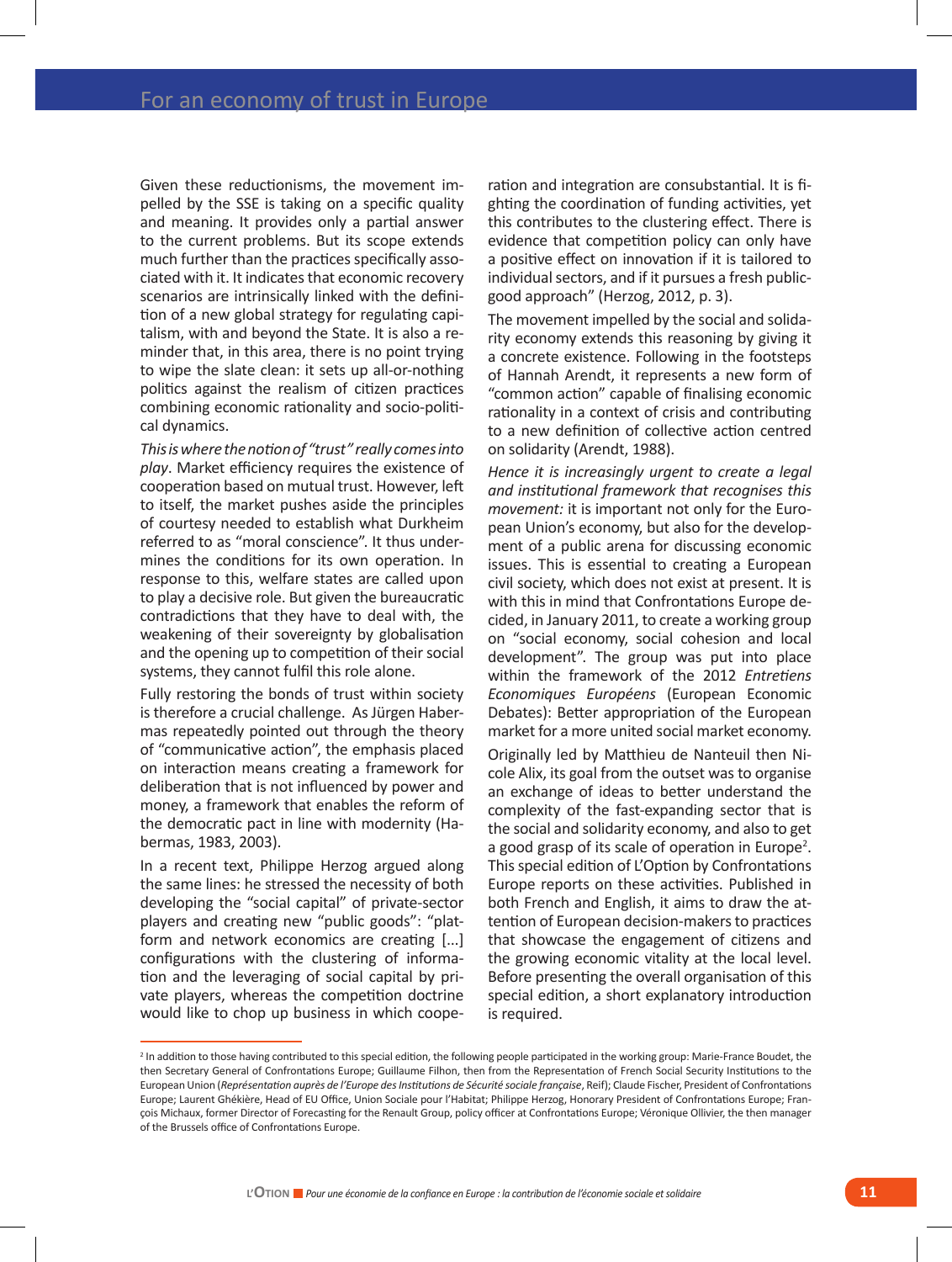### **SOCIAL ENTREPRENEURSHIP, SOCIAL AND SOLIDARITY ECONOMY: A TENSION TO BE EXPLORED**

Publication of the SMA presupposes removing any ambiguity regarding the scope of the social and solidarity economy. By using the broader and much vaguer term "social business", the European Commission's reference document overlooks the difference between: (a) capitalist type organisations that aim to use social action as a vehicle of *profitability* (which we suggest considering to be «social businesses"); (b) social enterprises that have a social dimension to their objectives, but which employ operational rules that help them achieve these objectives *as efficiently as possible* («social enterprises") and (c) the other social and solidarity economy initiatives that aim to change the dominant economic process through the *democratisation of the economy,* by adjusting their management methods in line with the specific features of partnerships and with the governance methods that they imply ("social and solidarity economy").

This classification, which is quite succinct, would benefit from being explained in greater detail. It should be presented within the context of structural change, resulting from the fact that market capitalism has become the source of specific initiatives (category a above). As several researchers have shown (Janssen and Schmitt, 2011), these initiatives have a critical dimension to them: they challenge the idea that entrepreneurs are calculating, omniscient and single-mindedly focused on obtaining an immediate return on their investment. Such initiatives involve behaviours wherein profitability is often *deferred*. Nonetheless, they are still strongly attached to the general rules of market capitalism, where the pursuit of new objectives – "social" objectives in this case – does not mean that the underlying economic culture has to change.

The different approaches (a, b and c above) are all useful, provided their scope is clearly specified. For example, it is important to distinguish between:

- - "social enterprises", which are guided by the principle that commercial activity is a means of achieving social or societal objectives. In this case, the profits are mainly reinvested with a view to achieving this social objective; the method of organisation or ownership system reflects their social mission<sup>3</sup>;
- - "'collective' social-economy enterprises" (legal groups of individuals: mutuals, cooperatives, associations), at the origin of the social and solidarity economy movement. In this case they are governed democratically by their members and the profits are not distributed, or only partially; part of the added value is held in reserve, reserves are assigned to common interest, and ownership is shared (no individual owner). Such organisations apply the principle of "double quality", according to which a person is both employee and shareholder, consumer and shareholder or citizen and shareholder. In practice, this highlights the conflicts of interest that pervade our lives and create tensions that affect us all (Herzog, 2010).

At the same time, some research has shown that in some countries, for a certain time, the term "social economy" referred to quasi-public operators who helped to implement the Welfare State, while the solidarity economy maintained its working-class origins: its originality lay in a tradition of working-class associationism, which aimed to stem the tide of dehumanisation associated with industrial capitalism by creating local trading communities (Castel, 1995; Laville, 2010). Generally speaking, more research is needed into the close links between the social and solidarity economy and the labour movement.

Therefore, in view of these different approaches, *we propose a European conceptualisation of the social and solidarity economy that encompasses the full range of non-capitalist, economic initiatives aimed at increasing solidarity and citizenship, without under-estimating the sizeable differences between them.* This definition is similar to the "ideal type" of social enterprise proposed by Marthe Nyssens and Jacques Defourny in one

<sup>&</sup>lt;sup>3</sup> A normative definition of social enterprise is provided in the regulation on European social entrepreneurship funds: a social enterprise has a "primary objective of achieving a measurable positive social impact" with regard to "vulnerable, marginalised, disadvantaged or excluded persons", or through "a method of production of goods or services that embodies its social objective", provided that the "distribution of profits does not undermine its primary objective" and that it "is managed in an accountable and transparent way, in particular by involving workers, customers and stakeholders affected by its business activities." Source: Regulation (EU) no. 346/2013 of the European Parliament and of the Council of 17 April 2013 on European social entrepreneurship funds.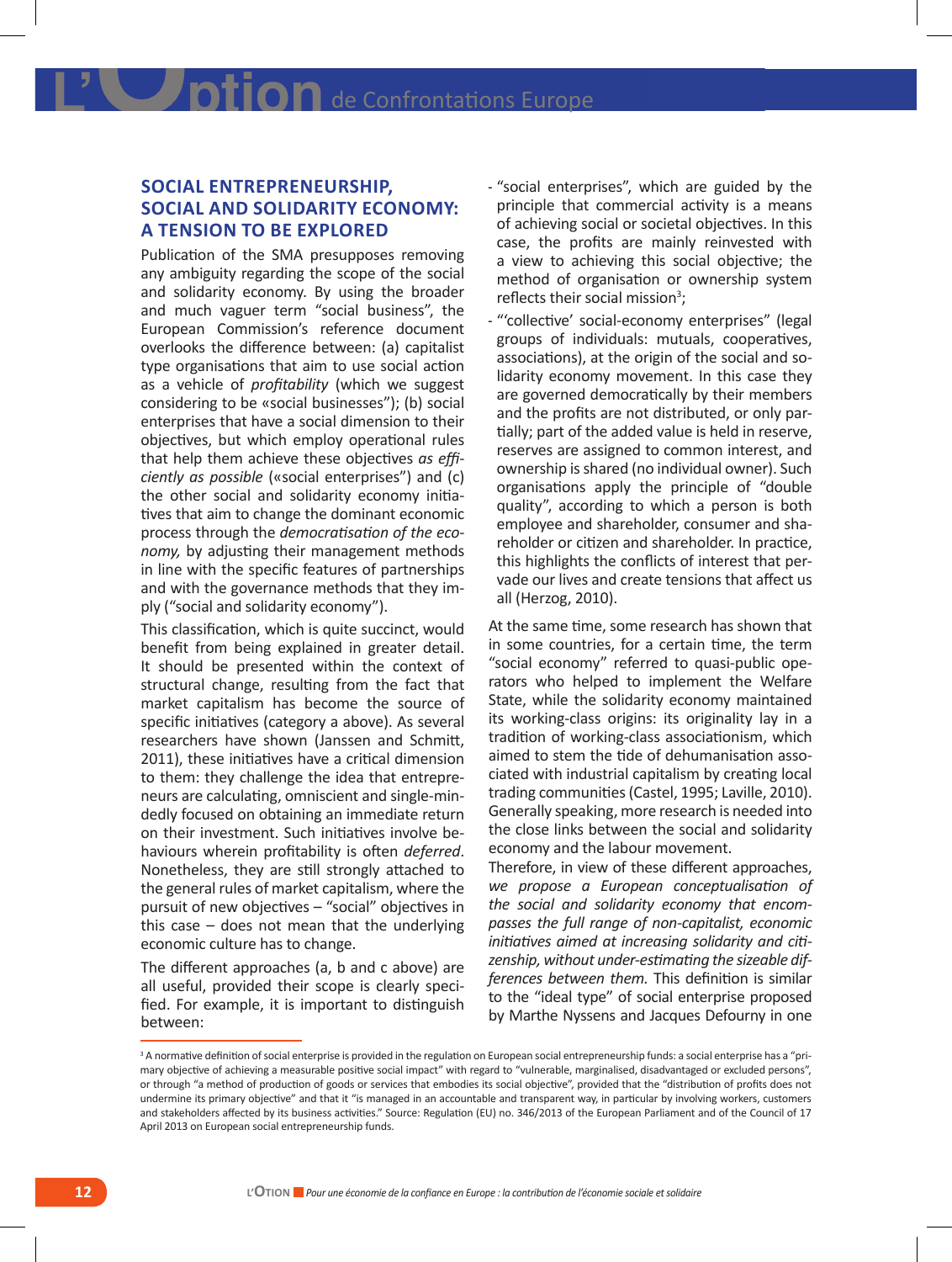of the articles in this special edition *(infra)*. Nevertheless, it underlines just how important the method of economic action actually implemented is as a means of distinguishing between organisations. As these authors point out, social enterprises derive from the social and solidarity economy, which means that their principles are largely inspired by the values of the associative sector; however, not all the organisations in the social and solidarity economy are social enterprises.

Differences in terminology and approach may also be considered from a historical perspective. According to Benoit Lévesque, great crises spawn new "social economy clusters" (Lévesque, 2009):

This perspective is a reminder that the social and solidarity economy has always provided answers in times of crisis; it has made it possible to provide specific solutions, not only over the short term in response to emergencies but also over the long term to pave the way for the future economy. Championed by social groups seeking local solutions to their needs, the social and solidarity economy has always been a child of necessity as much as a motor for social diversity.

Therefore, the social and solidarity economy must be fully involved in market regulation and in the new social model that the European Union is being called upon to establish, especially since the revolution in the digital and energy sectors has required that it assume new roles.

On the whole, the SSE is based on citizen participation in the economic sphere with a view to promoting solidarity and citizenship; such participation is non-mandatory and the benefits, as well as the costs, are shared. However, in certain Member States and at the European level, these citizen-based initiatives are still often suspected of being amateurish, are considered inadequate by large corporations and are sometimes tarred with unfair competition accusations from the

| 1848-1850                     | "Traditional" regulatory crisis,<br>spread of the wage-earning<br>classes                                     | Mutual aid societies<br>Labour cooperatives                                                                           |
|-------------------------------|---------------------------------------------------------------------------------------------------------------|-----------------------------------------------------------------------------------------------------------------------|
| Late 19 <sup>th</sup> century | Accumulation crisis                                                                                           | Farmers' cooperatives<br>Savings and credit                                                                           |
| 1920-1930                     | Crisis in competition regulation<br>and shift to a new consumer<br>standard                                   | Consumer cooperatives<br>Housing cooperatives                                                                         |
| 1980-1981                     | Fordist and welfare crisis                                                                                    | New "social economy" clusters<br>- local development<br>- local services<br>- insertion<br>- solidarity-based finance |
| <b>Current crisis</b>         | Regulatory and accumulation cri-<br>sis; financial, economic, environ-<br>mental, political and social crisis | - Responses to emergencies<br>created by the crisis (1)<br>- Desire for transition and<br>transformation (2)          |

#### **(1) Responses to emergencies created by the crisis:**

- - unsatisfied basic needs
- - need for retraining and economic transition
- - more self-employment possibilities
- - higher debt and desire to overcome difficulties
- - abandoned or neglected regions and sectors

### **(2) Desire for transition and transformation:**

- • *Local and virtual products and services:*
- - culture and leisure, services for people
- - creative economy, open innovation (user participation)
- - virtual economy involving skills, knowledge and experience - products of craftsmanship
- 
- - local products, local buying, relocation of the economy
- - social innovations
- • *Search for growth through quality products and services and low energy consumption*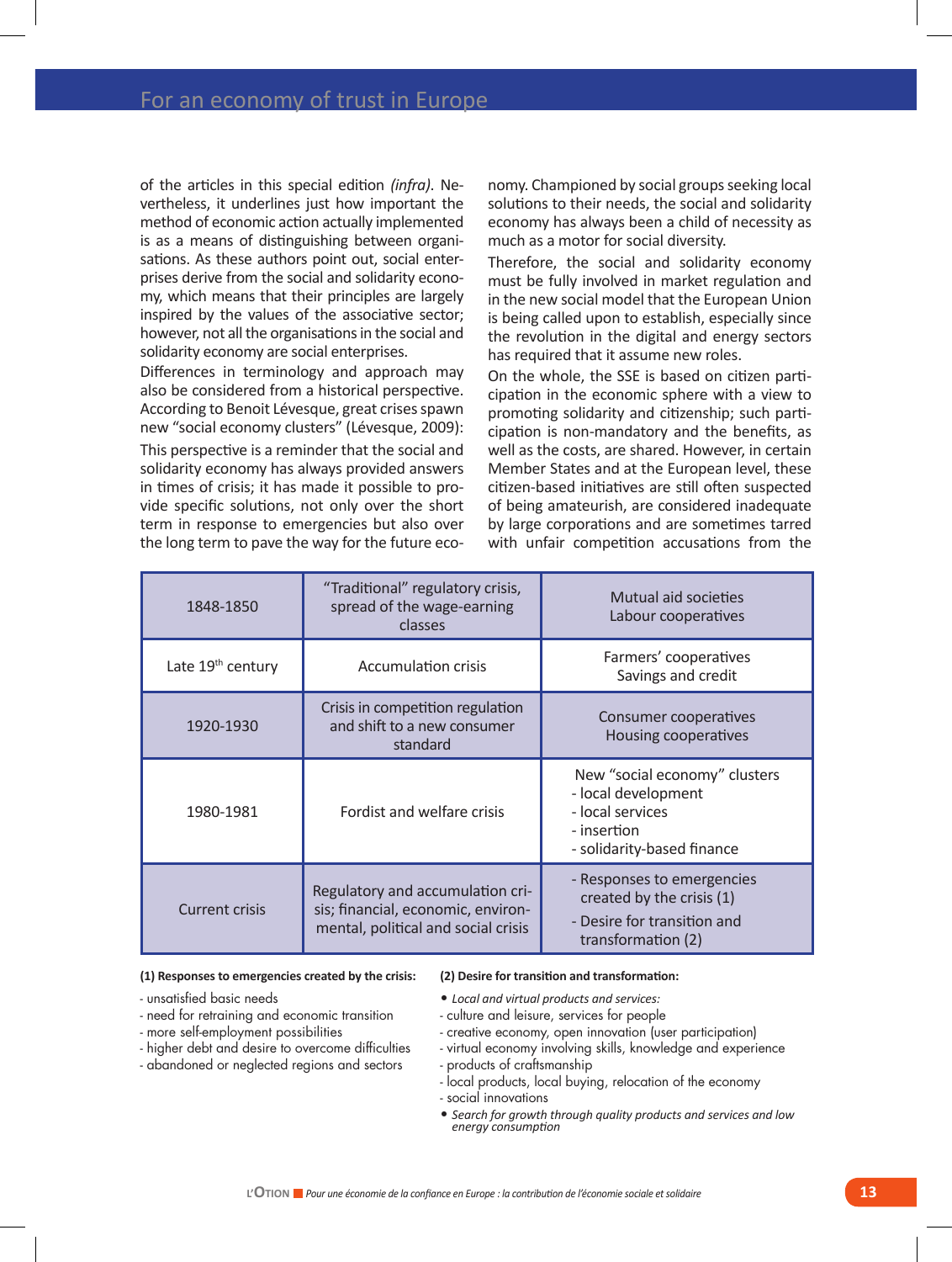viewpoint of "pure" market principles as they mix private, public and local resources. The time has nonetheless come to implement them.

As far as financial asset portfolios and entrepreneurship are concerned, diversity is a factor of stability; it also promotes social cohesion in a world where networking prevails and vertical integration by nation states is well and truly over. This special edition has been put together with these factors in mind.

### **FROM CRISIS TO SOCIAL CHANGE**

It is divided into four parts:

- - The first part *("Pointers and explanations")*  includes four articles. After explaining the stakes involved in developing an "economy of trust" (Hugues Feltesse), it describes the legal framework needed in the European Union to take into account the specific characteristics of the SSE, and points out the difficulties of such an undertaking (Jean-Claude Barbier). The third article retraces the genealogy of different "schools of thought" and thus describes the respective roles of the "social enterprise" and the "social and solidarity economy" in the evolution of economic practices with a social objective (Jacques Defourny, Marthe Nyssens). The final article focuses on the French consultation on a draft SSE bill (2012-2013) (Emmanuel Verny);
- - lThe second part *("Debates and standpoints")*  gives the floor to those actually on the ground, who give substance to the SSE in all its diversity. Their contributions were all presented at the various meetings of the "social economy, social cohesion and local development" working group. The presentations gave rise to a great deal of discussion, showing just how much potential the SSE harbours in regard to societal issues. Four topics were selected, and the first three are followed by a summary of the debates:
	- • *The digital economy and common goods:* Discussions on "Digital technology and the SSE: the obstacles and paths to progress" (Jacques-François Marchandise), "Protecting digital commons" (Bastien Sibille), "Sharing my experience as a member of the commons movement" (Frédéric Sultan), and "The digital revolution driving the SSE" (Nathalie Parent);
- • *"Generations" and demographic changes:* The role of the SSE in "Adjusting society to the ageing of the population" (Bruno Drevet), and "Promoting a do-it-together attitude in the new generation of 55 to 75 year olds" (Philippe Chabasse);
- • *New forms of employment and of social protection:* The standpoint of mutuals, "Innovative social enterprises" (Arielle Garcia), and "Europe and the social responsibility of employers" (Sébastien Darrigrand); and
- • *Funding methods and solidarity-based finance:* The link between "Social infrastructure and the internal market" (Claire Roumet), the movement "For a social and solidarity economy consortium in prisons, in favour of reintegration" (Hervé Bompard-Eidelman), the links between the SSE and "Complementary local currencies" (Pascale Delille), the evaluation of "Intangible assets" by associations (Bernard Bazillon), and "The expectations of social and solidarity economy enterprises in a context of financial crisis" (Jean-Louis Bancel).
- - The third part (*"Anthropological perspectives"*) aims to place these contributions in the longer perspective of anthropological debate. It points out that these initiatives are taking place in the midst of an "anthropological crisis", that of the individuation process characteristic of modernity. Individuation marks the end of traditional forms of solidarity – linked to the church and family – and the establishment of "organic" solidarity links. For a long time, such links were maintained by the market and the State, particularly the "Fordist State" later destroyed by liberal productivism. They have not however withstood the dual pressure of ageing and solitude. They now need to be re-established alongside hybrid economic and political forms, at the local level (Alain Lipietz). The second article adopts a global approach to the crisis, based on Karl Polanyi's "disembedding" theory (Polanyi, 1983). It discusses the three fundamental pillars of the SSE: reciprocity, proximity and recognition. From an anthropological viewpoint, these pillars provide a means of establishing an economy of trust: through them, the goal is to develop a global strategy for regulating market capitalism based on the recognition of alternative economic practices, whose objectives help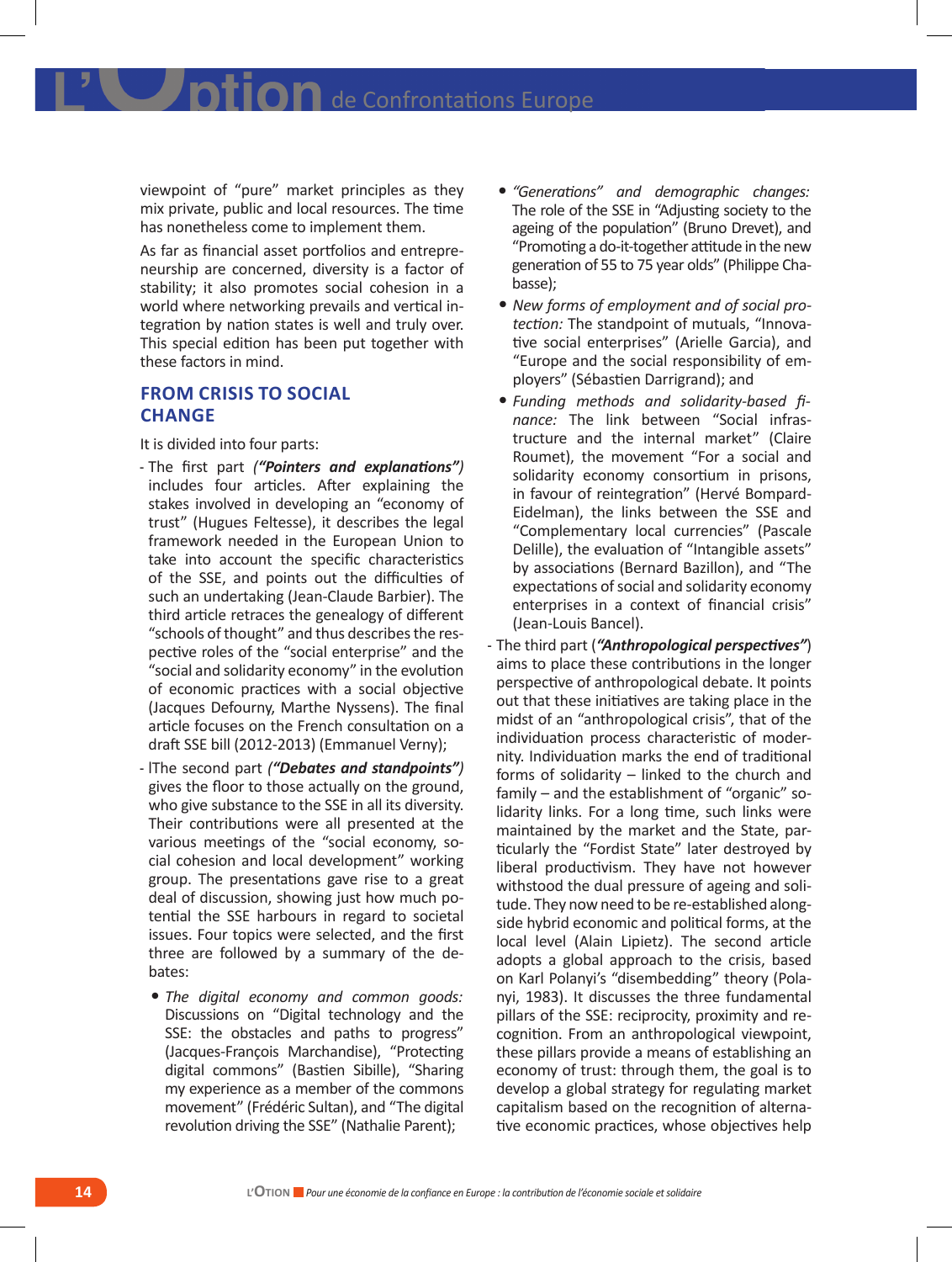renew the democratic pact (Matthieu de Nanteuil, Jean-Louis Laville);

- This is why, in the final part, (*"By way of conclusion"*), the aim is to ensure that the legal and institutional recognition of the SSE is a priority. "Creating a European enabling framework for social and solidarity economy solutions" does not only mean inventing new economic recovery scenarios. It means undertaking to transform social relationships to change our approach to living side by side and develop policies that are commensurate with Europe's ambitions (Nicole Alix).

The crisis has led to the rehabilitation of countless hybrid economic forms, which Europe had previously excluded from its vision of society in favour of a reductive perception of the links between State and market. While the construction of the European Union institutions is today taking place against a backdrop of anomie and fragmentation in civil societies, one consequence of the crisis is that economic practices oriented towards solidarity must be taken into account in future European policy.

Democratisation of the economic sphere is essential to increasing political democracy: such is the practical and theoretical challenge that this special edition of L'Option by Confrontations Europe aims to address.

### **Bibliography**

**Arendt H.** (1988), *Condition de l'homme moderne, Paris, Calmann-Lévy*, [1961].

**Comité économique et social européen** (2012), *L'Economie sociale dans l'Union Européenne. Rapport d'information élaboré par le Centre international de recherches et d'information sur l'économie publique, sociale et coopérative (CIRIEC)*, Bruxelles, CESE.

**Castel R.** (1995), *Les métamorphoses de la question sociale. Une chronique du salariat*, Paris, Fayard.

**Commission européenne** (2013), *Règlement (UE) n°346/2013 du Parlement européen et du Conseil du 17 avril 2013 relatif aux fonds d'entrepreneuriat social européens*, Bruxelles, Commission européenne.

- (2010), *Your Single Market? Single Market Act for a Highly Competitive Social Market Economy,* Bruxelles, Commission européenne.

**Eme B. et Laville J.-L.** (2005), « Economie solidaire », in Laville, J.-L., Cattani, A.-D., (eds) *Dictionnaire de l'autre économie*, Gallimard, Paris, pp.253-260 ;

- (1994), *Cohésion sociale et emploi*, Paris, Desclée de Brouwer.

**Habermas J.** (2003), *L'intégration républicaine : essai de théorie politique*, Paris, Fayard.

-  (1983), *Morale et communication. Conscience morale et activité communicationnelle*, Paris, Cerf.

**Herzog P.** (2012), « Pour la mise en place d'une stratégie européenne de compétitivité industrielle intégrée et solidaire », *Lettre ouverte de Confrontations Europe*, Paris, Confrontations, 10 septembre ;

- (2010) *Une tâche infinie. Fragments d'un projet politique européen*, Paris, Ed. du Rocher.

**Janssen F. et Schmitt C.** (2011), « L'entrepreneur, héros des temps modernes ? Pour une analyse critique de l'entrepreneuriat », in Taskin L. et de Nanteuil, M., *Perspectives critiques en management*, Bruxelles, De Boeck, p. 163-184.

**Laville J.-L.** (2010), *Politique de l'association*, Paris, Seuil.

**Lévesque B.** (2009), Communication à la 2e Conférence internationale de l'économie sociale du CIRIEC, Ostersund, 1-2 octobre, et table-ronde Innovation sociale entre théorie et pratique, Caen, 26 novembre.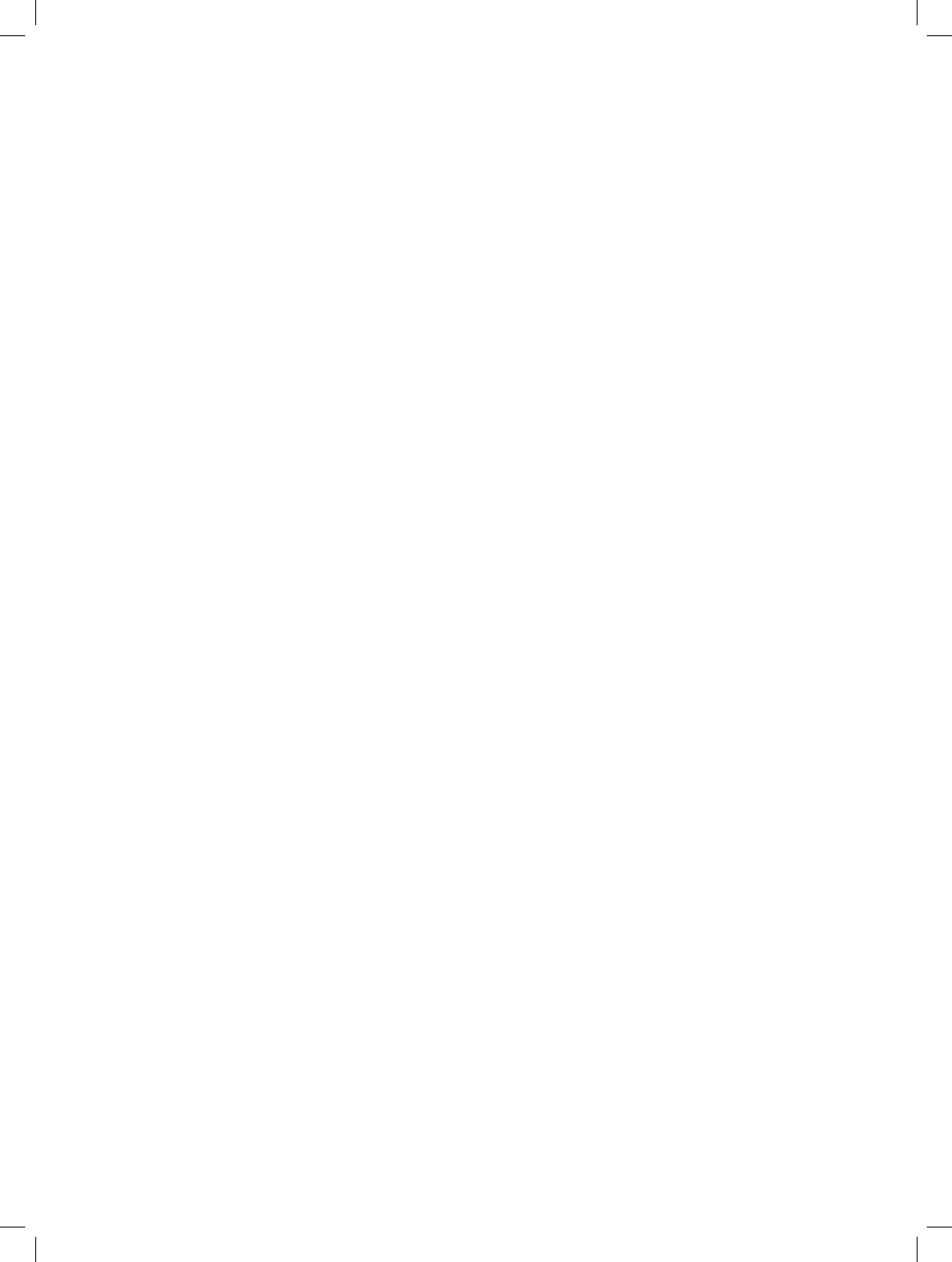de Confrontations Europe

Pointers and explanations

**L'OTION** *Pour une économie de la confiance en Europe : la contribution de l'économie sociale et solidaire* **17**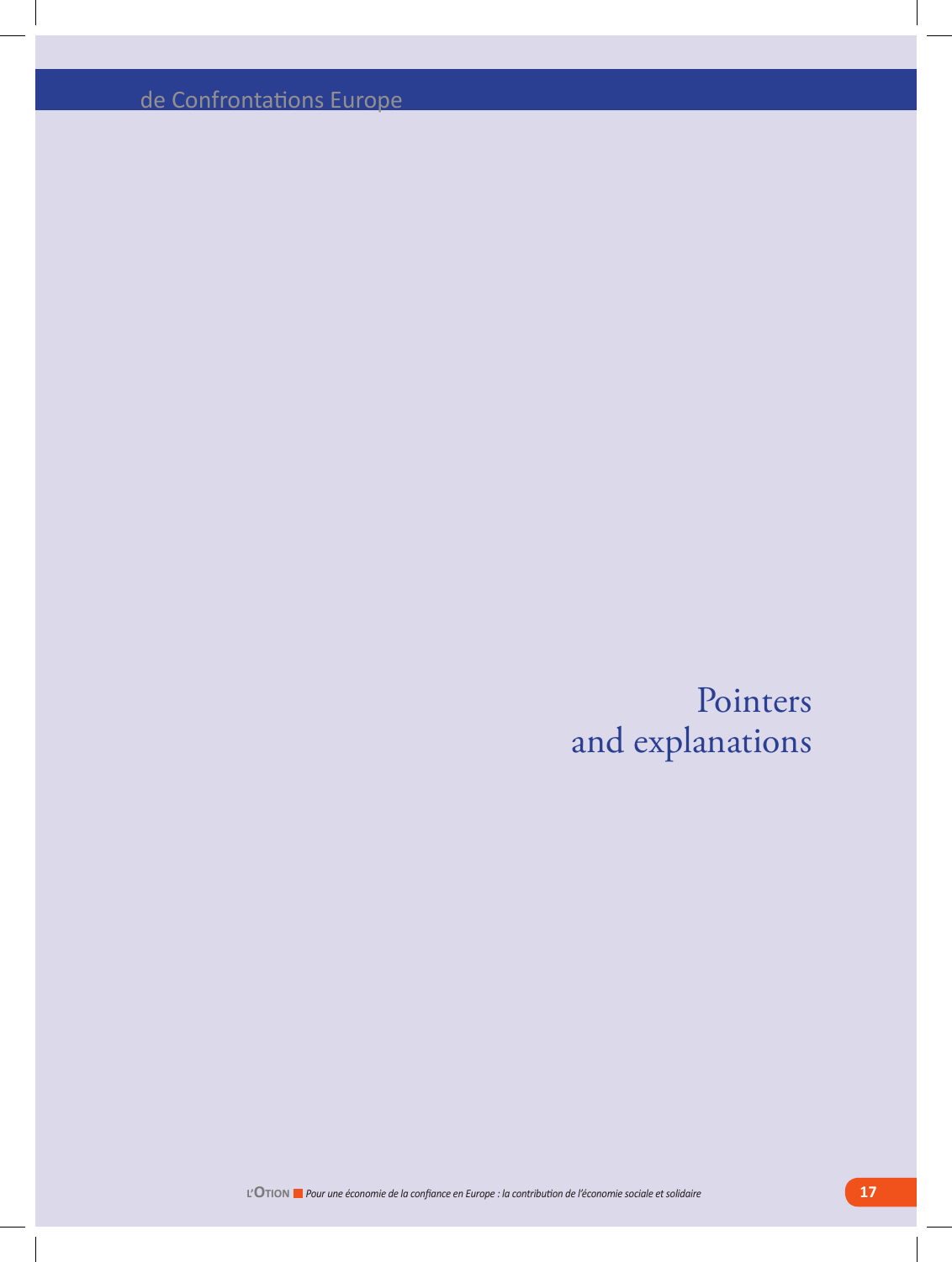# **RISING TO THE CHALLENGE OF AN ECONOMY OF TRUST: AN EXPECTED ROLE FOR THE SOCIAL AND SOLIDARITY ECONOMY**

### *by Hugues Feltesse*

*"It is high time that political decision-makers, in addition to widely and frequently calling for trust in their speeches, effectively took into account this structural dimension of growth in their economic and social policy priorities".* 

he European Council of Lisbon had set an ambitious goal of making Europe "the most competitive and dyhe European Council of Lisbon had<br>set an ambitious goal of making Europe "the most competitive and dy-<br>namic knowledge-based economy in the world by 2010", in order to meet the sustainable growth needs of our societies in terms of jobs, competitiveness, the environment and social cohesion. However, this promise has clearly not been kept and the European Council's new strategic plan for the next ten years has postponed most of the targets set by the Lisbon strategy until 2020.

Of course, the financial, economic and political crises – the latter having been triggered by the debt crisis – have undermined the Council's ambitions. But it would be seriously short-sighted to conclude that this failure is due to the economic context alone, when the causes are above all structural.

### **TRUST: THE BEDROCK OF THE KNOWLEDGE ECONOMY**

If a knowledge-based economy is to develop and grow, it must be accompanied by an economy of trust. In fact, a growing number of economists share the belief that production factors (capital and labour) are only partly responsible for economic growth. Other factors must be taken into consideration, such as education (referred to as human capital), technology and social capital (of which trust is the, or at least one, essential component).

Given the failure of not only State control alone but also the promotion of private ownership as a universal means of managing resources and the environment, Elinor Ostrom, the *first woman to be awarded the Nobel Prize in Economics* in October 2009, emphasised the need for trust and reciprocity in the responsible management of common property resources (public goods or common goods). This conclusion is in line with the broad array of economic and/or social research that has been conducted since the mid-80s on the role of trust in economic development and performance in both the macro and the micro-economic domains<sup>4</sup> Laurent E. 2012).

While the concept of trust is complex, has several definitions, takes various forms and goes hand in hand with criticism regarding the irrelevance of the indicators used, we should be glad that research in the different economic and social disciplines is gradually placing it at the heart of new corporate and market reforms, and of the development of cooperation, cohesion and new interaction structures. This is a real turnaround compared with a long period of neo-classical dominance, during which the trust element was

<sup>4</sup> The author describes and explains the actual and operational dimensions of trust in the economy.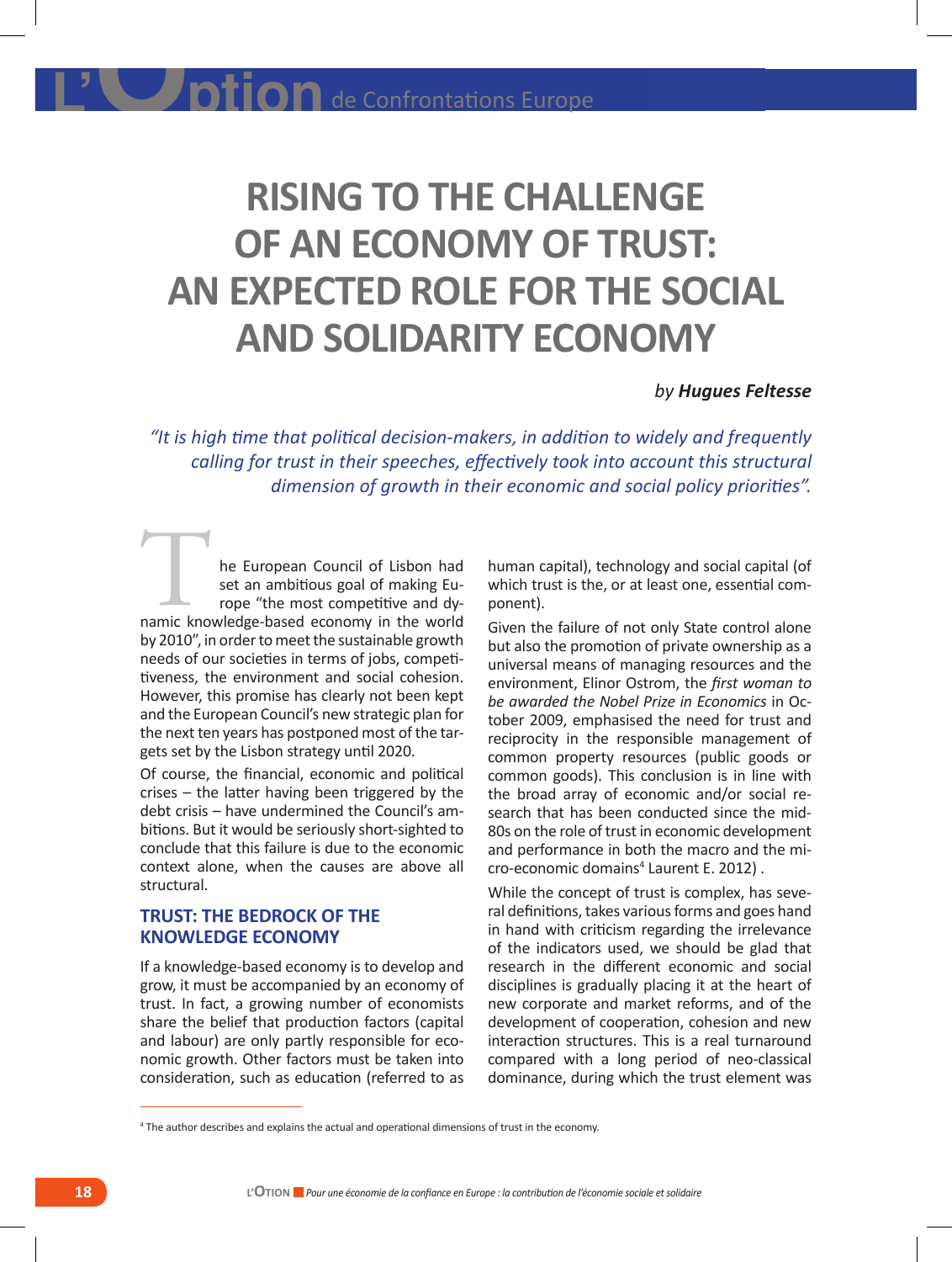widely neglected, despite having been described by Adam Smith as essential to economic expansion and by Keynes as the cornerstone of production, consumption and trade. It is high time that political decision-makers, in addition to widely and frequently calling for trust in their speeches, effectively took into account this structural dimension of growth in their economic and social policy priorities.

### WHAT IS THE ECONOMY OF TRUST **BASED UPON**

*"Trust appears (…) as an interindividual experience derived partly from an interest-based calculation, a calculation immersed in a social environment"*, writes economist Eloi Laurent in "The Economy of Trust" (Laurent, 2012, p. 35). Trust is not therefore a situation that can be lastingly achieved by coercive means (as anticipated in forms of administered economy) and/or by competition (as promulgated by the spirit of modernity). It is a dynamic that must be managed as an interactive process, or a continuum. To accomplish this, a global and sustainable approach is required, built upon interdependent conditions, such as the quality of social relations, the reduction of inequality, the reliability of information, proximity or the reduction of social distances, the rule of law and legal or judiciary security, an education system that fosters a culture of "spontaneous sociability", a collective engagement<sup>5</sup>, dialogue, reciprocity and dynamic horizontal cooperation processes.

### **A PRIORITY FOR THE SSE**

Such conditions would no doubt be particularly conducive to the development of the knowledge-based economy, as they would foster decompartmentalisation and the widespread sharing of knowledge and innovation between and within companies, and would promote collective intelligence.

The social and solidarity economy fits in particularly well with the dynamics set in motion by the economy of trust, which it has already broadly adopted: proximity, solidarity, collective engagement, the broadest possible commitment of people and resources to a cause, citizen

participation, reciprocity, reduction of wage gaps, participation, communities of users and producers, and so on. It would be good if Europe were more aware of the benefits of such practices and if it were to include the promotion of the economy of trust – an essential driver of growth – in its list of priorities for the coming years.

### **Bibliography**

**Fukuyama F.** (1995), *Trust. The Social Virtue and the Creation of Prosperity*, New York, The Free Press.

**Knack S. & Keefer** (1997), "Does Social Capital Have an Economic Payoff? A Cross-Country Investigation'', *Quarterly Journal of Economics,* 112 (4), p. 1251-1288.

**Knack P.J. & Zak S.** (2001), *"Trust and Growth'', The Economic Journal,* 111 (470), p. 295-321

**Glaeser et al.** (2000), "Measuring trust'', *Quaterly Journal of economics*, p. 811-846.

**Laurent E**. (2012), *Pour une économie de la confiance*, Byis, Editions la Découverte, collection Repères.

**Putnam. R. D.** (2001), *Bowling Alone : The collapse and revival of American Community,* New York, Simon and Schuster.

**Putnam R. D., Leonardi R.,& Nanetti R. Y.** (1994) *Making Democracy Work: Civic traditions in modern Italy,* Princeton, Princeton university press.

<sup>&</sup>lt;sup>5</sup> Putnam argues, based on a comparison between northern and southern Italy, that networks of civic engagement produce norms of general reciprocity, which foster the emergence of social trust.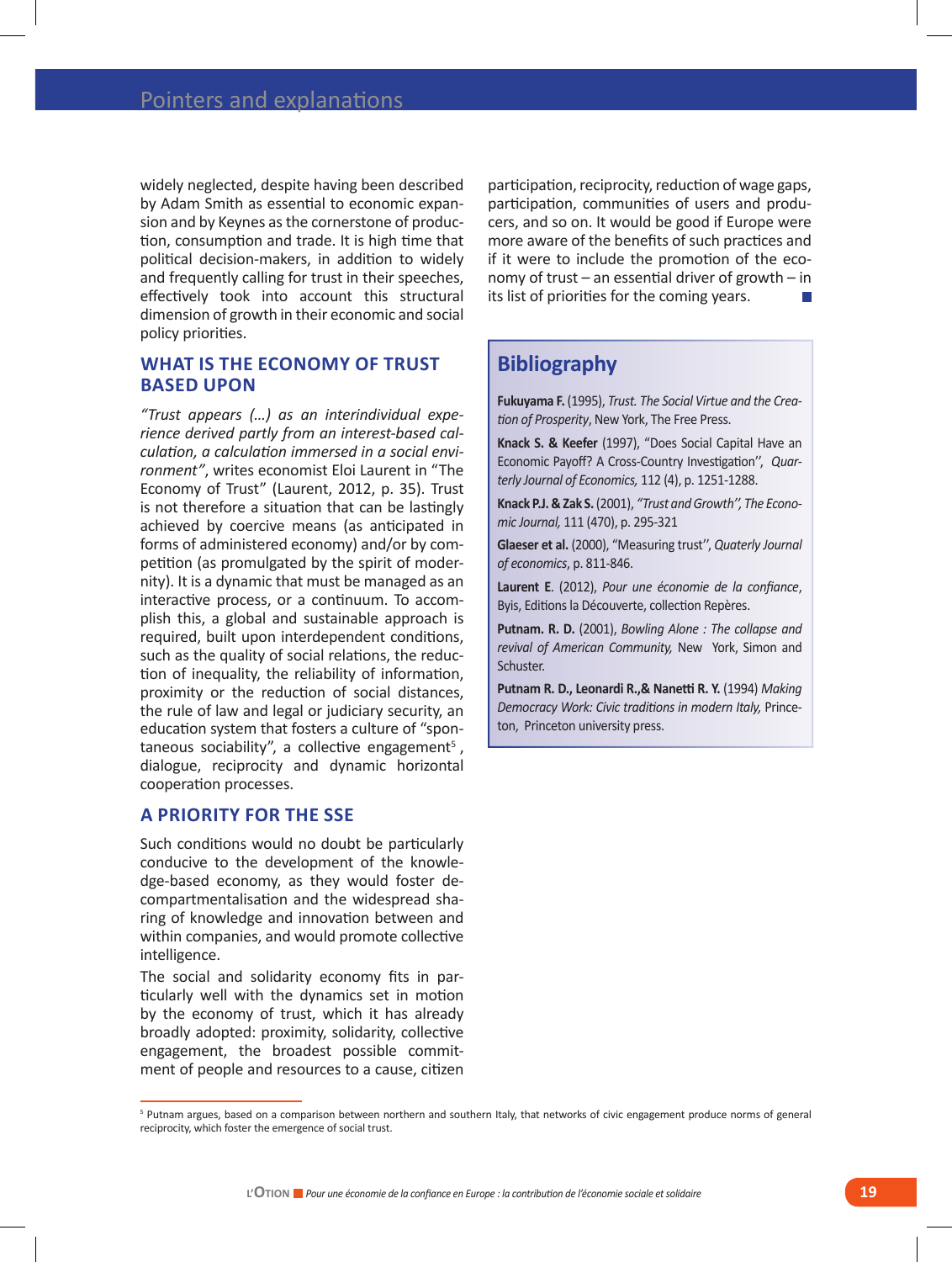# **EUROPEAN UNION LAW, ITS STAKEHOLDERS, AND SOCIAL AND SOLIDARITY ECONOMY SERVICES**

### *by Jean-Claude Barbier*

*"Current EU law is based on a single, narrow vision of the economy, in which all the agents are 'companies' and are in competition with one another".*

he so-called *social and solidarity economy* (SSE) represents a great economic, political and social challenge for the so-called *social and solidarity economy* (SSE) represents a great economic, political and social challenge for the future. It is difficult to take the full measure of the SSE, as institutional differences between countries get in the way of transnational analysis. The role of the European Union (EU) in this area revolves around the fundamental legal concept of social services of general interest. In recent years, a significant amount of work in the specialised literature has focused on defining the activities that fall within the scope of the SSE, but a mutually-agreed definition has not yet been established. This situation no doubt requires greater legal attention, which seems to be a prerequisite to the full and proper acknowledgement of the social and solidarity economy. Current EU law is based on a single, narrow vision of the economy, in which all the agents are "companies" and are in competition with one another. Given its history, the Union cannot afford to limit its approach to just one form of economic activity.

In the article below, we take a critical look at the role played by EU law in social services legislation. EU law has a number of specific features that make it strange, foreign to those operating in the social services sector (Barbier and Colomb, 2012), even unusable, dangerous and harmful as we will see in the first part of the article. Yet this situation is not inevitable, it results from the accumulated practise of this law over many years. We will show that the future consequences of EU

law depend largely on the way it is enforced by legitimate players.

### **THE PROBLEMS RAISED BY THE EU LAW**

For the purposes of simplicity, we will divide problematic features into four groups. The first feature concerns the asymmetry in the Union's legal system. Freedom of movement and freedom of establishment, although associated with competition law, constitute a hierarchically superior legal bedrock throughout the Union because they are supposed to enhance competition and improve the functioning of the single market. Social rights are taken into consideration only to the extent that they might be affected by the functioning of this market (or, conversely, affect the market's functioning). But their enforcement "for their own sake" is not, strictly speaking, an explicit political task of the EU, barring exceptions. Although these exceptions have spread to several areas since the Treaty of Rome, the primary legislation, which mentions the importance of the Union's social dimension, is virtually unusable and is hardly, or very indirectly, justiciable. In many areas, which we will not have time to analyse here in any great depth, the Union's "social legislation"<sup>6</sup> is taken above all to be "symbolic". This applies most notably to the EU Charter of Fundamental Rights, now referred to in Article 6 of the Treaty on European Union (TEU). In fact, most of the social rights set forth in this charter are not directly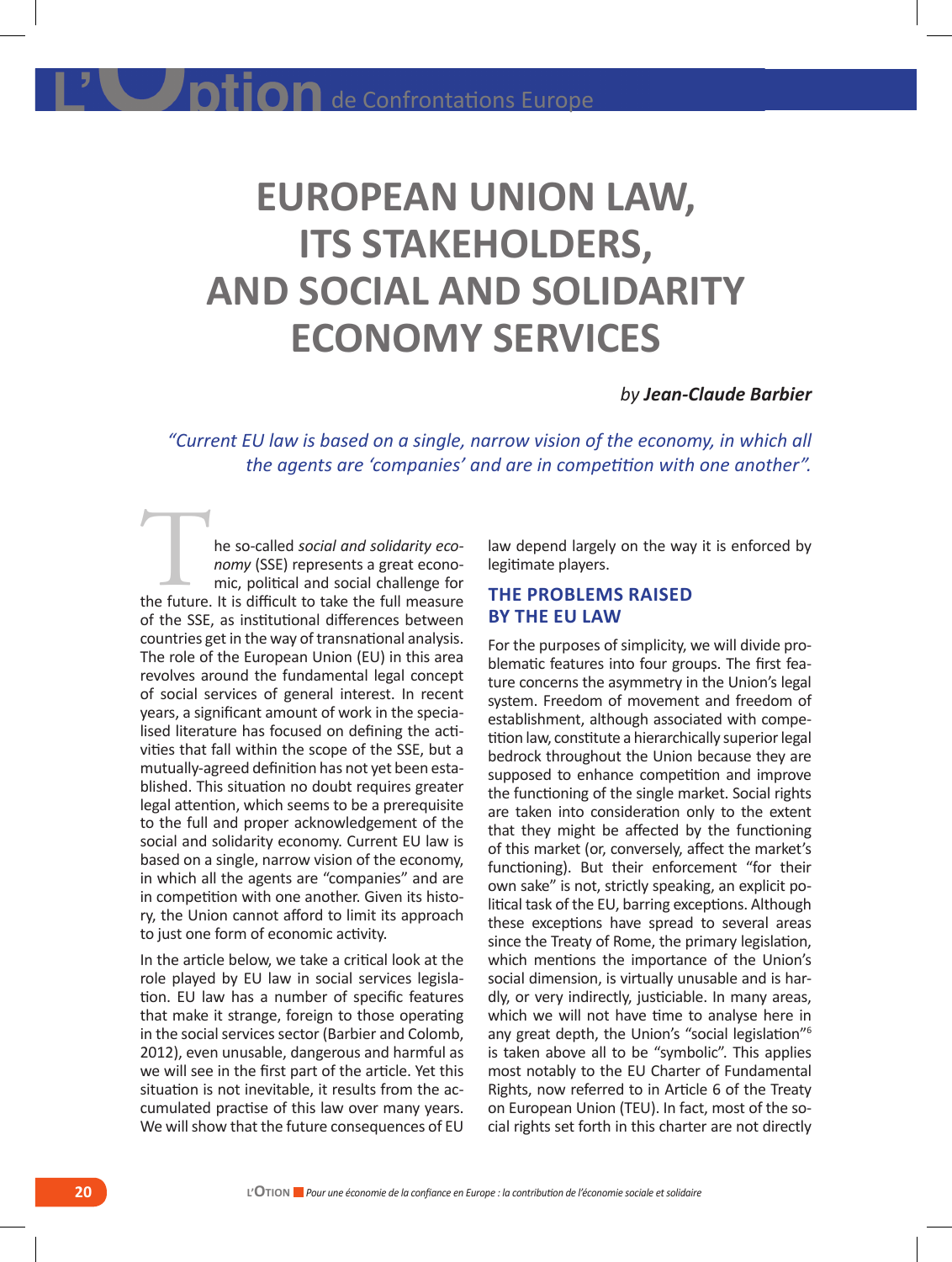justiciable at the European level, and must be enforced through national laws. The way in which the European Commission has handled the enforcement of international conventions on social rights since the beginning of the economic crisis is a striking example of this asymmetry<sup>7</sup>.

*The second feature* concerns the gradual spread, through contagion, of the scope of EU economic law to the social sector. While the distribution of competences for social affairs has apparently not changed, EU economic law disrupts and changes the national enforcement of social laws in all Member States. The article in the Treaty of Rome concerning so-called services of general interest did not originally apply in any way, shape or form to social services. However, the 2006 services directive deriving from this article allows for the incorporation of social services, including those aimed at vulnerable people, into the logic of competition. Some Member States, such as France and most of the countries in central Europe, apply criteria for opening up competition with the private sector. The very idea of "public service", which is still a benchmark in the majority of countries, has no place in EU law.

*The third feature* concerns the uncertain, indeed illusory, nature of some of the principles of EU law, the most important of which has to be the principle of subsidiarity. The uncertainty arises from the long enforcement chain of EU law, which is ultimately implemented through national legislation. This long enforcement chain prohibits visibility or even, quite simply, prevents ordinary citizens from knowing which parts of their national legislation come from Europe. If they are ordinary citizens, then they do not know how to contest this legislation, for which they are not symbolically responsible unlike in their national parliaments through delegation to their representatives. We would like to put particular emphasis on the illusory nature of subsidiarity in the social sector. According to the court judges that we interviewed, "it is a *political principle*" aimed primarily at meeting the symbolic requirements of the Member States, regarding the protection of their competences. The leading specialists in social law explain that there are virtually no limits to the influence that EU law exercises across the board, even outside the boundaries of those particular areas in which the Community authorities have competence to act (Rodière, 2008).

On principle, the Union's competence (the Commission's law enforcement role and the Court of Justice) extends to ensuring that EU (economic) law is being properly implemented, including in areas that do not fall within its scope. As far as social services of general (economic) interest are concerned, this means that, despite protocol no. 26 on "services of general interest", article 1 of which underlines "the essential role and the wide discretion of national, regional and local authorities in providing, commissioning and organising services of general economic interest as closely as possible to the needs of the users", the European Union ultimately has the power to decide whether or not the national or sub-national authority has made an "obvious mistake" in deciding that such and such a service is of general interest. Such an occurrence would not be unprecedented, since the Commission has decided just that regarding the definition of social housing, notably in the Netherlands. Likewise, although the right to strike does not fall within the scope of Community law, a fact that has recently been acknowledged in several judgements of the Court of Justice<sup>8</sup>, the Commission services drew up a draft regulation (which has fortunately been withdrawn since) asserting that freedom of circulation prevails over the right to strike<sup>9</sup>. Uncertainty was also apparent in a recent controversy over a draft directive on public procurement contracts, the annexes of which included the presence of social security schemes, despite the fact that they are excluded from competition in pursuance of the Poucet-Pistre rulings of 1993.

<sup>&</sup>lt;sup>6</sup> Non-exhaustive examples: cross-cutting provisions that require a "social market economy"; the "promotion of social protection", the "elimination of poverty" (Article 3 TEU); Article 9 of the TFEU, "in defining and implementing its policies and activities, the Union shall take into account requirements linked to the promotion of a high level of employment, the guarantee of adequate social protection, the fight against social exclusion, and a high level of education, training and protection of human health"; the principle of subsidiarity and protocol no.2 on its application; collectively-exercised fundamental rights (social and social protection legislation, such as the right to social insurance, the right to strike, etc.).

<sup>&</sup>lt;sup>7</sup> In the case of the adjustment programmes in Greece, the ILO's conventions were not complied with.

<sup>8</sup> Notably the Laval judgement in 2007.

<sup>&</sup>lt;sup>9</sup> Draft regulation of the Council of 21 March 2012, COM (2012) 130 final.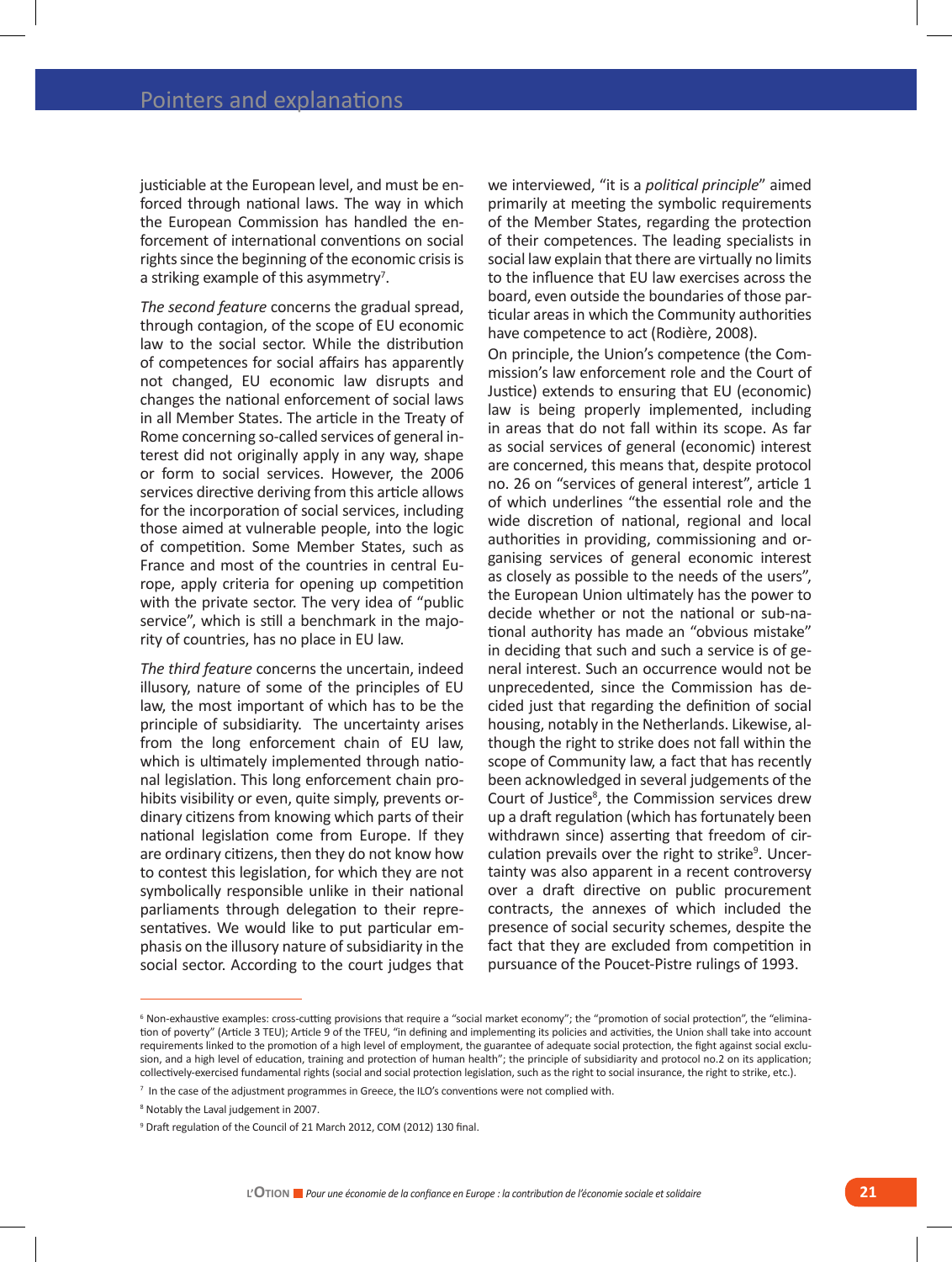*The fourth feature* concerns the way in which EU law is established and enforced. In many countries, and the literature has shown that this is true of countries in central Europe (Falkner and Treib, 2008) , EU law is not properly enforced or is not enforced at all. Moreover, citizens seeking justice are not familiar with EU law, which, as we have already said, is incorporated into every national legal system. Neither do they, for the most part, have the means to appeal against it. In most cases, a judgement by the Court of Justice can only be overruled by the European Council. This situation may change due to the  $-$  at present hypothetical – consequences of EU accession to the Convention on Human Rights, provided for in protocol no. 8 of the Lisbon Treaty, referring to Article 6 of the TEU.

### **STAKEHOLDERS IN EU LAW, ADVANTAGES AND OPPORTUNITIES FOR THE SOCIAL SERVICES SECTOR**

These four features, and the consequences that they have on the provision of social services in the social and solidarity economy, should be described in detail, although we do not have room to do so here. Thus far, if we look at the social protection systems and social services in the EU Member States, we can conclude that the influence of EU law has been modest. Yet the stakeholders are very concerned about the potential illustrated by precedents (Barbier and Colomb, 2012). Many stakeholders and citizens in the Union are striving to protect the specific characteristics of the social and solidarity economy, especially in large countries like Germany and France and, generally speaking, in the "old" Member States. These endeavours are often associated with efforts by large opinion groups to protect public services, including in Great Britain which is known for its liberalism. But so far, the stakeholders in question (citizens, civil society, NGOs) have found it difficult to organise themselves in order to effectively promote these characteristics. At EU level, the legal and political representation of the different forms of economic activity leaves a lot to be desired, and the legitimacy of NGOs is very uncertain. A former and important administrator of the European

Commission has gone so far as to say that the "Almunia-Barnier package", which was adopted in December 2011 and aims to amend the law, was the most important event "in ten years" as far as Social Europe is concerned<sup>10</sup>.

This just goes to show how important European Union law is. Like private-sector players who have been practising "strategic" litigation for years, it is time that defenders of social rights and services finally accept that promoting these rights and services necessarily means formalising them in EU law, so that they are part of a legal system that, at present, focuses almost entirely on economic law – and a particularly dogmatic and partial economic law at that.

### **Bibliography**

**Barbier J.-C. et Colomb F.** (2012), " Protection sociale et droits sociaux entre menaces et opportunités: le droit européen comme dieu Janus ", *Revue française des affaires sociales*, n °1, janvier-mars, p. 17-42

**Rodière P.** (2008), *Droit social de l'Union européenne*, LGDJ, Byis.

**Falkner G. & Treib O.** (2008), "Three worlds of compliance or Four? The EU-15 combyed to New Member states", *Journal of Common Market Studies* 46, 2, p. 293-313.

<sup>&</sup>lt;sup>10</sup> Jérôme Vignon, Conference in Paris, organised by the SSGI collective, 2 February 2012.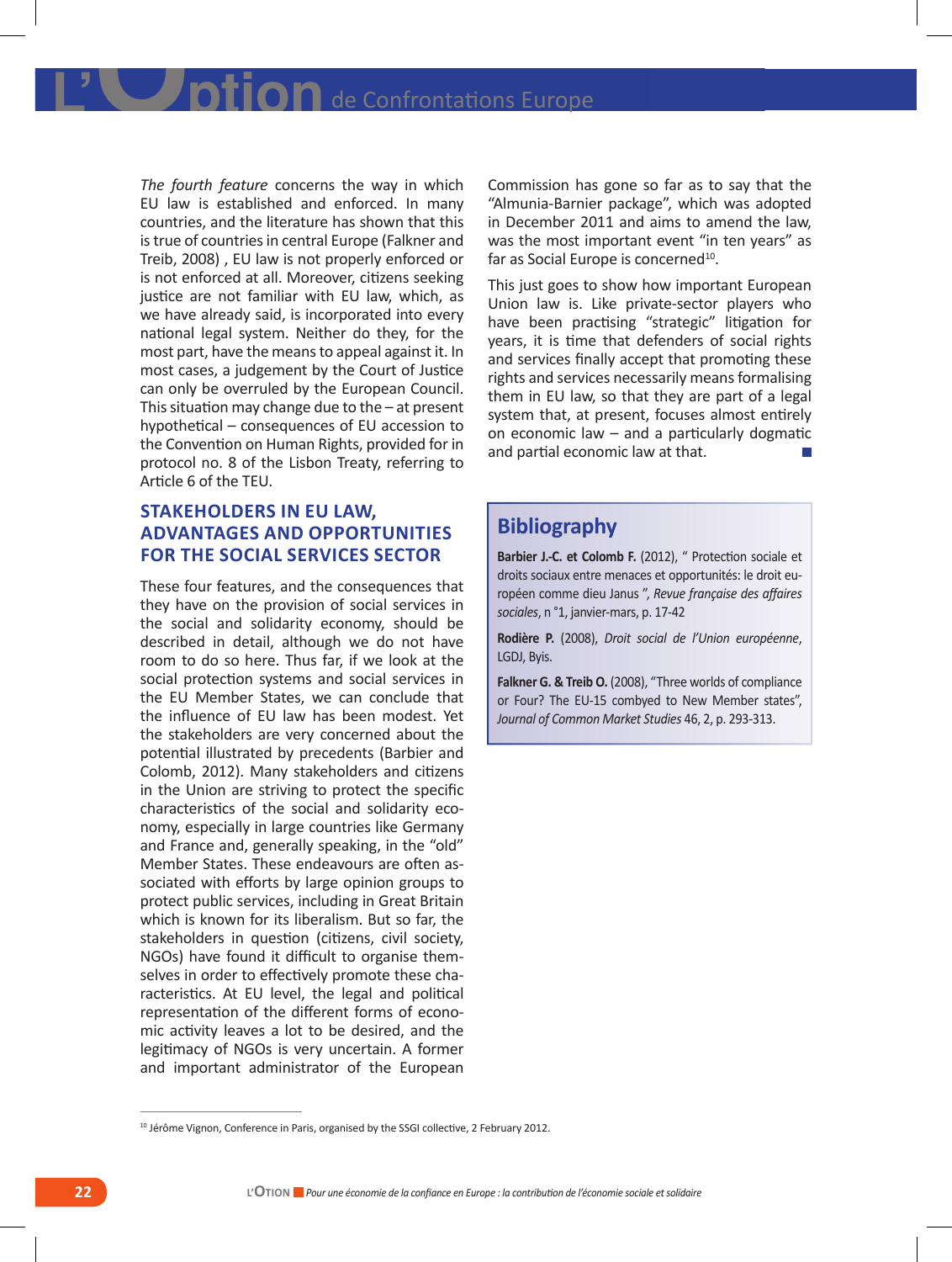### **THE BREAKTHROUGH OF SOCIAL ENTERPRISE: CONCEPTUAL CLARIFICATIONS**

### *by Jacques Defourny and Marthe Nyssens*

*"Covering the fifteen countries that then formed the European Union, {EMES} has gradually developed a common approach to social enterprise based on the definition of an "ideal-type" (in the Weberian sense), i.e. an abstract model synthesising the principal characteristics of the new entrepreneurship observed within the social and solidarity economyau sein de l'économie sociale et solidaire".*

ince the mid-90s, we have witnessed a breakthrough of three notions that had virtually never been used before: social ince the mid-90s, we have witnessed a<br>breakthrough of three notions that had<br>virtually never been used before: social<br>entrepreneurship, social entrepreneur and social enterprise. Although each is sometimes the subject of specific conceptual debates, they are largely interconnected – especially since they have gained in popularity and are still riding on the crest of the same wave.

These notions are closely related to the various approaches which, since the 1970s, have stressed the existence of a "third sector" in our economies, distinct from the for-profit private sector and the public sector. It is important that we first provide a brief overview of these now conventional approaches. In addition, far from replacing them, the new notions surrounding social enterprises and the analytical potential that stem from them illuminate and enrich existing approaches, highlighting particular dynamics within the third sector, and sometimes beyond it.

### **THE REDISCOVERY OF A THIRD SECTOR**

Internationally, the American-inspired approach to the non-profit sector is undoubtedly the most widespread. But this approach focuses only on what corresponds roughly to our associations and foundations. It completely ignores initiatives of the cooperative type, which share very much the same values and are often rooted in the same soil of 19th-century associationism $11$ . This explains why other approaches have developed in Europe, in particular those based on notions of the social economy and the solidarity economy, both of which were forged primarily in France.

### *The social economy: values, status and rules*

Although there is no single definition of the social economy, it is almost always presented as having two key aspects. On the one hand, the term is used to describe private, non-capitalist categories of organisation, with special status and rules: cooperatives, associations and mutuals, and increasingly foundations. On the other hand, the social economy refers to the principles and values which are supposed to inspire certain modes of operation: independent management, set up with an aim of serving members or the community rather than maximising profit, (hence a low return on capital and joint reserves that cannot be shared), member equality and a democratic decision-making process.

When the social economy was first officially recognised in France, it was defined as being composed of "cooperatives, mutuals and those of associations classified as such on account of their production activities". So, to begin with, only as-

<sup>&</sup>lt;sup>11</sup> For a more in-depth analysis of these limits, see Defourny (2001) and Evers & Laville (2004).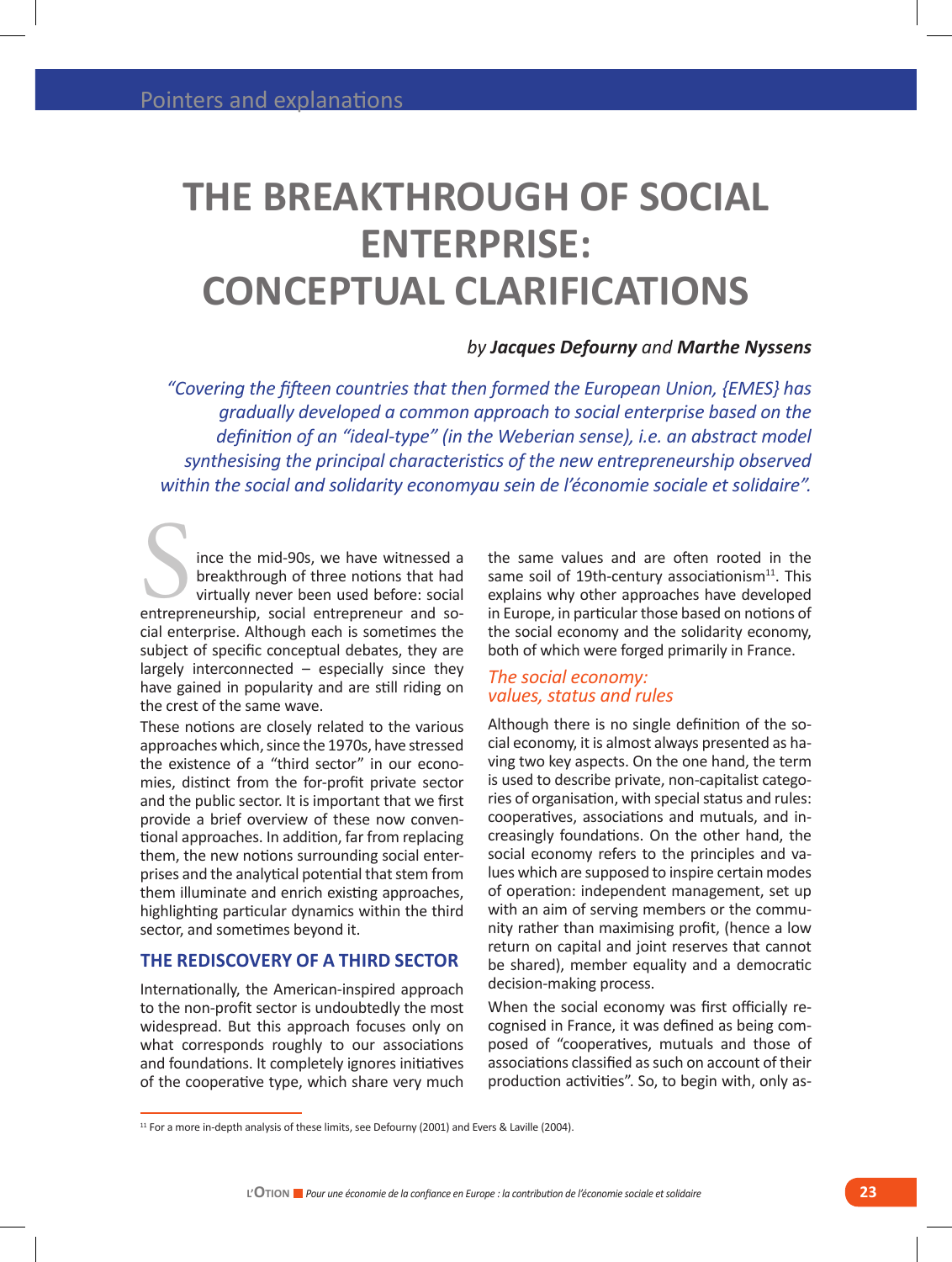IIOn de Confrontations Europe

sociations "administrating" service equipment or infrastructure were included. Subsequently, however, many more associations were included in the social economy, to the extent that they became by far the biggest component in terms of jobs. Gradually, the definition of the social economy also expanded to incorporate complementary approaches like the solidarity economy, which generally has its own specific dynamics; as a result, the term social and solidarity economy is used more and more often.

### *The solidarity economy: re-embedding economics in society*

In very concise terms, the solidarity economy may be defined as "all economic activities subject to a determination to act democratically, in which social relations of solidarity have priority over individual interest or material profit" (Laville, 2005, pp. 253-259). More precisely, solidarity economy activities are not a matter of legal status, but of a twofold – economic and political – dimension, which determines their originality.

At the economic level, there is an insistence on reciprocity and mutual commitment among the people who have given birth to the initiative (impulsion réciprocitaire). Activities are then consolidated by a "hybridisation" of the different types of resources: the initial reciprocal resources (e.g. the giving of voluntary labour) are replaced by public contributions linked to redistribution and by market resources. Due to its insistence on a combination of varied economic resources and principles, the solidarity economy approach invites us to say no to the growing hegemony of approaches driven by the sole market forces.

The political dimension of the solidarity economy, on the other hand, is expressed "in the construction of public spaces which allow a debate among the stakeholders on the social demands and the purposes being pursued". Whether this takes the form of protest against or cooperation with the public authorities, the key issue is that major societal challenges are taken up explicitly by revitalising democratic debate from within. One major challenge, therefore, lies in maintaining autonomous public spaces that are distinct from but complementary to the public spaces instituted and regulated by the public authorities.

### **THE MAIN TRENDS IN SOCIAL ENTERPRISE IN ENGLISH-SPEAKING COUNTRIES**

In the United States, the concept of social enterprise began to emerge in the early 1990s. One of the key events of this period was the launch of a "Social Enterprise Initiative" by the Harvard Business School in 1993. Since then, other leading universities and various foundations have set up training and support programmes for social enterprises and social entrepreneurs.

Following Dees and Anderson (2006), we nevertheless think it appropriate to distinguish between two main American schools of thought: the earned income school and the social innovation school (Defourny & Nyssens, 2010).

#### *The earned income school*

The work of the first generation of the "earned income school" equated the concept of social enterprise with the earned-income strategies developed by non-profit organisations in pursuing their social mission. Social enterprise was then seen as an innovative response to the problems of funding "non-profit" organisations, which were increasingly coming up against obstacles in private fund-raising or in obtaining subsidies from public authorities and foundations (Kerlin, 2006).

A second generation within this school has extended the notion of social enterprise to a vast range of organisations, which may be for profit or not for profit, provided they engage in commercial activity in seeking to achieve a social purpose. The emphasis is not only on the importance of commercial resources but also on a set of management methods derived from the profit-making private sector. A wide variety of initiatives developed by conventional commercial companies – various forms of sponsorship and more innovative activities – can form part of "corporate social responsibility" (CSR) strategies, which many business schools have been quick to describe as social entrepreneurship.

The notion of "social business" proposed by Muhammad Yunus (2010) can also be included in this second generation. This term is used to describe enterprises, whatever their legal status, which have to cover the totality of their costs out of commercial resources. This notion was deve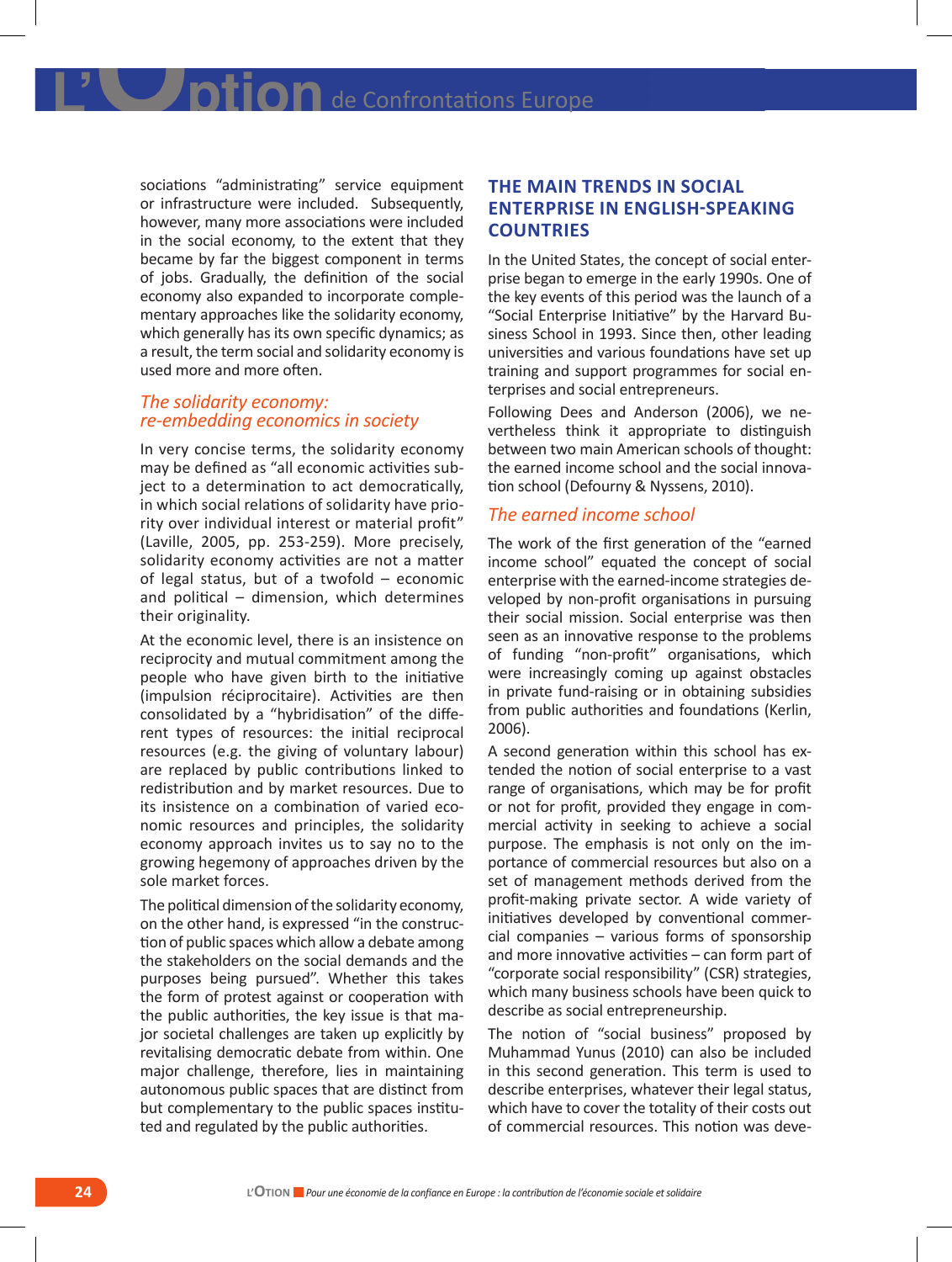loped essentially to achieve recognition for a model of enterprise which focuses on the supply of goods and services to (very) poor customers, a new market segment for some large businesses, particularly in the countries of the South. Social businesses are generally companies established by investors, but these owners, at least as envisaged by Yunus, do not receive a dividend: the profits are reinvested 100% in the business to further its social mission.

### *The social innovation school*

Another school of thought focuses on the very specific nature of the social entrepreneur, and his creativity, dynamism and leadership in coming up with new responses to social needs. Dees (1998, p. 4) has proposed the best known definition of a social entrepreneur in that school:

He sees the latter as playing the role of change agents in the social sector by adopting a mission to create and sustain social value, recognising and relentlessly pursuing new opportunities to serve that mission, engaging in a process of continuous innovation, adaptation and learning, acting boldly without being limited by resources currently in hand, and finally exhibiting a heightened sense of accountability to the constituencies served and for the outcomes created  $12$ .

He sees the latter as playing the role of change agents in the social sector by adopting a mission to create and sustain social value, recognising and relentlessly pursuing new opportunities to serve that mission, engaging in a process of continuous innovation, adaptation and learning, acting boldly without being limited by resources currently in hand, and finally exhibiting a heightened sense of accountability to the constituencies served and for the outcomes created .

The emphasis here is on the systematic nature of innovation and the breadth of its social or societal impact, rather than on the type of resources mobilised. The Ashoka organisation has played a pioneering role in promoting this way of thinking. Since the early 1980s, it has supported entrepreneurs of this kind, even though the term "social entrepreneur" was adopted only at a later stage. Nowadays, individuals of this kind are increasingly presented as modern heroes (Bornstein, 2004).

Some works produced in the United States (Emerson, 2006) emphasise the need to combine these different approaches into a common characterisation of social entrepreneurship based on four key criteria: the pursuit of social impacts; social innovation; the mobilisation of commercial revenues; and the adoption of managerial methods, no matter what the legal status of the organisation (for profit or not for profit, private or public). These authors emphasise the double, or even triple, bottom line, and the creation of mixed or hybrid added value ("blended value") with closely linked economic and social dimensions.

### **SOCIAL ENTERPRISE IN EUROPE**

#### *A diverse landscape*

Turning to developments in Europe, it is interesting to note that, institutionally, the main initial impulse came from Italy where, in 1991, the Parliament adopted a law granting the specific status of "social cooperative" to the initiatives that had been mushrooming for several years engaged in starting up business activities for social purposes. Over the last twenty years, following the introduction of this new status in Italy, many other European countries have introduced new legislation of this kind, with eleven of them instituting legal frameworks or public schemes in recognition of the possibility of performing an economic activity while pursuing a social purpose (Roelants, 2009). Some of these frameworks have been shaped on cooperative lines, e.g. *the société coopérative d'intérêt collectif* in France (2001), while others do not refer specifically to the cooperative model.

#### *The approach adopted by the European research network EMES*

The different concepts of social enterprise listed above coexist in most parts of the world, including France. Business school academics, such as Nicholls (2006) from Oxford University, have taken up and sometimes re-engineered the concept of social entrepreneurship, drawing inspiration to varying degrees from American schools of thought.

<sup>&</sup>lt;sup>12</sup> Our translation.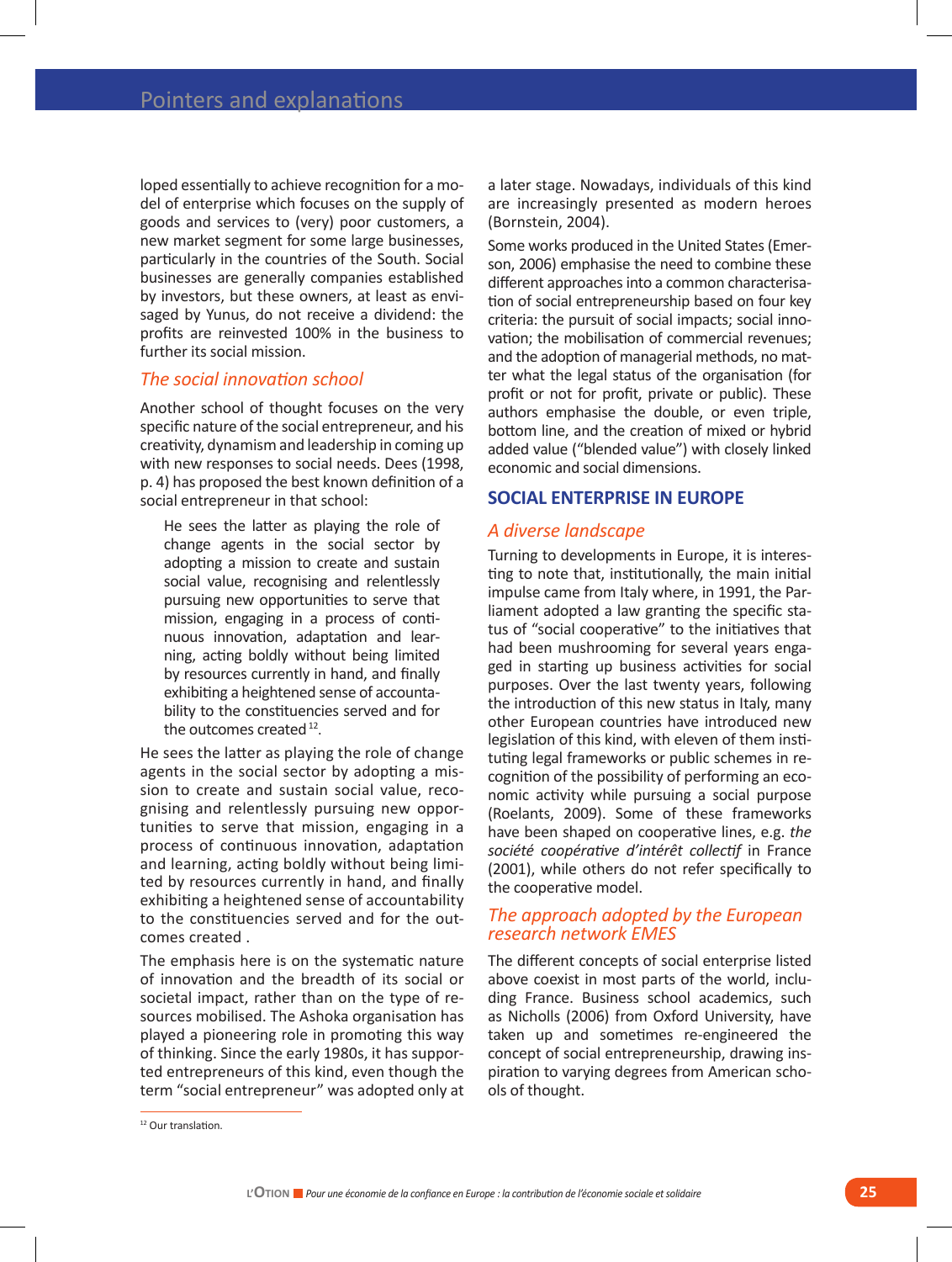In Europe, however, the first theoretical and empirical bases for conceptualising social entrepreneurship were laid by EMES. This European research network was set up in 1996 to study "the emergence of social enterprises" in Europe. Covering the fifteen countries that then formed the European Union, this network has gradually developed a common approach to social enterprise based on the definition of an "ideal-type" (in the Weberian sense), i.e. an abstract model synthesising the principal characteristics of the new entrepreneurship observed within the social and solidarity economy. Researchers have thus identified indicators which enable them to detect the emergence of new social enterprises and also help them in analysing older organisations reconfigured by new internal dynamics.

The indicators identified by the EMES network have always, thus far, been presented in two sub-groups: four economic indicators and five social indicators 1848-1850 (Defourny, 2001, pp. 16-18). For the sake of comparison, however, we think it increasingly appropriate to distinguish three sub-groups, rather than two, thus emphasising the point that some are more indicative of the modes of governance specific to social enterprises as defined by the EMES ideal-type. By applying these nine indicators, we can recognise some characteristics typical of social or solidarity economy organisations which are supplemented or refined here so as to reveal new entrepreneurial dynamics (Borzaga & Defourny, 2001, 16-18).

#### *Economic indicators:*

- - a continuous activity producing goods and/or selling services
- - a significant level of economic risk
- - a minimum level of paid work

#### *Social indicators:*

- - an explicit aim to benefit the community
- - an initiative launched from a group of citizens or civil society organisations
- - a limited profit distribution

### *Governance structure indicators:*

- - a high degree of autonomy
- - decision-making power not based on capital ownership
- - a participatory nature, which involves various parties affected by the activity

It is important to note that these indicators are not a set of conditions that an organisation must satisfy in order to deserve the label of social enterprise. They are not prescriptive criteria at all but, as already mentioned, they constitute an "ideal-type" which, like a compass, can help the observer to relate the various entities to one another, to group them into certain categories and, if appropriate, to draw boundaries to define the group of social enterprises he wants to highlight, to study in greater depth and/or to bring to the fore of the economic landscape.

### **CONCLUSIONS**

Even if all the practices it embodies are not new, social entrepreneurship is clearly in tune with the times and is continually diversifying, be it in terms of organisation, business sector or location. As it is a very recent notion, this growing diversity and the openness of the concept are no doubt two reasons for its quick rise to success with leaders in both the public and private sectors, who, each in their own way, are discovering or rediscovering new opportunities to promote entrepreneurial dynamics and social objectives.

Clearly, the different concepts of social enterprise and social entrepreneurship are deeply rooted in the contexts in which the organisations are created and develop. Each context engenders its own specific debates.

In the American context, it is the private sector, virtually alone, that seems to determine the landscape of social enterprise and social entrepreneurship. This no doubt goes hand in hand with the widespread belief within the business community that market forces have the ability to solve a growing number of social problems. Therefore, even if some argue that different types of resources should be mobilised, it is quite likely that the current wave of social entrepreneurship will in part lead to social issues being prioritised and selected according to whether or not they can be tackled by entrepreneurial and commercial means. Of course, some innovative solutions may result from what is termed as "social business", but, from a societal point of view, we can only question the pertinence of organising social needs in this way.

Such questions are also increasingly relevant in Europe, particularly in countries where the privatisation and commercialisation of social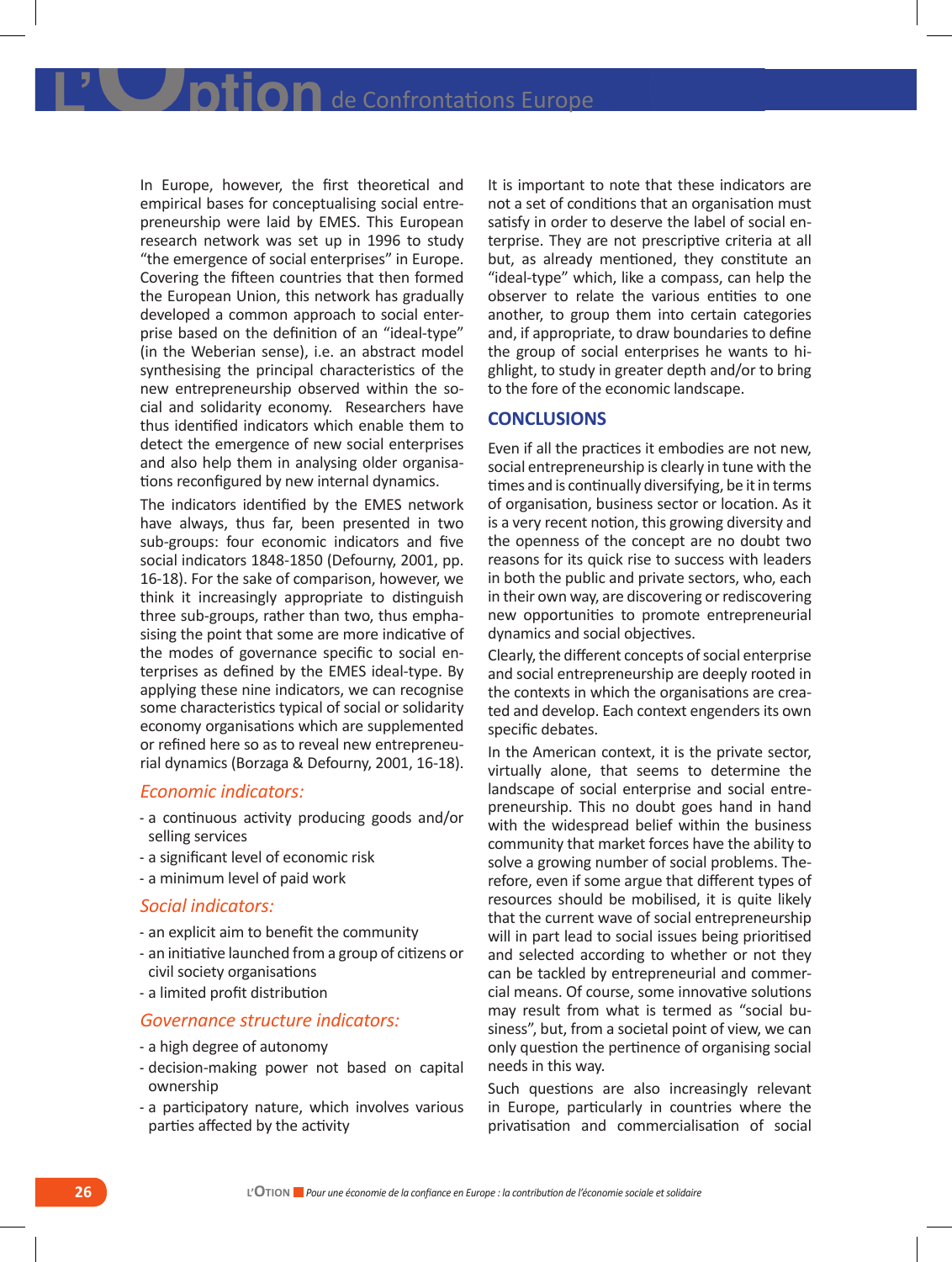services have been taken the furthest. In Europe, however, many social enterprises are facing a different kind of challenge. Like their counterparts in eastern Asia (Defourny et Kim, 2011), social enterprises in Europe are increasingly supported by public policies aimed at reintegrating disadvantaged workers into the job market or ensuring the provision of services to vulnerable populations. The danger of such support is that, by institutionalising social innovation, it can prevent it from progressing beyond a certain stage. Social enterprises may also be used as tools to forward political agendas, which will rob them of their independence and creativity.

It is difficult for social enterprises to find a way forward under all these isomorphic pressures, so they would gain a lot from maintaining and strengthening their ties with the social and solidarity economy, which is the most frequent and most natural melting pot for social entrepreneurs. In fact, the SSE is very knowledgeable about the best way to preserve an identity while interacting with the market, the public authorities and civil society.

### **Bibliography**

**Bornstein D.** (2004), *How to Change the World: Social Entrepreneurs and the Power of New Ideas*, New York, Oxford University Press.

**Borzaga C. & Defourny J.** (eds), (2001), *The Emergence of Social Enterprise*, London and New York, Routledge (paperback edition, 2004).

**Dees J. G.** (1998), *The Meaning of Social Entrepreneurship*, Stanford University, miméo.

**Dees J. G. & Anderson B. B.** (2006), "Framing a Theory of Social Entrepreneurship: Building on Two Schools of Practice and Thought", *Research on Social Enterpreneurship*, AR-NOVA Occasional Paper Series, vol. 1, no. 3, p. 39-66.

**Defourny J.** (2001), "From Third Sector to Social Enterprise", in Borzaga C., Defourny J. (eds), *The Emergence of Social Enterprise*, London and New York, Routledge, p. 296-311.

**Defourny J. & Kim S. Y.** (2011), "Emerging Models of Social Enterprise in Eastern Asia: A Cross-country Analysis", in J. Defourny & Y.Y. Kuan, (eds.), Social Enterprise in Eastern Asia, *Social Enterprise Journal*, special issue, vol. 7, no 1, p 86-111.

**Defourny J. & Nyssens M.** (2010), "Conceptions of Social Enterprise and Social Entrepreneurship in Europe and the United States: Convergences and Divergences", *Journal of Social Entrepreneurship*, vol. 1, no. 1, pp. 32-53. Version française (2011) byue sous le titre " Approches européennes et américaines de l'entreprise sociale : une perspective combyative ", *Revue des Etudes coopératives, mutualistes et associatives* (RECMA), n° 319, p 18-35.

**Emerson J.** (2006), "Moving Ahead Together: Implications of a Blended Value Framework for the Future of Social Entrepreneurship", in Nicholls A. (ed.), *Social Entrepreneurship, New Models of Sustainable Social Change*, New York, Oxford University Press, p. 391-406.

**Evers A. & Laville J.-L.** (2004), *The Third Sector in Europe*, Cheltenham, Edward Elgar.

**Kerlin J.** (2006), "Social Enterprise in the United States and Abroad: Learning from our Differences", in *Research on Social Enterpreneurship*, ARNOVA Occasional Paper Series, vol. 1, no. 3, p. 105-125.

**Laville J.-L.** (2005), " Economie solidaire " in Laville & D. Cattani (eds.), *Dictionnaire de l'Autre économie, Desclée de Brouwer*, Byis, p. 253-260.

**Nicholls A.** (2006), *Social Entrepreneurship. New Models of Sustainable Social Change*, New York, Oxford University Press. **Nyssens M.** (ed.) (2006), *Social Enterprise. At the Crossroads of Market, Public Policies and Civil Society*, London and New York, Routledge.

**Roelants B.** (2009), *Cooperatives and Social Enterprises. Governance and Normative Frameworks*, Brussels, CECOP Publications.

**Yunus M.** (2010), *Building Social Business. Capitalism that can serve humanity's most pressing needs*, New-York Public Affairs.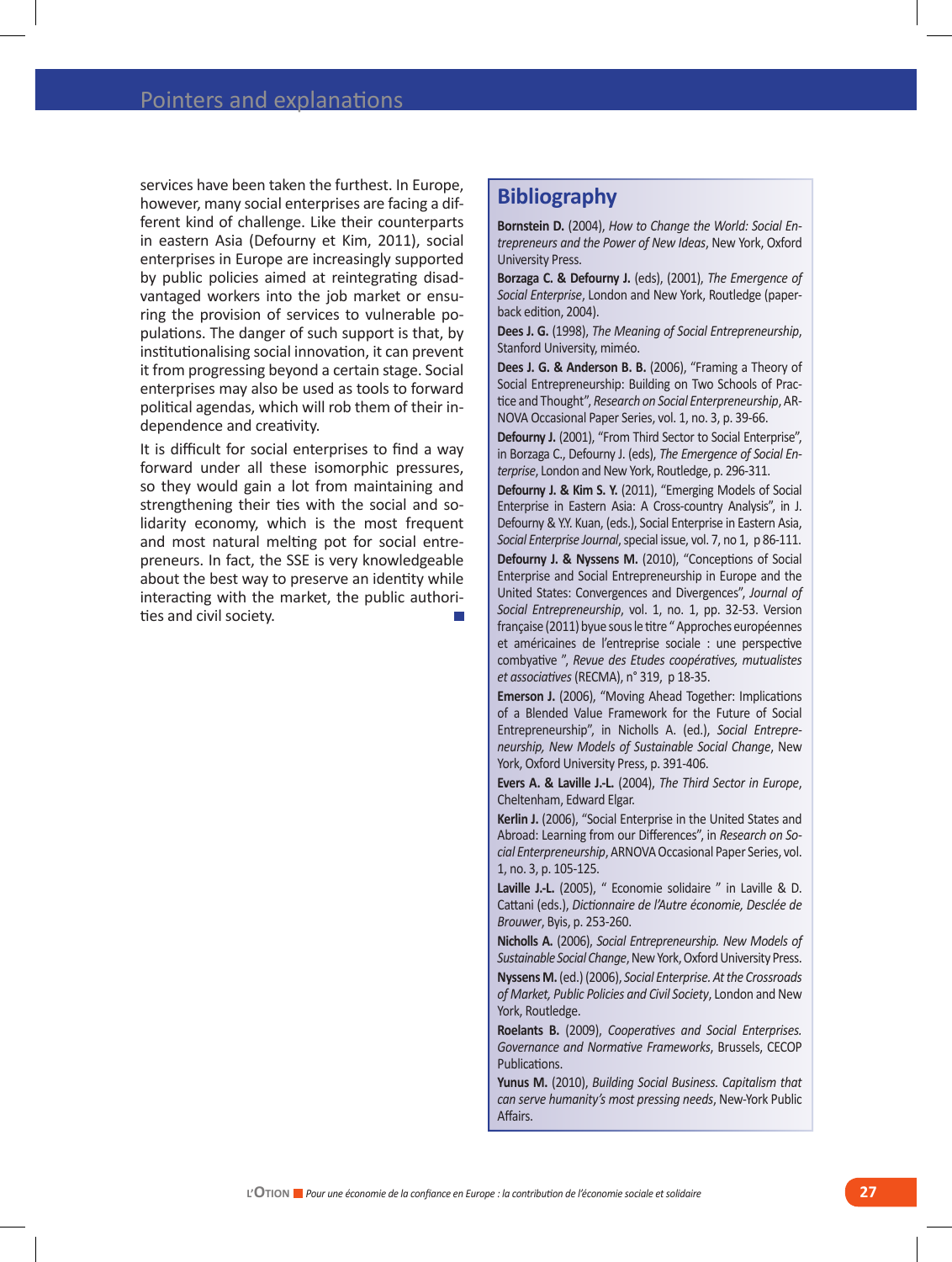# **THE FRENCH CONSULTATION ON A DRAFT SOCIAL AND SOLIDARITY ECONOMY BILL (2012-2013)**

*Article 1 of France's social and solidarity economy bill*

### *by Emmanuel Verny*

*"The social and solidarity economy, with its principles of patience and temperance, constitutes a new and dynamic approach and offers a solution to the economic crisis that Europe is experiencing today." Jean-François Draperi, debate organised by CIRIEC in Paris on 25 March 2013*

n September 2012, the French Minister in charge of the social and solidarity economy (SSE) organised a consultation on n September 2012, the French Minister<br>in charge of the social and solidarity eco-<br>nomy (SSE) organised a consultation on<br>a draft social and solidarity economy bill, in accordance with the French President's electoral commitments. Following a rather heated debate, the CEGES, which is responsible for the political representation of the SSE among the public authorities, put forward a number of proposals that have been discussed within France's official consultative bodies: The Economic, Social and Environmental Council (EESC) and the high council of the SSE.

Article 1 of the draft bill, which defines the social and solidarity economy and its scope, has been widely debated.

### **France/EU: Different definitions of social enterprise**

Many stakeholders in the French social and solidarity economy feel uncomfortable with the definitions put forward by the European Commission in the Social Business Initiative and in the draft regulations for the European social entrepreneurship funds. Indeed, while some of the terms proposed by the European Commission suit the majority of stakeholders in France's social and solidarity economy (more democratic governance, reinvestment of profits in social projects), two elements of the European approach are highly controversial: the indifference towards the statutes of social enterprises and the fact that their activities are limited to social initiatives aimed at disadvantaged or vulnerable people. Social impact measurement is often regarded in France as a *numbers-oriented policy* that distorts the action taken. Such criticism is not unanimous in France, but it is widely predominant.

The primary objective of the CEGES was to define the specific nature of the social and solidarity economy in a sufficiently detailed manner, and to establish a universal objective for it. "The social and solidarity economy is a kind of business organisation based on collective solidarity, which produces, distributes, trades and consumes goods and services. It contributes to and participates in economic, social and environmental development, and is involved in all areas of human activity." This definition aims to highlight a number of aspects:

- - above all, the social and solidarity economy represents a different form of entrepreneurship, a fact that the CESE – including representatives of both the capital-intensive sector and the craft industry – has accepted;
- - it is a collective enterprise, which cannot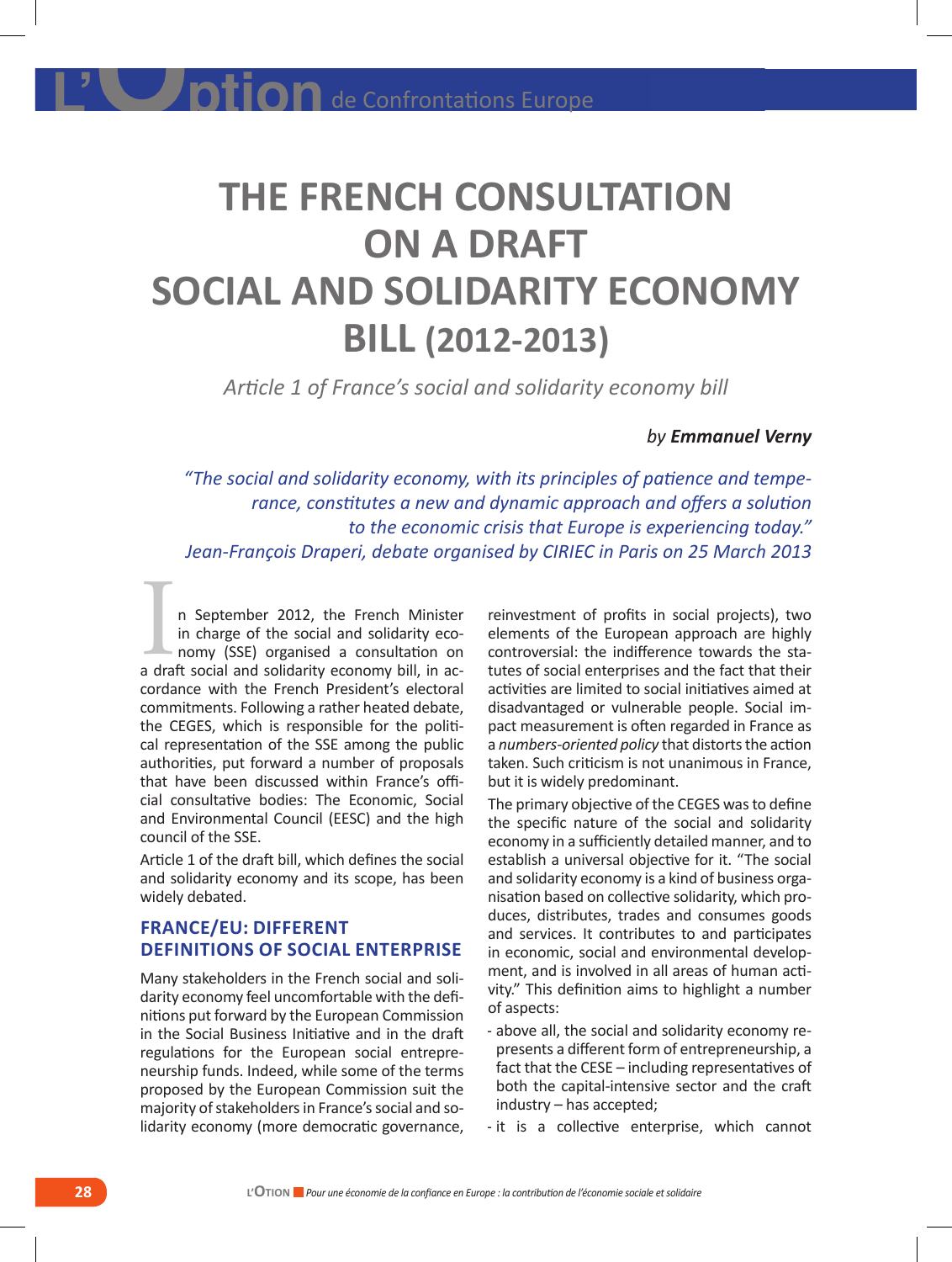confine itself to individual (albeit social) entrepreneurship. Hence the importance of governance rules (see below);

- - it is also based on collective solidarity, and therefore differs from individual charity organisations. It sees ownership as a thing that cannot be divided; and
- - lastly, its activities are not confined to repairing the damage done by society to the most disadvantaged.

The idea is that the social and solidarity economy develops the concept of an economy at the service of humans, of solidarity and of democracy, even though it does not have a monopoly of these good intentions. *Conducting business in the social and solidarity economy is a universal, enforceable right, exercised within the framework of current laws and regulations*. Why does this need to be pointed out? To do away with the idea that the social and solidarity economy might be something exceptional. The social and solidarity economy is not an exception to the norm, i.e. capital-intensive enterprise. It represents a different approach to entrepreneurship, which has a rightful place and should not have to constantly explain or make excuses for its existence. It is an important concept, including in former Soviet bloc countries where such organisations were often branches of the parties in power.

### **What should be the status of a social enterprise?**

Since the social and solidarity economy is a singular form of organisation, it is important to formalise the organisations of which it is comprised. Since it is a joint adventure, based on solidarity and democracy, it is important to have a common set of rules that are freely accepted by all the stakeholders and that define the daily application of these principles: that is what statutes are for. Under this approach, statutes are not only a necessary administrative formality, needed to announce the existence of an economic structure. They are, above all, a common set of rules that will ensure the long-term integrity of the original (commendable) goals and keep them alive long after the charisma of the founder(s) has faded away. To justify lack of adherence to statutes, and to condemn the unethical behaviour of some managers of social and solidarity

economy enterprises (oversized compensation packages, uncontrolled risk-taking and so on), the following assertion has often been made: statutes do not guarantee virtue. The condemnation of such practices is understandable. But the target should be the lack of compliance with the statutory provisions. Such condemnation, when legitimate, often necessitates a strengthening of the internal rules. Statutes are the starting point of virtue...

It is true that southern Europe is more sympathetic to this approach. It would be interesting to study the impact of religion on the question. The list of corporations under private law that are automatically part of the social and solidarity economy on account of their status has been the topic of much lively debate. A consensus has been reached (maybe...) on a core group comprising associations, cooperatives, health and insurance mutuals, foundations and so on. But the list is controversial. For example, are associations part of the social and solidarity economy? For many, the answer to this question is clearly yes. But associations often fail to meet the dual quality criteria required of organisations operating in the social and solidarity economy, i.e. the organisation's members must also be its beneficiaries, as is the case with mutualist enterprises and cooperatives.

In social work, the members of the association and the beneficiaries of its activities can be completely different. Are foundations really governed democratically? And are cooperative banks still part of the social and solidarity economy when they operate without due care in the financial markets? These questions, which are often connected with current events, have not prevented a fairly broad consensus from being reached, confirming that "statute-based" enterprises of this kind are indeed an integral part of the social and solidarity economy – especially since they themselves claim to be such. As we will see later on, the "desire to belong", when sincere and true, can be regarded as being particularly meaningful.

Do institutions that are managed jointly by social partners – such as provident, supplementary pension and complementary health institutions – fall within the scope of the social and solidarity economy? The French Social Security Code defines them as non-profit corporations under private law.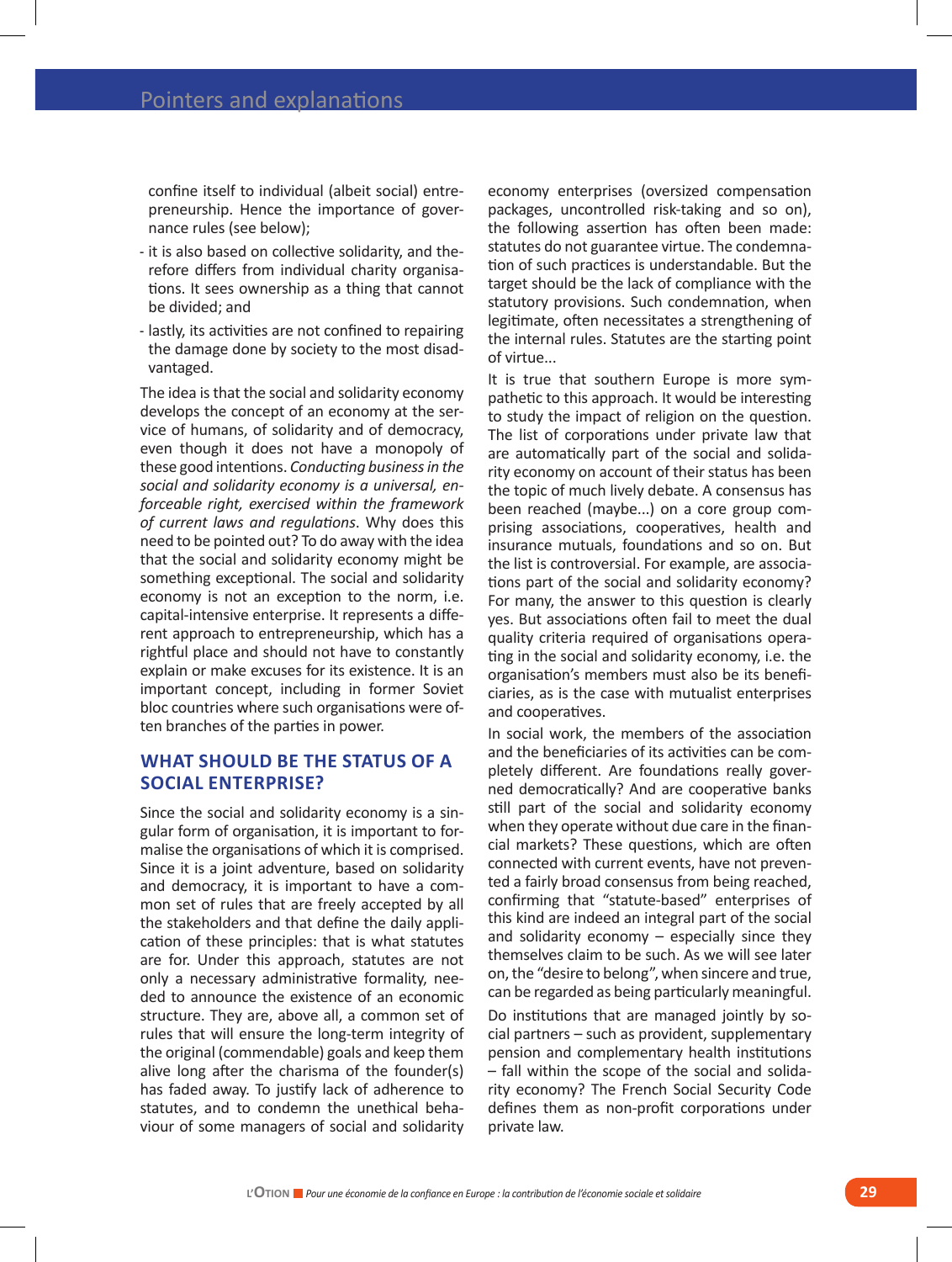IOn de Confrontations Europe

Likewise, the joint institutions that collect corporate contributions for social housing all have association status.

But what of the *social enterprises* so dear to the European Commission, and the movement in favour of social entrepreneurship and «social business»? Some of these social enterprises and many of their supporters aim to renovate the capitalist system and/or promote a capital-intensive business model incorporating social ob $i$ ectives. They do not  $-$  or they no longer  $-$  feel concerned by this debate.

Conversely, some social enterprises operating under commercial statutes claim to be part of the social and solidarity economy. For example organisations operating in the areas of integration through work and fair trade. We suggest that such organisations incorporate a number of social and solidarity economy markers into their statutes, such as the use of profits, the creation of a reserve that cannot be shared between the associates, a democratic system of governance within their management bodies, etc. So the answer (also) lies in the statutes. Of course, the latter can be modified, but they provide a body of tangible, real and observable evidence.

### **The values inherent to social enterprises are under debate**

The list of values and characteristics required is subject to debate. For example:

- - The salary scale: should the gap be reduced? If so, by how much? 1 to 5, 1 to 10 or 1 to 20? How should size differences be taken into account (headcount, turnover, the impact of decisions, etc.)? The debate is not yet over.
- - Profitability (i.e. the remuneration of shareholders and others treated as such) is forbidden for associations, mutuals and foundations. On the other hand it is permitted for cooperatives, albeit in a supervised and regulated manner.

The debate has also given rise to one last question: should a system of accreditation or authorisation be created, certifying to the authorities and/or to the general public that a given organisation is part of the social and solidarity economy (to ensure greater access to public investment banks or to public contracts for example)? This is a subject that deserves to have a full article devoted to it. Here we have covered just some of the debates arising from article 1. It remains to be seen how the government will respond. The bill must be adopted by the Council of Ministers in September 2013 then debated in Parliament.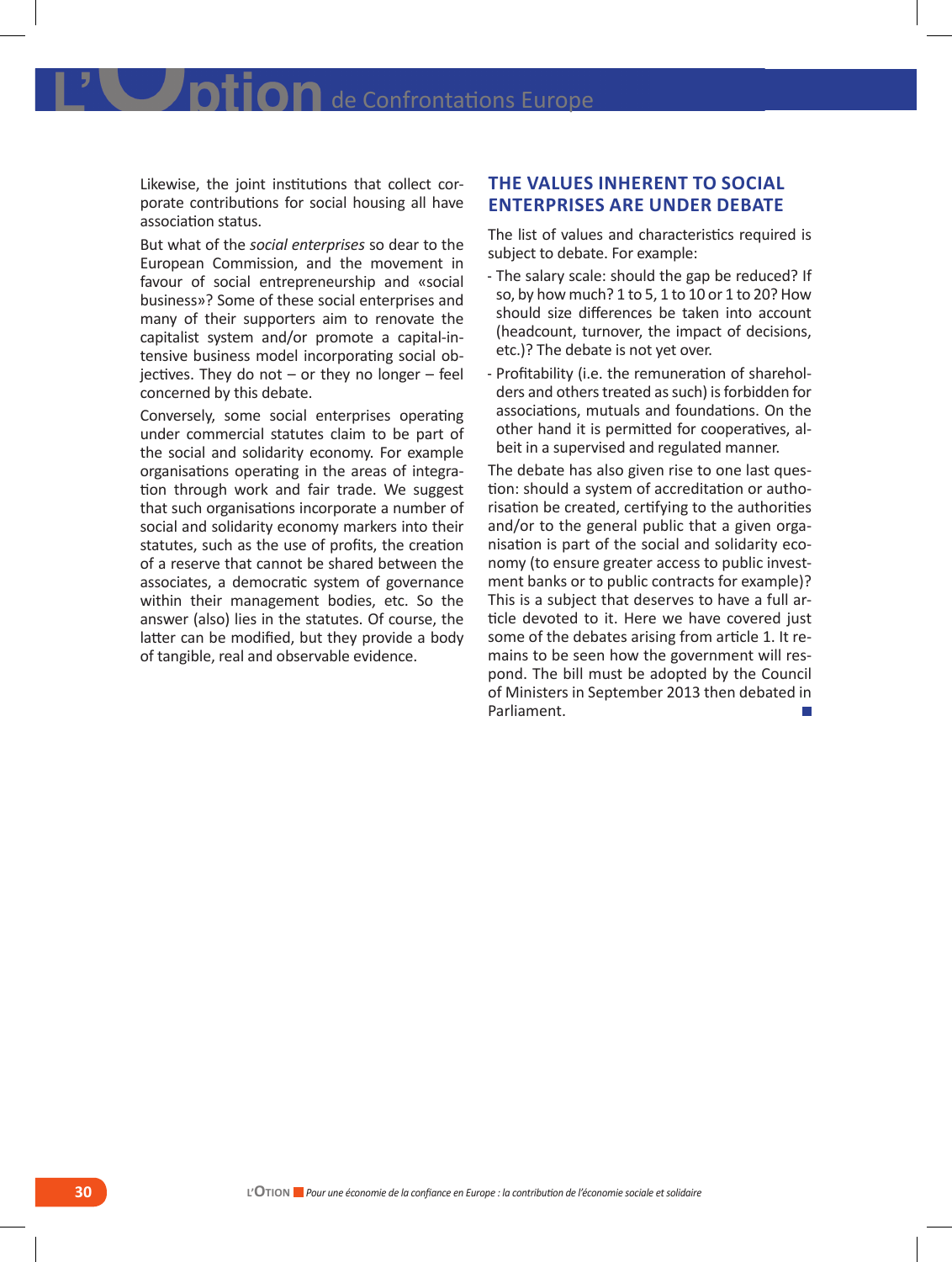Debates and standpoints

Debates and standpoints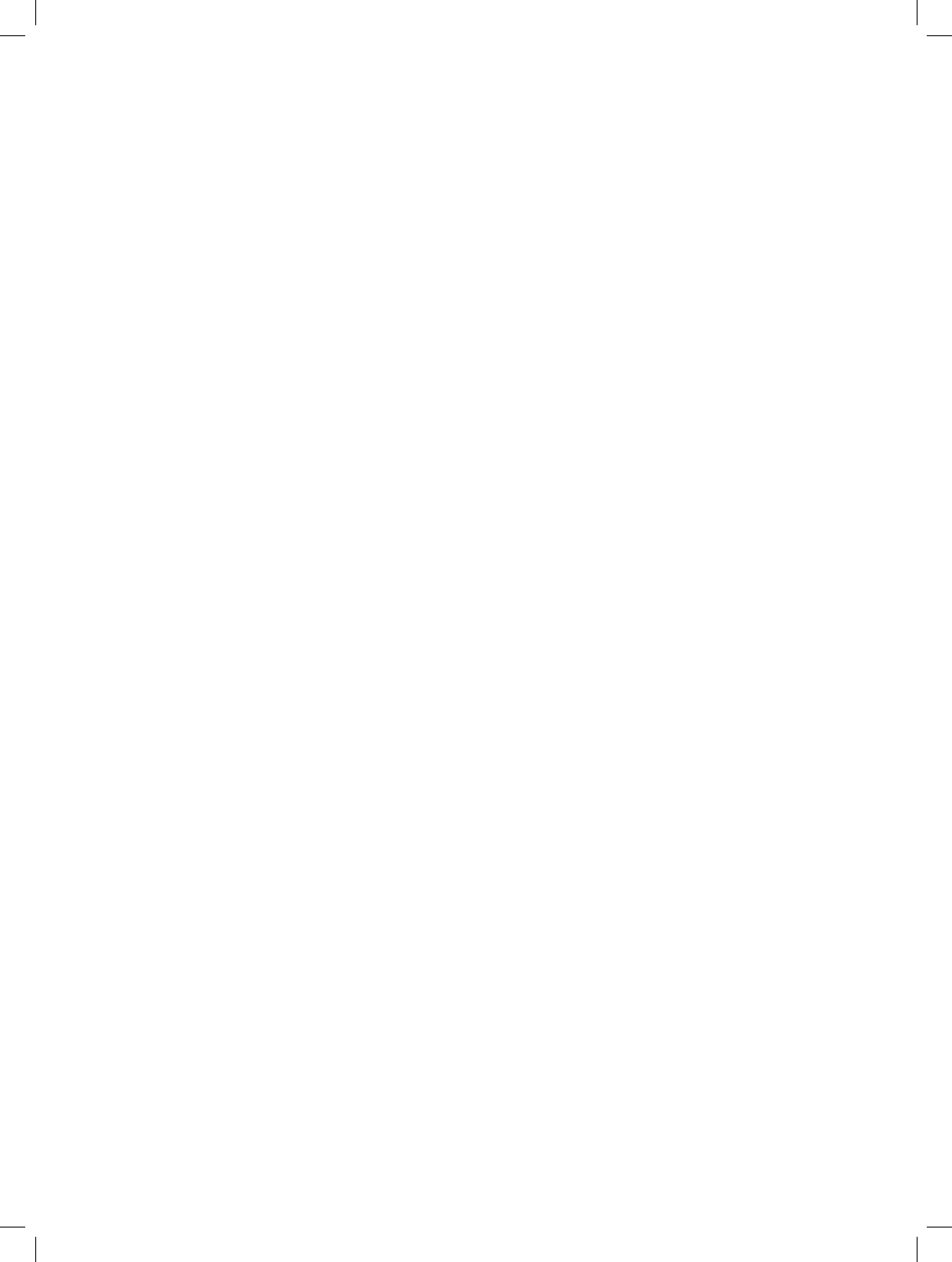The digital economy and common goods

*The digital economy and common goods*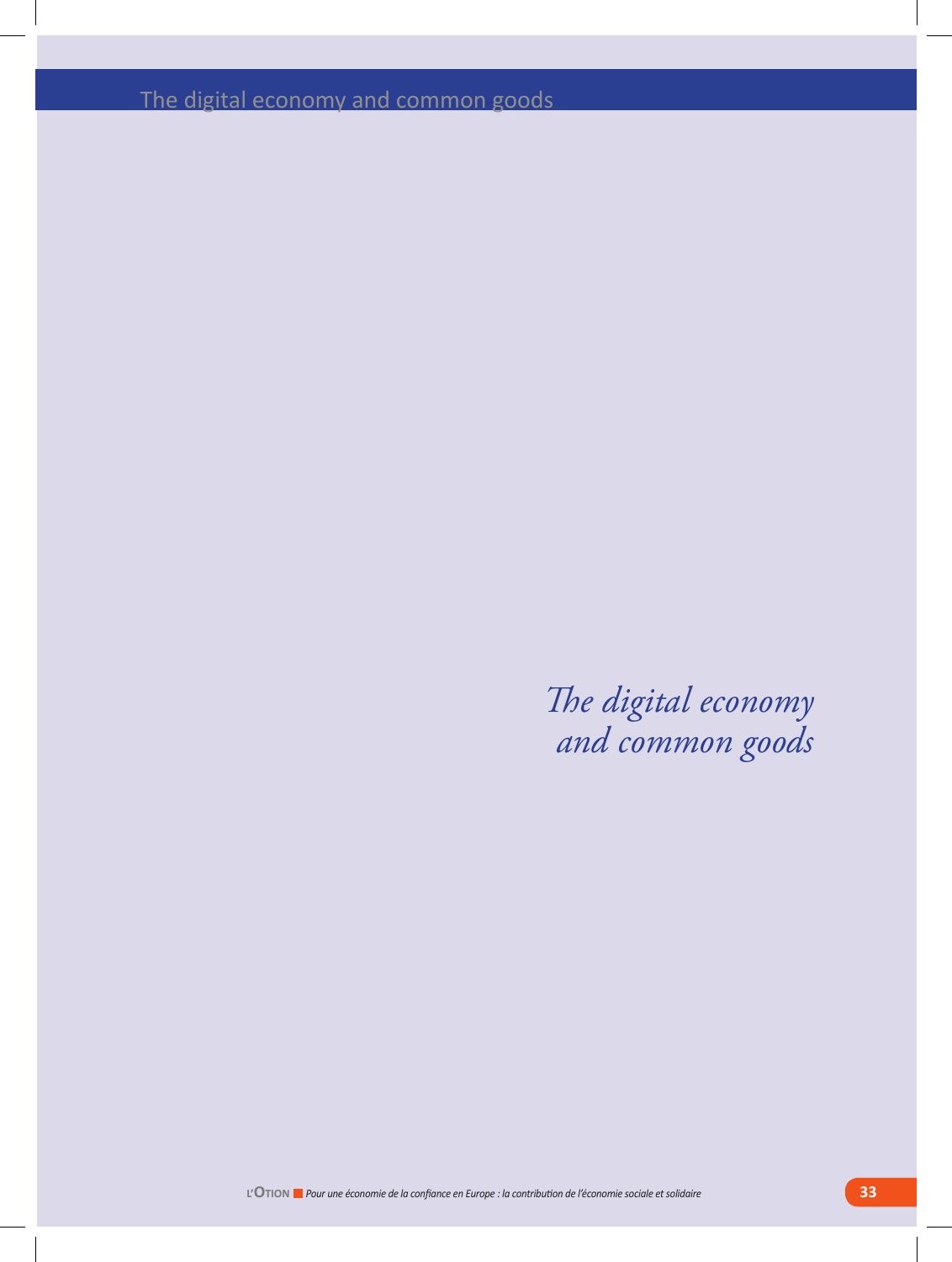### **DIGITAL TECHNOLOGY AND THE SSE: THE OBSTACLES AND PATHS TO PROGRESS**

### *by Jacques-François Marchandise*

*"In fact, what we need to consider is that if we solve the problem of poverty, then we are solving a global problem on a more or less long-term basis".* 

igital technology impacts on the whole of society, producing changes in the way that we work and in the igital technology impacts on the whole of society, producing changes in the way that we work and in the industries of tomorrow, opening up public data, generating new promises and risks, and affecting our very identities. The social and solidarity economy which, by definition, is based on communities of people, is fundamentally concerned.

### **The relationship between digital technology and the SSE: the obstacles**

It is possible to distinguish between two kinds of gratuitousness: "bottom-up" gratuitousness (economy of contribution, commons, inalienable resources) and "top-down" gratuitousness (economy of attention, which pays people to respond to advertising, Facebook, etc.). There is a conflict between the old model that protects copyright and the open model (for instance, the new models developed for the music business).

The concentration of distribution channels is gradually suffocating this distribution: whenever we go into a bookshop, we find the same old books! Fortunately, there are other channels and the Internet plays a very powerful role. According to an analysis by Philippe Aigrain, the unprecedented wave of privatisation of entire segments of our lives and of society is a strong incentive for standardisation. Therefore, some sort of counter-attack is needed, a "non-profit base" that will enable "new growth" in the same soil.

The leading players in the digital economy have understood this and are playing an increasingly

large role in urban change. They are the ones selling the "city of tomorrow" concept, through cooperation between the public and private sectors and the community. This approach, which reflects the significance of private partners who are making us prisoners of their plans and schedules, is worth challenging.

Some think that in the "knowledge society" of the future, everyone will have access to knowledge – but, ultimately, everything has a monetary value. Digital technology also allows us to copy/ paste passages from our different works (the "patented acts").

What does this have to do with the social and solidarity economy, which created popular education? The players in the digital economy know nothing about the SSE, and the SSE knows nothing about the digital economy. We need to clear up the misunderstanding over the digital divide, just as we are fighting against the social divide. Internet market players tend to think they have to "save the ignorant". In fact, what we need to consider is that if we solve the problem of poverty, then we are solving a global problem on a more or less long-term basis. The European e-inclusion policy is not reversing this trend.

### **Three springboards for progress:**

**- Goods:** The Internet's barrier to innovation is much lower than in other areas, as the foundations are already there. The "base" is very fertile and the potential for growth is high. It remains to be seen who will appropriate the base and what will grow there.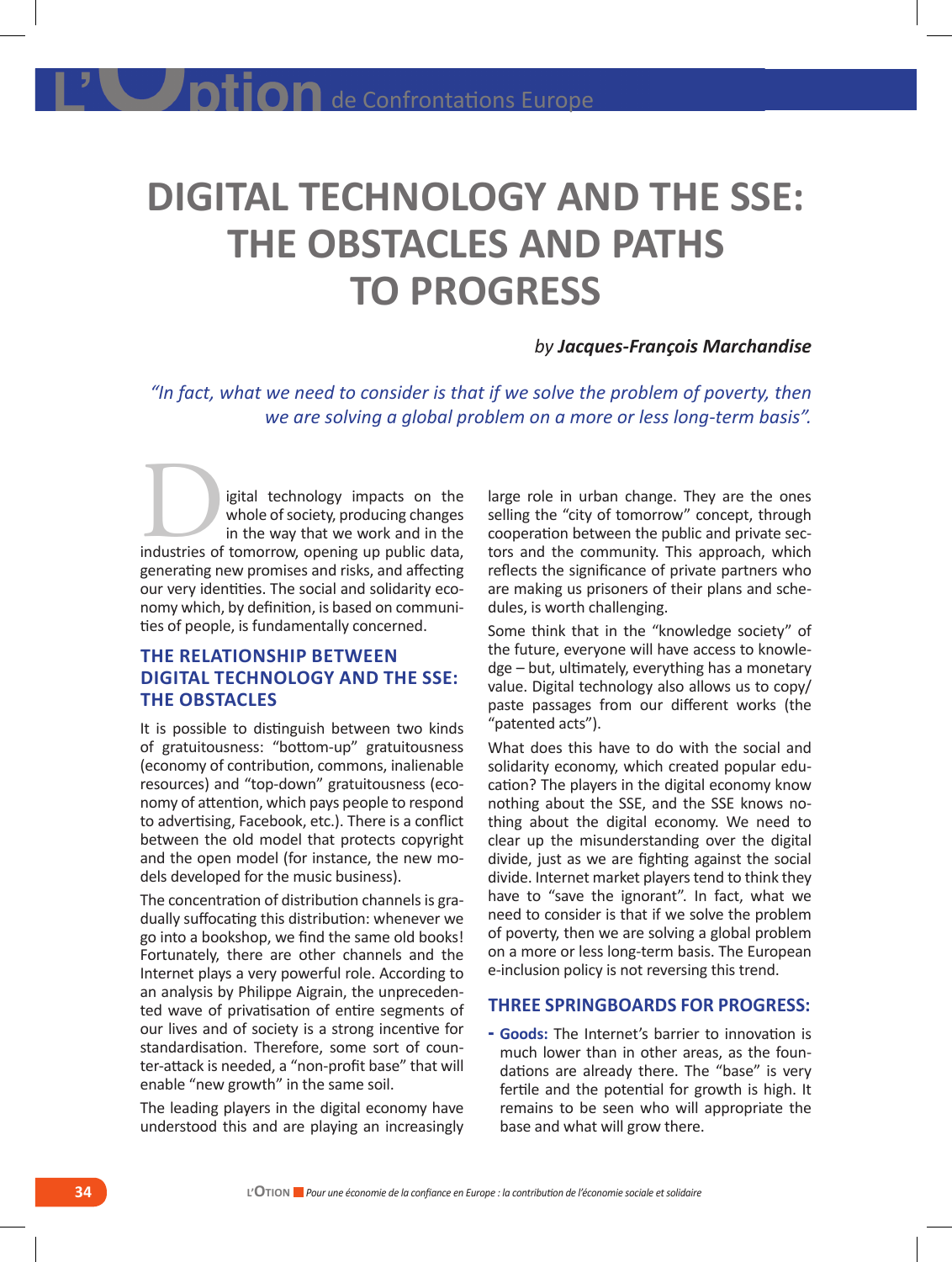- **Cooperative links and forms:** Digital technology has enabled a shift from vertical forms of society to more horizontal forms. Internet users place their trust in strangers (when choosing a wine or a holiday for example) and are on the whole satisfied (as demonstrated by Cécile Méadel's research into online medical forums: errors are corrected in less than 2 hours!). Forms of spontaneous cooperation develop – which could be described as "extra-marital" associations – prior to the creation of statutory forms. That is the "strength of weak links".
- **Skills, ascending innovation:** Users are also a source of innovation (e.g. the correction of Wikipedia articles). OpenStreetMap, which is a map created cooperatively by people who are concerned by issues such as access for pushchairs and the disabled, ranks alongside the IGN and Google Map. But not everyone contributes. How does one become a contributor? How do we avoid creating an ultra-liberal version of empowerment, where it is everyone for himself?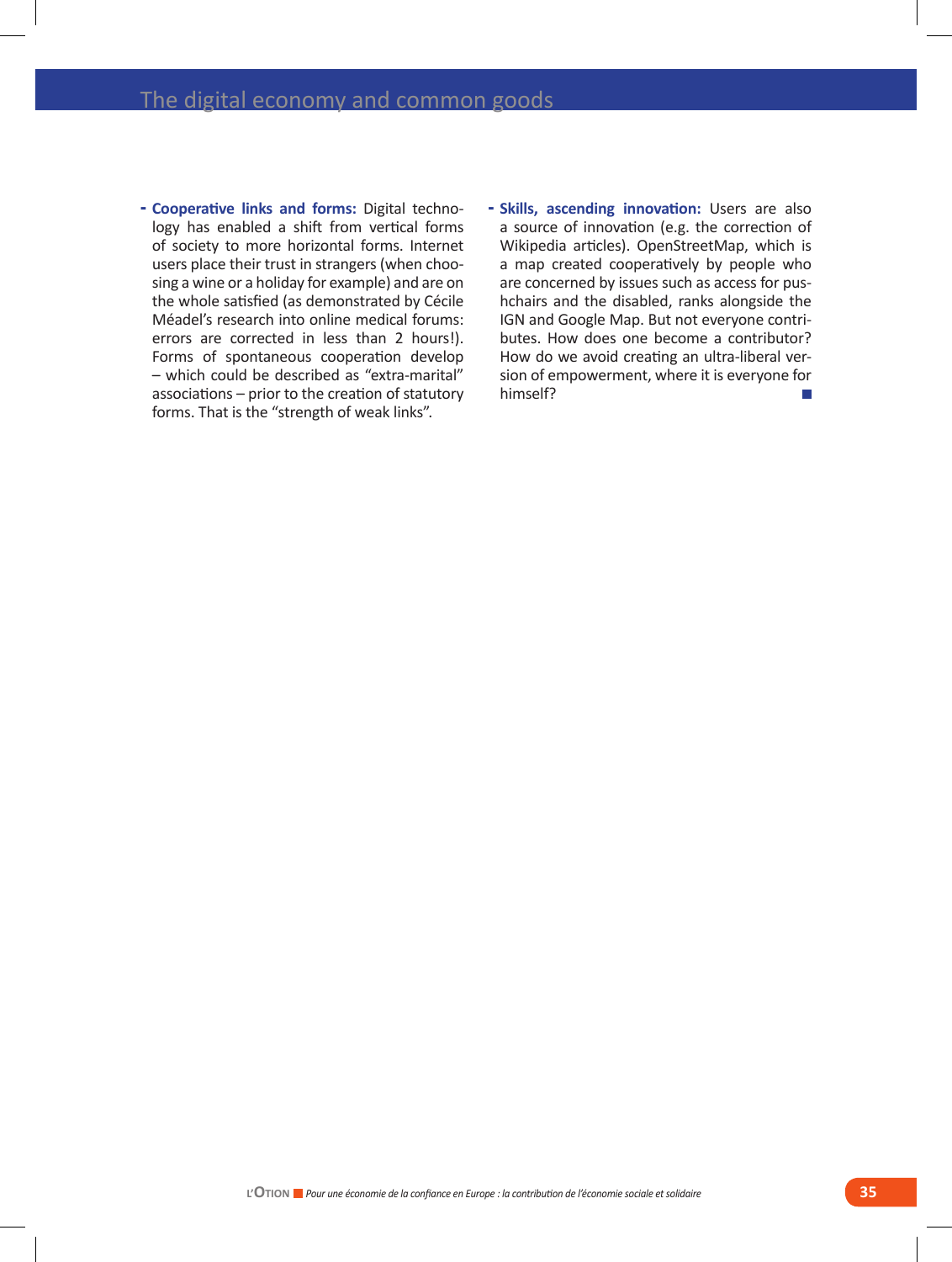## **PROTECTING DIGITAL COMMONS**

### *by Bastien Sibille*

*"Digital commons are a source of emancipation and social justice, as the work carried out involves participation in a collective task; to quote Hannah Arendt, the production process resembles more a deed than salaried work".*

igital commons can be defined in terms of their base material, which is information, and their owners, igital commons can be defined in<br>terms of their base material, which<br>is information, and their owners,<br>i.e. a community of users and producers. Two particularly popular examples are Firefox and Wikipedia. Firefox is a free web browser whose source code is protected by a licence, ensuring that it will remain the shared property of its users and developers. As for Wikipedia, the content of the encyclopaedia is protected by a Creative Commons licence, which prevents it from being privatised.

### **What are the specific features of digital commons?**

Their main characteristic is their volatility. They are copyable and "non-rivalrous" (for example, you can give away a software application without being deprived of it). Another characteristic: they play a central role in current productive models. They are taking an increasingly strong hold in the agricultural, computing, cultural and healthcare sectors, among others.

## **What links can be established with the social and solidarity economy?**

Solidarity-based economy companies must engage in markets with future potential, such as digital commons, especially since their economic models are similar: they provide work and services as well as goods.

Digital commons are a source of emancipation and social justice, as the work carried out involves

participation in a collective task; to quote Hannah Arendt, the production process resembles more a deed than salaried work.

Therefore, digital commons can be an important source of renewal for the social and solidarity economy.

#### **What are the challenges?**

#### *Financing production*

Investment is essential to the creation of digital commons (software programming, molecular research, etc.). The majority of funding comes from individual donations that result in a first version of the product, which is a risky process. There is in fact a danger that the product will be forked (forks being derivative versions of digital commons created from the source code of an existing software).

The investment carries a risk: in the event of failure, the funds – which are invested primarily in the form of wages – cannot be recovered. Investment funds find it difficult to manage this kind of risk, the evaluation of which is based essentially on the ability to build a community.

There are three possible solutions:

- - Create a venture capital fund that specialises in this type of product;
- - Introduce government subsidies for usage innovations (Oséo promoting technological innovation);
- - Call for EU funding for international projects (the users of these products are not located in France alone).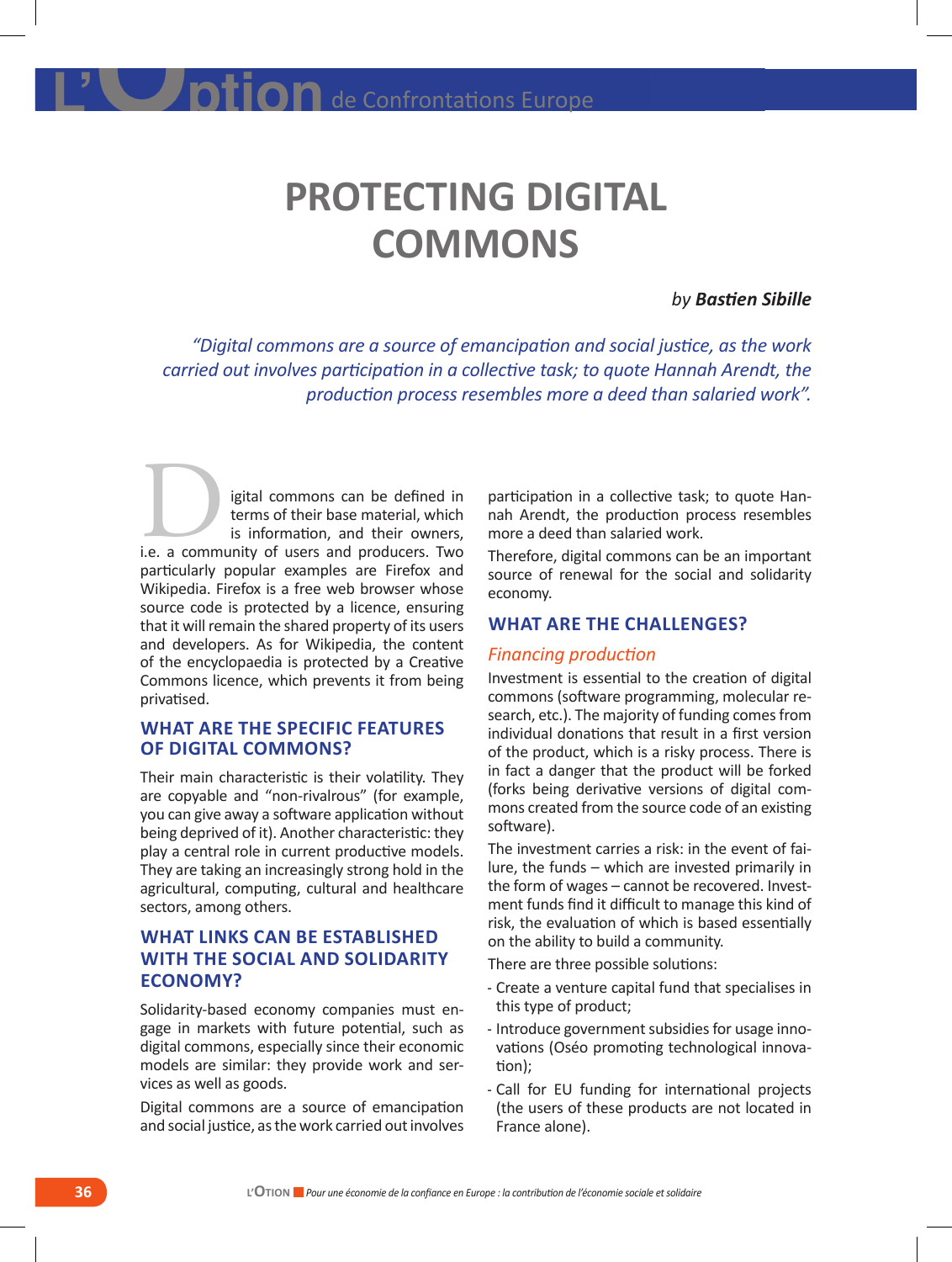### *The economic model*

The software sector has proven that it has a reliable and profitable economic model, which is used in the service economy: sale of parameterisation, user training, maintenance, hosting, etc.

As far as the production of digital commons is concerned, most of the funds invested come from foundations (this is the case for Wikipedia). Crowdfunding is also becoming more widespread, but it accounts for only modest sums at present. In the area of genetic resource commons (seeds, medication, etc.), the model remains to be defined.

#### *Protecting digital commons*

In the digital sector, software is often protected by open licences that closely govern how it is used. This model is also used in image and video production.

However, there is a major problem concerning the structural links between producers (who are often business organisations) and user communities (of which there can be very many, and which are often associations).

It is therefore important to define adequate legal forms for the global governance of this sector. There are several options:

- - Adapt software licences for the genetic resource sector;
- - Provide the stakeholders with training in legal matters;
- - Adapt licences for different uses.**Tale**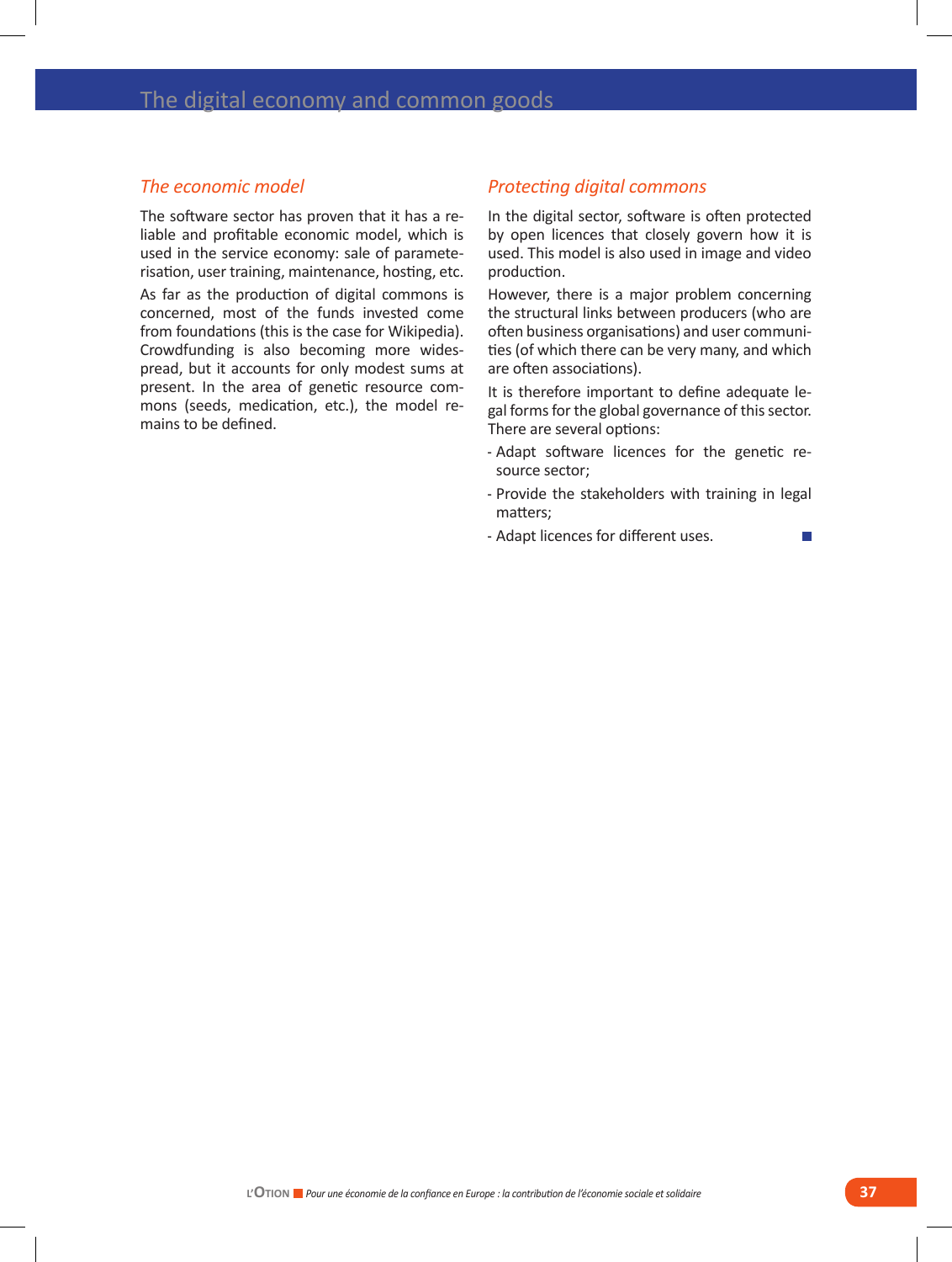# **SHARING MY EXPERIENCE AS A MEMBER OF THE COMMONS MOVEMENT**

### *by Frédéric Sultan*

*"Commoning is based on the sharing of knowledge for the purpose of solving a problem, and also on collective action".*

ccording to Alain Ambrosi (2012, wiki. remixthecommons.org), the term "commons" applies where a commuccording to Alain Ambrosi (2012, wiki.<br>
remixthecommons.org), the term<br>
"commons" applies where a commu-<br>
nity of people are driven by the same desire to take charge of a resource that they have inherited or created, and where they organise themselves in a democratic, friendly and responsible manner to control access to it and make sure that it is used and maintained in accordance with the general interest, to ensure harmonious coexistence and the comfort and happiness of future generations.

"Commoning" is not based on the utopian idea that everyone should get everything for free, but on a diversity of forms of cooperation.

## **The diversity of the commons**

The commons are at the other end of the spectrum from the utopian argument that everything should be shared and freely accessible to all. The commons encompass a wide variety of forms of cooperation, as described for example in the wiki of Michel Bauwens's P2P Foundation (http:// p2pfoundation.net/). But the practice of commons is neither a miracle solution – as it does not work all the time – nor an anachronism belonging to the past.

If we consider the emancipating potential of commoning, we find ourselves at a crossroads between two important questions:

- How to manage commons in such a way that they become a lever for social and political change and for emancipation; and

- How to establish new rights to ensure that these changes are sustainable.

#### **The key points**

There are four key points that are worthy of consideration.

#### *The first point: the relationship with knowledge*

The concept of commons draws some of its emancipating powers from the synergy between the practical aspect of commons, which enables the resolution of a very concrete problem, and the common values of sharing, co-creating and preserving resources for future generations, as well as from democratic participation in the governance of commons.

But there is no problem without the knowledge and experience of those concerned. Commoning is based on the sharing of knowledge for the purpose of solving a problem, and also on collective action.

From free software user forums to the online exchange of information to bring down dictators, everything starts from the same precept: knowledge is shared so that every individual can progress from his or her own level, according to his or her own needs.

Differences become blurred:

- - between producers and users: users are members of communities in just the same way as software developers, project owners, etc. This does nothing to change the balance of power;
- - between non-expert knowledge and academic and technical knowledge: Wikipedia and other scientific publication channels are good examples of these phenomena; and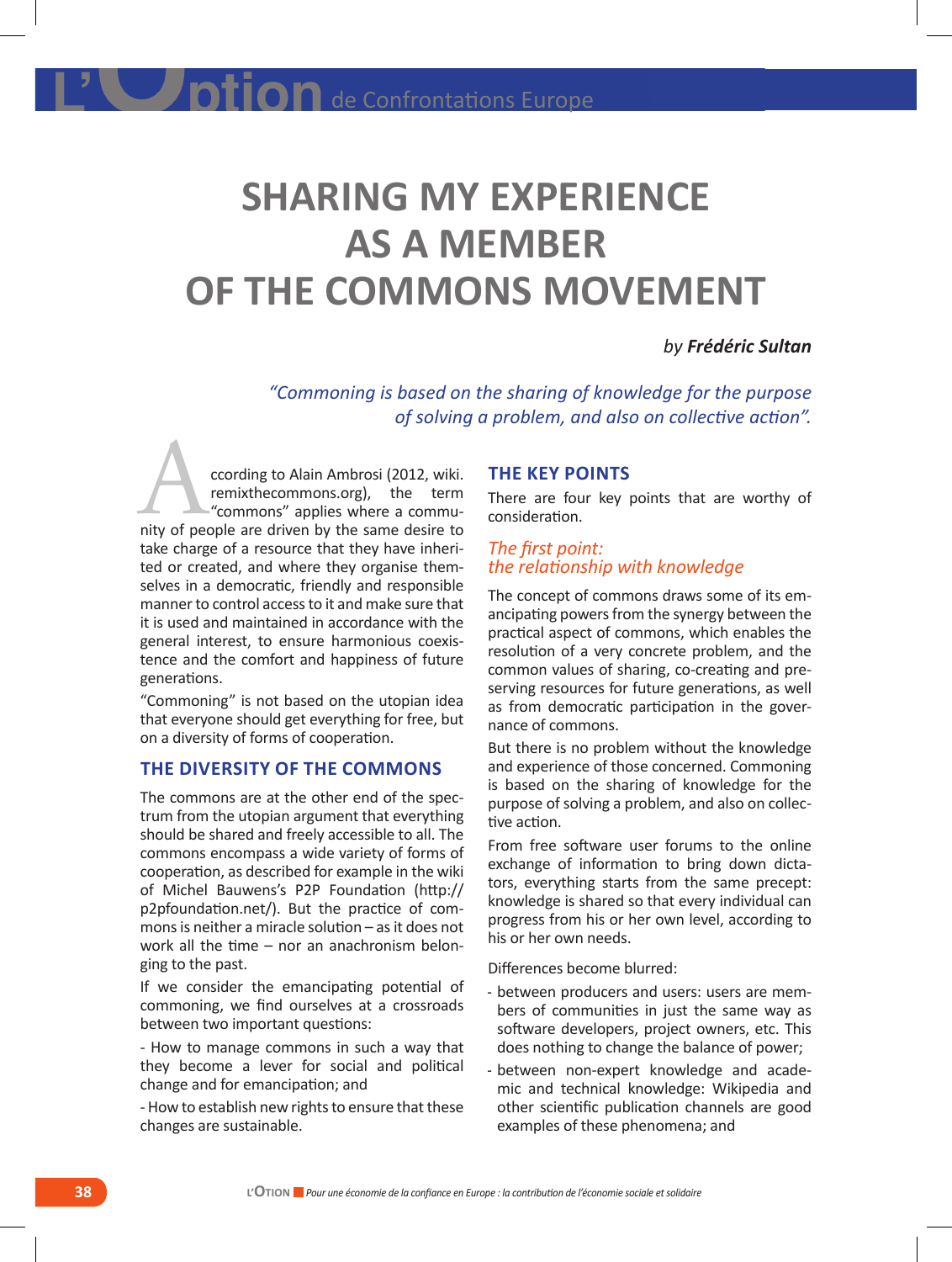- there is a growing variety of cooperative work (Barcamp, Hackparty); set-ups can be different (from all to all rather than from one to all) and the focus is on action rather than on transmission.

The community is organised around the management of knowledge and the sharing of experience and creativity. The problem and the knowledge are part of the common in question. This does not mean that there is no balance of power. Quite the contrary.

#### *The second point: the relationship between innovation and infrastructure*

Managing resources as commons allows for innovations that neither the State nor the market can provide (which does not mean that the State and the market are incapable of innovating). Such innovation is facilitated by the freedom, the openness and the neutrality of commons infrastructures.

For example:

- - the freedom of the computer source code;
- - the openness of data;
- - the neutrality of infrastructures such as the Internet.

But some innovations are more valuable than others. They are not all a good thing. They are indistinguishably social, technical and also political.

It would be useful to have tools for analysing them in terms of their ability to improve quality of life, their social impact and their economic sustainability, on both a community and a global scale.

#### *Third point: commoning as a movement*

The majority of those involved in commoning adopt an approach based on horizontal experimentation, best practices and immanent innovation.

But societal and systemic change cannot be brought about simply by juxtaposing practices.

Thinkers and theoreticians who have broken with dominant ideology should be involved in describing/defining the commons.

More careful consideration is needed, along with the ability to put forward legitimate proposals and to overcome – both politically and in relation to the media – the obstacles in the dominant system that have an exclusion effect.

This means seeking new forms of interaction

with reformers, popularisers and others, in order to qualify as a movement. The *Occupy* and *Indignés* organisations are already engaged in this process.

The social appropriation of commons is linked to the type of popular education available: practical, research, training and politicisation.

#### *Fourth point: the prospect of establishing new individual and collective rights*

One way of legitimising commons is to establish new rights. The drive to develop such rights is gaining ground simultaneously in various parts of society. Communities establish their own rules, standards and rights. Think about the host of licences for which Creative Commons is an emblem.

They represent a set of individual and collective rights that can be divided into three categories:

- - Access: equal rights of access to resources, i.e. water, energy, knowledge, communications, healthcare, education, etc., but also, for example, the right to gather information and to access information on the use of resources;
- *Data protection and rights of use:*
	- he right to share, copy and reproduce
	- the right to prohibit the use of a resource
	- the right to enforce the precautionary principle
	- the right to neutral platforms and infrastructures
	- the right to plural forms of ownership
	- the right and duty to protect global commons.

*- Participation:*

- the right to plural forms of collective community action
- the right to respectable work that does not infringe upon cultural diversity
- the right to transparency in the use and management of resources
- the right to take part in decisions about resources that affect the life and development of the community.

In the commons sector, there are multiple forms of resource production, preservation and sharing. Their coexistence implies: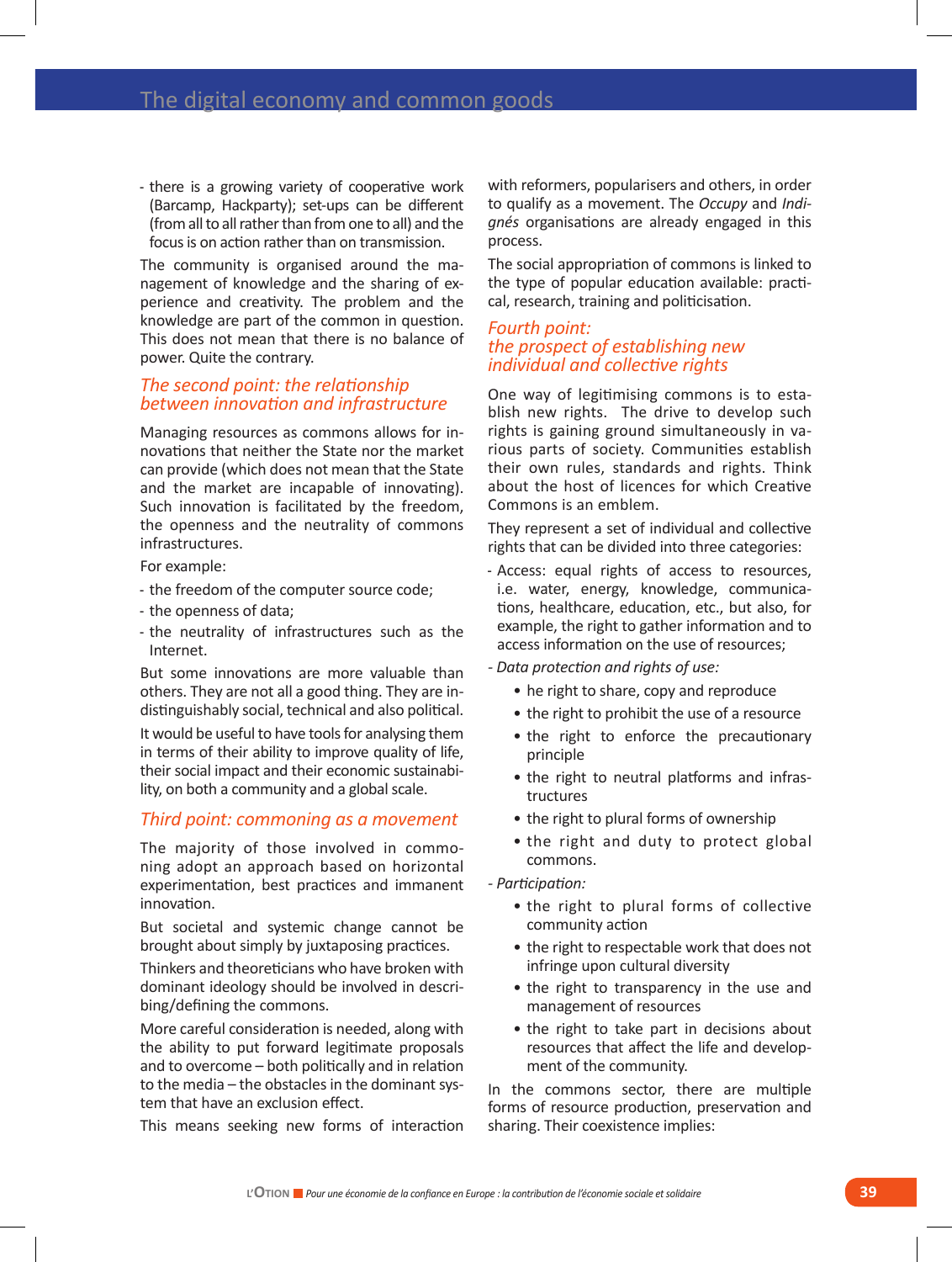- - the recognition of interests that may be contradictory and the striking of a fair balance between parties; and
- - the recognition of different types and sizes of institution: from the basic community to UN institutions.

### **What next?**

The scope of commons-based law and this 'fair' balance are defined according to the balance of power that the commons movement is able to create. Once again, more careful consideration is needed, along with measures to organise the forces that are in a position to legitimately propose changes to the dominant system.

A number of initiatives are already coming together at international level, such as the proposals of La Quadrature du Net for "the reform of copyright and related cultural policies", of the Free Culture Forum in Barcelona for the reform of intellectual property laws in Spain and Europe, of Communia, and so on.

Commoning schools and universities are being created in various European countries and in Canada. And the Occupy and Indignés organisations are a sign of the level that the movement has reached.

Above all, there are results. For example the battles fought at the WIPO over intellectual property, the software patent in Brussels, the demonstrations in Quebec during 'Maple Spring' and the defeat of ACTA.

While the UN agenda (MDGs) is a source of new opportunities, it also poses a risk if the course and outcome of Rio+20 are anything to go by. The commons movement, popular education and the social and solidarity economy have everything to gain by working together.

## **Bibliography**

**Alain Ambrosi** (2012), wiki.remixthecommons.org.

## **THE DIGITAL REVOLUTION DRIVING THE SSE: THE EXAMPLE OF SOCIAL PLANET**

**Social Planet is a collective intelligence platform dedicated to social and solidarity economy initiatives in Europe.** The social network enables users to put themselves on the map, connect with others, discuss practices, sell services, learn, save time and branch out by pooling their skills and knowledge.

At present, Social Planet offers four types of service:

- free and open access to the social network;
- the sale of turnkey collaborative solutions: Social Premium;
- training on uses of Internet; and
- advice on participatory innovation.

2,100 companies in the SSE sector have joined us, 140 initiatives have been geo-located and 137 working groups have been launched: 31% on cooperation between networks, 16% on education and learning, 11% on the latest trends in collaborative consumption, 10% on employment issues (CAE-employment assistance contracts), 7% on advertising actions and 5% on sustainable development.

Social Planet meets the internal communication needs of large organisations (59%), the external communication needs of small associations (30%) and the remote project management needs of researchers and students (11%).

*by Nathalie Byent*

**40 L'OTION** *Pour une économie de la confiance en Europe : la contribution de l'économie sociale et solidaire*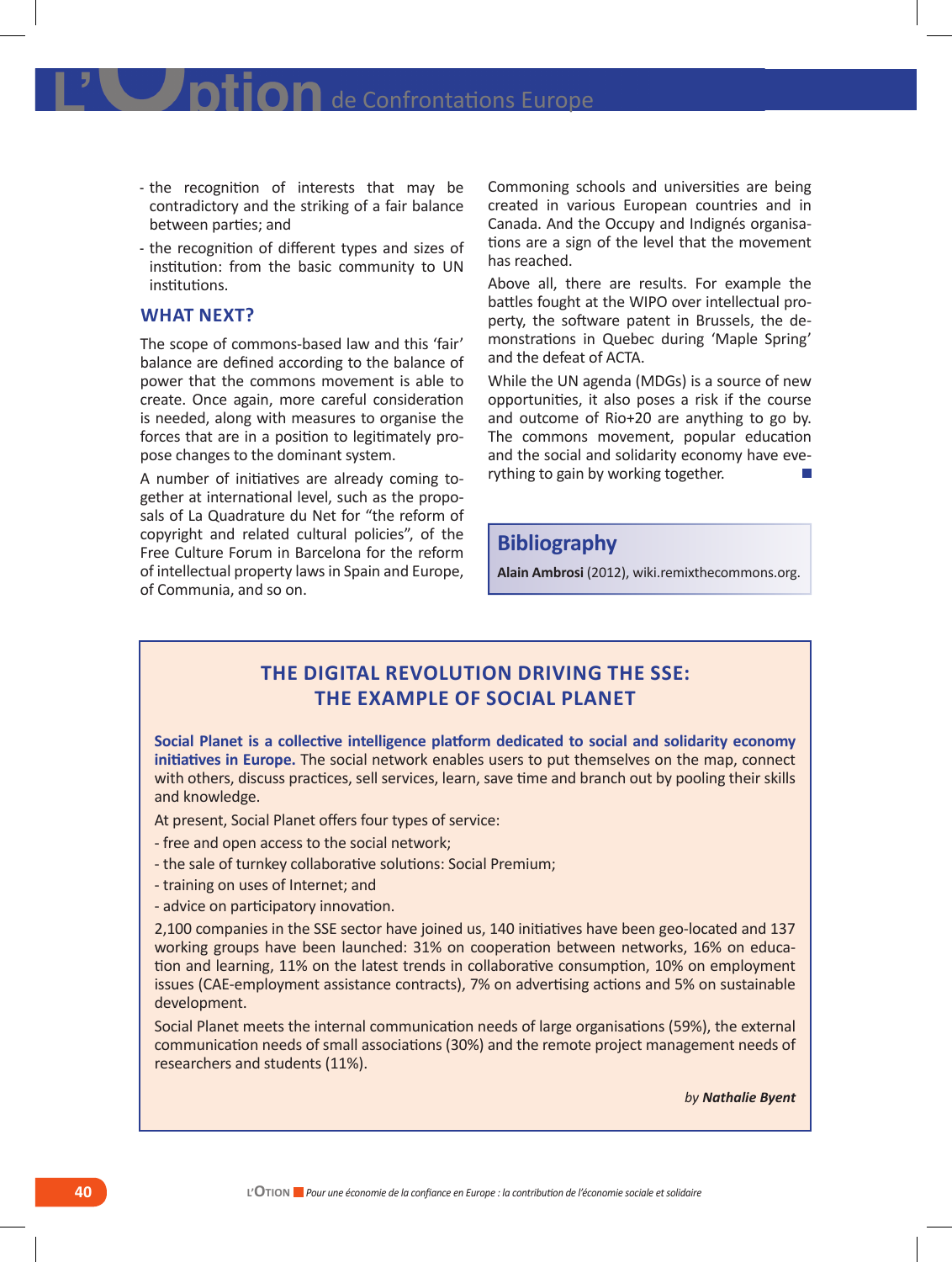# **THE DIGITAL SECTOR, COMMONS, AND THE SOCIAL AND SOLIDARITY ECONOMY**

*Debate at Confrontations Europe, 11 September 2012*

rom open-source and free software to collective property and fab labs, a variety of new collective enterprises are From open-source and free software to<br>collective property and fab labs, a va-<br>riety of new collective enterprises are<br>emerging that seem to fit in well with how the social economy "traditionally" operates.

However, there is a great deal of confusion surrounding these new economic and political models. How do they operate? What role does the social and solidarity economy play in this new environment? Are we seeing a change of model? What are the links between real communities, which are a feature of the SSE, and virtual communities? For what private, collective, profit or non-profit purposes is information being used?

Digital technology is a digital commons that provides collective knowledge needed by the SSE and is itself produced by collectives. The "commons" concept is of a plural nature; it defines both common products AND the processes of sharing, and is linked with the concept of public service. Within the commons movement (commons referring to collective ownership and management systems), digital technology stands apart from natural resources and other tangible assets.

The market capitalism model is inadequate to describe the digital economy. Innovation is in need of new models alongside the capitalist model; there are bridges between them but they are not straightforward, especially when ecological considerations are added to the mix!

A number of questions must be addressed in regard to the SSE and the economy in general.

### **The definition of "commons"**

Whereby a distinction must be made between common products (goods), processes of sha-

ring and commons in the strongest sense of the term. This implies the ability to determine what falls into each category. The SSE is involved in the creation of commons, but not necessarily of goods.

#### **The "quality" of the social link**

Commons belong to a community. Communities are the essence of the SSE. The strength and durability of the links created between members are therefore vital to its efficiency. But communities built around a product are less stable than those built upon decentralised solidarity, as in the SSE. They can break up more quickly as users turn towards other products (which is the case for the Internet). How do Web communities perceive solidarity? Is there a danger of community isolation? Is their perception compatible with that of the SSE? What about the danger of community segregation?

### **The economic model**

The core of the debate focuses on the role of different types of software, including commercial software, free software, open-source software (which the user can copy and change) and proprietary software (which only the author has the right to change). Just because software is open source does not mean that it is free; open-source software applications, which require a substantial investment, are more costly to produce. Proprietary software applications are more appropriate for mass consumption.

Some question whether the open-source approach can become universal. In fact, commercial companies are interested in "open source" because it comes with a large development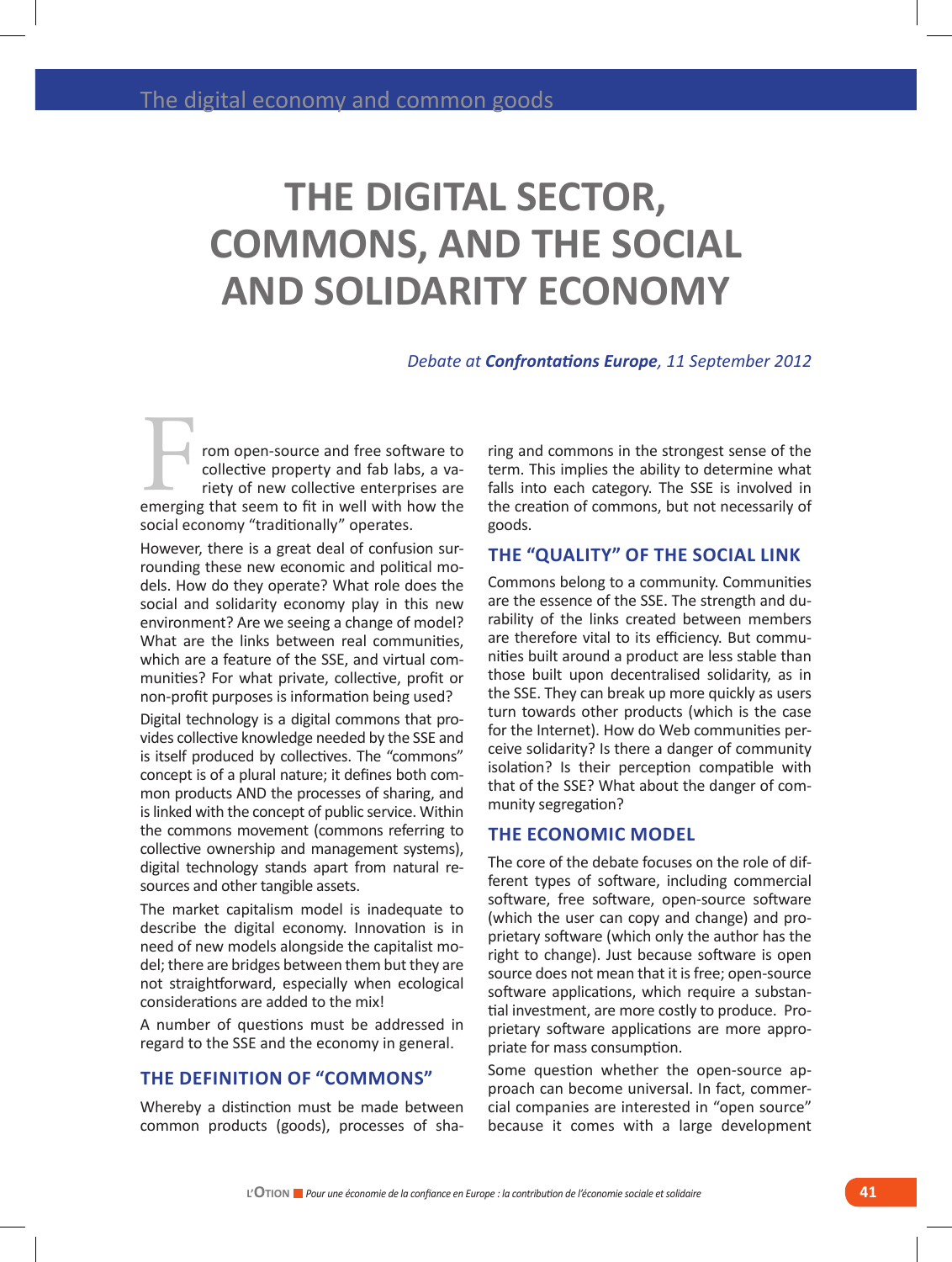community. They therefore look for places where communities already exist, claiming that they will be putting money back into the community and that everyone will be a winner. So an open-source software market does indeed exist, but the private appropriation of some commons can come into conflict with the inalienable nature of collective property.

Moreover, different models are used within the digital economy. For example, smartphones are patented while the Internet is an open-access system. Large multinational companies are financing groups that are carving out an important place for themselves on the Internet. There are links and even alliances, be they temporary or long-term, between contributory models and the proprietary commercial model. However, when major companies decide to shift from products to services and therefore from ownership to use, access to services may be poached by a handful of large players. This explains the conflict over platforms in the digital economy, which exist alongside the barter economy that is also developing.

We need diversity, alternatives (rather than one alternative) and to create links between public, private and collective activities.

One of the things that this economy has in common with the SSE is its hybrid nature. In fact, the SSE is part of a plural economy and exercises a critical analysis of the notion of wealth. It questions the method of production and the role of hybrid forms.

In addition, the role of users is not the same everywhere: crowdfunding draws money towards the commons that we know (like Wikipedia), but it seems more agile in financing things we do not know!

#### **Democracy**

The SSE aims to democratise the economy. What sort of democracy can be expected from the kind of hypercapitalism that is at work in the digital economy alongside citizen co-creation collectives?

Users of digital technologies are engaged in an alienation/emancipation dialectic.

On the one hand, the availability of information, the accumulation of activities and dematerialisation promote sharing. They facilitate day-to-day living and free initiative among contributors, thus fostering the creation of non-rivalrous, non-exclusive commons. As a result, they are playing a part in a new "economy of contribution", which is much more rewarding for individuals.

On the other hand, digital technologies "eat up" time. They promote instantaneous decision-making rather than careful thought, which has been contaminated by hyperconnectivity. Broadcasting oneself on social networking sites tends to remove the boundary between private life and public life, which is more the goal of totalitarianism than the one of democracy.

Should we expect a revival of the capitalist platforms at work in the digital economy, or a democratisation of expression and creation? There is no clear-cut answer.

*At 'La Nouvelle Fabrique', at 104, you find tools that can't be bought anywhere. For example, tools designed by a group of designers working on the theme of "how to make one's own tools". Micro-enterprises can thus be created for the purpose of designing, manufacturing and sharing, along with a common workshop for both professionals and amateurs using shared production tools. Only those who do the work get paid, not shareholders. An experiment worth watching!! Who attends? What impact does the choice of location have? Is it a place of transmission?*

*Vincent Guimas, La Nouvelle Fabrique, At 104, Paris*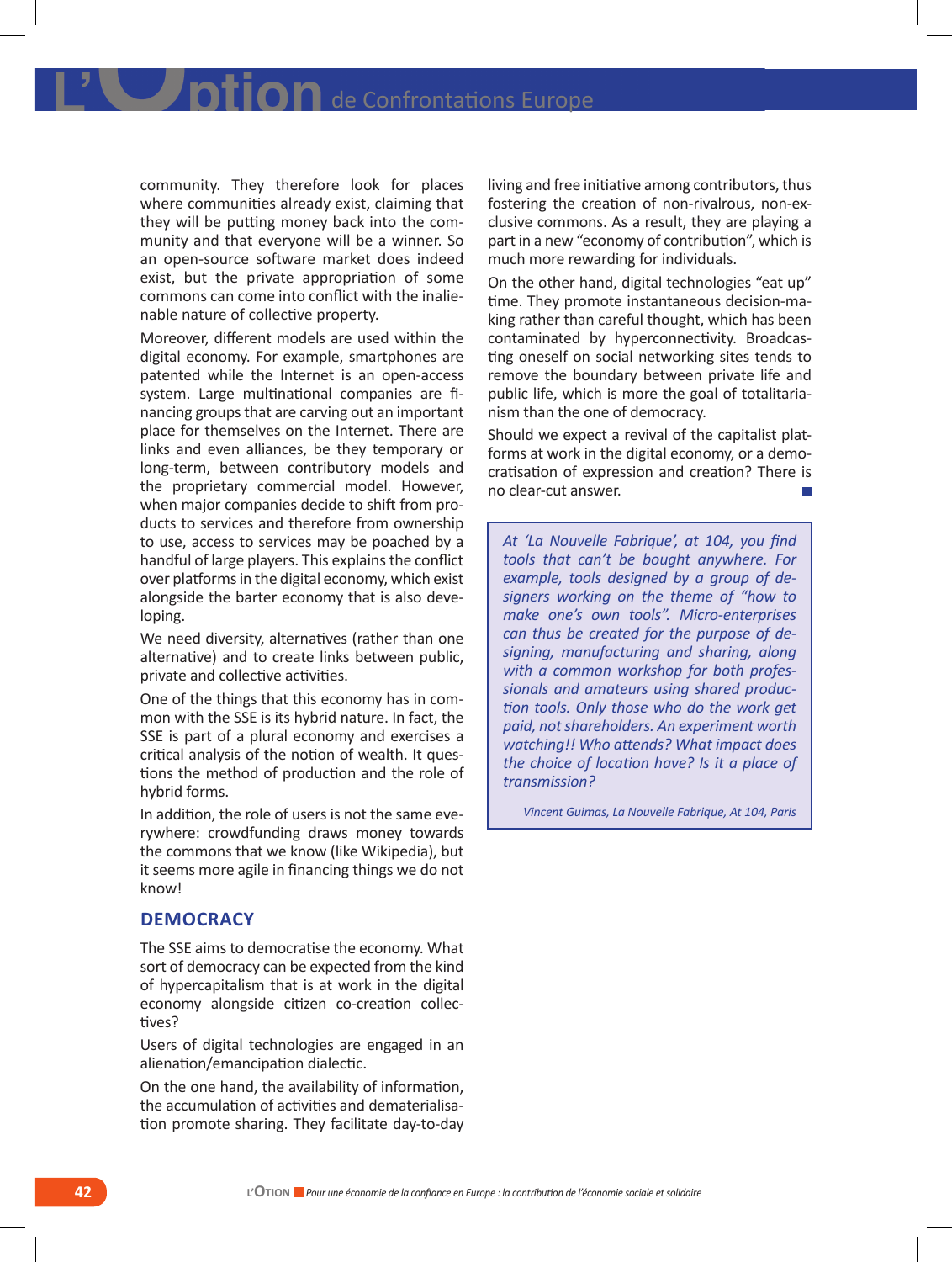" Générations " et transitions démographiques

*"Generations" and demographic changes*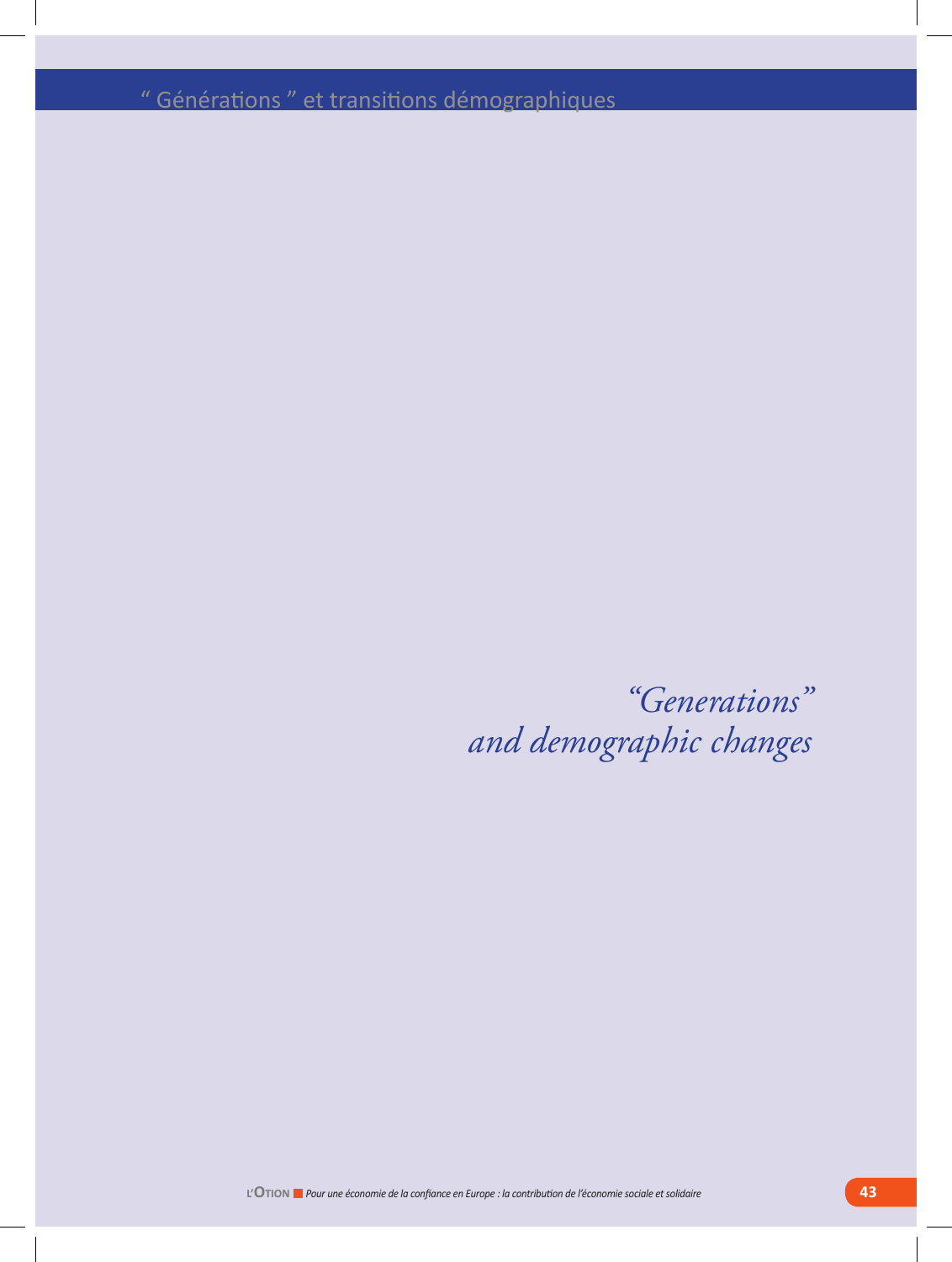# **ADAPTING SOCIETY TO THE AGEING OF THE POPULATION**

#### *by Bruno Drevet*

*"Besides the economic considerations, the ageing of the population inevitably leads to adjustments in social relationships and in the way we "live together" ".* 

## **ifferentiating between ageing and incapacity IFFERENTIATING<br>BETWEEN AGEING AND<br>INCAPACITY**<br>It would be a mistake to reduce the issue of the

ageing of the population, and therefore of our society, to providing care for dependent elders and funding the pension system. Besides the economic considerations, the ageing of the population inevitably leads to adjustments in social relationships and in the way we "live together".

The significant growth of the so-called elderly population is no longer news to anyone. Likewise, the totally foreseeable prospect that, within the next few decades, one French person out of three will be over 60 is no longer likely to surprise any of us. The real problem lies in the fact that – unlike other European countries – we have failed to prepare ourselves adequately for this challenge. Startled by the unexpected increase in the number of very elderly people, we have gone right off the track, focusing almost completely on a single solution which consists in medicalising old age<sup>13</sup>.

Yet the net decrease in disability-free life expectancy means *that we are living longer and healthier lives.* Many conditions can be treated, the onset of chronic illnesses is being delayed and far fewer lives are shortened by strenuous work. But the significant increase in the number of elderly people with degenerative diseases conceals the fact that more and more elderly people are in good health. 1,150,000 French people above

the age of 60 are recognised as being mentally or physically dependent, i.e. less than 9% of the age group, and it is not until the age of 85 that the proportion of dependent people exceeds 10%. Above the age of 90, one in four people are considered as being mentally or physically dependent. Which means that 3/4 suffer from normal, age-related disabilities only!

This short introduction does not aim to minimise the real, age-related difficulties experienced by growing numbers of people, but it attempts to clarify the vital challenges facing the most elderly so that action can be taken where required.

So, what practical steps should be taken?

First of all, as Professor Tubiana suggests, we need to set aside what could be termed as the purely "medical solution" and restore old age to its rightful place in human lives, i.e. in a society which, in many ways, regards it as insignificant and shameful because it is troublesome and costly. The medicalisation of old age – which has led to sly accusations of excessive health expenditure – and the growing attention paid to some conditions that are occurring more frequently simply because the number of elderly people is rising – despite the fact that they affect only a fraction of the most elderly – have played a significant role in the disparagement of old age in France. Old age is perceived as a shipwreck and a social disadvantage, to the extent that recent measures have fostered further confusion between age and disability.

<sup>&</sup>lt;sup>13</sup> Ageing is "a natural physiological process that all living beings must go through. It should be clearly presented and explained so that society does not have a distorted image of it based on preconceived ideas, and gives elderly people the place they deserve. […] No progress can be made as long as the general public has an outdated attitude towards ageing" (quote from Professor Maurice Tubiana, in 2005, in his report to the National Academy of Medicine on maintaining social inclusion of the elderly [Le maintien de l'insertion sociale des personnes âgées]).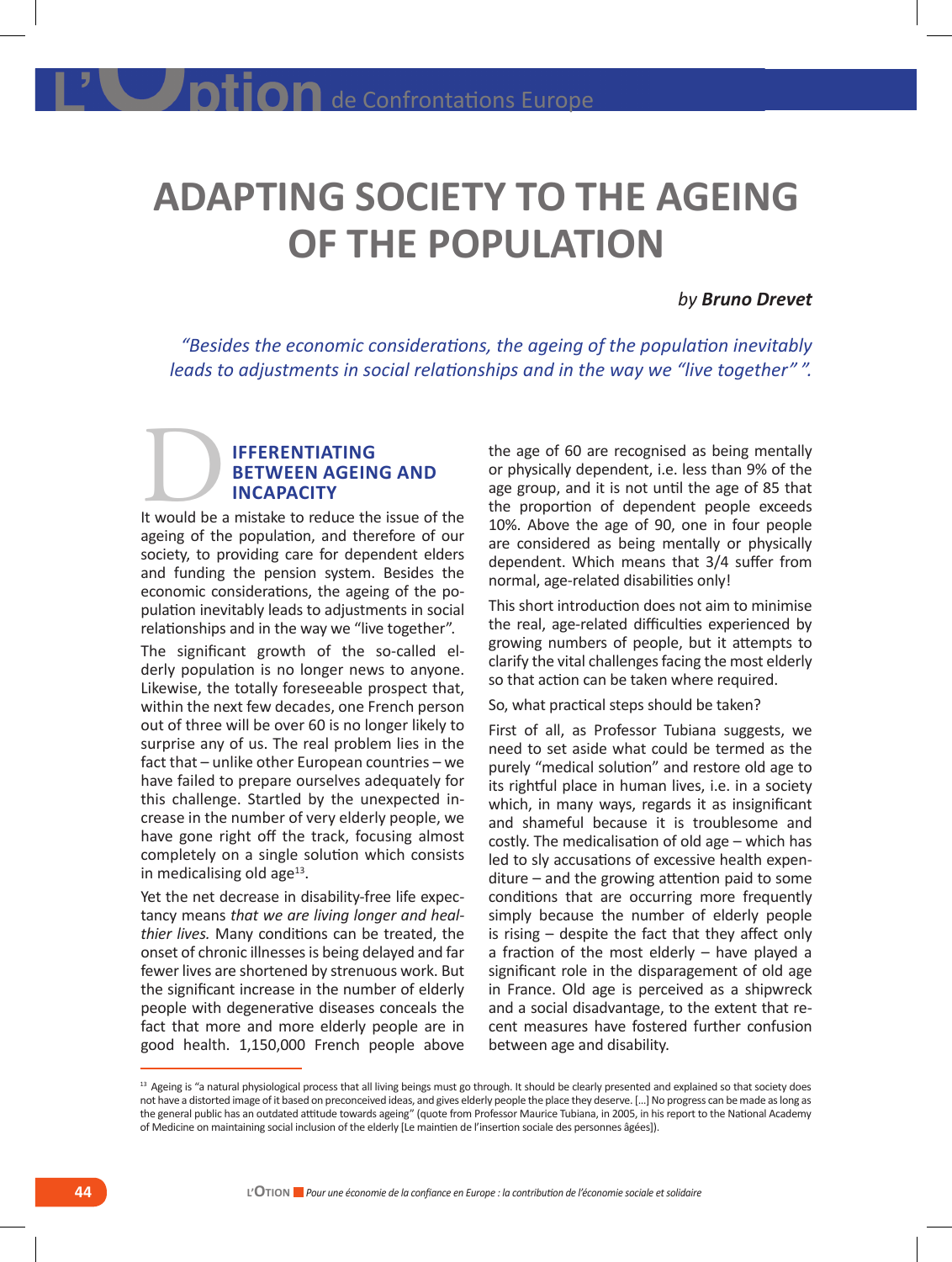## **Tailoring infrastructure to the elderly**

The second major area of concern, which must be addressed if we are to successfully tackle the problem of the ageing population, is how to improve the living conditions of the most elderly in towns and cities of all sizes by:

- providing easily accessible, ground-floor accommodation that takes into account agerelated disabilities and makes life easier for people with declining physical function;
- creating a living environment in which it is safe and easy to move around, from building lobbies to public places, and by taking agerelated disabilities into consideration when designing towns and cities: appropriate street furniture, traffic separation, easy access, signs, pavement and road surfaces, protection of obstacles, etc.;
- setting up local shops and services; and
- providing on-demand public transport services.

The law of 11 February 2005 and its decrees lay down a number of obligations.

The majority of elderly people prefer to continue living in their own homes, since the desire not to rely on others – including children and grandchildren – remains very strong to an increasingly advanced age. Furthermore, while many people dread going into care, we know that only a few of the most elderly will actually do so, some of them by choice. However, one option should not exclude the other. It would be dangerous to focus single-mindedly on keeping people in their own homes, just as dangerous and illusory as believing that the medicalisation of residential care homes is the only way to meet the needs of the very elderly.

### **The financial cost of ageing**

The third major area of concern – which must be addressed if we are to successfully tackle the problem of the ageing population – is how to finance the cost of caring for growing numbers of vulnerable and often dependent people, in a fragile state of health. 85% of so-called "dependent" elderly people are aged 75 or above. The expected rise in their numbers will generate much greater requirements in terms of funding and specialised accommodation and care facilities, although the proportion of dependent people will not change. Another implicit debate: is old age a risk, like illness or unemployment for example, which implies that it can be avoided or that it is accidental; or is it a normal development in a person's life, meaning that each individual person must prepare for it and deal with it as his or her means permit? Whatever our reply to this question, a solidarity mechanism must be set up to tackle an increasingly probable situation.

Bearing in mind the current crisis, is it fair to believe that public policy – regardless of the authorities concerned  $-$  is able to provide all the answers needed? To adapt our environment, and manage home services, accommodation, care, activities, transport, etc.? The needs are considerable and the profit-making private sector has quickly shown its limits in this area, quite simply because it targets only the small proportion of the population that can afford it or that is covered by the exclusive social protection system. The non-profit private sector, which is traditionally very involved and very active in the healthcare and medico-social sectors, is itself highly reliant on public policy.

However, the social and solidarity economy has considerable development potential insofar as responding to and tackling the ageing of the population is concerned. But to be credible, the SSE must prove not only that it is efficient, but also that it can be inventive in a highly regulated environment involving vertical decision-making processes.

The SSE is close to elected officials as it deals directly with the needs and expectations of the population; it is at its most valuable when it adopts a two-way approach that supports and respects the life paths chosen by different people. By inventing new solutions and exploring new avenues in respect of accommodation, support, urgent and non-urgent services, care, catering, organisation and responsibility sharing, the SSE represents an ideal knowledge-sharing opportunity for the authorities that work alongside it.  $\blacksquare$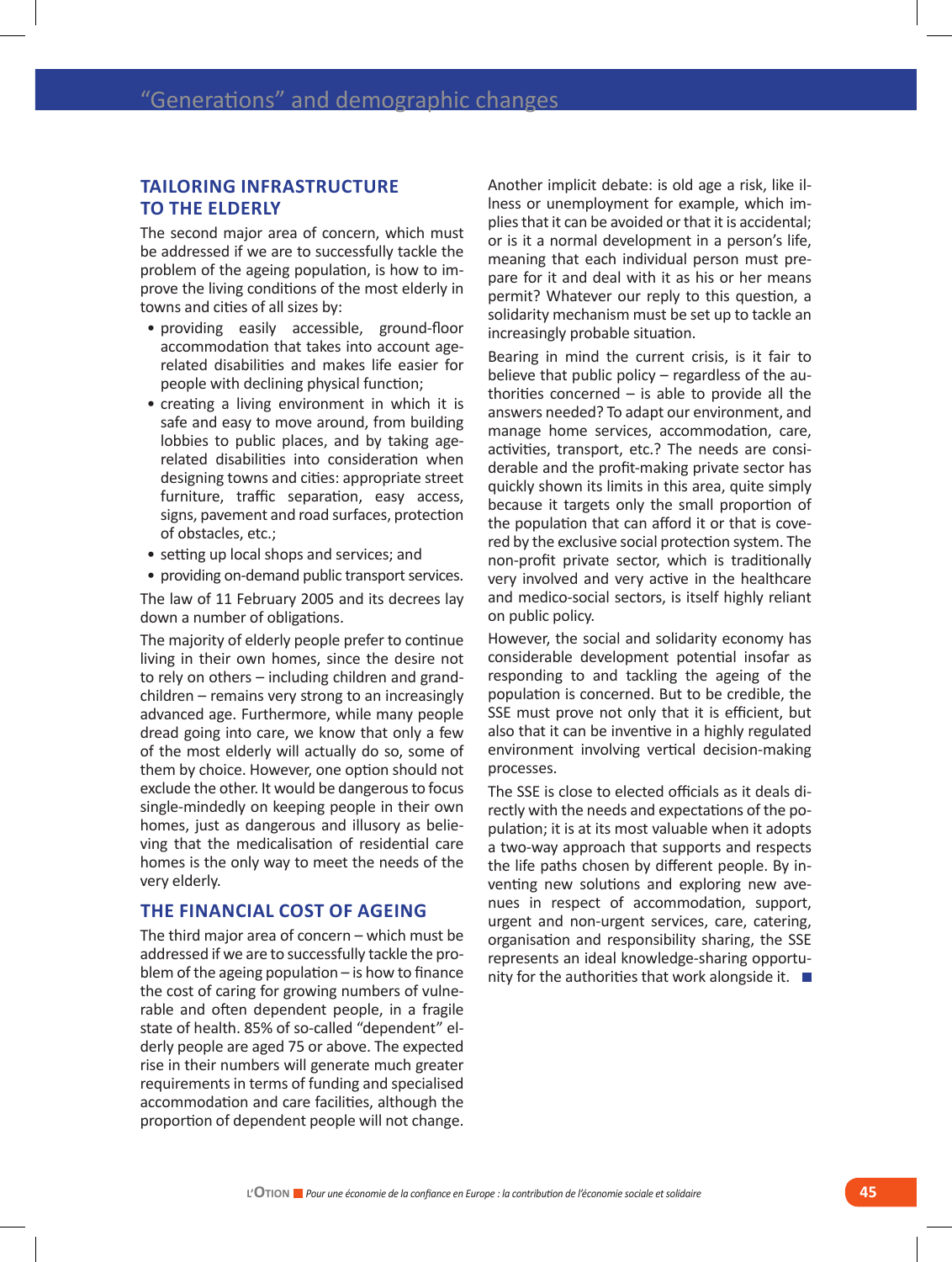# **"JUBILACIÓN", "TRANSITION TOWARDS A USEFUL RETIREMENT: PROMOTING A "DO-IT-TOGETHER" ATTITUDE IN THE NEW GENERATION OF 55 TO 75 YEAR OLDS**

*by Philippe Chabasse*

*"We have to stop thinking that drawing one's pension means withdrawing from life".* 

## **ork opportunities for young pensioners EXECUTE OR SOUNG PENSIONERS**<br>
The ongoing debates on the<br>
sisue of retirement age often conceal a funda-

The ongoing debates on the mental aspect of the present demographic revolution. The increase in the number of healthy years lived between the end of our professional life and the onset of dependence that awaits many elderly people has led to the emergence of a "new" generation. Do people between the ages of 55 and 75 really see themselves as belonging to the category of "non-active" persons into which they are catalogued by our administrative system? Should they be happy just to benefit passively from national solidarity, or could they play a full and active role in providing this solidarity?

The place and role of senior citizens in this new and increasingly grey world will be decisive in terms of preserving economic, social and societal balances. Senior citizens must realise that the end of their professional life is not an end in itself, and that retirement should be seen as a new beginning. We have to stop thinking that drawing one's pension means withdrawing from life.

Of course, most members of this "pivotal" generation already provide end-of-life care for their parents and help their children and grand-

children cope with everyday difficulties. But all pensioners want to remain active and useful, and to continue feeling part of the community. However most don't, either through insufficient knowledge or fear. The level of involvement of senior citizens in providing services of general interest is only slightly higher than that of other generations.

## **A good time for voluntary work**

To preserve and develop our social, sports, cultural, solidarity and rights protection activities, we have no other choice but to mobilise senior citizens to get extensively involved in the voluntary work of associations. Associations for whom the 700,000 people who retire every year are an extraordinary pool of potential helpers, to assist them in continuously developing their activities.

At both the local and regional levels, we need to introduce policies to facilitate the transition from work to retirement and to encourage future and young pensioners to get involved in volunteer work. We must show them that retirement is a new beginning, and that they can dedicate some of their time and their skills to promoting social cohesion and creating a fairer, more inclusive and hopeful society.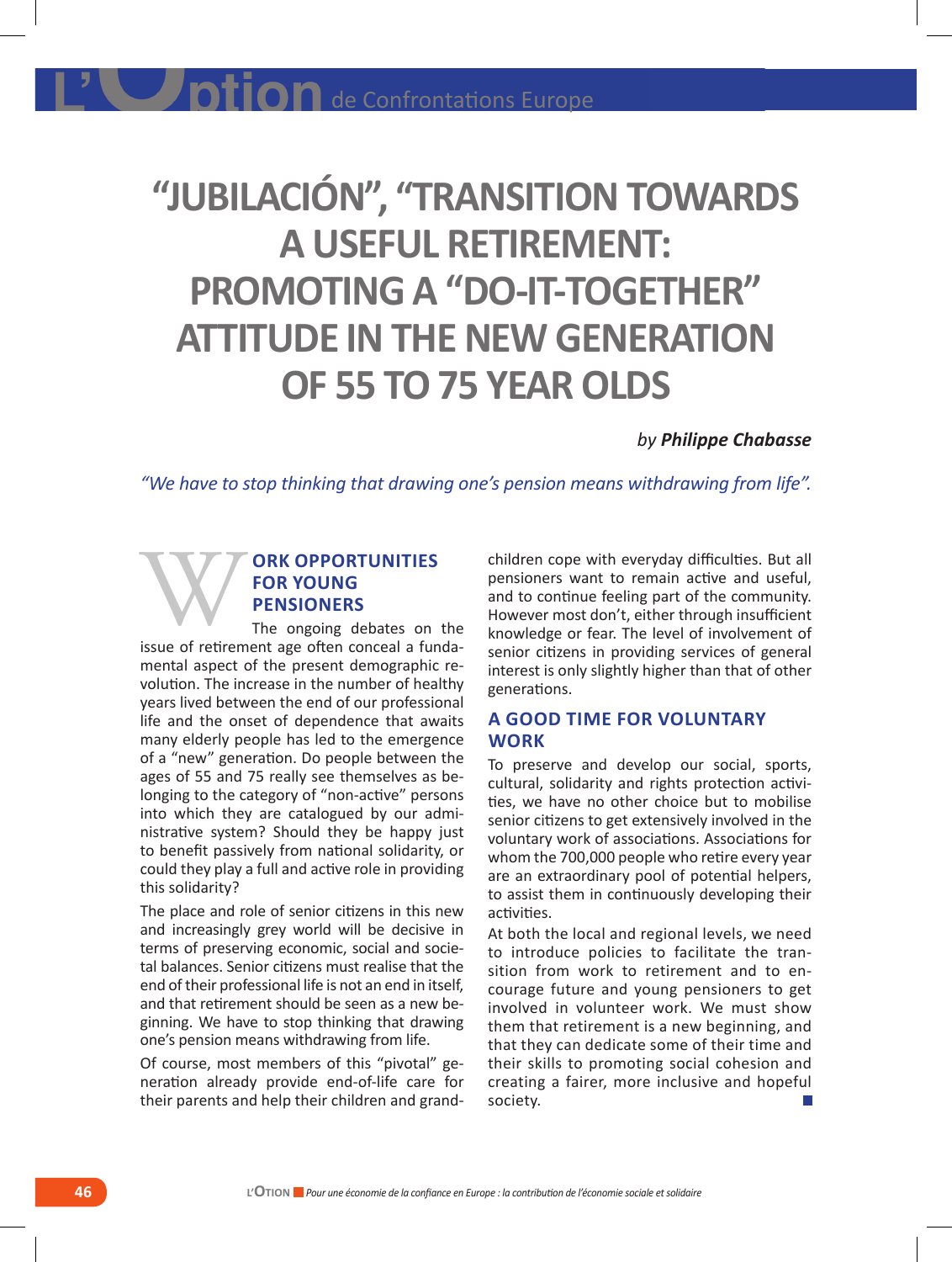# **THE ANTHROPOLOGICAL CRISIS AND THE SOCIAL AND SOLIDARITY ECONOMY: ITS CRYSTALLISATION IN THE AGEING POPULATION**

#### *Debate at Confrontations Europe, 12 June 2012*

ocieties in Europe are becoming societies of free individuals linked by contractual relationships; individualism and L<br>
societies in Europe are becoming socie-<br>
ties of free individuals linked by contrac-<br>
tual relationships; individualism and<br>
self-fulfilment are increasingly important compared with community ties. Consequently, as the population continues to grow older, it seems likely that the social and solidarity economy will need to play an ever more permanent, front-line and bigger role.

As a result of the growing increase in life expectancy during the 20th century, most French people will live for almost two decades after retirement age and many will live to be over ninety years of age. This demographic shift has resulted in two new phenomena:

- - The emergence of a new, active generation comprised of young pensioners aged between 55 and 70, who are engaged in selected activities of general interest and, in that respect, participate in the social and solidarity economy; and
- - An increase in the number of single people and couples who rely on others for their daily needs, and for whom housing is a fundamental concern and medical care an inappropriate response.

Has the situation of the elderly been worsened by the individuation of contemporary society, with "young" people placing their parents and grandparents in the care of society so as not to undermine their own personal development?

Of course, the irenic image of a family protecting its most aged and vulnerable members needs to be put into perspective: in the Middle Ages, urban working-class babies were entrusted to paid wet nurses who took little care of them, and 20<sup>th</sup> century literature recounts many tales of old people who were mistreated because they were taking too long to die.

Nowadays, the whole of society must come up with solutions to the difficulties encountered by the elderly in their everyday lives, in other words the State, the market and the social and solidarity economy – bearing in mind that the private business sector accounts for only 8 to 10% of the services on offer.

The issues that need to be addressed are not only technological in nature, but personal. It is therefore vital that we establish a climate of trust. One of the failings of the solutions proposed so far has been that they do not recognise this fact. When people have to relinquish their old way of life for a new one, solitude is a fundamental concern; they have to settle into new communities, with new patterns of consumption.

The response must come from organisations that not only participate in the economy but also create social ties. Therefore, the challenge consists in working with a "desectorised" social and solidarity economy that is regarded as a form of economy and a set of practices – rather than a "separate", "external" sector – and provides its share of answers to questions facing the whole of society:

- *Demographic changes, the anthropological situation, care for vulnerable people, death, the individuation crisis and the skills and training needed to address these issues:* the parties involved must not only be competent economic entities, but also creators of social connections – although the growing distrust among the most elderly and their reticence to forge new connections should not be under-estimated. In Japan, the creation of new forms of employment has enabled the social integration of the elderly, thus improving their living conditions; an exchange system has been invented there, allowing elderly people to obtain home help.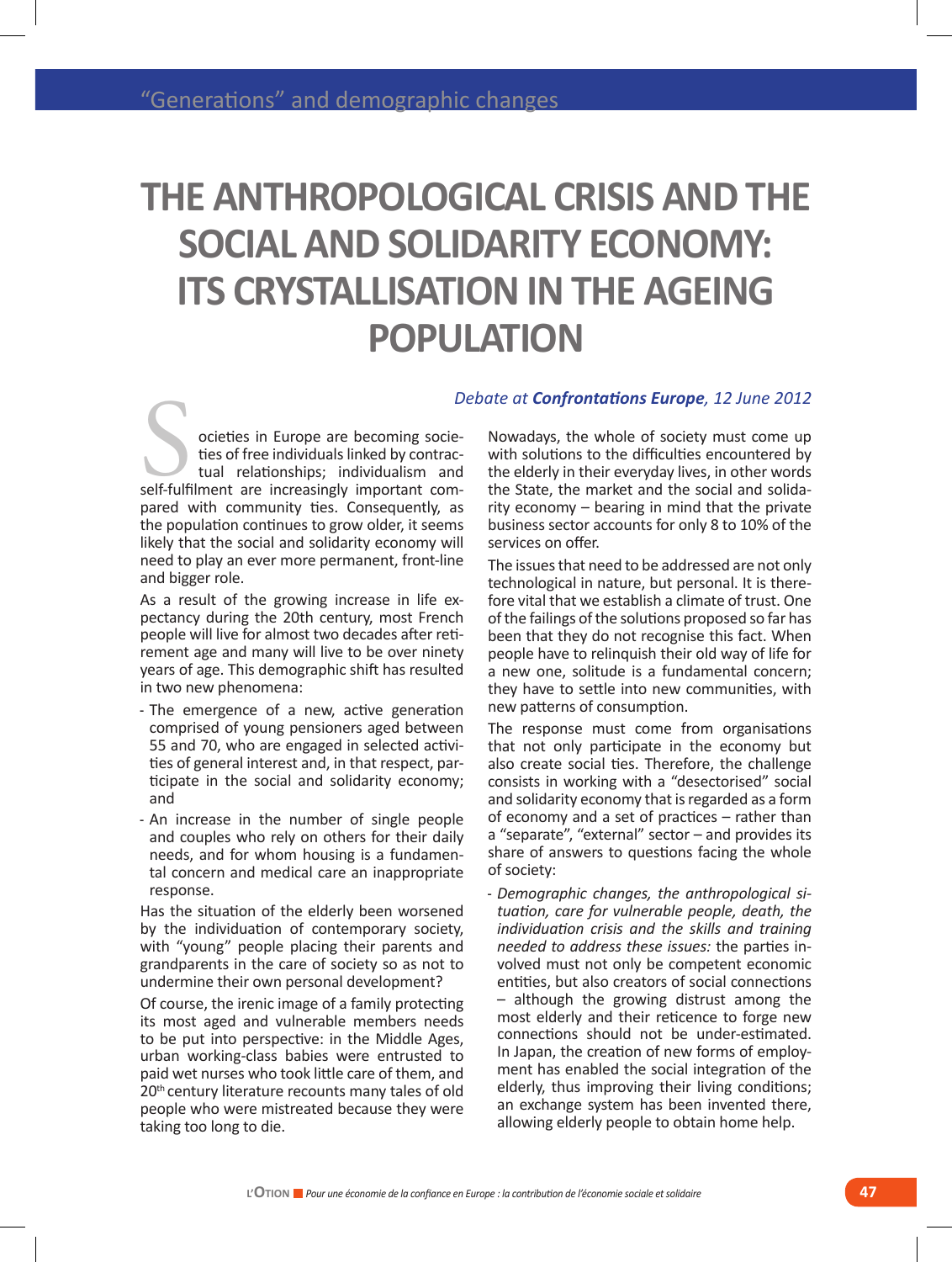$\overline{\mathbf{d}}$  de Confrontations Europe

- *The distribution of roles between the different players based on Polanyi's 3 principles of exchange (market / redistribution / reciprocity), the issue of competition between them and the existence of captive markets:* reciprocity is at the heart of all relationships in the social and solidarity economy. It occurs within a non-trading context, in at least two forms: with a time delay, i.e. those who provide help today hope that they will be given help when they become dependent; through the positive self-image that the helper gains, i.e. to establish reciprocity there must be trust. But it is still unclear what drives reciprocity among people, argues Philippe Herzog. Boltanski talks about love as a skill. What sort of love? Intense? Christian? While reciprocity is a pillar of the social and solidarity economy, it is also a lever in the other forms of coordination (redistribution, market): if the SSE is not specialised, what sort of global governance system should be envisaged with respect to the 3 principles?

- *The gender question.* The people who work with the elderly are mostly women who have entered the job market late, and whose "life" experience carries more weight than their professional skills.

Therefore, a statute should be established to ensure that they are treated in the same way as those working in other sectors.

- *The question of trust, notably with regard to the welfare reform strategy in Europe.* Is the term "social contract" still appropriate to define the relationship between the State and society, when the income gap between the average pensioner and young people is growing? Since pensions are a socially-accepted right, which fall within the scope of insurance rather than welfare, how can the contract be changed along the way, for example to reform pay-as-you-go pension schemes that must be both guaranteed and adaptive? Breaching the social contract would undermine trust, emphasises Philippe Herzog.

Any reform of European welfare systems must take invisible welfare into consideration: helpers and family members have not set aside their willingness to help. The new social contract must help the helpers.

- *The urban issue, encompassing transport and space.* The question of urbanisation must be addressed from an intergenerational perspective.

#### **Reciprocity/individuation: The role of the SSE**

According to Alain Lipietz<sup>14</sup> the solution to the current crisis does not lie in a New Deal modelled on that of the 1920s. The economic and financial crisis is in fact coupled with an ecological and an "individuation" crisis.

"Individuation" results from the disintegration – particularly marked in Europe – of the family and the church which, traditionally, were havens of solidarity in the form of "holism" (each individual is part of a whole). At the end of Antiquity, an aspiration to self-fulfilment emerged, as shown by Louis Dumont.

Of course, the holistic way of life could be oppressive, trapping women in family communities, but the irreversible process of individuation has gradually prevailed over reciprocity. The SSE embodies both a feeling of revolt against this process and the recognition that there are other forms of relationship between individuals besides the State/market relationship: caregiving cannot be bound by commercial considerations. Alain Lipietz refers to:

- - Polanyi, who identifies three types of coordination relationship in society: market, redistribution and reciprocity. The latter is the essence of the social and solidarity economy; and
- - Foucault's notion of care: "care" is related not only to self-sacrifice but also to self-governance, which fits in perfectly with an economy of trust.

In reciprocity, the "contract" is based on the general idea that people help others because they believe that, one day, someone, the community, will give them help when they need it. These issues are crystallised in the population ageing process. The current situation raises some fundamental problems:

- The continuing existence of the traditional right to care and of the family, when feminism is partly based on the rejection of "self-sacrifice" within the patriarchy; and

- The search for a pseudo form of communitarianism generated by an uneasiness with individualism, which is reflected in the different forms of fascism, in the populism that is particularly active in eastern Europe today, in the growth of Pentecostal movements and in a certain type of Islam. It is worth noting that the countries hit hardest by the crisis in Europe are those that have only recently discovered the market.

The SSE provides a positive response to individuation, notably in regard to:

- elderly people for whom reciprocity is lacking;

- accommodation, as attitudes towards parent/child reciprocity have changed;

- extra-curricular activities.

Large companies and public service delegations cannot be relied upon to solve these problems, the responsibility for which always "falls" on the shoulders of women: while self-enterprise is making a strong comeback, associations are the best way of avoiding domesticity.

14 Speech made to the social economy working group of Confrontations Europe on 12 June 2012.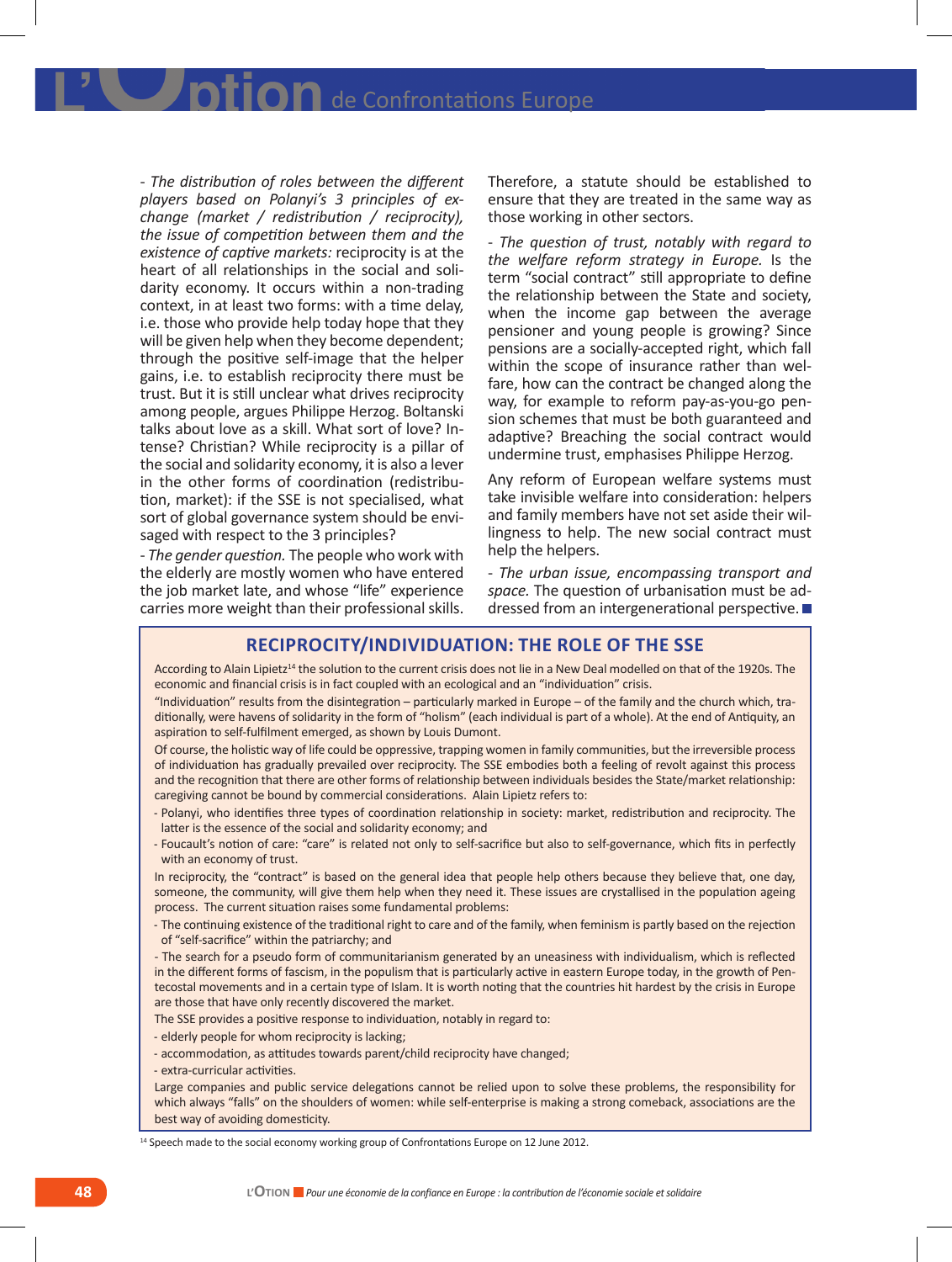New forms of employment and of social protection

*New forms of employment and of social protection*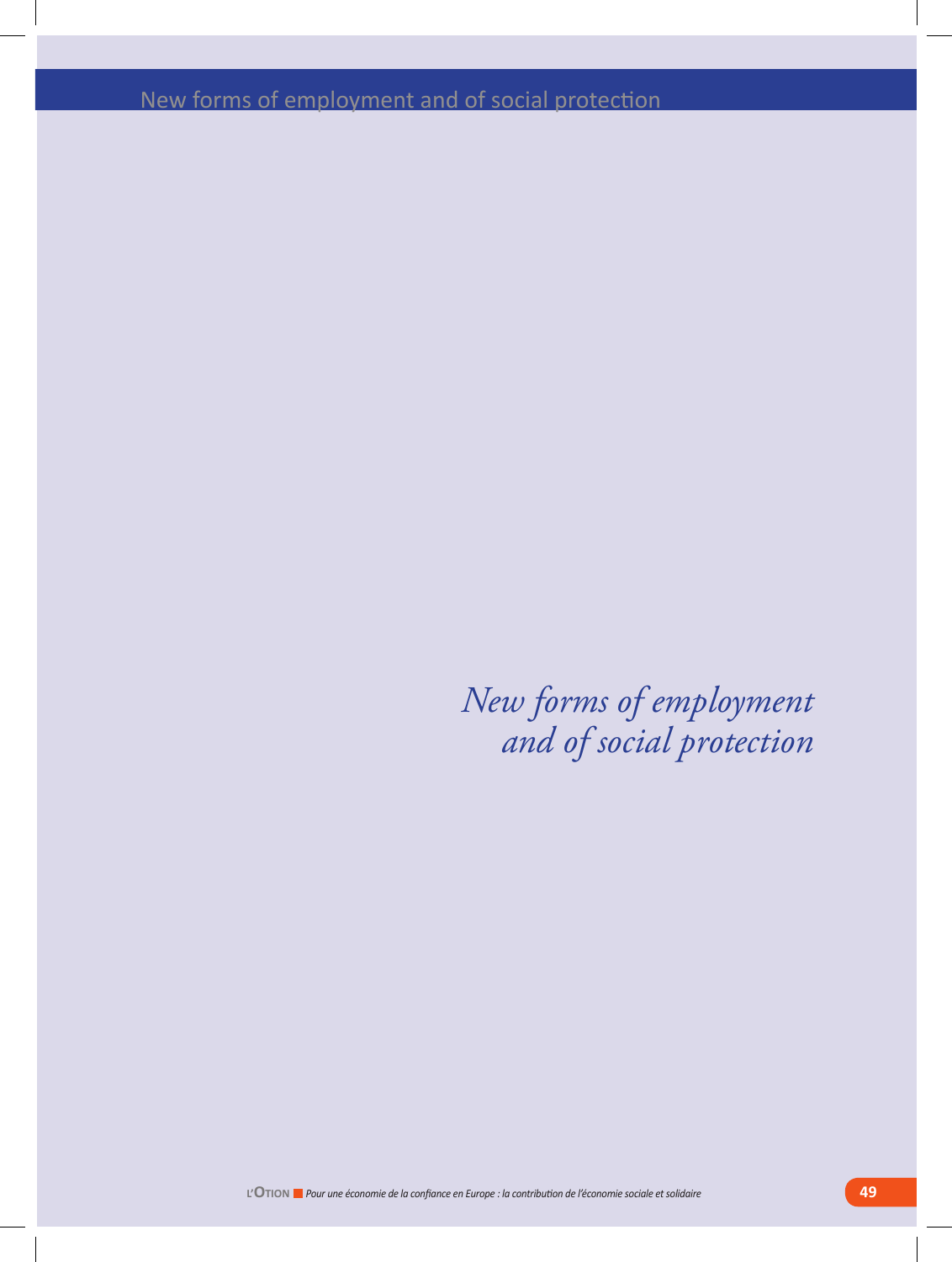## **MUTUALS: INNOVATIVE SOCIAL ENTERPRISES IN FRANCE AND IN EUROPE**

#### *by Arielle Pieroni-Garcia*

*"Mutuals are able to fulfil social needs and to make the public interest the primary focus of their activities. They strive to achieve greater social inclusion and cohesion by providing high quality services for everyone, regardless of their circumstances".*

## **ummary of the French mutual society's position on social entrepreneurship** UMMARY OF THE FRENCH<br>MUTUAL SOCIETY'S POSITION<br>ON SOCIAL ENTREPRENEURSHIP<br>Mutuals play a key role in ensuring social cohe-

sion in the European Union, particularly in the welfare, health, social, medico-social and health insurance sectors. They founded the European and French social protection systems and are still essential pillars of these systems today.

Mutuals are able to fulfil social needs and to make the public interest the primary focus of their activities. They strive to achieve greater social inclusion and cohesion by providing high quality services for everyone, regardless of their circumstances.

Mutuals descend directly from mutual aid societies, which, in the 19th century, asserted themselves as the constituent force of a united and inclusive model of society. Because of their social objective, mutuals play an innovative role in the health, social and medico-social sectors; they offer a comprehensive service package and innovate to meet the needs of their members <sup>15</sup>.

Mutuals employ an approach based on the nonselection of risks and are organised on a longterm basis in order to meet the needs of their members. They operate through a system of intergenerational solidarity.

They *do not pay dividends to shareholders* and any profits either go into the reserves required by law or are assigned to projects for the benefit of their members.

Mutualism is recognised as a representative social movement and takes part in discussions on healthcare reform. Hence its members sit, in an official capacity, on national and regional healthcare and health insurance bodies. Mutuals play an active role in medical and social democracy.

They have a very strong local presence, as they create strong local links through their healthcare and social services and promote jobs that cannot be relocated.

Mutuals also implement *strict principles of governance:* 

- - 1 person = 1 vote; each member has one vote in the General Assembly;
- - As far as their insurance activities are concerned, they differ from their privatesector, profit-making counterparts in that, in the event of their dissolution, their profits go to other mutuals or non-profit organisations; and
- - Mutuals are run by an administrator, who is elected among and acts in the interests of the members. The administrator is not paid and receives only compensation.

<sup>&</sup>lt;sup>15</sup>For example, the public showers built in the Hérault region in 1906 and 1907, and the healthcare helpline Priorité Santé Mutualiste that is in operation today.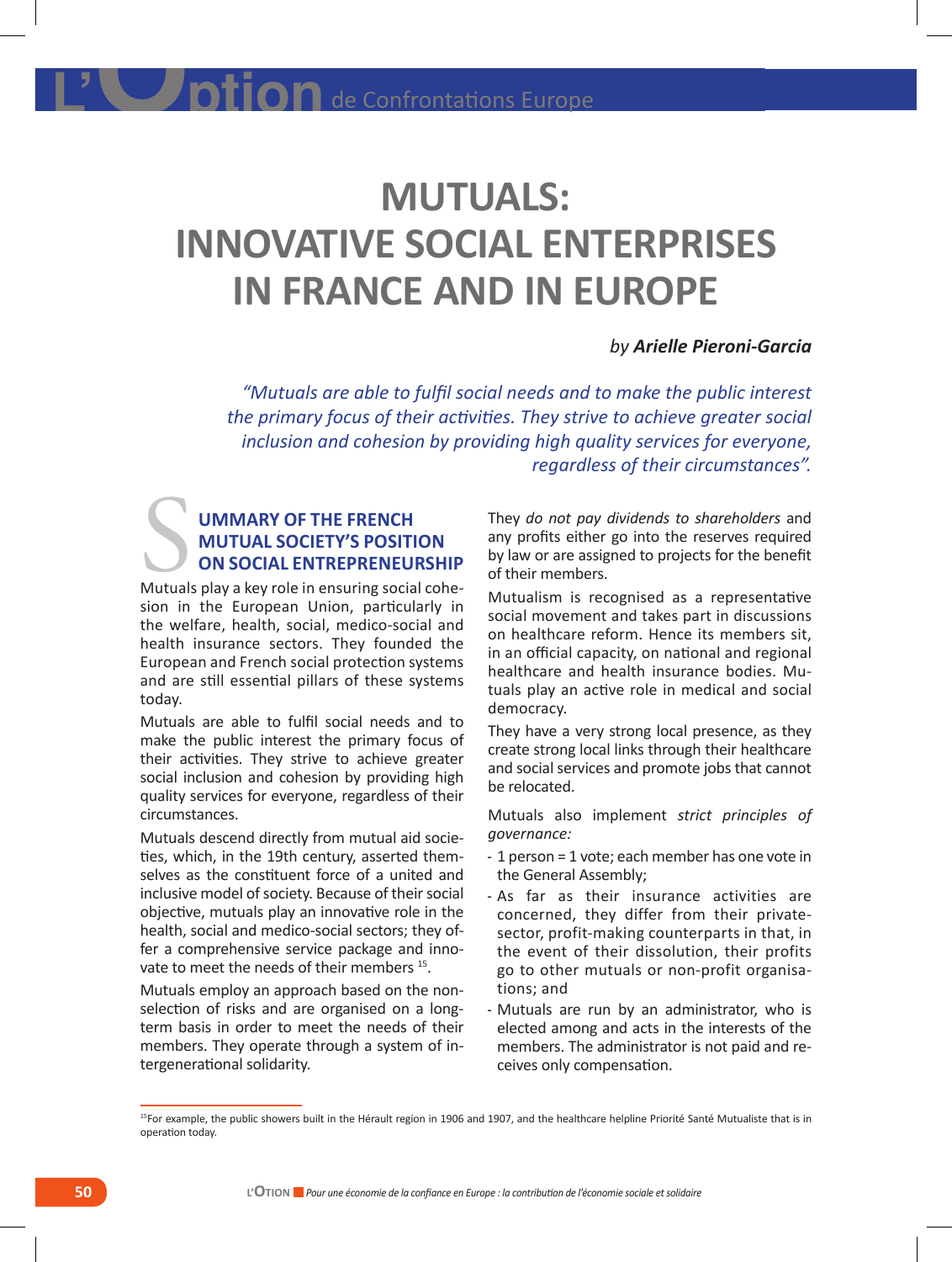## **Mutuals are social enterprises in the European sense of the term**

Mutuals are fully-fledged social enterprises that meet the three criteria laid down in the Initiative for Social Entrepreneurship; they are also key players in the Europe 2020 Strategy  $16$  and are able to address a number of challenges in terms of social inclusion, employment, social innovation and healthcare. They even go further than that, as their structure and organisation enable them to fulfil the social interest objectives that characterise them.

In addition, these social enterprises employ a universal approach that is largely ignored in European texts: they operate through an intergenerational system of solidarity that is intended to benefit all of their members and not just those in a vulnerable position.

Mutuals are enterprises in the economic sense of the term. They create jobs and social value, and provide services to almost 230 million European citizens. Therefore, they are a powerful factor of economic regulation and cohesion at a time when the economic and financial crisis is depriving States of the means to implement solidarity policies. As they are relatively unexposed to the ups and downs of the financial markets and to speculation, mutuals are proven to be more crisis resistant <sup>17</sup>. Hence the promotion of the mutualist model is regarded as an important task at European level. *Mutuals, as social enterprises, believe that social entrepreneurship must expand its activities to include more than just social repair if it is to meet the inclusion and economic growth targets set by the Commission.*

### **Social innovation at the heart of mutualist activity**

Since 2009, the European Commission has been promoting social innovation as a means of tackling current social challenges together. It now also recognises that social enterprises have a key role to play in social innovation, which it believes consists in:

"tapping into the ingenuity of charities, associations and social entrepreneurs to find new ways of meeting social needs which are not adequately met by the market or the public sector. […] As well as meeting social needs and tackling societal challenges, social innovations empower people and create new social relationships and models of collaboration" (European Commission, 2020 Flagship Initiative, 2010, p. 24).

Mutuals pioneer social innovation in order to meet the needs of their members. They play a key societal role, firstly because they provide a network of high-quality services and organisations that are accessible to everyone and, secondly, because their governance model and their network of activists help to promote democracy and citizenship. A document will be produced on the subject of social innovation in mutuals, which will highlight the best practices adopted by mutuals and thus illustrate their involvement in innovation. The plan is to distribute this document widely, and in particular to European decision makers.

Lastly, mutuals play a *general interest role* and are called upon to innovate in this respect too. Hence they have started to develop tools for *measuring the social service rendered* by their services and their activities, in order to demonstrate their societal added value and stimulate discussion on the responsibilities that mutuals have besides refunding healthcare costs.

## **Bibliography**

**Commission Européenne** (2010), *Initiative phare Europe 2020. Une Union de l'innovation* , Communication de la Commission COM(2010), Bruxelles, le 6 octobre.

**Bylement Européen** (2013), *Study on the Current Situation and Prospects of Mutuals in Europe*, November 12th, 2012. Etude EAVA, PE 494.461 EAVA 1/2013.

<sup>&</sup>lt;sup>16</sup> In March 2010, the European Commission presented its new ten-year strategy, designed to get Europe's economy back on track. The strategy is called Europe 2020, and it reforms and extends the previous Lisbon Strategy by enforcing tighter governance within the Union. It aims to develop "intelligent, sustainable and inclusive" growth based on greater coordination between national and European policies.

<sup>&</sup>lt;sup>17</sup> Study on the current situation and prospects of mutuals in Europe, 12 November 2012. European Added Value Assessment (EAVA), European Parliament, PE 494.461 EAVA 1/2013.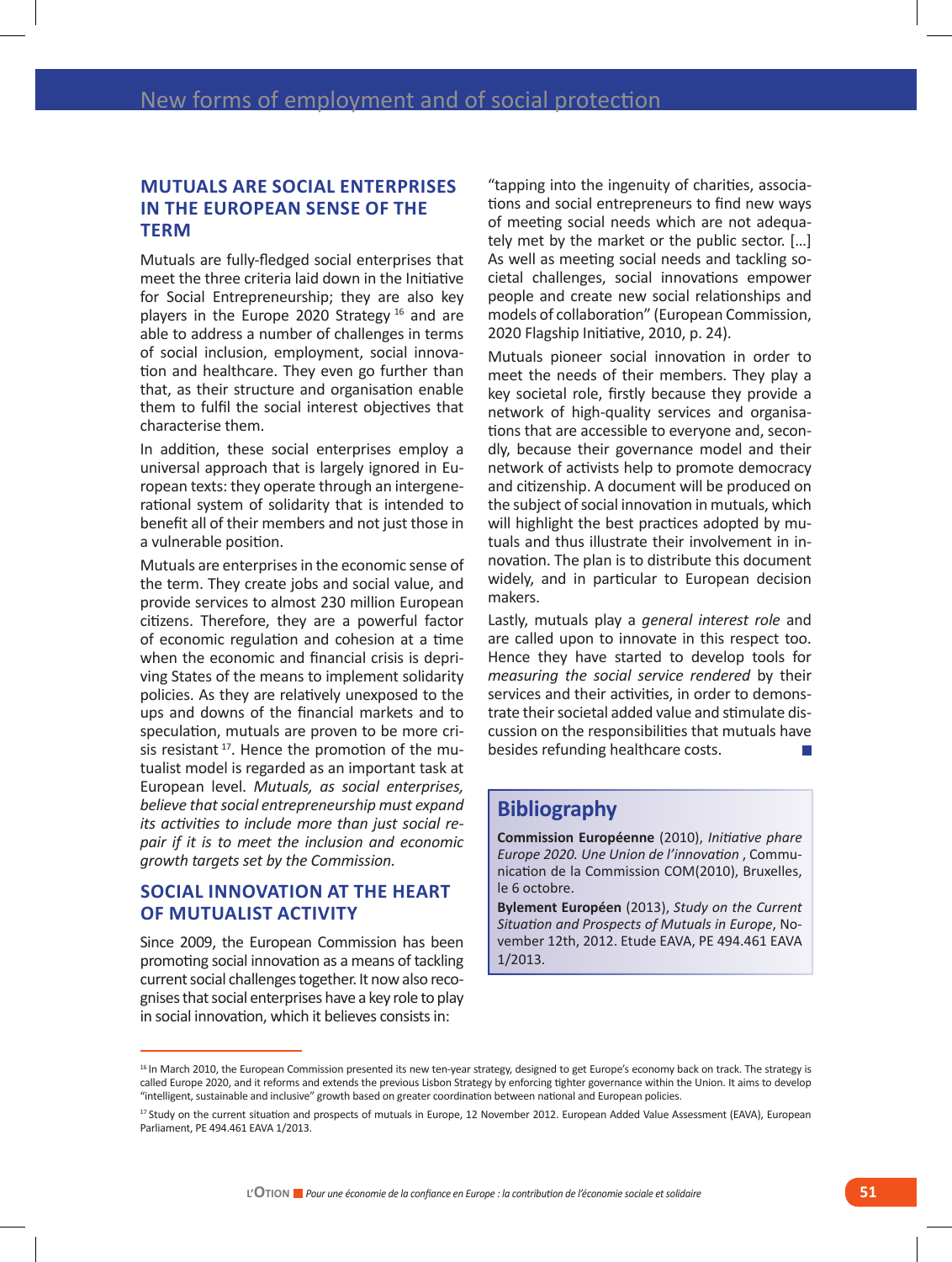## **LES PROPOSALS PUT FORWARD BY MUTUALS**

Mutuals ask that the specific features of this different form of entrepreneurship adopted by social economy enterprises – and particularly the mutualist model – be taken into account in European policies designed to promote growth within the Single market.

They welcome the measures taken by French and European bodies to foster the development of social enterprises. Within this context, they also draw attention to a number of points:

- - the work undertaken to establish a definition of social enterprise is of the utmost importance. In this respect, mutuals invite the public authorities to delve deeper into the notions of participative governance and controlled profitability which, in their opinion, are key to the sustainability of projects conducted by social enterprises and of the societal service that they deliver, thus contributing to the long-term perspective that is crucial to European society;
- - the work undertaken on the visibility of social enterprises is vital. Mutuals invite the public authorities to include all forms of social enterprise, including mutuals, in their communication campaigns; and
- - The work undertaken on the financing of social enterprises is extremely interesting. Mutuals invite the public authorities to facilitate access to funding for all partnerships, in particular those with asset locks. They also invite them to open up access to funding for social enterprises of all sizes in order to encourage both small and large-scale on-theground projects having a positive societal impact.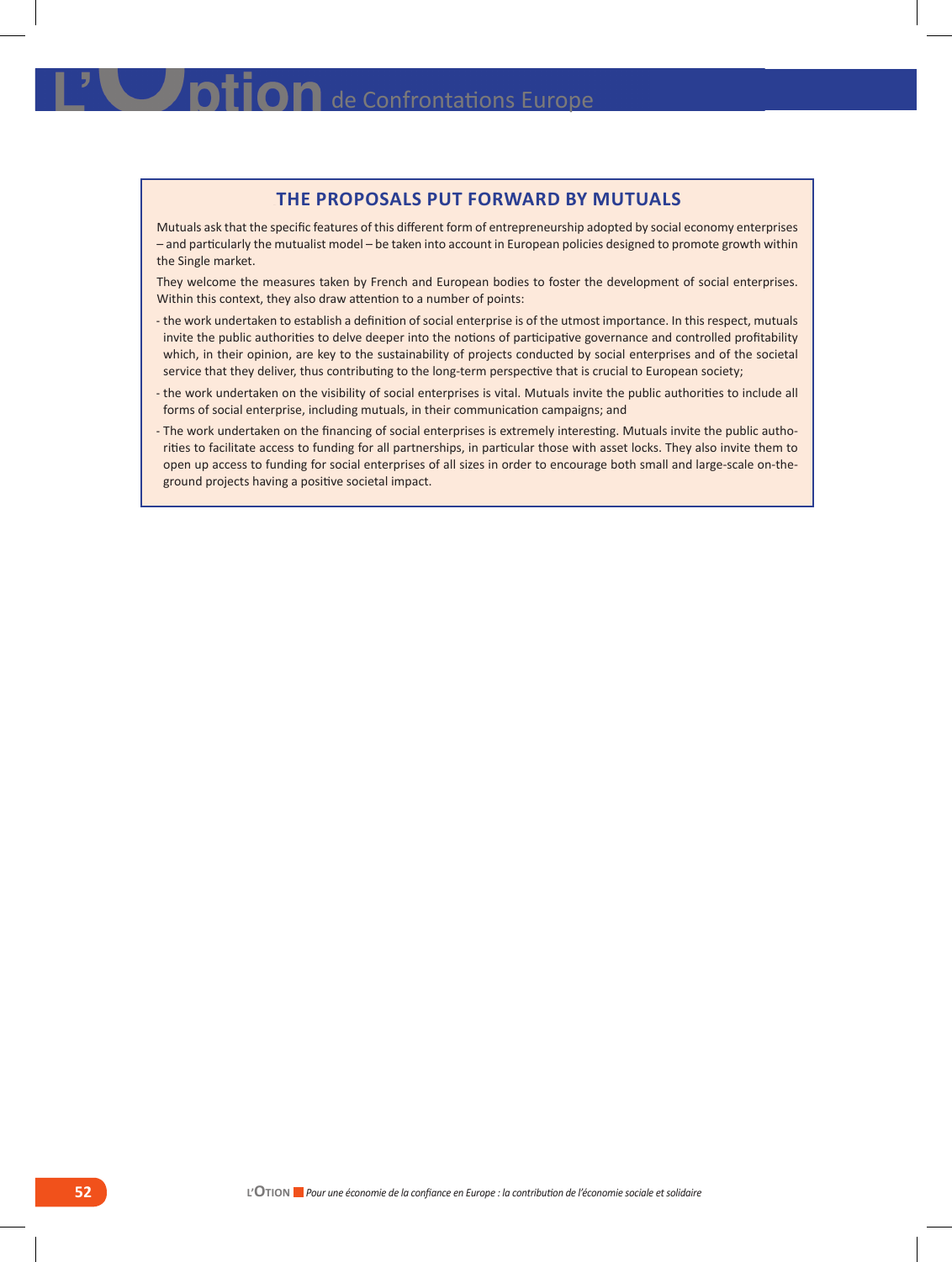# **EUROPE AND THE SOCIAL RESPONSIBILITY OF EMPLOYERS IN THE SOCIAL AND SOLIDARITY ECONOMY**

#### *by Sébastien Darrigrand*

*"UDES aspires to a social economy that acts as an economic agent rather than a reparative economy, capable of acting on the market and developing a model that is not alternative but inclusive".* 

## **t the beginning: the creation of an employers' union** THE BEGINNING:<br>
THE CREATION OF AN<br>
EMPLOYERS' UNION<br>
The French union of employers of the social and

solidarity economy, UDES, was born on 24 June 2013 from the transformation of USGERES (union of trade unions and employer groups representing the social economy), which the SSE movements had created in 1994 so that Uniformation – the organism in charge of collecting contributions for vocational training in the sector – could set up an ad hoc committee able to conduct talks with trade unions.

In 2001, USGERES took on the task of representing employers in the sector and, in 2004, established a negotiating capacity commensurate with the multi-professional nature of the SSE. At present, UDES' members comprise 25 associations, cooperatives and mutuals representing 14 professional sectors across 20 regions. UDES is a well-established employer representative focusing in particular on dialogue practices and employment quality.

It is the only organisation of its kind in Europe. There is nothing like it in either Spain or Belgium, whose models are the most similar to ours, or in Anglo-Saxon countries, whose models are based on a reparative rather than economic charitybased approach.

There are some sector-based networks, but there is *no other multi-professional social entre-* *preneurship organisation in Europe* that is able to participate in cross-industry and cross-sector social dialogue on a European scale.

In European cross-industry social dialogue, UDES is not represented by either Business Europe, or UEAPME, or any public-sector companies. In the case of cross-sector social dialogue, how can the social economy be equated with the metallurgy and hospitality sectors, our approach being essentially cross-disciplinary.

Hence there is room for a multi-professional social entrepreneurship organisation at the European level, but with whom? What stance would it take on behalf of employers, and what social responsibilities would it encourage?

UDES aspires to a social economy that acts as an economic agent rather than a reparative economy, capable of acting on the market and developing a model that is *not alternative but inclusive.* Hence the need for a Ministry of Social and Solidarity Economy, accountable to Bercy.

This raises the question of how to protect the model and the economic and financial development levers accessible to SMEs:

- - access to structural funds; and
- - access to loans for innovation, to the development of equity capital (Oséo and CDC in France).

This in turn raises the issue of scope, which is different from country to country and is the subject of debate even in France.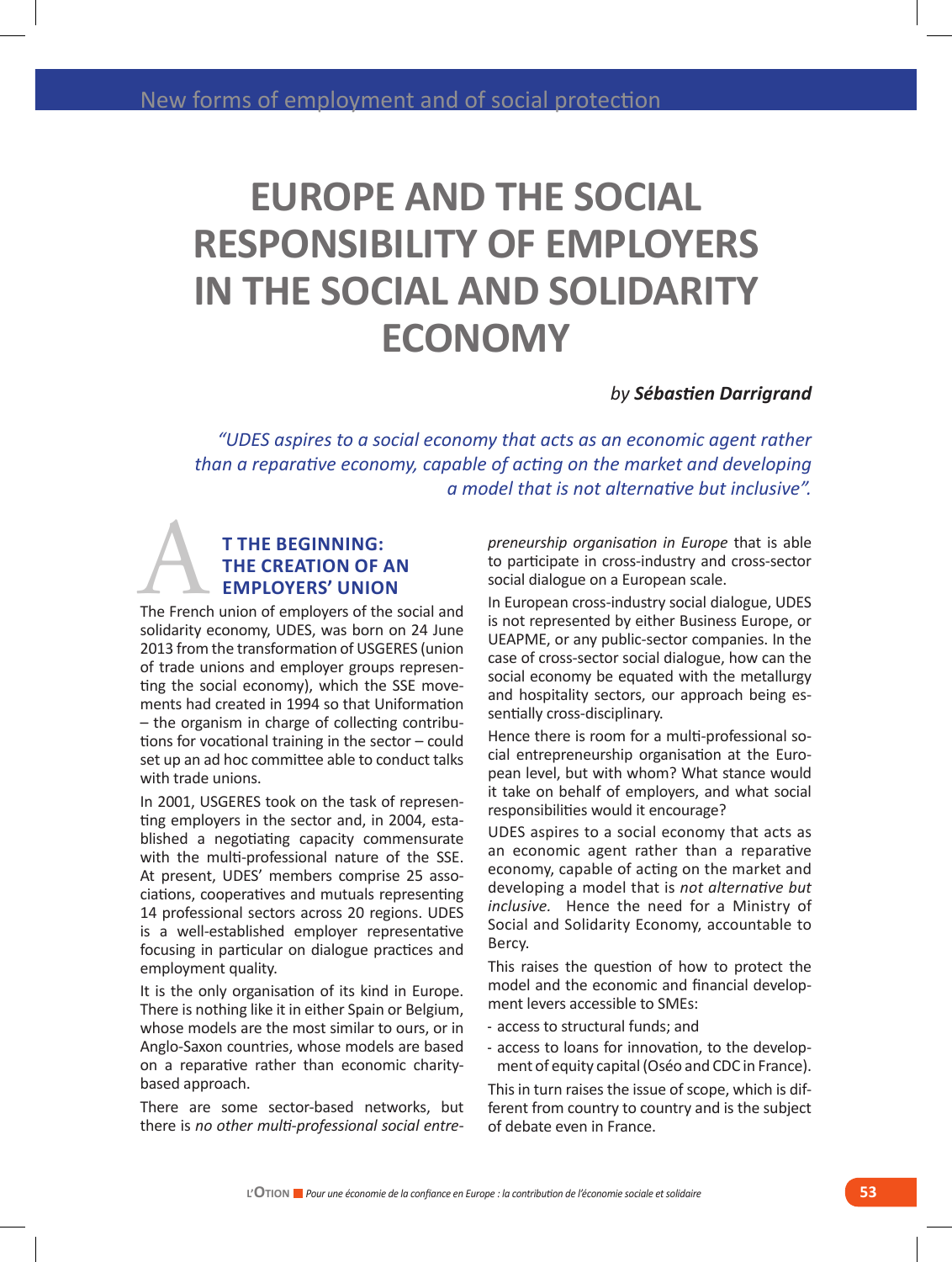## **Links between employer ethics and practices in the social economy... What do we mean?**

What are the specific characteristics of the management approach adopted by employers in the social economy? In other words, are employers in the social economy more ethical than other employers simply *because of their status?* Should they behave differently, bearing in mind that the problems encountered by employers are the same whatever their company's status? *Do they apply the principles that define the social and solidarity economy, i.e. solidarity, democracy and responsibility, within their organisations, in their collective and individual working relationships?*

We must establish, internally, our own definition of employer social responsibility, and not just use it as a marketing tool to buy ourselves a clear conscience.

This definition could *become a marker of our credibility and of the complementarity and differences* between us and commercial companies. It would involve two challenges:

- - *A challenge of identity* and education: a social economy employer identity based on the link between SSE values and practices must be evidence-based, otherwise all action is vain since it is purely declaratory and based on the statement of values alone. We do not believe in the presumption of virtue, that SSE employers are genetically programmed to be morally good! The main thing is to act responsibly!
- - *A challenge of legitimacy* for social economy employers' unions, within the employer function. itself.

The *actual situation of SSE employers* must also be taken into consideration:

- - There are a majority of SMEs and very small enterprises, in which the human resources function generally lacks structure;
- - There are *cyclical and structural vulnerabilities* (decline in development resources, systematic invitations to tender vs. multiannual subsidies, etc.), which prevent long-term job security.

Before anything else, it is important to ensure that employers comply with labour law and with collective bargaining agreements. Here are our own core principles for better reconciling ethics and daily practices in labour relations:

- - Activity as part of a *deeply rooted local economy;* - *Voluntary* employer commitment;
- - The integration of social responsibility into the management of human resources to *promote and develop employment quality;*
- - *A reasonable gap between the highest and lowest salaries* in the company (from 1 to 10); and
- - Consideration of the constraints faced by managers of small and medium-sized companies.

In 2007, USGERES adopted a declaration to promote employment quality and develop corporate social responsibility in the social economy through four strategic objectives:

- - The development of long-term employment (measures to promote social and professional integration, social advancement and vocational training);
- - Non-discrimination and promotion of diversity;
- - Social democracy; and
- - Corporate social responsibility through 30 indicators allowing both the quantitative and qualitative assessment of trends.

#### **Some concrete examples**

Here are some concrete examples:

- - *Thresholds for the appointment of employee representatives* have been lowered in several small associative sectors;
- - Occupational health in the integration workshops and projects branch and in social centres, with the creation of a *healthcare and working conditions body (ISCT) in companies having less than 50 employees;*
- - An agreement on *lifelong vocational learning*  in 2006 ensuring that all companies, whatever their size, contribute 1.6% *of their gross payroll to training;* and
- - The 2011 agreement on professional career paths ensuring among others that the individual training rights of all employees – including those who resign – are transferred between different branches and sectors of the social economy, which is an improvement on law.

Our approach to social dialogue is thus aimed at gradually improving employment quality.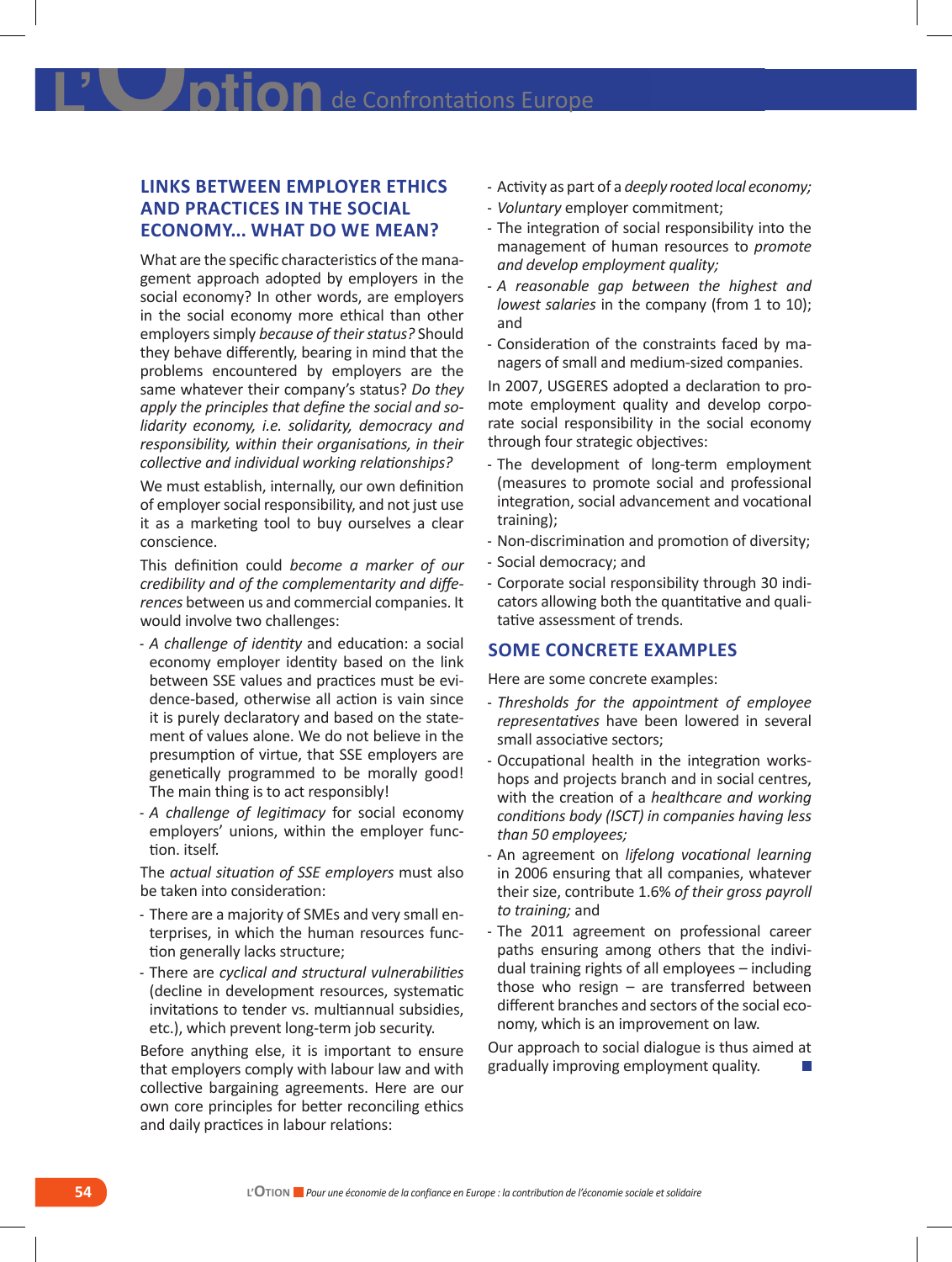# **SOCIAL AND SOLIDARITY ECONOMY, NEW FORMS OF EMPLOYMENT, NEW FORMS OF SOCIAL PROTECTION**

### *Debate at Confrontations Europe, 26 October 2013*

he discussion of these subjects was particularly productive: is the SSE a force for social change that will ultimately result in a new form of economic demo-<br>the SSE a force for social change that will ultimately result in a new form of economic democracy, or is it a means of social repair through the activities of integration enterprises and the maintaining of services in disadvantaged areas?

There is no *European legislation on SSE companies* for several reasons:

- - Firstly, the Member States have different definitions of the SSE: for some, the SSE is a set of people-centred companies, defined as such by their articles of association; for others, the SSE includes social enterprises in the form of 'conventional' stock corporations;
- - Secondly, in European law, business and individual rights take precedence over collective rights. At present, the question of social rights and legislation relating to SSE companies is addressed at national level rather than Community level.

Should we:

- - create another breach in the *production of collective legislation,* for collective enterprises, *that is separate from social legislation?*
- - *transform every law* originally designed for stock corporations into a 'mirror law' for the SSE, and create rules with the help of voluntary legal experts? Think about including the SSE in the activity segments listed in administrative documents and used for the purposes of statistics?

The debates on the possibility or the necessity of creating European legislation raise questions regarding the *ideological foundations* of the SSE.

Is the SSE – as a set of heterodox practices with a social repair objective – part of the capitalist system through the workers it employs and the vulnerable people it helps? By redistributing revenue and helping the most underprivileged, it has earned a place in a system that combines fundamental rights with liberal economic development. But isn't the SSE identified by its desire to bring about a social transformation of the capitalist system?

Whether the SSE is a vehicle of social transformation or not, some would like to see the introduction of indicators. Generally speaking, however, the 'Community' of European countries produces rules; going too far in this direction could snuff out the forces of change. It would make sense to step up cooperation between a handful of countries.

SSE companies have to deal with the issue *of democracy* on two levels:

- - Firstly, with regard to users. User participation must be one of the specific characteristics of associations. People should be encouraged to join management boards again;
- - Secondly, do labour relations in the SSE comply with a particular set of ethics? In fact, SSE companies employee people enjoying the same rights as everyone else. Their strengths lie in the long-term nature of the jobs they provide and in the employment of women. But they largely consist of very small and medium-sized enterprises, which are structurally fragile; some of them do not have a social dialogue system or a specific approach to restructuring, and they have difficulties in maintaining a democratic culture.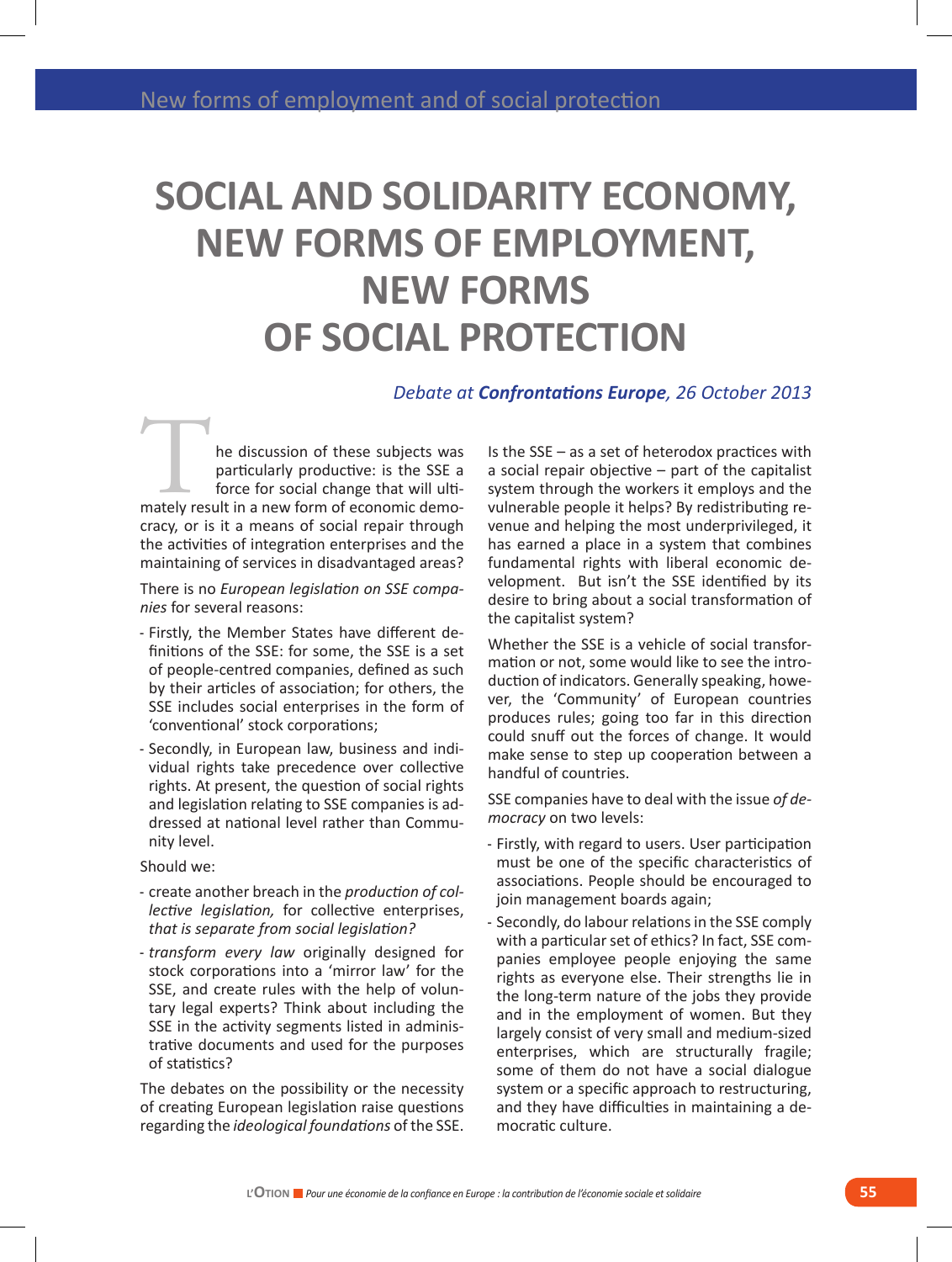So there is a great deal of controversy and conflict within the SSE, but the fact that it accepts its position as a constant challenge makes it stronger. There is perhaps no reason why the SSE should behave noticeably better than others when it comes to social dialogue: the latter is healthy nonetheless, including in the public services and the SSE, and should be considered separately from the "social" objectives of such services and organisations. No organisation has a monopoly of ethics; it is simply more shocking to be a victim of social conflict in this sector. The goal of the SSE is a form of ethics in itself. SSE employers are expected to produce a set of fundamental principles for changing the social relationships in their companies; they need to work on the very form of labour relations. The professionalisation of administrators should also be considered: how do we escape from the democracy of experts? The SSE should refuse to just churn out standard answers.

And, last but not least, we come to the question of the *'economisation' of activities without commodification.* Some are able to address the subject in a relatively positive manner. SSE practices reflect the existence of citizen-driven activities that resemble business activities, hence "economisation without commodification". The appropriate legislation for a non-market economy remains to be created. How can we prevent the SSE from gradually replacing public services?

*In short,* should the SSE be a "social movement"?

- If the answer is yes, then it would be a real collective force that would brush off the third sector label for good. However, the drawback is that such an approach runs contrary to the idea of transforming capitalism «from within» and underestimates the importance of forming alliances with other economic agents, which are needed to weave the ESS into the economic fabric;

- If the answer is no, then the specific features of the SSE – as a set of economic practices capable of meeting new needs in a service economy – would be reaffirmed. But such an approach could destroy part of the SSE's identity and further encourage rationalisation in a sector that is not prepared for it.

We must therefore address the broader question of the SSE's contribution to the *democratisation of the economy* (by counting on relations with users, the modes of governance implied by the grouping together of people, etc.), without forgetting the "traditional" issue of *industrial democracy,* centred around employee representation and collective bargaining. The two approaches to democracy have to be reconciled; isolated one from the other, the first could lead to a distancing from the work environment, the second to a movement running counter to the cooperative tradition.

In any case, we have to stop trying to define an ideal form at all costs – contradiction and reflection can be fruitful.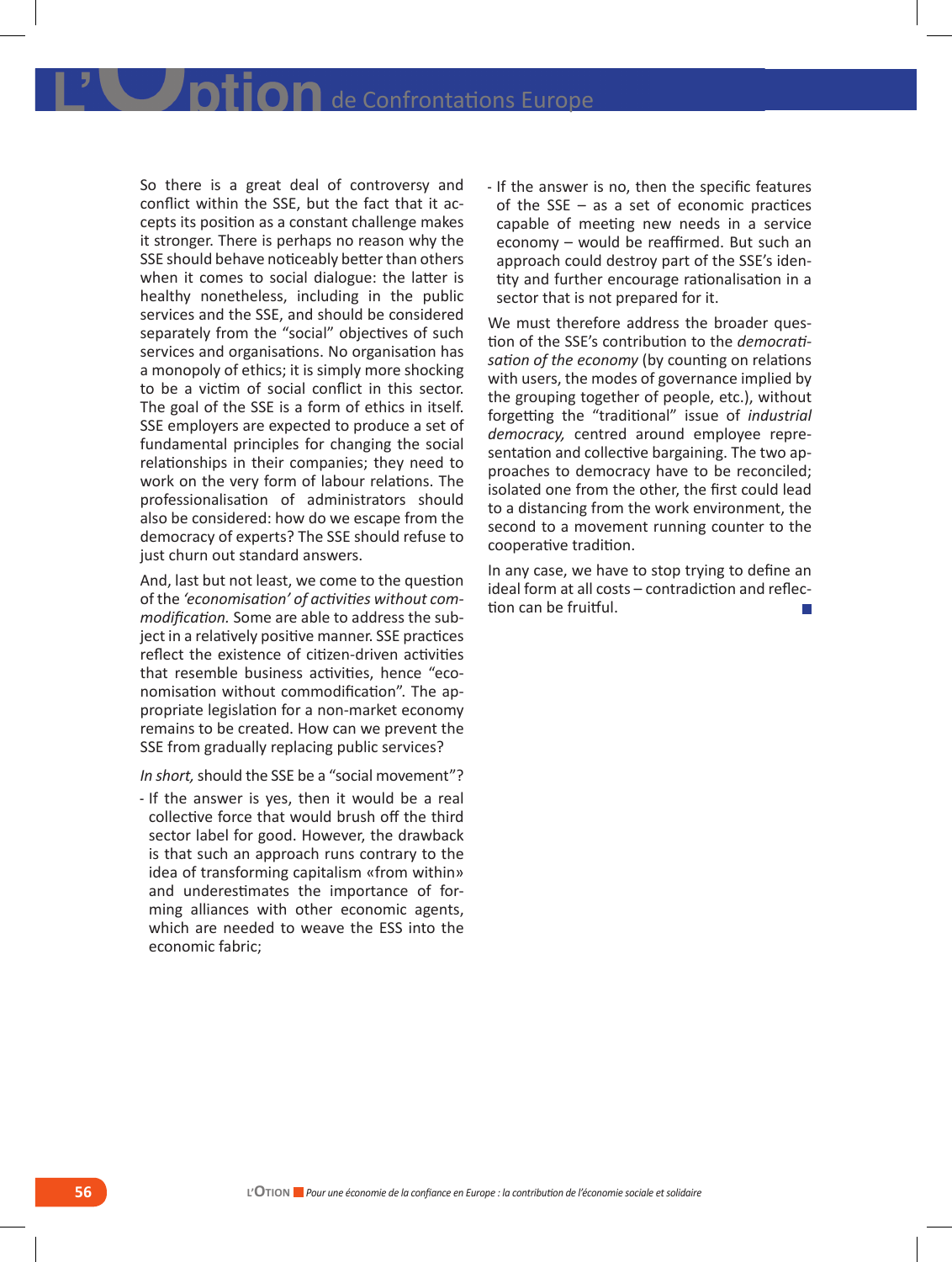Funding methods and solidarity-based finance

*Funding methods and solidarity-based finance*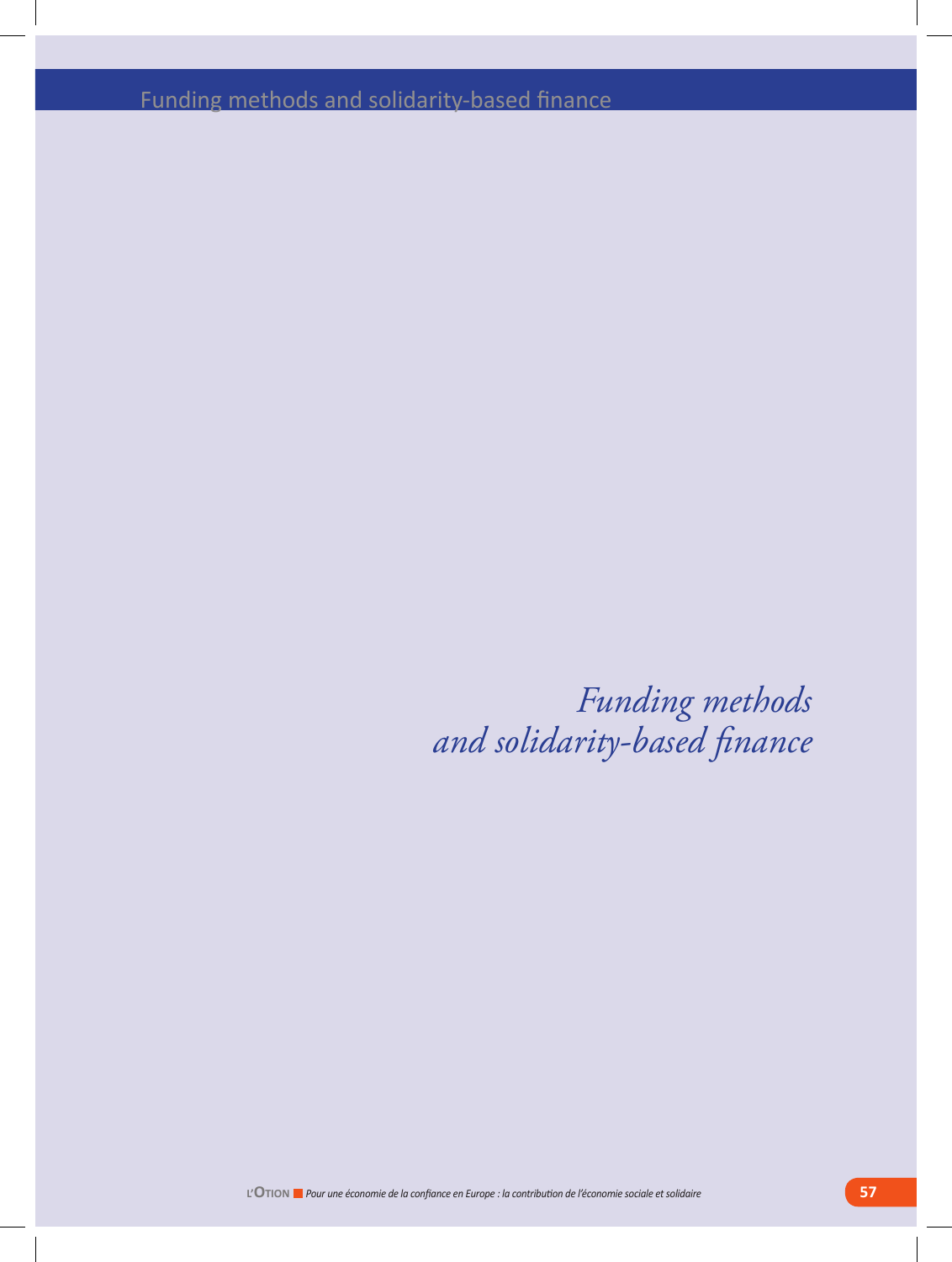## **SOCIAL INFRASTRUCTURE AND THE INTERNAL MARKET**

### *by Claire Roumet*

*"Consumer citizens are coming together and joining forces, wiping out intermediaries and boosting their purchasing power by grouping their needs and sharing their goods. Producer citizens are becoming energy independent, sharing their know-how and creating free software".*

ocial infrastructure, which is often thought to consist of educational and healthcare facilities only, is an integral part of the public goods needed to make a re-<br>
part of the public goods needed to make a region economically competitive, and is hence a top investment priority in regional policy (Article 3 of the ERDF proposal for 2014-2020 18). But it is also because social infrastructure is regarded as having a "local" focus and little cross-border impact that it was not taken into consideration in the construction of the single market.

"The Union shall establish an internal market. It shall work for the sustainable development of Europe based on balanced economic growth..." (Art 3.3 TEU). Social (and other) infrastructures are all equally essential to the generation of growth and innovation and, above all, promote the development of human capital.

## **Better understanding the complexity of the stakeholders and their roles: the first step**

These infrastructures often have a hybrid status that does not fit in with any of the already very

numerous types of contract that exist between government bodies and public, private (or other) service providers or lessors/owners. Public Private Partnerships, concessions, delegations, partnerships, voluntary work... where does the commodity end and the service begin? There are so many questions to which the answers, after years of debate, are all the more unclear because of the porous and shifting nature of the boundaries between different forms of enterprise or products/services.

For 20 years, and since the Single Market Act came into force, European Directives have been trying to establish a common language that will enable companies in all the Member States to understand each other, to work together and to trade, citizens to exercise their rights as consumers and workers, and investors to distribute their capital. The rules and standards that govern products, contracts and transactions are "universally" applied to all players, regardless of form. They do not take specifics into consideration, which is why social enterprises have struggled to find their place. But these rules and standards have not stopped them from developing;

- •general economic interest services;
- •telecommunications, energy and transport infrastructures;

<sup>&</sup>lt;sup>18</sup> One of the legislative proposals adopted by the European Commission on 6 October 2011, aiming to define the EU cohesion policy for the period 2014-2020, was the possibility of using the ERDF to support investments in social infrastructure, healthcare and education (http://ec.europa.eu/ regional policy/what future/proposals 2014-2020). The purpose of the European Regional Development Fund (ERDF) is to increase economic, social and territorial cohesion in the European Union by rectifying regional imbalances. The ERDF supports regional and local development in order to ensure that all thematic objectives are met; to do this, it defines detailed priorities that put the accent firmly on:

<sup>•</sup>research, development and innovation;

<sup>•</sup>facilitating access to and improving the quality of information and communication technologies;

<sup>•</sup>climate change and the shift to a low-carbon economy;

<sup>•</sup>supporting SMEs;

<sup>•</sup>enhancing institutional capacity and the efficiency of public bodies;

<sup>•</sup>social, healthcare and education infrastructures; •sustainable development in urban areas.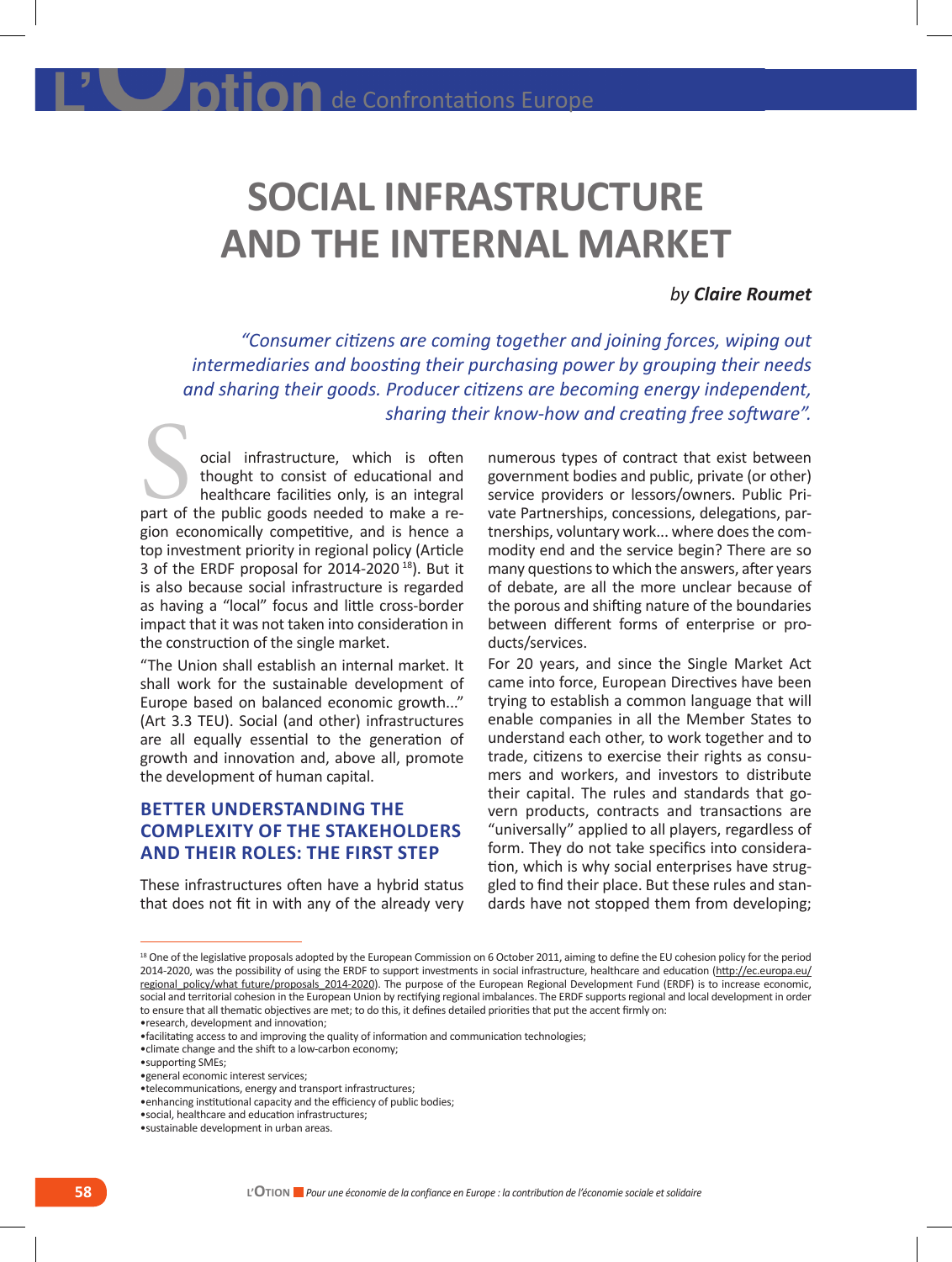neither have they caused them to collapse. Public procurement rules have made partnerships less flexible, but they have also clarified them.

The common language that it has taken 20 years of discussion to develop is still very rudimentary. It is not neutral; the system it promotes for managing public goods and services mirrors the management methods used by large companies. It needs to be completed, improved, adjusted and updated.

This will perhaps require specific legislation (positive law on SGEIs), or a relaxing of existing rules governing social goods and services. No doubt the notion of "effect on trade", which is rather out-dated in a world where everyone is communicating, trading and cooperating with the entire planet, will have to be revised.

In addition to having to adopt a more effective approach to diversity and no longer viewing the world as split into different camps (public/private, economic/non-economic), the common language needed for corporate growth and to increase human mobility is today developing in new areas, which are no doubt complementary but should be better integrated into the deepening of our European Economic Area. Consumer citizens are coming together and joining forces, wiping out intermediaries and boosting their purchasing power by grouping their needs and sharing their goods. Producer citizens are becoming energy independent, sharing their knowhow and creating free software. These new trends must be developed; exchange and cooperation between peers are a source of innovation and social vitality. They should not be supported using the instruments of the past – such as codification – but perhaps by creating common areas of exchange, the transparency and secure access of which would enable rapid expansion.

#### **Better defining social enterprises**

The European "Social Business Initiative" Communication of 25 October 2011 is a long-awaited and significant step towards the recognition of diversity in business initiatives. The proposed definition refers not only to the business and services/goods produced, but also allows for the fact that the two may be connected.

"OECD Better life index, social impact assessment, whole-life cycle evaluation": it is widely acknowledged today that standard accounting systems are inadequate, particularly when it comes to public spending, and that long-term costs and benefits must be reassessed, taking into consideration social and environmental factors. But, as yet, no common language has been developed regarding sustainable development measures, which remain optional. Yet the current budget crisis provides an ideal opportunity to implement an ambitious public spending reform project, to reduce spending in the future by supporting social investment today.

## **Local, regional and national social infrastructures: European public goods seek investors**

It is difficult to put a figure on overall social infrastructure investment across all 27 Member States, but it is affected by similar trends in the Union's member countries: scarcity of loans and government spending restrictions (cuts in education, healthcare and welfare budgets in particular). Moreover, the social needs of an ageing population with a high rate of unemployment and increasing poverty are rising dramatically.

*What European instruments (and policies) are available today and remain untapped?* 

- - The European Investment Bank does not have any priorities in terms of social infrastructure, but it is, by definition, the most appropriate instrument;
- - The cohesion policy and the structural funds allow for social infrastructure investment;
- - The "Social Business Investment Funds" are indeed aimed at investment in social enterprises, but not necessarily in social infrastructures; and
- - EU project bonds: for social infrastructures, "thematic" EU bonds could be developed alongside "project bonds". Financing social housing in several countries at once increases volume, and mass, which makes sense for investors, and ensures the periodicity of issues.

*The bigger the system, the less costly it is.* At a time of budget restrictions, it would be a shame not to create a level playing field across Europe and to guide investors who, following the application of necessary prudential rules, are looking for new sectors in which to invest.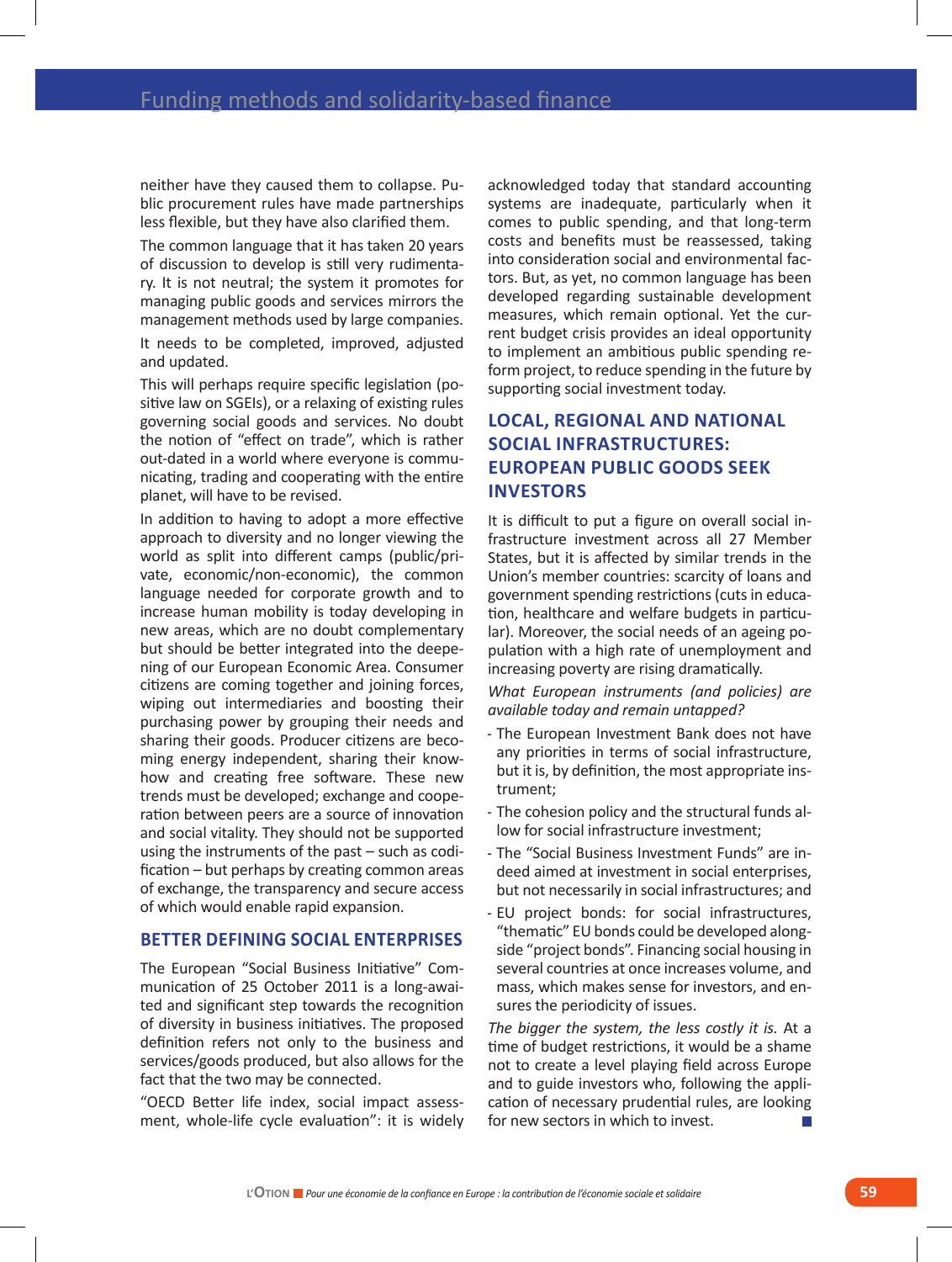# **FOR A SOCIAL AND SOLIDARITY ECONOMY CONSORTIUM IN PRISONS, IN FAVOUR OF REINTEGRATION**

*by Hervé Bombyd-Eidelman* 

*The project aims to ensure that the SSE is able to play its rightful role in establishments managed by the prison service, so that:*

- - *social enterprises are able to provide prisons with the services they need to operate on a daily basis: catering, laundry, maintenance of equipment, upkeep of buildings; and*
- - *they are also able to supervise the paid work of prison inmates, whether this be in production workshops or remote employment. The ethical, social and environmental focus of social and solidarity undertakings facilitates the reintegration of prisoners upon their release.*

he gradual commodification of prisons seemed to us an excellent foundation on which to base The gradual commodification of<br>prisons seemed to us an excel-<br>lent foundation on which to base<br>talks about a new approach to the relations between the State, the social and solidarity economy and the popular education sector.

Public-Private Partnerships make no sense at all in economic, social, administrative or human terms, and many Members of Parliament in both sectors agree. One UMP Senator has even described PPPs – which are expected to cost the State some  $\epsilon$ 60 billion by 2020 - as an "*atomic bomb*". For this reason, we must establish a partnership relationship with the prison administration system, rather than a service provider relationship. But nothing can be done without the input of prison officers, executives, probation officers and court office officials, who could be described as "specialists in human management" and without whom nothing would be possible in terms of reintegration.

The French public, far from being ignorant, is pushing us to introduce fresh initiatives, establish new models and define new values that reflect their daily lives and enable them to live in a dignified and self-respecting manner. They want to return to a non-aggressive justice system, in order to live in a non-aggressive society. Solidarity-based economy companies must now rise to the challenge and take over the economic management of prisons, especially since many of the structures are already extensively involved in the reintegration and aftercare of offenders, and in making sure they have access to jobs, training, housing and healthcare, etc.

There is no reason why the social and solidarity economy should not set up a sort of "SSE Consortium" to respond to tenders in these areas. On the contrary, the values and principles of the social and solidarity economy should provide us with an incentive to be more organised: invest money in helping people rather than the opposite, stop thinking that we can make money out of everything and in every situation, and restore humanism to its rightful place alongside purely monetary considerations.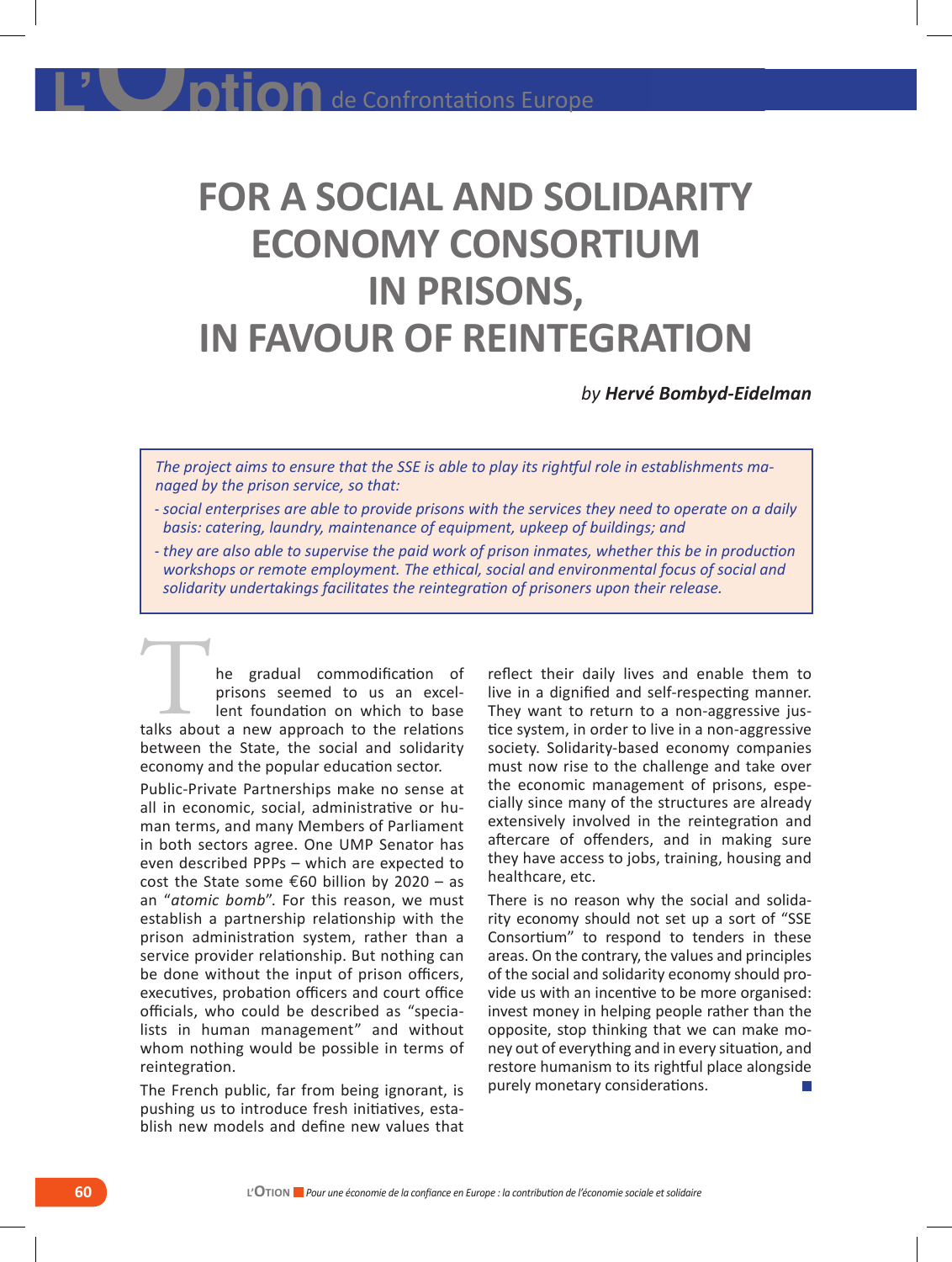# **COMPLEMENTARY LOCAL CURRENCIES AND THE SOCIAL AND SOLIDARITY ECONOMY**

#### *by Pascale Delille*

**omplementary currencies,** which are developing quickly in regions of various sizes from north to south, **are developing quickly in regions of**<br>various sizes from north to south,<br>are powerful economic relocation tools. Their circulation can be socially and economically conditioned (by a charter or even a certification procedure) to support production of goods and services that respects both people and the environment, is democratically governed and involves all stakeholders. They are therefore particularly suited to the goods and services produced by the SSE.

By absorbing some of the excess costs associated with local production, they trigger a dynamic that gives value-in-use to non-profitable services to meet non-solvent needs (if the trading unit is guaranteed by time or by a natural resource for example). Giving value to local production based on short distribution circuits, as well as to the time saved through cooperation and the pooled/shared use of equipment, vehicles, premises, etc., encourages more responsible consumption practices for the benefit of engaged consumers.

Many local currencies that are developing in Europe today, like the «Chiemgauer» in southern Germany, are Euro-backed to reassure participating companies and businesses. Several studies have shown that they have a positive effect on consumption and on sustainable local development, which strengthens SMEs and local distribution.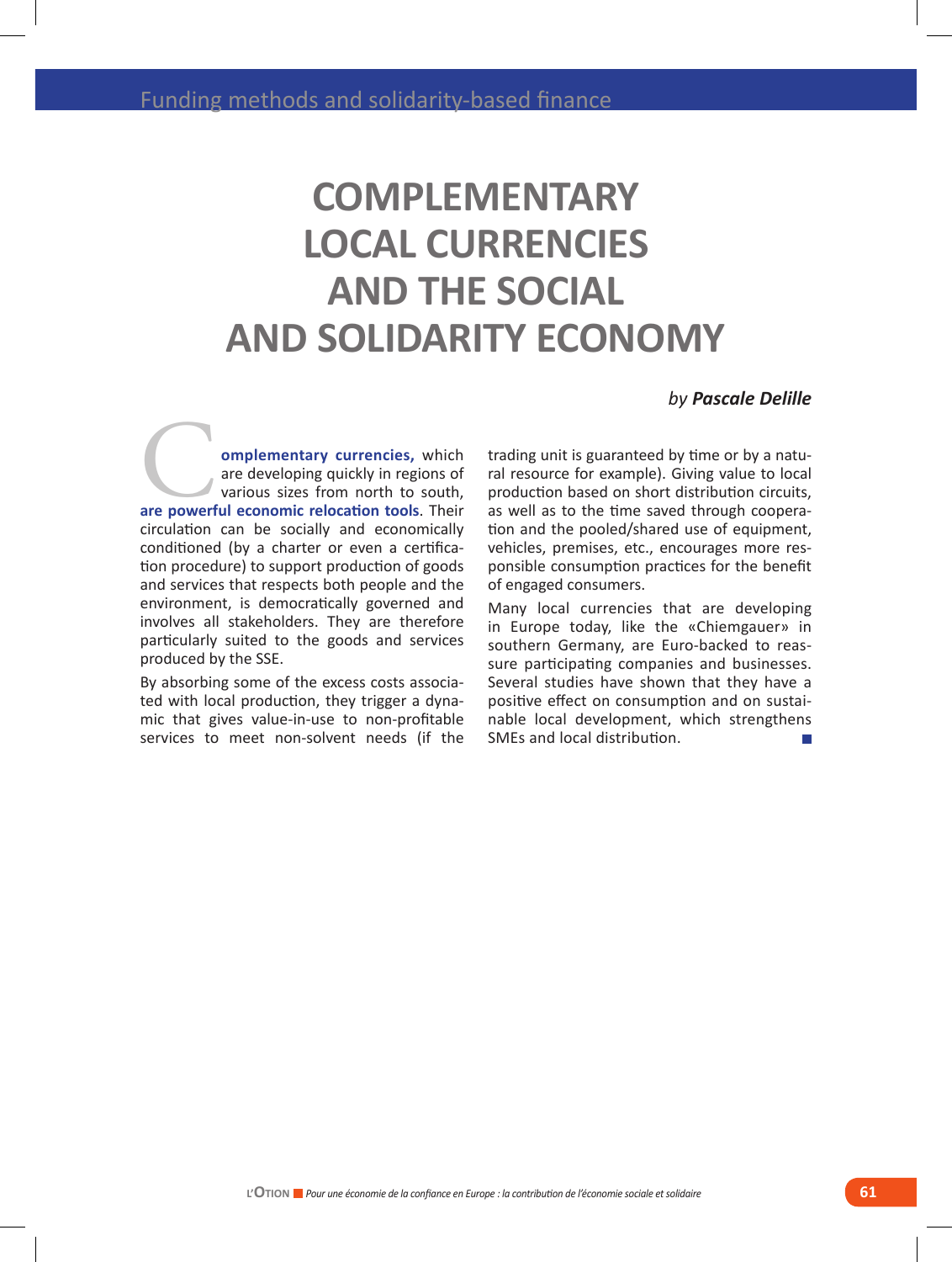# **ASSOCIATIONS: HOW TO MEASURE THE VALUE OF INTANGIBLE ASSETS?**

### *by Bernard Bazillon,*

*"It is a huge project, in which the players in the social and solidarity economy can all get involved in order to develop and share methods and indicators that truly reflect their activities".* 

he report published in 2012 by the CPCA and France Active<sup>19</sup> has enabled associations to quantify the downward trend in the report published in 2012 by the CPCA<br>
and France Active<sup>19</sup> has enabled associa-<br>
tions to quantify the downward trend in<br>
the allocation of State and regional subsidies. According to the report, 45% of associations claim to have cash-flow problems. Therefore, they must be able to demonstrate their ability to generate (social) benefits and to effectively reconcile economic, social and environmental profitability.

Following on from work on the measurement of economic performance and social

progress<sup>20</sup>, new methods are emerging for valuing the specific assets of associations. This includes the valuation of intangible assets.

Under the *Thesaurus-Bercy* method, the term 'intangible assets refers to a company's intangible capital, which has very specific characteristics $^{21}$  :

- - Companies retain these assets for long periods of time; and
- - They are intrinsically linked with the future creation of value: customer capital, human capital, societal capital, organisational capital, etc.

Intangible assets account for over 80% of the value of companies, and at least 66% of investments are made for the purpose of preserving or improving them.

Associations may, subject to a few changes, use this method, which establishes the book value of such assets. The Director of the *Observatoire de l'Immatériel* has explained the differences that must be taken into consideration when adjusting assessment indicators for the associative sector<sup>22</sup>, preferring to talk about beneficiaries rather than customers, members rather than shareholders, and adding investors to the mix.

Measuring the value of intangible assets allows for the development of precise and relevant tools for managing processes and people and ensuring the satisfaction of beneficiaries. This measurement may also serve to ensure the financial sustainability of the associative project. Intangible assets increase the net worth of the balance sheet, thus reassuring investors and making it easier to obtain loans.

However, the method will mainly be of benefit to large associations, which must nevertheless be wary of the potential tax impact. Also, there are limits to the monetary valuation of assets whose effects can only be quantified through the application of substitution methods involving the analysis of criteria other than profitability. This is the logic underlying methods such as Social Return On Investment (SROI).

These methods of valuation are based on different principles, but they have similar objectives: to get potential or existing investors on board by demonstrating the benefits of the associative project and by quantifying the positive externalities resulting from the activities of an association. Almost obligatory at a time when public subsidies are becoming increasingly scarce and competition for private investment is heightening. It is a huge project, in which the players in the social and solidarity economy can all get involved in order to develop and share methods and indicators that truly reflect their activities.

## **Bibliography**

**Fustec A.** (2013), " La place du capital immatériel dans le secteur associatif ", *Juris associations*, n°471, janvier, p. 20-24.

<sup>19</sup> http://cpca.asso.fr/wp-content/uploads/2012/01/Resultats-de-lenquete.pdf.

<sup>&</sup>lt;sup>20</sup> http://www.stiglitz-sen-fitoussi.fr/documents/rapport\_francais.pdf.

http://www.ifec.fr/docs/documents/20130402111715\_Webzine\_Capital\_Immateriel.pdf.

<sup>&</sup>lt;sup>22</sup> The place of intangible capital, Juris associations magazine.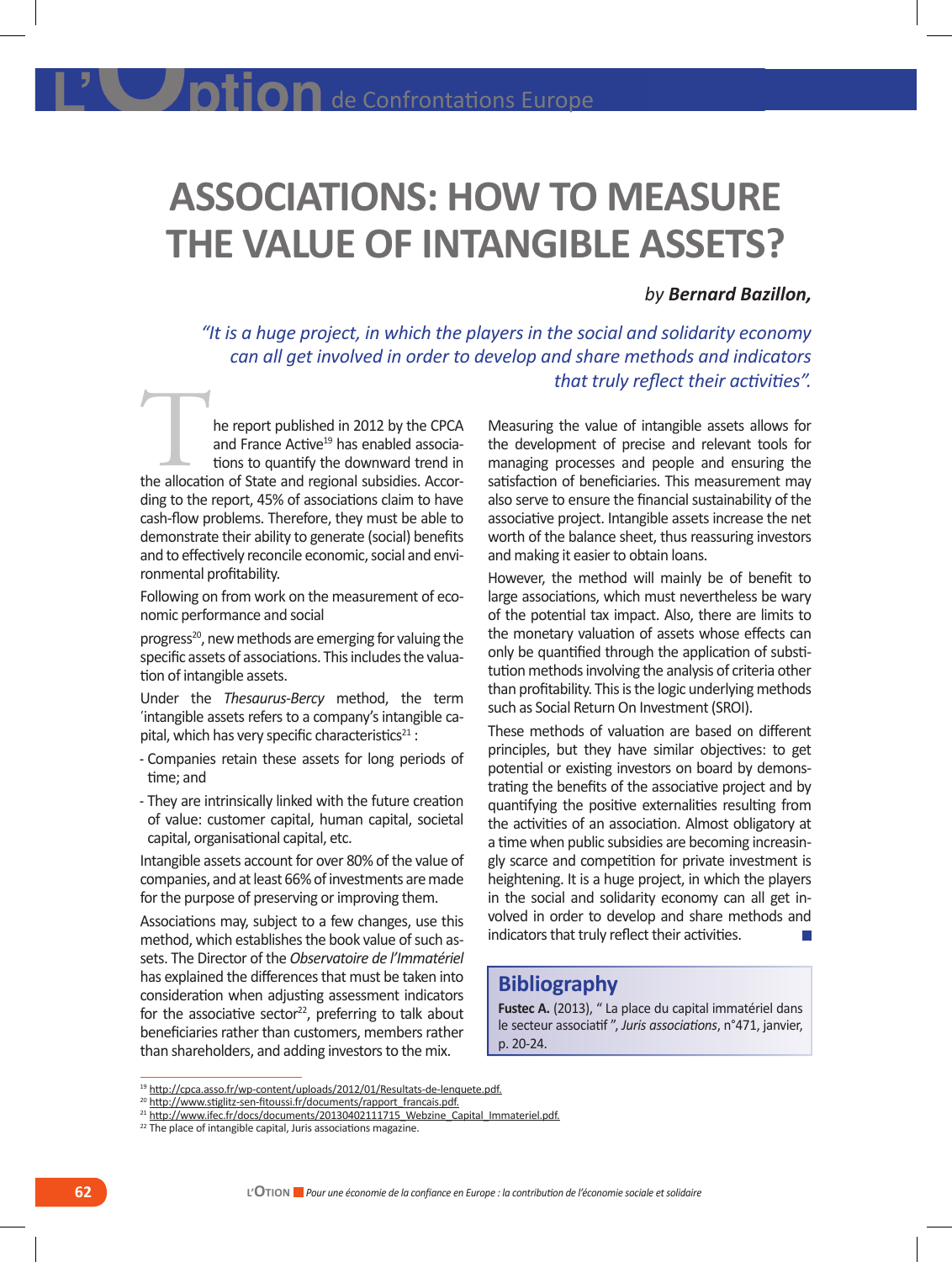# **THE EXPECTATIONS OF SOCIAL AND SOLIDARITY ECONOMY ENTERPRISES IN A CONTEXT OF FINANCIAL CRISIS.**

#### *by Jean-Louis Bancel*

*"Social and solidarity economy enterprises, through the externalities that they create, generate value for society as well as for their stakeholders".*

ften described as "daughters of necessity", social and solidarity economy enterprises (cooperatives, ften described as "daughters of necessity", social and solidarity economy enterprises (cooperatives, mutuals and associations) emerged in the 19th century amidst an economic and social crisis caused by the inadequacies of a nascent capitalism. Their objective was to meet the economic and social needs of civil society. Their creation highlighted, rather than useful and efficient action, the limits of an unregulated market. Well beyond being a reparative form of economy comparable to charity or solidarity, this vivid expression shows how those who had been left by the wayside by economic liberalism attempted to take control of their daily lives $23$ .

Of course, the current financial crisis, which has degenerated into an economic and social crisis, has revived the appeal of a new form of entrepreneurship, in the shape of social and solidarity enterprises, as a means of regaining control of one's daily life.

However, there are some who doubt that such enterprises can meet the expectations placed in them, due to their alleged difficulties in covering their long-term financial needs through traditional lending mechanisms. A popular misconception such as this deserves to be looked at more closely.

Social and solidarity economy enterprises are characterised by a "non-capitalist" statutory organisation. In other words, either there is no subscribed share capital or there is no speculative remuneration in the form of dividends and/ or the receipt of capital gains. In many cases, organisations such as mutuals and associations do not have in their accounts any provision for the restitution of contributions made by their members. However, this does not prevent them from meeting their economic and financial obligations and financing a sometimes multi-annual, or even very long-term, operating cycle.

*A priori* assumptions that the services provided by social and solidarity economy enterprises require little medium or long-term investment must be strongly denied. The running of hospitals and of specialist facilities for the disabled and the elderly requires substantial long-term investment. Economically speaking, such activities are both labour and capital intensive. Experience shows that foundations, associations and mutuals know how to manage these activities in a socially and also economically satisfactory manner.

Given the current crisis in Europe, which is marked by debt reduction programmes in both the public and private sectors while the need for different businesses is set to grow, aren't social enterprises likely to be placed in difficulty by a lack of long-term investment? Won't their "noncapitalist" structure finally show its limitations? Aren't these companies, which have their roots in the  $19<sup>th</sup>$  century, going to be affected by the emergence of the idea of re-engineering that is resulting from the need for companies to change their paradigm?

<sup>&</sup>lt;sup>23</sup> See the "empowerment" concept.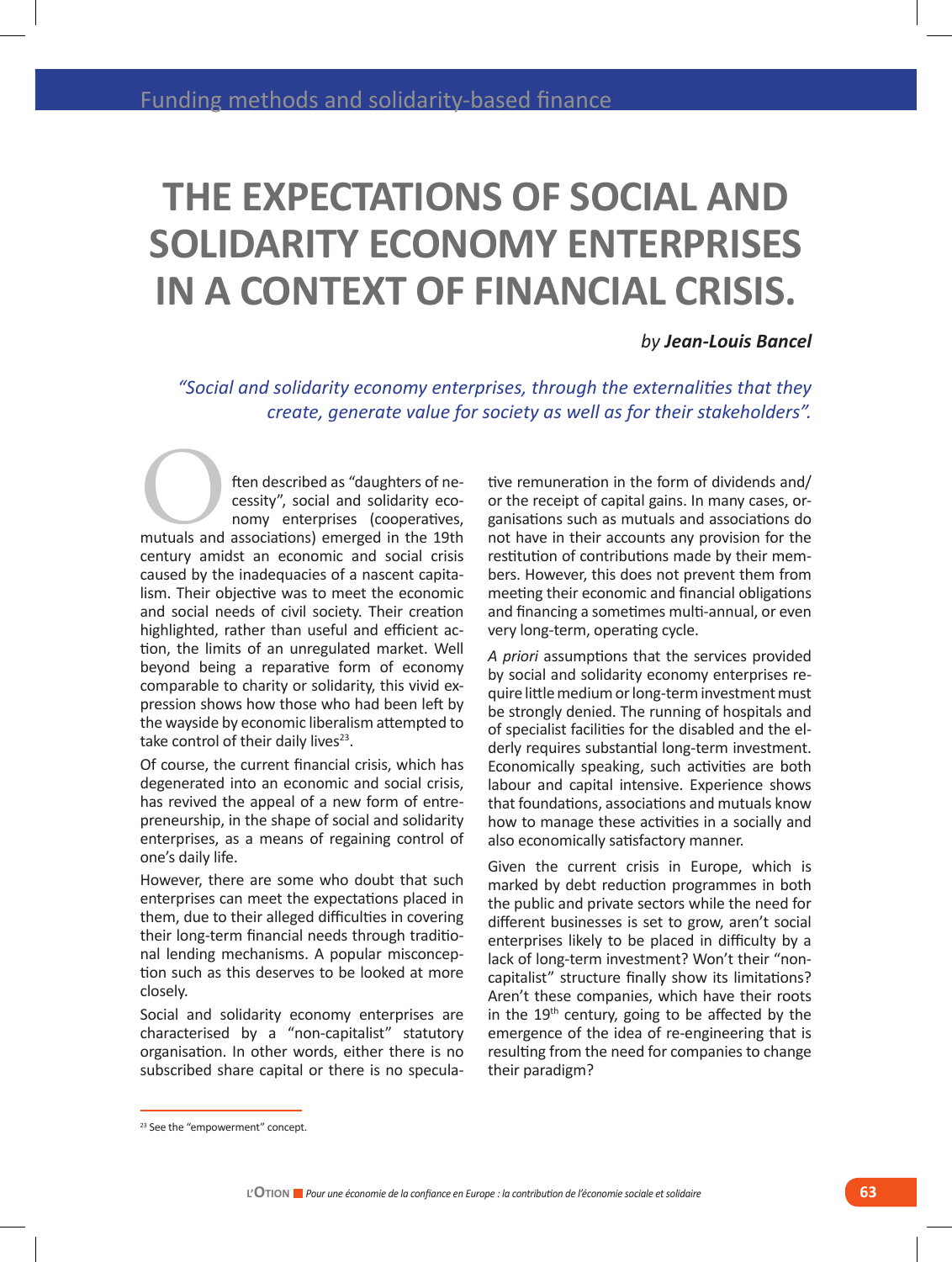First of all, we should remind all those who believe that good «storytelling» is key to a successful capital transaction on the stock market that social economy enterprises do not just tell stories. Given their role in the emancipation of civil society players, they offer a prospect of real human adventure. In economic jargon, social and solidarity economy enterprises, through the externalities that they create, generate value for society as well as for their stakeholders. Therefore, it is legitimate that the community should create a legal, fiscal and financial environment that will ensure the continuity of these externalities.

It then rests with the social and solidarity economy enterprises themselves to cultivate their statutory characteristics, enabling them to engage in long-term projects. The most important aspect is the limitation of payments to contributors of capital in order to be able to accumulate business profits in non-shareable reserves. These reserves offset any losses and improve the balance sheet so that the enterprise is in a position to approach long-term lenders such as banks.

They allow social and solidarity economy enterprises to fall fully within the scope of "patient" investment, which is so different to "casino-style" investment.

Bearing in mind that "bad money drives out good", the progress currently being made in regulating the financial sector and filling the "black holes" in our chaotic financial system should highlight the good sense of investing in companies in the real economy and, in particular, in social and solidarity economy enterprises.

In addition, actions should be taken to promote "patient" investment. In France, "solidaritybased finance" has developed over the past few years. While it puts relatively little pressure on the public purse, it acts as a kind of quality certification, ensuring traceability between household savings and investments. However, this mechanism, which is good for new and innovative companies in the social and solidarity economy, cannot meet all requirements, particularly those of medium-sized companies in the social and solidarity economy. For bigger social and solidarity economy enterprises, it is important to be able to adjust public lending structures: Public Investment Bank or European Investment Bank.

Lastly, it is also important to ensure that current measures in Europe concerning financial operators (banks, insurance companies, fund managers, etc.) are not designed on the basis of a theoretical prudential approach. They must "bridge the gap" between the finance sector and the real economy. With this in mind, it is crucial to promote diversity in the legal statuses of financial operators, while ensuring the presence of financial operators having a mutual or cooperative status.

By doing this, the regulators will show that they have understood the stabilising function of such financial operators $24$ . It is important that the regulators strike a balance between the removal of financial operators that do not offer sufficient guarantees of financial security and the cartelisation of the financial sector, which would be damaging to the real economy and especially to social and solidarity economy enterprises.

## **Bibliography**

**Birchall J.** (2013), *Resilience in Downturn. The Power of Financial Cooperatives,* Geneva, International Labour organization.

<sup>&</sup>lt;sup>24</sup> See the study by the International Labour Organisation on the resilience of financial cooperatives to the economic crisis.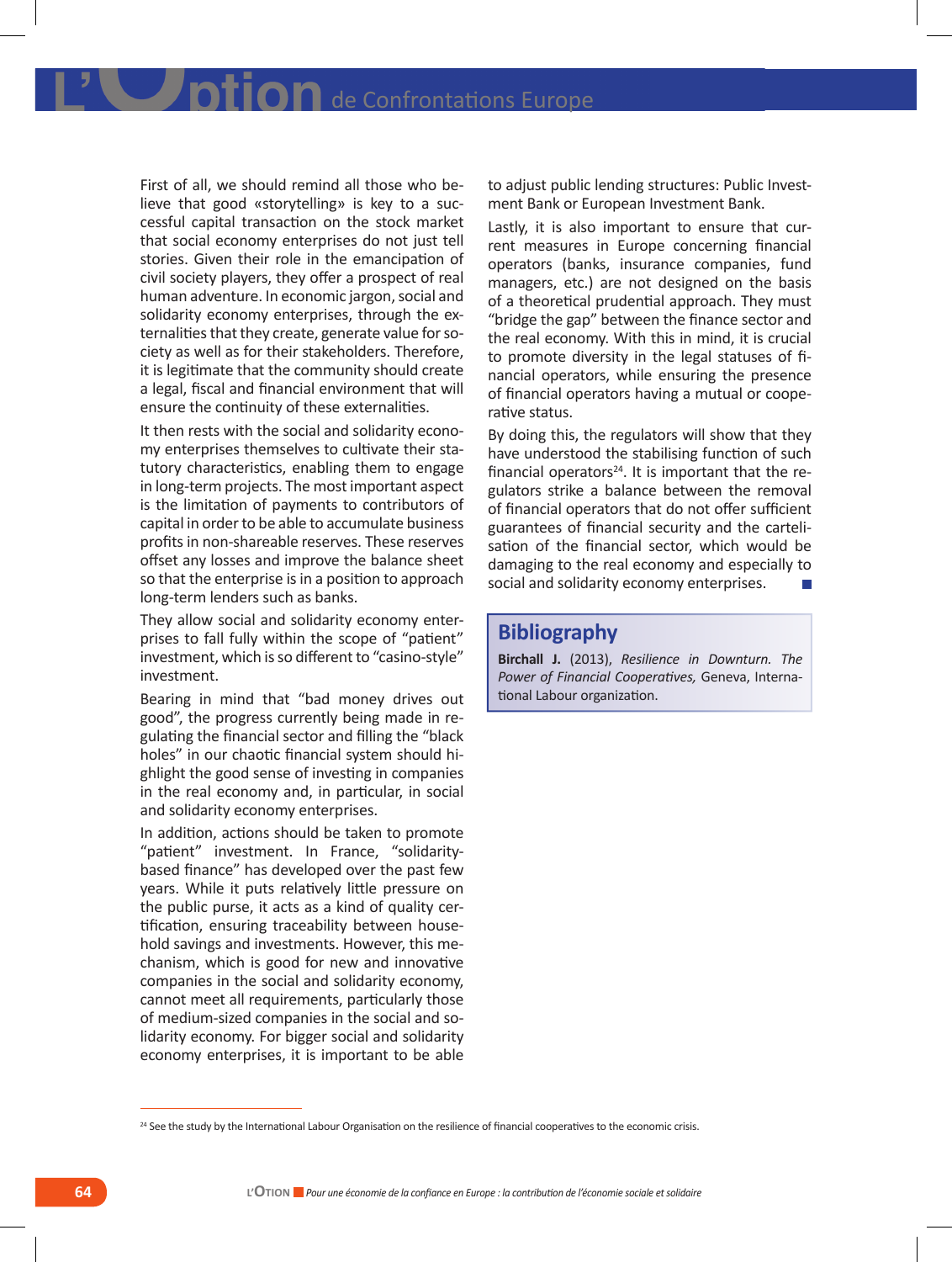Anthropological perspectives

## Anthropological perspectives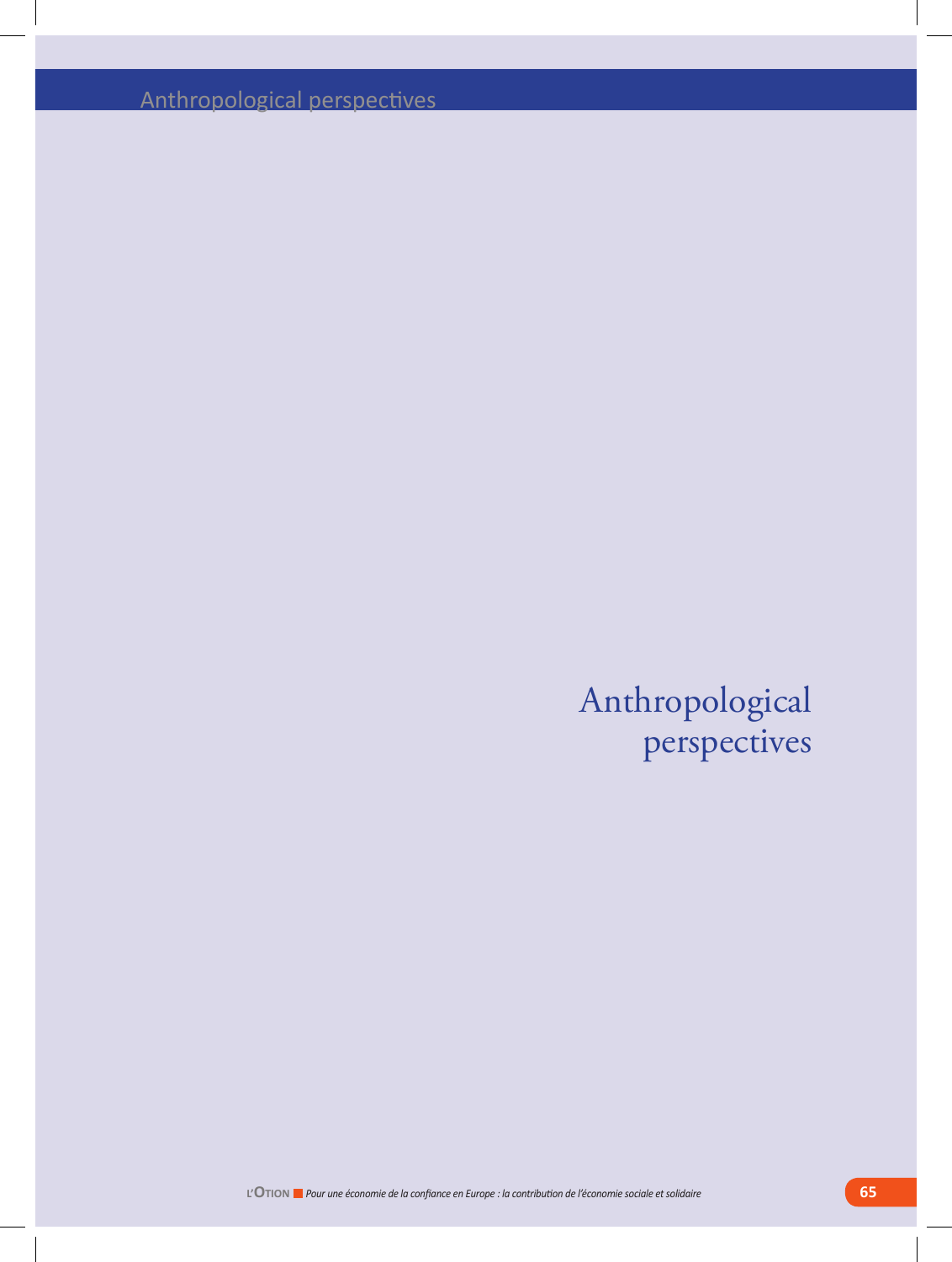# **THE ANTHROPOLOGICAL CRISIS AND THE SOCIAL AND SOLIDARITY ECONOMY** 25

#### *by Alain Lipietz*

*"Taking care of body and soul is not a task for either governments or for profit-driven commercial organisations".*

## **long process underway in the Western world: individuation** LONG PROCESS UNDERWAY<br>
IN THE WESTERN WORLD:<br>
INDIVIDUATION<br>
There is one crisis that we have not talked about yet,

as it does not play a direct role in the great crisis of the late 2000s. It is sometimes referred to as the "anthropological crisis" because it concerns the most fundamental aspects of human life in society. It can be summed up by the following two most obvious factors: solitude and ageing. Countries in the "old" Europe are particularly affected by both.

If we take a closer look at the situation, we can see that they both derive from a process that has marked human progress in the western world: individuation. In other words, the individual and self-fulfilment are increasingly taking precedence over community ties. From a historical point of view, this progress, accelerated by the Ancient City and Christianity, may even lie at the origin of Europe's success. Societies of free individuals, who are linked by contractual relationships, have progressively replaced the old order, which was organised on the basis of community rules and in which everyone had a place. These contractual relationships have gradually evolved into two forms: either a relationship with the State – which itself is conceived as resulting from a social pact – or a market relationship between producers, employees and consumers who exchange goods and services for money. Connected in this way by the State and the market, free individuals, or at least some of them,

became free entrepreneurs. It is the  $18<sup>th</sup>$  century philosophy (the Age of Enlightenment) that systematised this representation of society. The materialist sociologists (in particular Marxists) on the contrary argued that this ideology was generated by the development of a class of urban entrepreneurs (the bourgeois). We will not enter into this chicken and egg debate. The fact remains that in the early 19<sup>th</sup> century the lower classes began to protest against the perverse effects that this glorification of individual freedom was having on them. Some called for a return of the old organisation and community-based solidarity of *Ancien Régime* society. But little by little, whether from disgust or necessity, most turned their backs on the ancestral ties created by the family and the church $26$ .

Rejecting State, market, family and church, these new urban activists – who were members of the wage earning classes – invented a concrete Utopia: voluntary free association. This was manifested in several forms: trade unions for protesting, mutuals for daily living, cooperatives for producing and consuming, and associations for debating and taking action. Throughout the  $19<sup>th</sup>$  century and in the early 20<sup>th</sup> century, the main social issue was paid employment, and "worker associationism" was part of the "working class struggle" to find its own forms of production and social life.

Nowadays, excessive individuation combined with the disappearance of this socialisation through work

<sup>&</sup>lt;sup>25</sup> This text is an excerpt from the book by Lipietz (A.). 2012. Green Deal, The Liberal-Productivism Crisis and the Environmental Answer, Paris: La Découverte, reproduced with the kind permission of the author.

<sup>&</sup>lt;sup>26</sup> The same communitarian – indeed clerical – reaction to the excesses of bourgeois modernism is now being seen again with the same vigour in countries that have long held on to their traditions but are now being turned upside down by rapid urbanisation, proletarianisation and individuation. This identity-driven reaction is particularly present in Muslim countries and in India. Naturally, the return of religious fervour among urban political Muslims (and of Pentecostalism in the rest of the world) has little to do with community ties within families and traditional villages. It is more like an extra soul sought by a group of individuals in need of a collective meaning. Fascism in 1930s Europe was also a pseudo-communitarian reaction (volkisch) by individuals who had lost their bearings.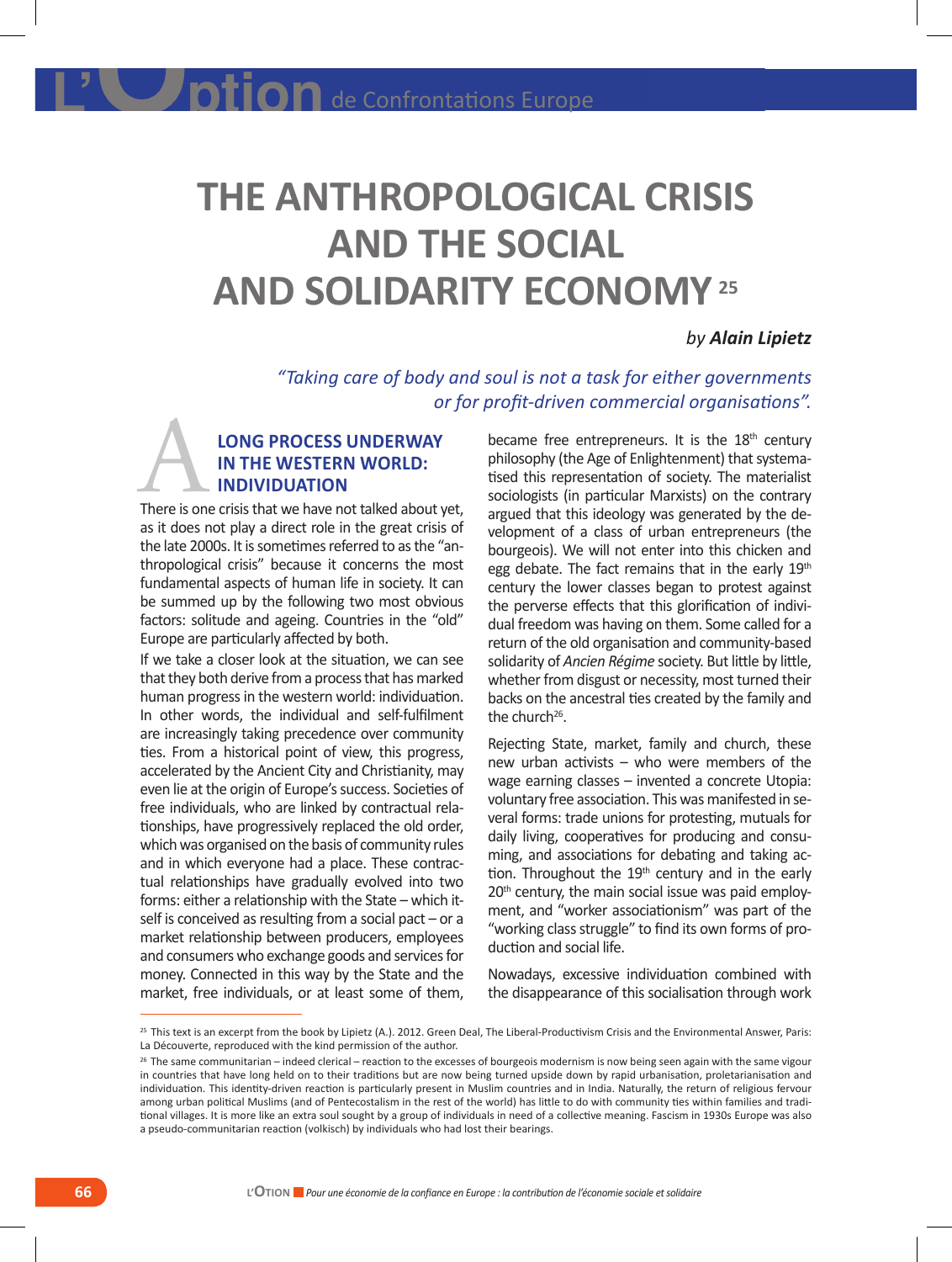(the company environment having become "intolerable" as a direct result of excessive liberalism) is driving many people to recreate this associationism in mostly urban-based citizen movements, but this time without any links to business. But such movements – both today and in the early  $20<sup>th</sup>$  century – are aimed at providing the absent community with the services it needs, and which neither the State nor the market is able to provide. The new associationist movement, like the old one, represents both a productive alternative and brings new forms of social ties, operating on a voluntary basis.

Individuals need to establish these new ties to overcome their solitude. A solitude that is not just psychological but is a real feeling of bewilderment and isolation in the face of a deteriorating situation, of "problems that just pile up while nobody does anything about them." By "nobody" is meant the State or any of the companies in the market. Plus of course the family and the church. The very success of secularism in driving back the church and entrusting children, sick people and the elderly to the care of the State, and of feminist movements in liberating women from the "natural" obligations imposed by the patriarchy (caring for children, the elderly and convalescents, and looking after hearth and home) is now therefore working against individuals, damaging their material situation and undermining their feelings of safety and belonging. The Fordist welfare state did what it could to "take care of it", but was criticised for its bureaucratic behaviour and subsequently destroyed by liberal-productivism<sup>27</sup>.

### **Moving away from isolation without losing freedom**

Even if the temptation to react in a communitarian manner is strong (as illustrated in particular by the social groups that have most recently engaged in the individuation process), it is likely that most people in the 21st century will try to hold on to their individual freedoms through self-fulfilment, while recreating, through voluntary work, the warmth of a freely consenting community.

One of the sectors most fought over by the family, the church, associations and the State is undoubte-

dly the provision of care for the most vulnerable: the sick, children and the elderly. In France, the distribution of responsibilities has led to the introduction of several founding laws: recognition of associations, separation between the church and State, removal of religious congregations from hospitals and schools, debate as to who should replace them, competition between associationism and the growth of the public service. The post-1945 reconstruction period saw the institutionalisation of a complex compromise, in which the State entrusted the implementation of its social policy to associations and mutuals, while taking care of the purely redistributive aspects itself through a tripartite agreement with trade unions and employers. Associationism was thus sidelined by the State. The handful of cooperative sectors that survived the turmoil of the early  $20<sup>th</sup>$  century gradually became standardised under a rather particular corporate status.

However, with the Fordism crisis and the concomitant withdrawal of the State, associationism regained its strength, both in the creative domain (small cooperatives of skilled professionals) and in that of survival (integration enterprises, etc.). In the midst of all this upheaval, marked by a rather burdensome rivalry between the established associationist movement (large mutuals and social policy management associations on the one hand and young organisations in the independent alternative economy on the other), a sort of marriage of reason came about in the late 1990s: the social and solidarity economy<sup>28</sup>. "Social" here refers to a certain form of organisation of the economy into units governed by two principles: "one person, one vote" on management boards; and limited profitability (most operating profits, if they exist, must be used for the same social purpose). "Solidarity" is an adjective added to define the objective, the goal of the activity: community service.

In France – as in Quebec and Argentina – the "young solidarity economy" was able to rely to some extent on institutional and even financial support from the powerful mutual movement and century-long established associations, which could boast about the "inclusive and activist" nature of the former, using it to justify the special status they had inherited (parti-

<sup>&</sup>lt;sup>27</sup> This destruction of the welfare state occurred sooner in the third-world countries that had followed Latin America's import substitution model. In Muslim countries (Turkey after Atatürk, Egypt after Nasser, etc.), Islamic activists were experts in taking over from social action and hence very quickly acquired a large working-classing following. In Latin America, the church no longer knew what to do and working-class associationism took over. But in the early 2000s, when social cooperatives in Argentina were faced with the task of ensuring the survival of an entire nation among the ruins of the shattered economy, they had to call a particularly reactionary church to the rescue.

<sup>&</sup>lt;sup>28</sup> For information on the history and principles of the social and solidarity economy and on the means of developing it, see my report to the Minister of Solidarity of 2001.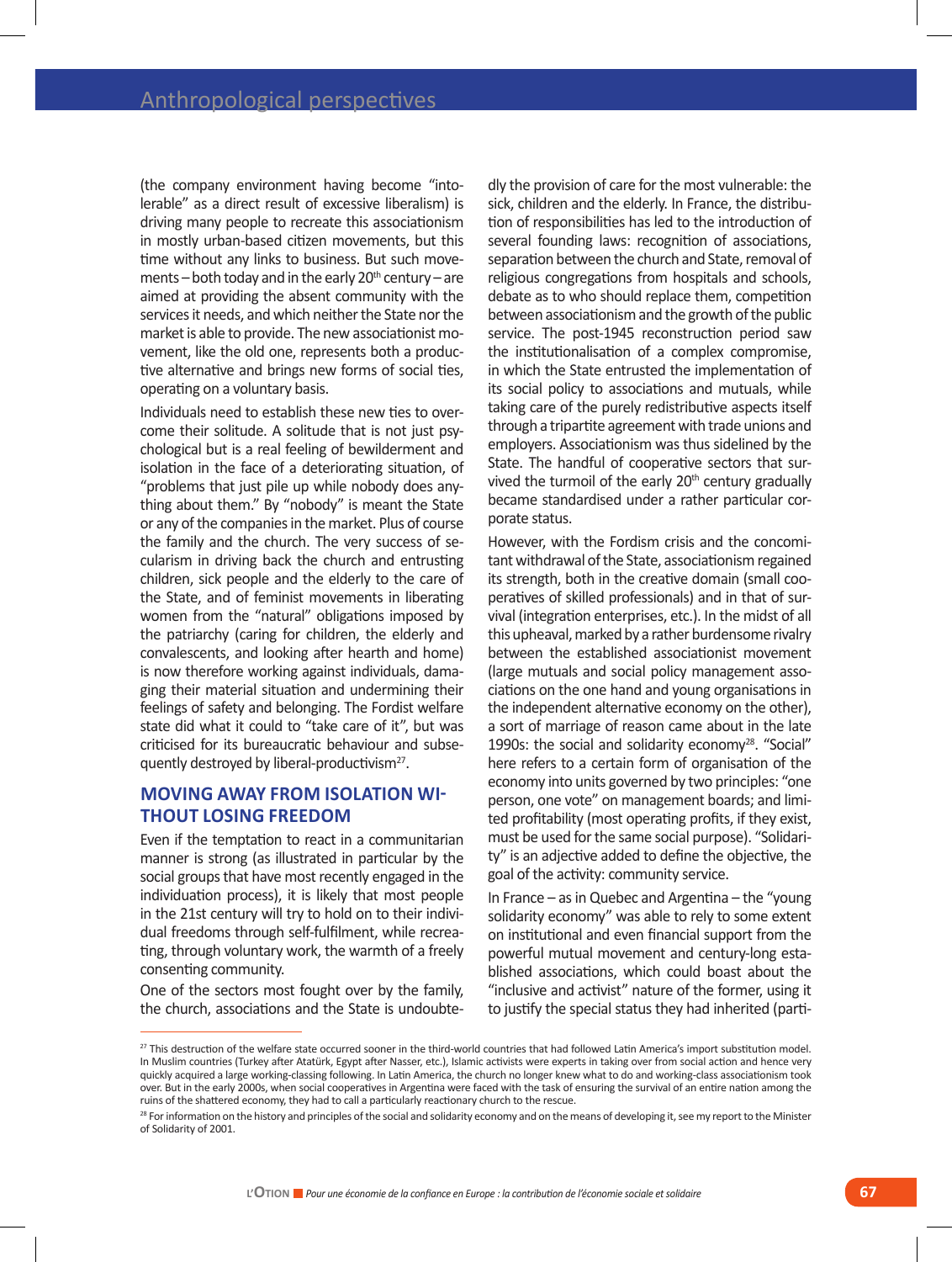cularly as regards tax) from their distant youth.

But are the subsidies and tax cuts enjoyed in so many countries by economic organisations such as associations and cooperatives justified? There would appear to be no real justification on the basis of their internal organisation. Employee well-being is strongly affected by corporate governance, be it charismatic, paternalistic, democratic or bureaucratic. It may therefore be legitimate to use the fiscal instrument to encourage companies to adopt the best organisational structure possible for the people who are going to spend a large part of their lives within their walls. However, regulations and experience sharing are much more appropriate in terms of ensuring the transition towards an industrious economy, based on the negotiated mobilisation of the knowledge of skilled workers.

## **Reciprocity at the service of the community as a whole**

On the other hand, "solidarity" enterprises provide a range of services that is not restricted to individual users and customers who can afford to pay. For example, the integration of unemployed people into the labour market benefits all potential national employers. Writing and rehearsing plays and music does not only benefit spectators who are willing to buy tickets for the first performances, but also others who might perform these plays or watch them in public places. Working for the community creates a "social halo" effect that cannot be rewarded through straightforward commercial exchanges. It is therefore logical and socially justifiable that the community that benefits from such services (in addition to individual users) should compensate the association that provides them<sup>29</sup>. This compensation may take the form of tax cuts, subsidies, public procurement contracts, etc.

However, one aspect of social life, i.e. taking care of physically vulnerable people, is regarded as an inevitable development due to the ageing of the population. An ageing process that itself results from individuation. The drop in the birth rate coupled with medical advancements, as well as social progress that reduced the workload first of those over 65 then of those over 60, have led to a significant increase in life expectancy that has not been offset by growth in the young population (except through immigration). And this increasingly elderly population is developing a craving not only for bodily care, but also for intellectual, leisure and cultural activities.

Even though the corporate sector is trying to cream off the more lucrative segments of these markets, it is extremely likely that reviving associationism will be the only way to meet the dual challenge of isolation and ageing in the future. Taking care of body and soul is not a task for either governments or for profit-driven commercial organisations. If we are to fulfil such demands, we will need active people who are able to incorporate a real desire to help others into the practical tasks assigned to them: a combination that can only be achieved through what Karl Polanyi (him again) called *reciprocity*. Reciprocity, the oldest value in human society (that of family), means neither redistribution through a central agency (the State) nor commercial exchanges between producers who are indifferent to each other. It is based on the following principle: "I am doing this for you because I hope that when I need it, someone will do it for me."The social and solidarity economy is therefore destined to play a permanent rather than integrating role in the business economy, and a growing rather than residual role in future development. It is already adding a concern for common goods, notably the environment, to its core areas of interest (personal services, care and culture). There is nothing to prevent it from adopting the original aspirations of the  $19<sup>th</sup>$  century cooperative movement, i.e. the provision of local public services (such as lighting and transport), and why not on a wider scale? The criticism often aimed at the technocratically-run public service could be avoided by introducing new forms of organisation incorporating employees, users, lenders and perhaps voluntary workers into their management structures. A much more interesting prospect than simply renationalising that which was privatised under liberalproductivism: nobody wants to go back to the 1960s, when large, nationalised and technocratic organisations, such as transport and energy networks and even banks, acted like States within a State.

The social and solidarity economy offers several models. It also creates a few problems: bureaucracy among its elites, favouritism among associates, etc. But considering the solutions that it provides to flagrant wrongs and despite the inevitable perverse effects it will generate and that we will have to learn to control, the overall outcome will be largely positive.

## **Bibliography**

**Lipietz A** (2001), *Pour le tiers secteur. L'économie sociale et solidaire : pourquoi, comment ?*, Coédition La Découverte-La documentation française, Byis.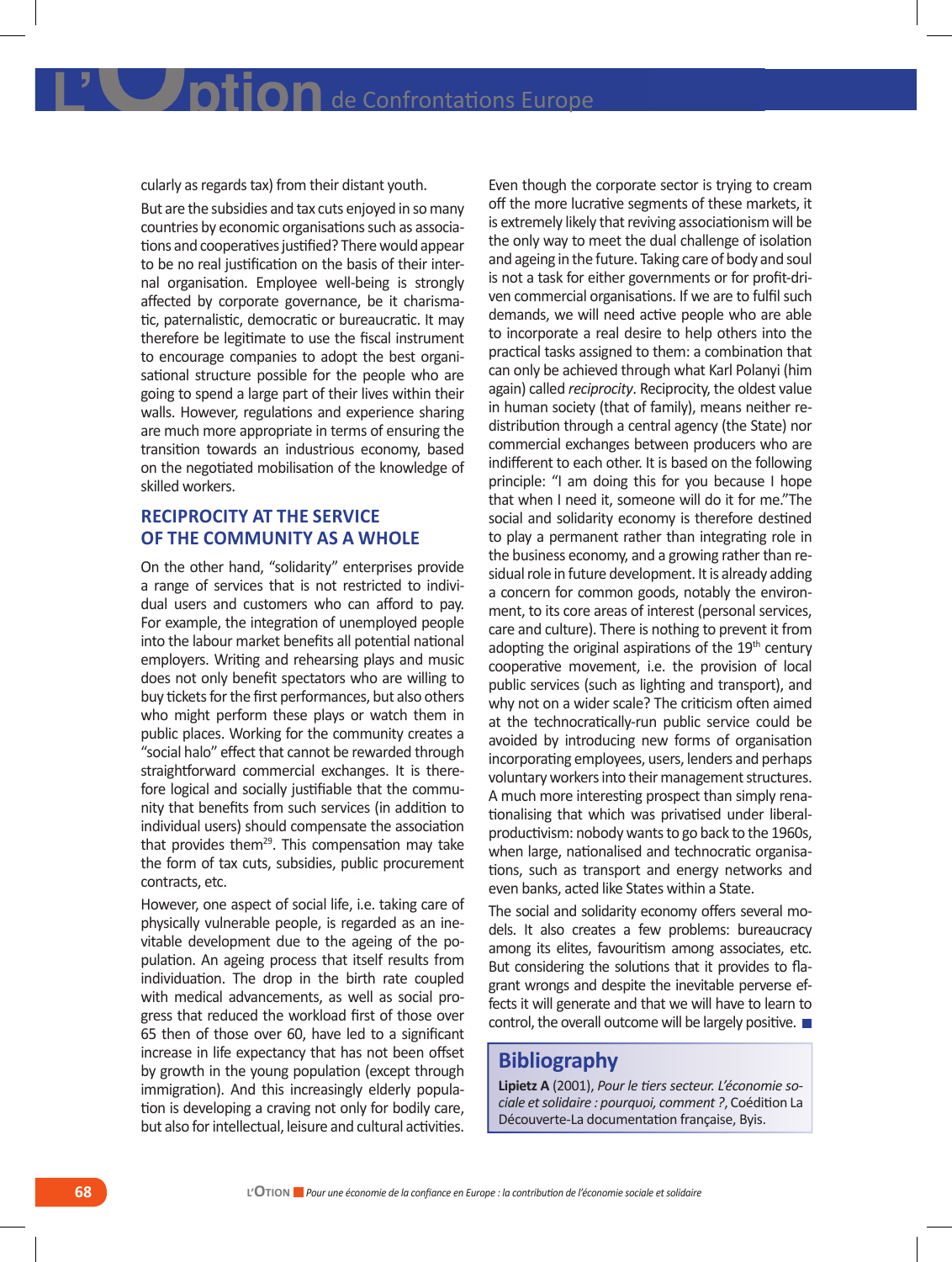## **CRISIS OF CAPITALISM AND PLURAL ECONOMY: AN ANTHROPOLOGICAL PERSPECTIVE**

## *by Matthieu de Nanteuil and Jean-Louis Laville*

*"Rebuilding a socially and ecologically sustainable economy means rethinking the ways in which the economy works, redefining the conditions of public action and establishing a new relationship with consumption. We believe that this is not feasible unless a set of non-capitalist economic practices, in which a different system of social relationships is very firmly established, is recognised. Through their very heterogeneity, SSE practices introduce real alternatives in both the north and the south ... It is important not to functionally confine them to one 'sector' of the economy... Therefore, the creation of legislation on this subject is essential. Some countries are ahead of the game in adopting such legislation, but a European framework still needs to be developed".*

he economic crisis – which picked up pace brutally in 2008 but has in fact much older roots – has sparked a dehe economic crisis – which picked up<br>pace brutally in 2008 but has in fact<br>much older roots – has sparked a de-<br>sire for re-industrialisation: seen from this point of view, the social and solidarity economy (SSE) is interesting but does not really have that much to offer. It is viewed from a sector-based perspective, in which it completes the fabric of small and medium-sized enterprises (SMEs) with specific ownership-related features.

But the crisis can also be considered from the perspective of the relationship between the capitalist economy and society as a whole, the latter being regarded as a set of experiences, social relationships and institutions: in this case, the social and solidarity economy – and the avenues that it opens up – have an important role to play in ensuring a democratic outcome to the crisis This is the approach that we will be pursuing here. Our argument is split into two parts: the first aims to redefine the crisis of capitalism by adopting an anthropological perspective; the second aims to underline the specific features of the social and solidarity economy in relation to these difficulties<sup>30</sup>.

The key to economic recovery lies not only in developing a large-scale industrial strategy, but also in defining measures to prevent a rift between economy and society, essential to preserving and deepening democracy. This is where the social and solidarity economy can play a pivotal role, far surpassing the quantitative importance of its component associations, cooperatives and mutuals.

### **FINANCIAL CAPITALISM, REDISTRIBUTION, CONSUMERISM: THE CONTOURS OF A SYSTEMIC CRISIS**

It is important to make sure that the layers of meaning that have marked the history of capitalism are neither caricatured nor underestimated. We will follow in the footsteps of Max Weber, pointing out that accumulation is in itself a product of a specific ethos, combining cultural behaviours with religious dispositions (Weber, 2004 [1904]). However, this matrix has gradually

<sup>30</sup> This final chapter is more than just a conclusion. It is an invitation to extend the contributions in this special edition of L'Option. The decision to use the term 'anthropological' was driven by a desire to create a link between economy and society, which are usually considered separately.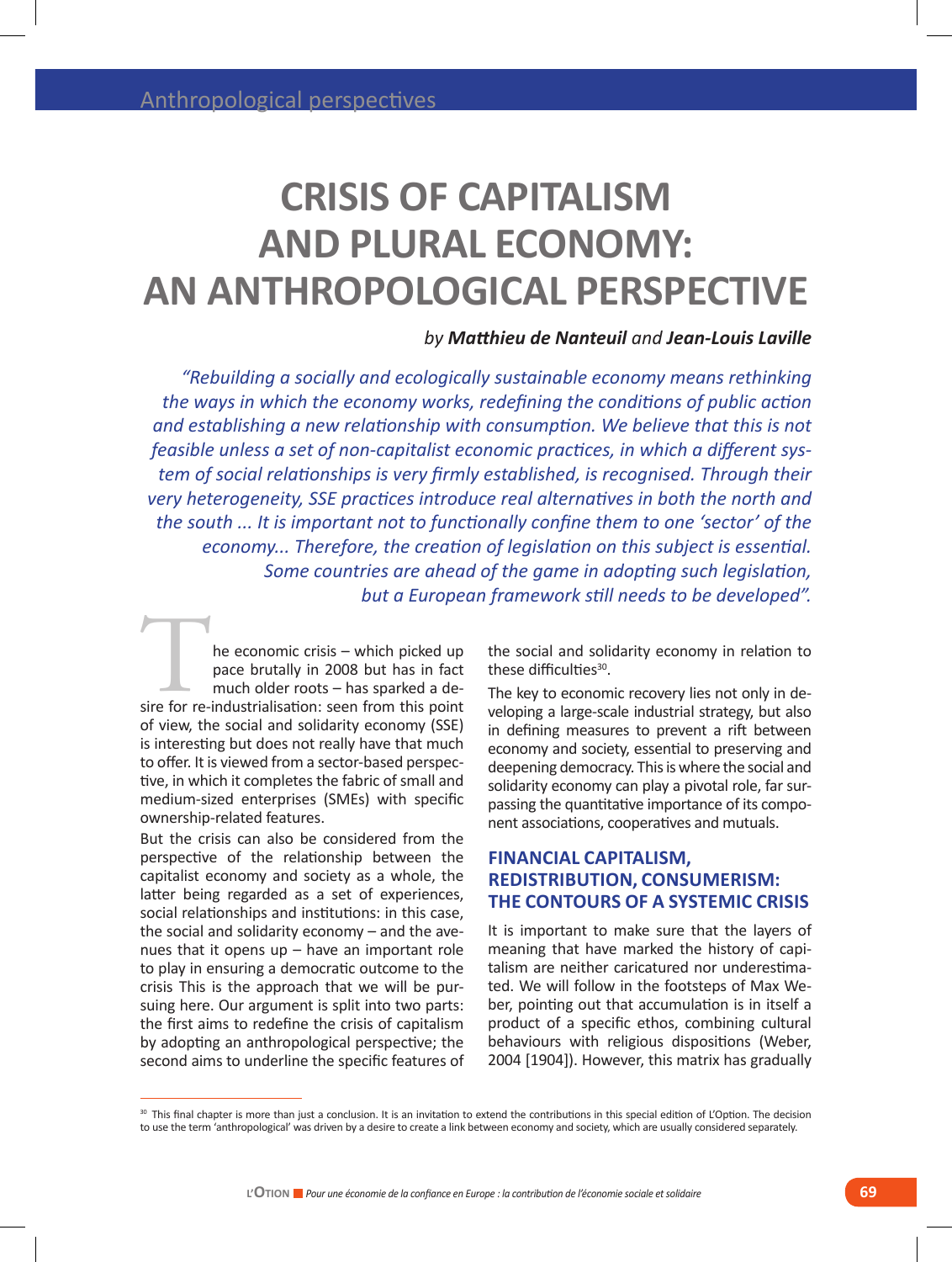disappeared under the effects of secularisation, individualism and, above all, the progressive empowerment of the market.

On this subject, the theory propounded by Karl Polanyi is the most well known. Polanyi argues that the capitalist economy has been disembedded from society, due to the progressive commodification of three fundamental things: labour, land and money (Polanyi, 1983 [1944]). This theory may be completed in two ways: firstly, by pointing out that the post-war growth period gave rise to national forms of re-embedding; secondly, by considering that we have now entered a new phase of disembedding, based on different mechanisms to those identified by Polanyi.

From the anthropological point of view, on which we are focusing here, Polanyi argues that the originality of the market economy lies in its autoreferentiality; it no longer aims to satisfy fundamental needs defined externally to itself, but to establish a world order according to its own logic. This school of thought has also changed considerably, bearing in mind that its forerunners were moral philosophers who aimed to combine the individualisation of social ties – to which their theories directly contributed – with ethical prerequisites such as sympathy or compassion. But unlike the social republicans and, subsequently, the promoters of Christian social thought, whether socialist or communist, these ethical ambitions were conceived on the periphery of the economy. Therefore, they are still linked with the selfish logic of material gain, generating an economic system that places individuals in opposition with each other and teaching them to work on the basis of principles – regarded as 'natural laws' – that are increasingly detached from the way people actually live. In the 1930s, the excesses of this system led to the consequences that we are all too familiar with.

### *The emergence of patrimonial capitalism*

It should also be pointed out that the Second World War was followed by a period of re-embedding. Industrial capitalism was regulated on a national scale by Keynesian policies, social systems and collective bargaining procedures, as well as by regimes of particular significance to industrial work (professional values, class identity, etc.). In other words, this capitalism formed the backbone of an economic system in which

commodification was restricted by a set of socio-political factors.

Nicolas Postel and Richard Sobel show that these restrictions began to fall in the 1970s with the widespread floating of currencies, and in the 1980s with the growing flexibility of the labour market. "The commodification of credit money led to a significant rise in return. […] With the revitalisation of the financial system, the goods, services and raw materials markets were once again constrained by competitiveness/price considerations" and, as a result, the Fordist social contract based on the de-commodification of labour and universal access to social rights was brought into question (Postel and Sobel, 2013, pp. 116-118).

It is in this context that we should understand the rupture initiated by the appearance of 'financial' or 'patrimonial' capitalism in the 1980s and 1990s (Aglietta and Berrebi, 2007; Aglietta and Orléan, 2002). This phase was characterised by the separation of financial activities from other sectors of the economy: constantly growing risk aversion and liquidity requirements, the use of full fair value accounting and a scarcity of bank loans for SMEs in favour of widespread intermediation by the financial markets. The above factors progressively pushed European economies towards becoming rentier economies, generating an unprecedented imbalance in the distribution of added value and creating a culture of 'short-termism' capable of threatening the entire economy.

The trend towards separation is not restricted to the financial sector. At the same time, competition policies have encouraged non-cooperative strategies and increased inequality between European countries. Philippe Herzog says: "The EU has given priority to market finance, thus leaving it up to the latter to drive the selection of investments. Some investments, for example in new information technologies, have been overvalued [...] while others have been neglected." He adds that: "The competition policy has prevailed in the absence of an industrial strategy. […]. Its doctrine has not changed, although technological changes and the emergence of new markets are upsetting its application" (Herzog, 2012, p. 3).

These various trends have fostered the development of extremely selective wealth creation processes and prevented the overall redefinition of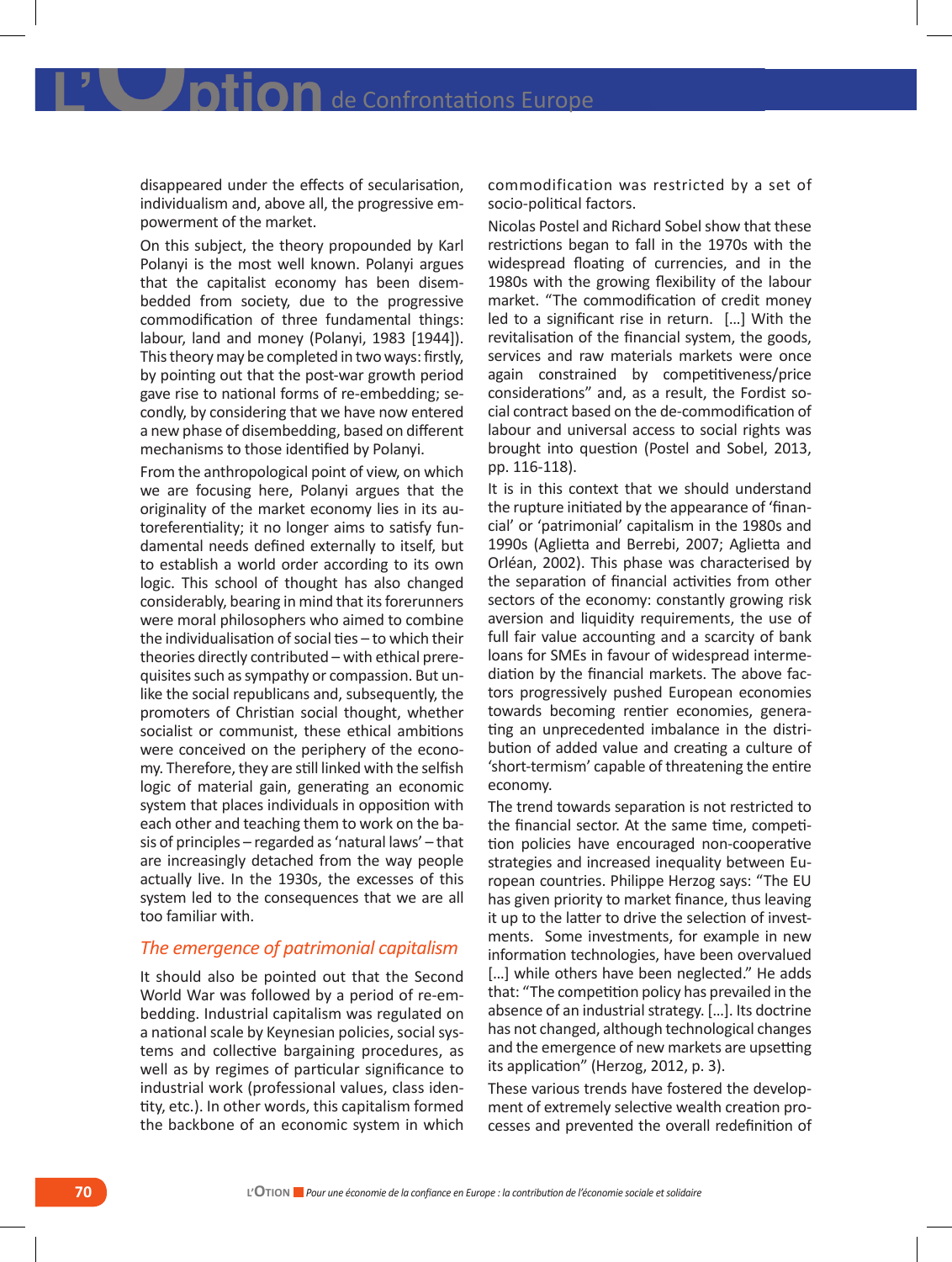the productive system $31$ . More broadly speaking, they have undermined the endogenous regulations that characterised the social market economy during the 'thirty glorious years' from 1945 to 1975. Having failed to effectively organise the transition, the European Union demanded that these internal regulations be dismantled, but did not propose any possible alternatives. Cooperation agreements, which were no doubt too limited but could have provided a basis for largescale European regulations, broke down.

However, such an elementary analysis does not take into consideration the anthropological gravity of the crisis: to do this, an additional, critical analysis must be performed of the exogenous regulations that were at the origin of post-war re-embedding. These regulations encompassed both the philosophy behind public policy – which focused on redistribution – and the cultural matrix of industrial societies, which were marked by the emergence of virtually unlimited consumerism.

#### *The inadequacy of redistribution*

The essentially redistributive conception of the welfare state has two inherent weaknesses:

- - *Firstly, public service users are treated as subjugates.* Most arbitration occurs through the channels of representative democracy (governing officials, employer and trade union representatives) and the voice of ordinary citizens is largely ignored. When Fordism prevailed in companies, excluding workers from decisionmaking while rewarding them with higher wages, 'providentialism' – to use a term coined by Paul R. Bélanger and Benoît Lévesque (1990) – increased within the welfare state: those who use social services have no say in their formulation, but their exclusion is offset by the fact that access to such services is virtually free.
- - The second weakness lies in the fact that *redistributive solidarity is still dependent on economic growth:* imperceptible until the 1960s, this dependency became more and more significant with the slump in economic growth, which deprived social democracy of some of its means of action. This trend brought Keynesian methods and social transfers into question. In this context, the monetarist option struck a chord

with governments because it promised to bring back growth. Further to the application of these monetarist principles, the national framework of action – within which social democracy had been exercised – was deeply perturbed by deregulation and the increased international circulation of capital.

The sustainability of the redistributive states was undermined by their lack of democracy in terms of the expression of users and citizens (Jaeger, 2011) and by their endorsement of the idea that only the market can create wealth (Cassiers, 2011; de Nanteuil and Pourtois, 2005). Such states were consolidated at the end of the Second World War, but they confused protection with redistribution and were unable to adapt the social practices acquired to a different economic culture: definition of new public goods, 'patient' finance, long-term investment and the linking of training with innovation, as well as the plurality of economic forms, support for associations, etc.

#### *The consumerism trap*

At the same time, public policy played along with growing material demand, encouraging consumption behaviours that would very quickly exacerbate spiralling private debt.

Consumerism fast became the cornerstone of the Fordist model. Consumerism can be defined as "a type of individualistic consumption that is intrusive, hedonistic and focused on novelty, and that uses signs as well as objects and is very costly in terms of natural resources and human labour. [...] Having literally exploded after the Second World War, with the Keynesian state, oriented completely towards what, at the time, was called demand-side policy." (De Munck, 2011). When it emerged after the Second World War, its inherent dangers were underestimated, because it helped to regulate capitalism as a whole: access to material possessions is a breeding ground for temporary rebellion faced with the constraints of industrial activity, which is itself linked to a chain of meanings associating the production of objects with a progress-oriented market, in highlyredistributive contexts.

This consumerism was exacerbated by flexible and global capitalism, whereas the market was

<sup>31</sup> In a recent interview, Aglietta pointed out that EU policy should encourage the development of a European industrial project by reshaping public spending rather than by imposing widespread austerity (Aglietta, 2013).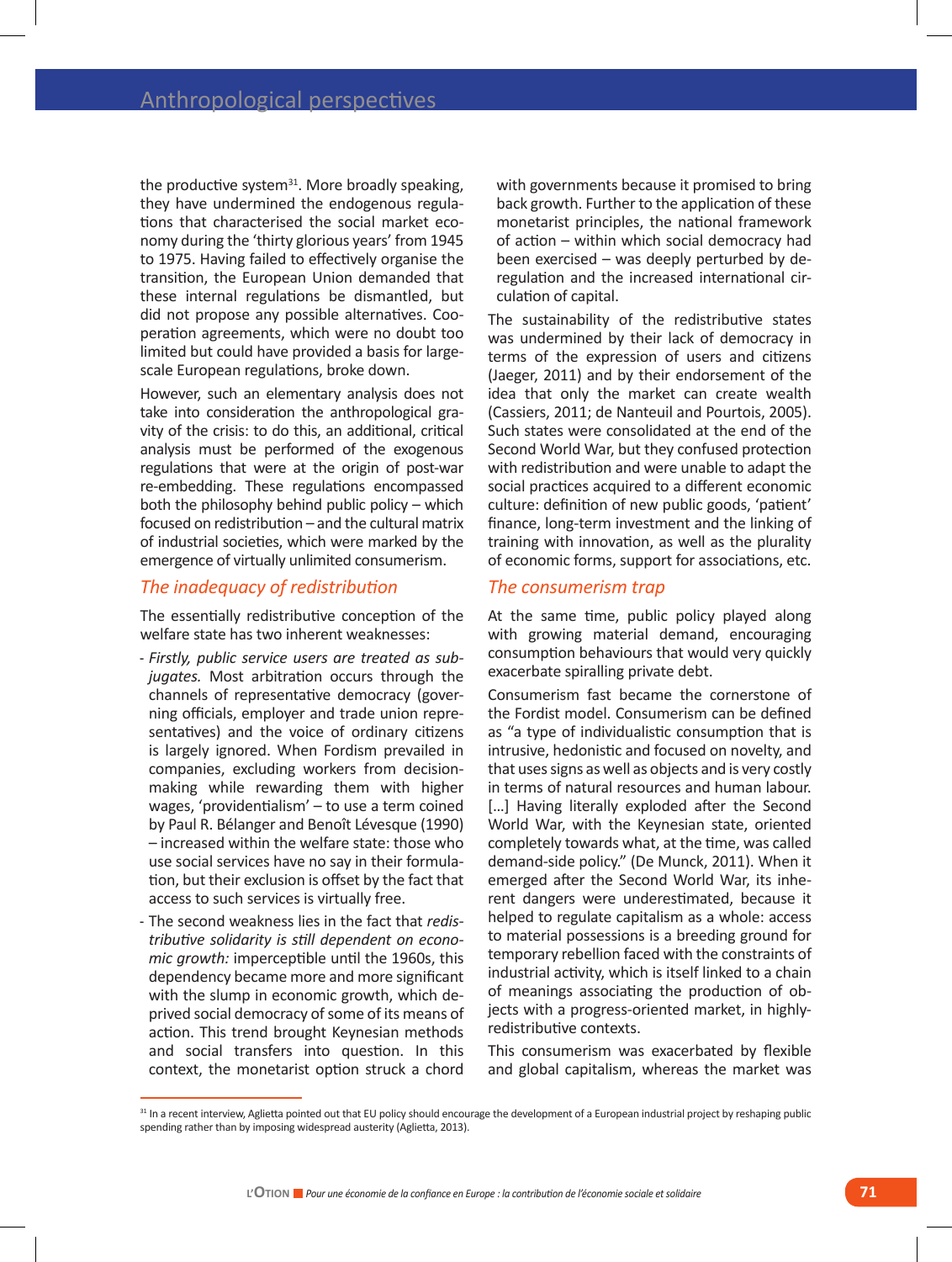IOn de Confrontations Europe

freeing itself from society. It then became a trap, threatening to close around post-industrial societies. Its contribution to the ecological crisis has been proven: while the creation of a low-carbon economy is crucial, it does not seem feasible to organise the ecological transition (Juan, 2011) without redirecting consumption towards sustainable goods (Dupuy, 2002, 2005) and, more profoundly, without changing our subjective relationship with materiality (Arnsperger, 2005, 2009). The consumption standards imposed through media-diffused behaviour modules should be examined from a critical perspective.

This new challenge should not consign the question of work to oblivion: given the failure to combine consumption with meaningful professional activity, it is difficult to see how the conditions can be created for a mode of consumption capable of preventing compulsive behaviour adopted to compensate for existential disquiet. Critical consumption (Pleyers, 2011) means reinserting the act of purchasing into a set of anthropological signifiers, thanks to which economic agents can reconstruct a certain existential consistency faced with a feeling of anomy or dispossession generated by an economic regime devoid of any social ties. In this area, work still plays an irreplaceable role.

While an increasing amount of market share is being allocated to human activities, the disembedding phase that we are currently witnessing combines the disassociation of capitalist activities from one another – in the dual form of the empowerment of the financial sector and the widespread adoption of non-cooperative strategies –, an inability to renew public policy, and a consumer culture in which the ownership of goods and material wealth has acquired an importance out of all proportion. Added to this is the fact that the national framework itself is riddled with systemic contradictions. The opening up to competition of social systems in the EU combined with increasingly volatile movements of capital call for a complete redefinition of the notion of the 'political community', with the pro-

motion of the action potential of civil societies. In this respect, the SSE could have a valuable role to play.

## **THREE ANTHROPOLOGICAL PRINCIPLES: RECIPROCITY, PROXIMITY, RECOGNITION**

The importance of the SSE has been emphasised many times $32$ . Capable of responding to needs arising on the periphery of both the State system and the market, the SSE fulfils a function in the general economy of demand – a function that is magnified in a service economy, in which productivity stagnates and quality of life demands  $increase<sup>33</sup>$ .

However, we would be sidestepping the majority of the debate if we were to reduce the huge array of activities within the SSE to a strictly functional problem. The anthropological renewal driven by the SSE – which derives from the associationist tradition of the  $19<sup>th</sup>$  century in countries experiencing profound changes in their industrial fabric – consists in changing the very rudiments of productive activity by reconciling a calculating rationality *with a solidarity or citizenship objective*. In other words, the SSE encompasses a set of practices that aim to build on the achievements of modern rationality, by combining the rules of calculation with objectives of a different kind and bearing in mind that this combination is not only shaped by public policy but must also be worked on at the *roots of social behaviour*. It is this dual task of combination and prevention that makes it different. How should it be interpreted?

In answer to this question, it should be pointed out that the crisis of capitalism is indissociable from the crisis of social democracy. The latter has linked social welfare to redistribution and regards users as mere receptacles of public action. "Social democracy is running out of steam because it has failed to effectively tackle economic and political reductionisms: a confinement of the market through redistribution, forgetting the diversity of real markets and the potential for reciprocity in the economic sphere, and a focus

<sup>&</sup>lt;sup>32</sup> See the figures provided in the introduction.

<sup>33</sup> It can be said that the SSE is particularly active in the following areas, although the list is not exhaustive: cooperative banking and mutual insurance, childcare and care of the elderly, support for young people in difficulty, integration, social housing, artistic and cultural creativity and various digital activities, not to mention attempts to re-embed economic activity in a regional social context (Systèmes d'échange local (SEL) [local trading exchange systems], Associations pour le maintien d'une agriculture paysanne (AMAP) [associations for the maintenance of family farming], local currencies, fair trade, etc.).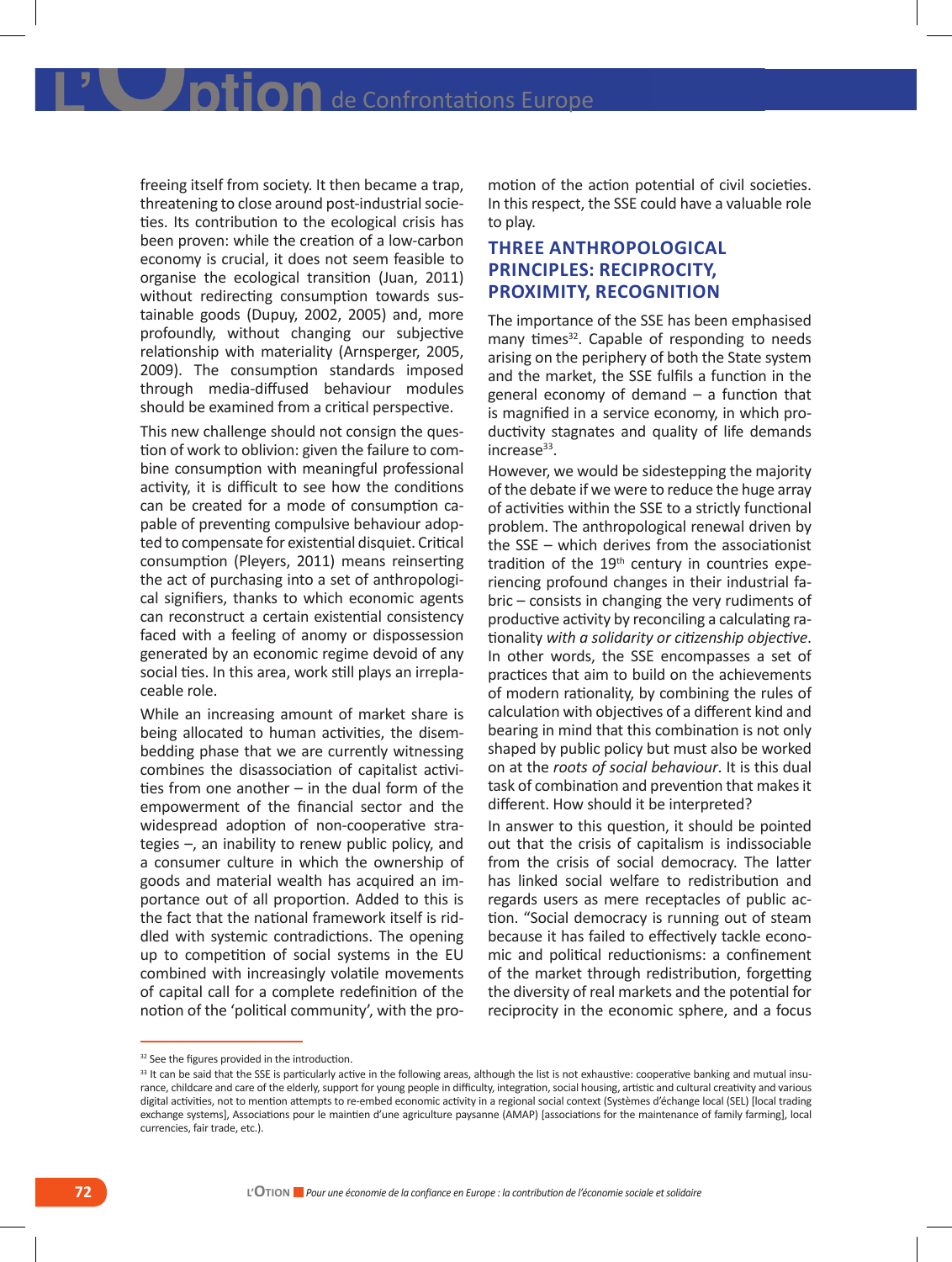on the methods available within the framework of representative democracy that prevent citizen participation in the political sphere" (Laville, 2011, p. 49).

Moreover, this approach has increased spiralling consumerism, which has contributed significantly to the current ecological imbalances. However, the same applies to social democracy as to the market: the main objective is not to get rid of it altogether, but to radically reorient its fundamental principles. The strength of the SSE lies in its ability to raise this issue and to provide solutions to it on the basis of experiences in the *solidarity* economy, taking care not to restrict itself to promoting the kind of collective enterprise specific to the traditional social economy. It is characterised by three objectives.

#### *Reciprocity*

The first objective is reciprocity, which is often addressed through the 'gift paradigm' (Mauss, 1999 [1923], Caillé, 2000). This paradigm is based on the triple obligation of giving, receiving and reciprocating, and also on the combination of interest and disinterest involved in giving. Nevertheless, despite the many situations in which "the link is more important than the thing", the risk of "giving without reciprocity" remains (Ranci, 1990). This is particularly apparent in philanthropy, where the giver can trap the receiver in a dependent position, thus creating a form of plutocracy.

However, this general objective makes it possible to go beyond the 'formalist' approach to economics and to adopt, according to Polanyi, a 'substantive' approach that takes into account the plurality of economic integration principles. The similarities with Weber are obvious, who contrasts 'formal rationality' and 'material rationality' of calculation or law. For both authors, the exchange is not identified in terms of its formal structure, as in Walrasian theory: it embraces the social links that it brings into play. But in what sense?

In this respect, the response of the SSE is precise: the non-distribution of dividends constraint opens the way to a much broader objective, which consists in *making a non-monetary contribution to social cohesion.* In the SSE activities mentioned above, this contribution has reference to the fundamental standards of democratic life, particularly equality. Performing an act of solidarity or citizenship is equivalent to introducing the equality ideal into concrete economic practices. This has a decisive political meaning: democracy is not guaranteed by statutes, it relies upon the application of egalitarian reciprocity in the everyday relationships between those participating in service provision.

Hence reciprocity can be considered 'a principle of integration': the goal is not only to change the sequences of exchange, but to enable a redefinition and a re-appropriation of needs by the users themselves, thus opening the door to other productive procedures (Servet, 2013). Solidarity and citizenship should not be regarded as a mere palliative to redistribution or to representative democracy, but as a fulfilment of the requirements that go hand in hand with the principle of equality in civil society. Indeed, equality is indissociable from the creation of a social cohesion ethic, based on 'equal dignity' (Kis, 1989) and 'participation parity' (Fraser, 2005). This transformation has significant implications in terms of the democratisation of SSE organisations, although they should not be idealised. In practice, they come up against a number of obstacles.

Moreover, recourse to reciprocity does not provide a hermetic barrier to other economic practices, as various schools of socioeconomic thought across the world have shown. For example, market sociology – known as new economic sociology – stresses the importance of cooperation practices in the development of efficiency (Granovetter, 2008), as does the 'economy of conventions' (Eymard Duvernay, 2006) and the analysis of 'conventions & management' (Amblard, 2003: Gomez and Korine, 2009).

The same applies to organisations: innovation implies the development of relational dynamics that suspend the pursuit of immediate gain (Alter, 2013). As for the financialisation of capitalism, it can be seen as the reflection of a break in the link between the different sequences of economic and financial engineering responsible for generating profit. The 'violence of money' (Aglietta and Orléan, 2002), which is indissociable from the process of financialisation, appears as a consequence of the movement of separation that is running through the capitalist economy itself.

The importance of reciprocity as a distinctive feature of the solidarity economy is therefore in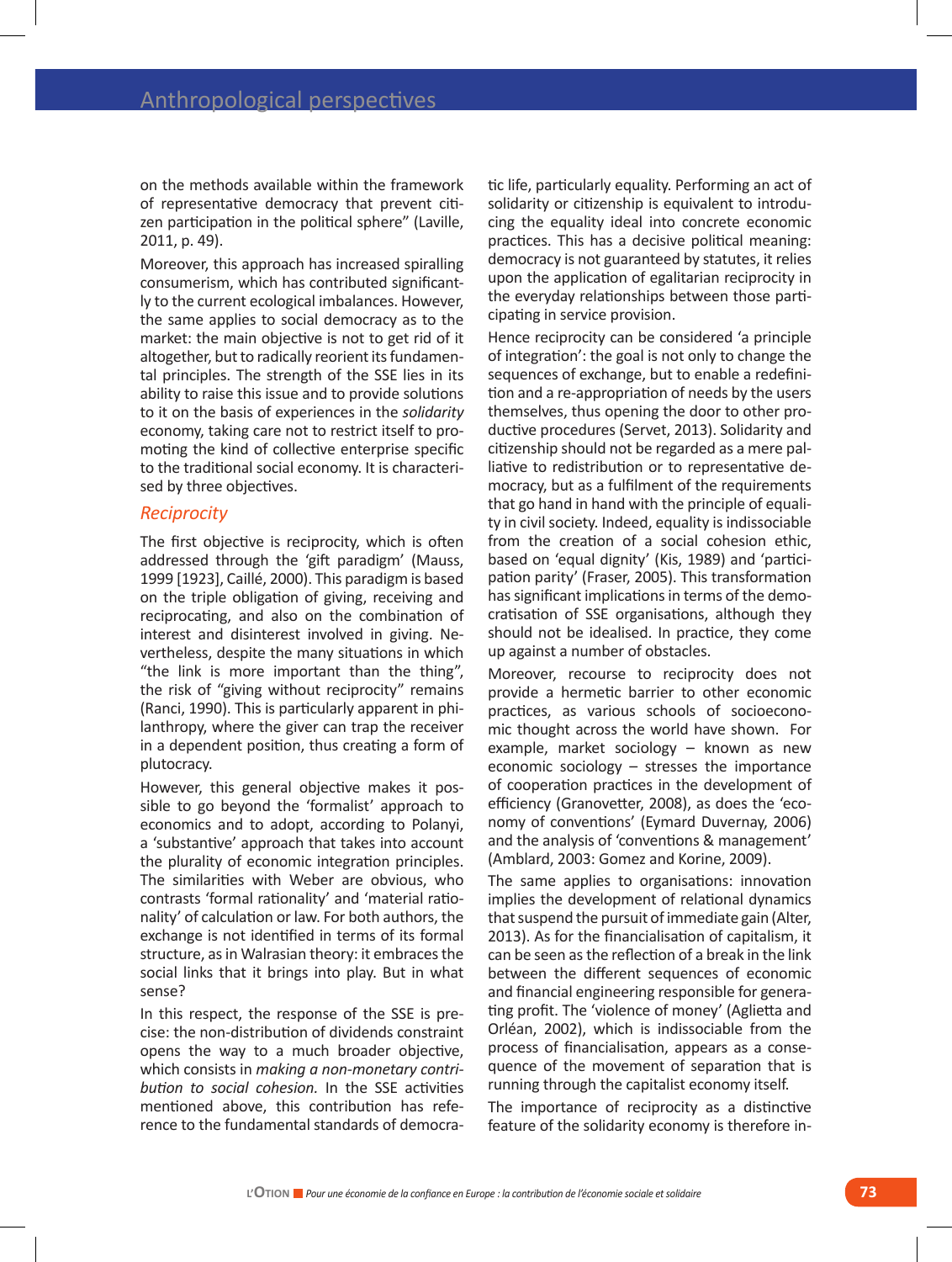dissociable from the effects it produces: it makes it possible to go beyond state-market dualism and to hybridise the market with redistribution, as emphasised in various theoretical writings (Gardin, 2006; Dacheux and Goujon, 2011). The example that it provides is also applicable in a wider context: it facilitates the consideration of reciprocity-related requirements throughout the entire economy.

#### *Proximity*

The notion of proximity does not imply a drift towards localism by any means, it is a reflection on the development of an economy of proximity, capable of considering the economic exchange partner as a *socius* and not as a distant figure or, indeed, a stranger. Here, the focus is more on the structure of the interaction than on its purpose.

This aspect has also been underlined by some researchers. In regard to social services, Jean-Louis Laville and Marthe Nyssens distinguish between "objective proximity (defined by tangible space and time criteria)" and "subjective proximity (when the relationship between service provider and user is decisive in determining the quality of the service)" (Laville and Nyssens, 2013, p. 15). There is also a third definition of proximity, which we will refer to here as symbolic proximity. *Symbolic proximity* relates to the kind of social imagery manifested in economic exchanges, in terms of the (real or imagined) relationship of proximity between the exchange partners.

From this point of view, modernity can be considered a historic period of destabilisation of the local economy. With the abolition of corporations, followed by the repression of the associationist movement in the 19<sup>th</sup> century, liberal individualism definitively broke the links of proximity that structured Ancien Régime societies, within contexts of inherited inequality. This trend was prolonged by the class dynamic that accompanied the industrial revolution, particularly when this dynamic was theorised as a form of class antagonism.

However, by promoting the widespread growth of the middle class and, above all, the development of post-war social pacts – particularly redistributive policies – at national level, Fordism helped to reverse the trend. Moreover, this explains why a large-scale collective bargaining movement – forming the basis of social democracy – was able to develop. The extent to which this movement required a specific anthropological foundation, based on the idea of a 'continuum' between the different players in the capitalist system, has not been stressed enough (Castel, 1995). Although though this continuum could be overtly conflictual, it nonetheless indicated the creation of a common imagery, against a backdrop of national identity<sup>34</sup>.

The globalisation of exchanges has however taken apart the idea that social links develop essentially within national boundaries. At the same time, market capitalism has profoundly altered the forms of social cohesion continuity in the economic sphere. These changes have taken place subtly. Besides the fragmentation of the wage-earning classes, they are notably also reflected in the development of 'emotional capitalism' (Illouz, 2006), which aims to organise worker mobilisation on the basis of 'emotional intelligence' (Goleman, 2007), while keeping this dimension separate from actual conditions under which work is carried out and subjecting it to extremely powerful constraints of conformity (Hochschild, 2012, 1983).

However, the SSE could play a decisive role with respect to this issue of the practical, embodied, dimension of economic exchange. As pointed out by Mauss, a theoretician on gift exchange as well as a shrewd observer of 'body techniques', economic exchange involves corporeality with its learning, its technical features and its relationship with the question of 'yield' (Mauss, 1999 [1934]). In the new capitalism, this dimension is largely exploited. The SSE can reintroduce it by ensuring that inter-comprehension is based on face-toface relationships, for example through the coconstruction of services based on the expression of users, such as workers and volunteers.

Polanyi adopts another approach to proximity, based on the concept of householding, which Isabelle Hillenkamp suggests translating into French as *partage domestique* [domestic sharing] (Hillenkamp, 2013, p. 222). Loyal to Aristotelian tradition – which contrasts economics "based

<sup>34</sup> Belgium is a particularly good example of this trend. Although historically it is a federal country that has been divided since its creation by language, it has made social security a pillar of national unity.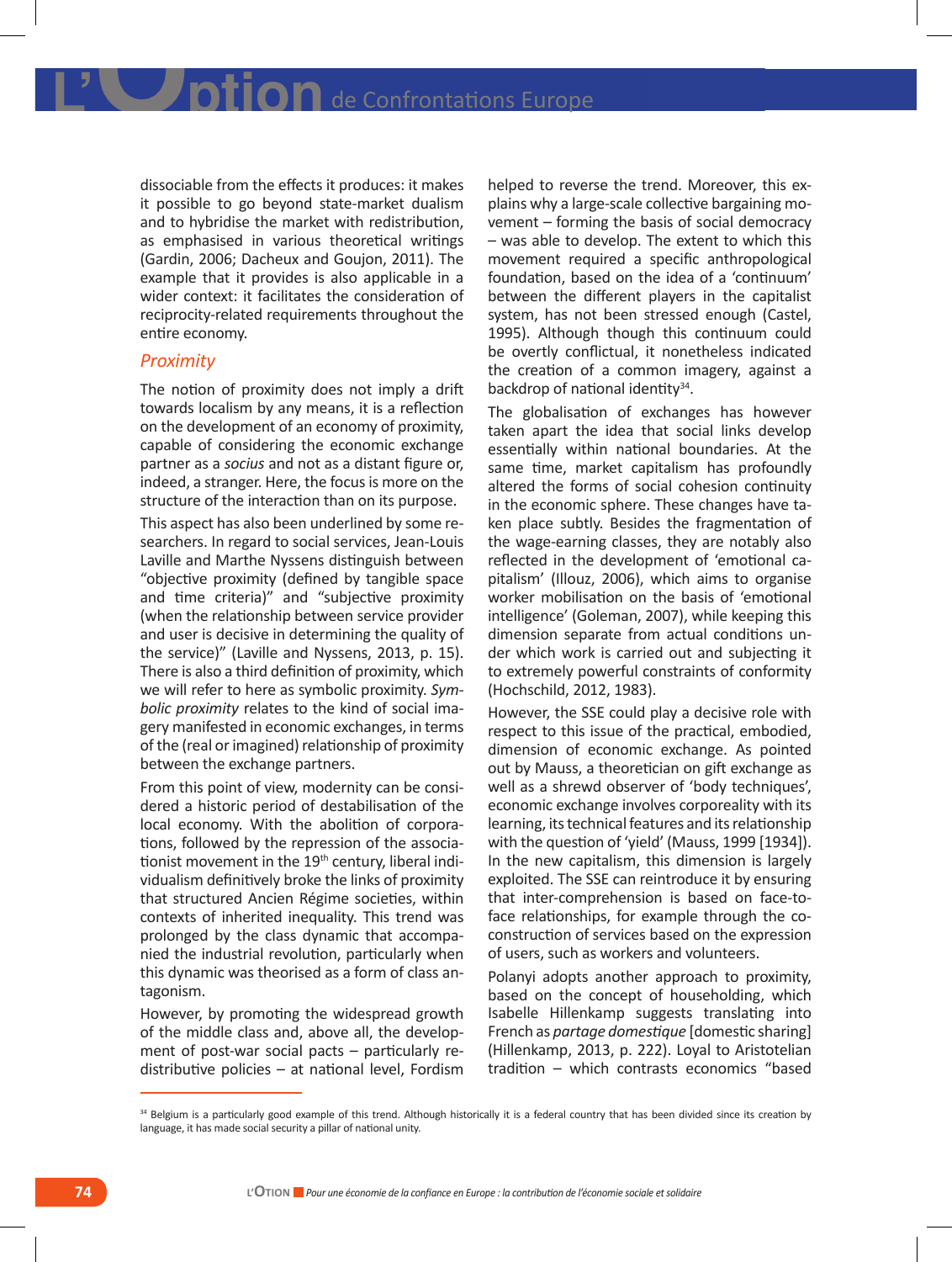on the self-sufficiency of a community united by a form of goodwill" [*ibid*] with chrematistics, in which there are no limits to commercial activity –, Polanyi addresses the issue of the self-determination of economic ends. Such self-determination implies a *community of links*, for which the 'household' (*oikos*) metaphor is mostly used.

Again, there is a degree of ambivalence. Either householding is a vehicle of submission that ratifies gender inequality, or it keeps commercial activity at a distance by setting the strength of a living community against it. This ambivalence has been clearly demonstrated in popular economic practices, particularly in Southern countries.

In any case, in view of the various successive phases of market capitalism, redistribution is a necessary but inadequate principle, particularly when it has a bureaucratic element. Like the market, the State is an instrument of rationalisation of daily life, which establishes physical and symbolic distance as the foundations of progress. No-one has understood this major innovation in modernity better than Émile Durkheim. Nevertheless, when the State  $-$  particularly in its progressive form of a welfare state – is content to compensate for the market-induced rupture of social links by the bureaucratic management of 'social affairs', then it loses sight of its raison d'être, which is to re-establish conditions enabling the collective 'inhabitation' of the world (Lévinas, 1961).

This has repercussions in terms of the relationship between human beings and nature: the industrial regulation of capitalism, which derives from a harmful alliance between productivism and statism, has fostered spiralling consumerism and the over-exploitation of natural resources. However, it also impacts the relationship between human beings themselves: in the workplace, where competitive individualism has gradually taken over from other relational standards, at the risk of dangerously undermining the conditions of civility (Dejours, 2010); at the boundary between production and consumption, where service sector workers find themselves subjected to a commoditisation constraint in their relationships with clients and users, i.e. an obligation to treat those around them like strangers, in order to maintain flows (de Nanteuil, 2012) . It therefore seems urgent to rebuild a link economy. However, this immediately begs the question of how far such action would be compatible with globalisation?

#### *Recognition*

This is where a third principle comes into play, that of *recognition*. Axel Honneth (2002, 2007) argues that recognition is not limited to interactions between individuals or groups governed by a principle of equality: it also encompasses the intersubjective conditions of access to the public space, above and beyond the physical and symbolic boundaries associated with the principle of proximity. The latter remains an important issue. They must nonetheless be supported by a grammar of social exchanges able to provide a *general framework* for the analysis of social relationships.

According to Honneth, the term 'recognition' has a triple meaning: a) there is a preliminary to the strictly cognitive understanding of social problems ("recognition precedes knowledge"); b) social relationships are characterised primarily by a lack of recognition (which he refers to as "contempt or disrespect"); and c) the construction of an undistorted social relationships is based on conflicted dynamics, in societies where demand for recognition is high ("struggles for recognition").

In his early works, Honneth upholds the idea that recognition can be broken down into three separate spheres: love, rights and solidarity. Inadequacies experienced in these three different spheres lead to the development of conflicts with a view to establishing a "positive self-relation"36. However, the strength of Honneth's theory is that it emphasises the links of *continuity* between the three spheres, which are also fundamental elements of human experience. The recognition theme forms the basis of a grammar: it provides a criterion for *comprehending* social relationships and *evaluating* their leanings.

The strongest criticism levelled at Honneth is that he tends to underestimate the way in

<sup>&</sup>lt;sup>35</sup> The concept of 'competitive individualism' can be used to describe the various dominant forms of individualism that have developed within the framework of market capitalism. It aims to highlight the effects of widespread competition associated with the promotion of individual interests. It is a similar concept to that of 'negative individualism', as described by Robert Castel (Castel, 1995). It does not cover the entire individuation process, which also includes an aspect of emancipation from the oppressive figures of the community tie (Lipietz, here).

<sup>&</sup>lt;sup>36</sup> In regard to the three spheres mentioned, Honneth describes this positive self-relation as "self-confidence", "self-respect" and "self-esteem" respectively.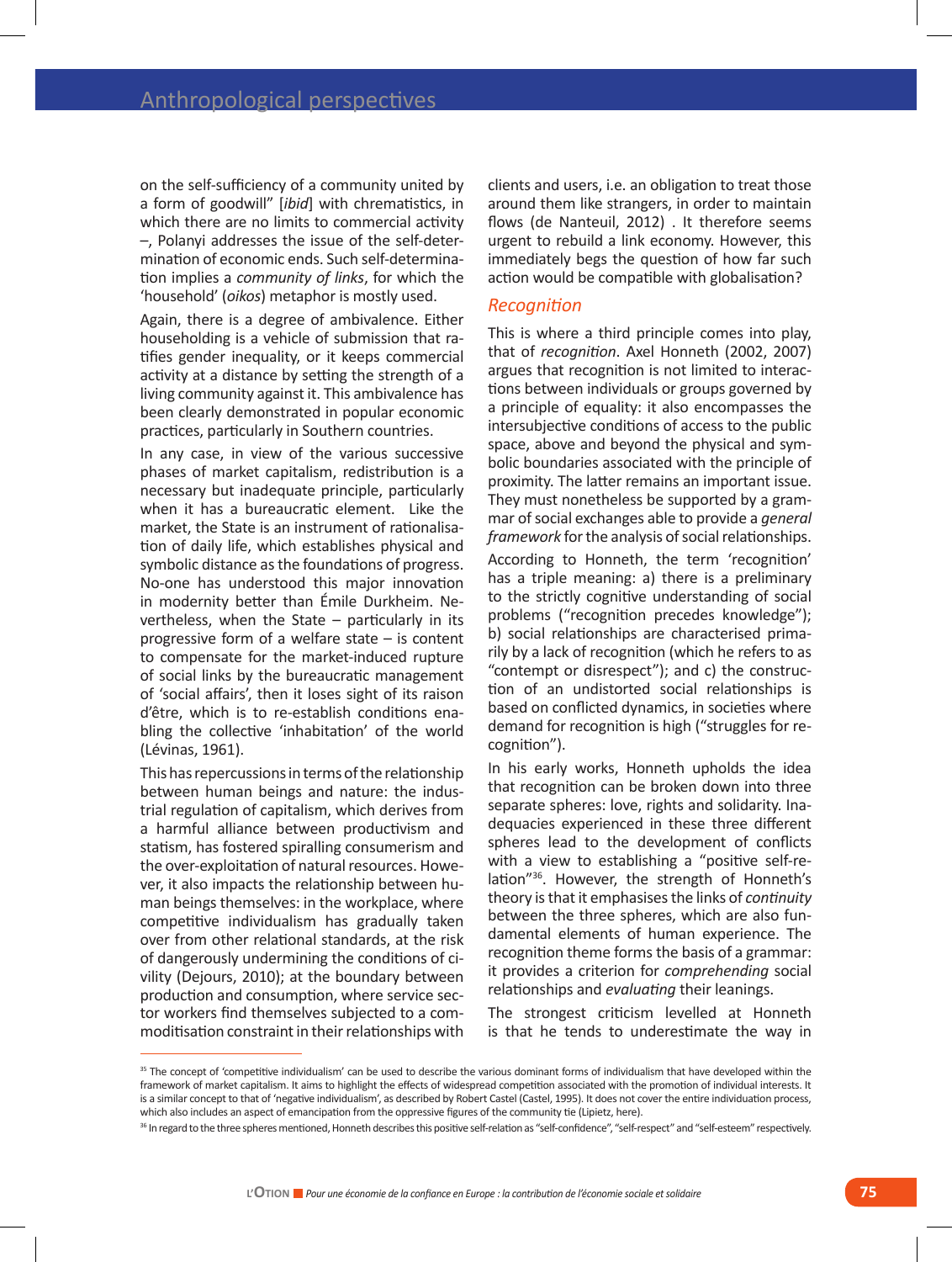which economic anthropology structures social relationships, independently of the recognition theme. Two authors in particular have reproached him for this: Nancy Fraser, who argues in favour of a two-dimensional model of social justice, distinguishing between recognition and redistribution (Fraser, 2005); and Christophe Dejours, for whom the issue of the practical conditions of recognition in the workplace is not adequately addressed (Dejours, 2010).

This criticism is important. However, we believe that Honneth's efforts to redefine standards can be reconciled with issues specific to economics, this becoming particularly important in the context of globalisation. When applied to the SSE, Honneth's work has two implications:

- - Firstly, it promotes the idea that economic relationships (not only between producers, but also between producers and consumers) cannot be limited to the indifferentiation towards which the development of the global market is pushing them. Such social links not only need regulatory bodies capable of balancing the relationship between capital and work, they also need relational standards aimed at increasing the social visibility of economic players who have been ignored or abandoned by the international division of labour. Thus recognition is a fundamental requirement in the social relationships brought into play by economic globalisation, without which no institutional changes are viable. From this point of view, the multiple different links between the popular economy in Southern countries and international productive sectors may be regarded as the expression of a movement to ensure that economic relationships satisfy other normative prerequisites than the pure balance of power, especially when it comes to organising consumption according to the recognition of working conditions and to local producer quality criteria. In other words, the goal is to *position the question of trust on the global economic stage*. As Honneth explains, this means conducting a critical study and updating distorted social relationships with a view to their practical transformation.
- - The second implication concerns the status of the SSE within the general dynamic of economic practices. At a time when market capitalism has become a global system while disembedding itself from previous regulations, the challenge is

also to *recognise these practices as legitimate practices on the global economic stage*. It is not so much the intrinsic benefits of the SSE that should be borne in mind when addressing these questions – researchers identified its limitations a long time ago – as the process of pluralisation of economic forms that is taking place through the SSE. Rebuilding a socially and ecologically sustainable economy means rethinking the ways in which the economy works, redefining the conditions of public action and establishing a new relationship with consumption. We believe that this is not feasible unless a set of non-capitalist economic practices, in which a different system of social relationships is very firmly established, is recognised. Through their very heterogeneity, SSE practices introduce real alternatives in both the north and the south (Sousa Santos, 2013). It is important not to functionally confine them to one 'sector' of the economy: economic anthropology is a means of defining the premises necessary to establishing a post-Fordist regulation strategy, with the aim of re-embedding the economy in society in today's globalised world.

Therefore, *the creation of legislation on this subject is essential*. Some countries (such as Belgium, Spain, France and Italy) are ahead of the game in adopting such legislation, but a *European framework* still needs to be developed. Creating a European framework necessarily means addressing the practical procedures of democratic functioning: promoting the plurality of economic forms, which are themselves underpinned by global SSE practices, requires an approach to democracy that is based on citizen participation and mobilisation – in other words, a *plural democracy*. It is on this last point that we wish to conclude.

## **Plural economy, plural democracy**

Evidently, it is not only an internal transformation of capitalism that is required, but also a pluralisation of economic forms. However, how can opening up economic action be compatible with maintaining an oligarchic approach to policy, based exclusively on a combination of elective mechanisms and enlightened expertise?

As we pointed out earlier, making the most of the potential for change embodied in SSE practices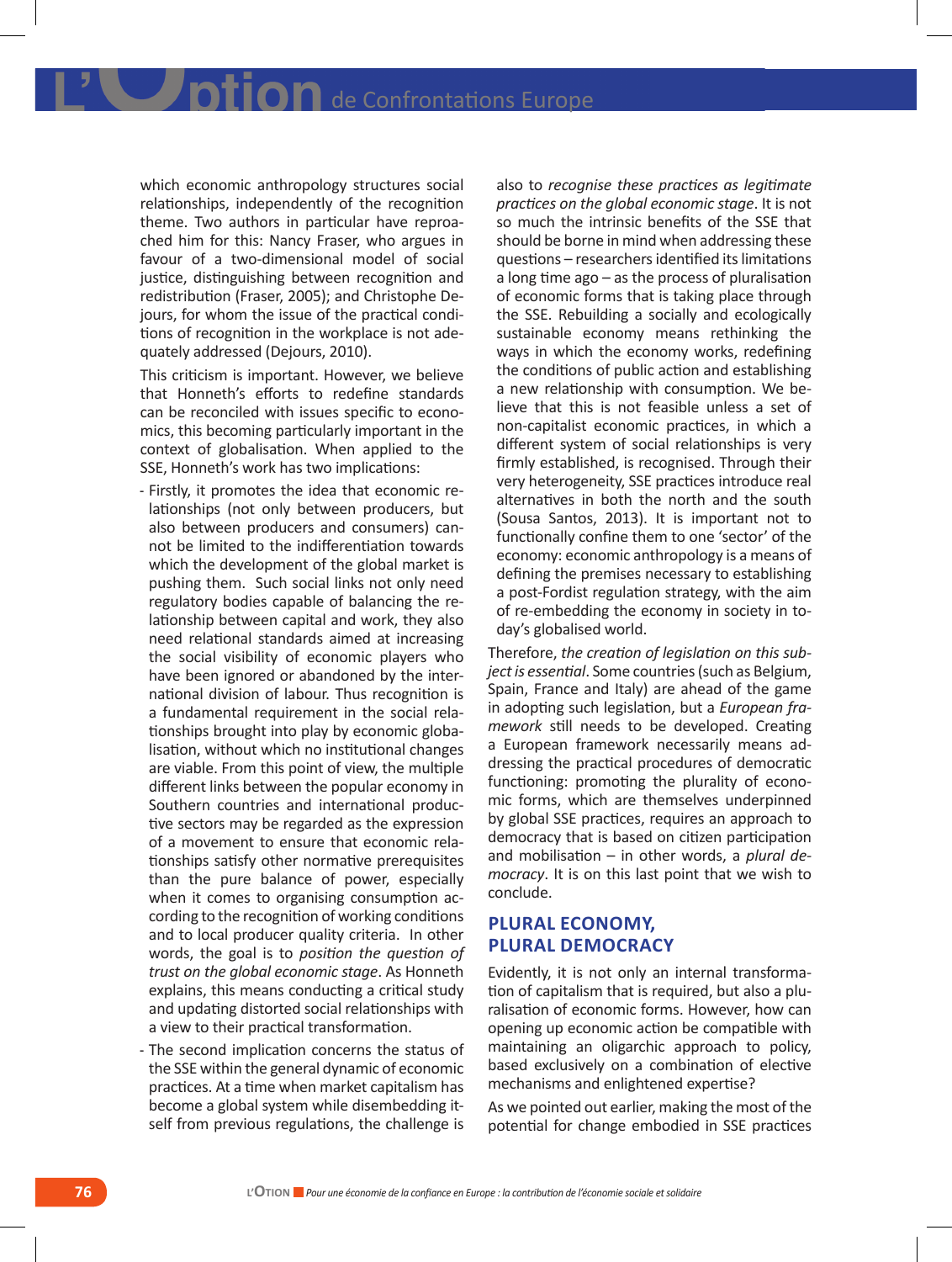means understanding the relationship between the crisis of capitalism and the crisis of social democracy. Social democracy not only underestimated the upheaval caused by the economic crisis, but they also helped to propagate a limited view of democracy. Besides relying excessively on the redistributive paradigm, their approach to economic challenges was based on two recurring themes: *delegation* (the majority of the responsibility for society is placed in the hands of the State), and *representation* (this responsibility is regularly sanctioned by electoral processes).

This approach to public action played an important role in the previous phase, but it failed to integrate citizen-driven initiatives into public action to anticipate or overcome the crisis at the local level. Above all, it failed to see that substantive work was required to tackle the causes of the disembedding of capitalism, and to create new meanings of economic action. It increased mutual ignorance of citizen initiatives and public policy.

This practical drama is underpinned by a theoretical difficulty: the partition between politics and economics. The options put forward by Jürgen Habermas – that of a deliberative democracy and constitutional patriotism  $-$  are promising in that they free the public space from its dependency on parties and power games (Habermas, 1983, 2003). But they underestimate the challenges involved in democratising the economy, a process needed to transform both the economy and society. As Nancy Fraser shows (Fraser, 2005), Habermas fails to grasp the importance of "popular public spaces", where political and economic issues are closely linked. More broadly speaking, he does not take into consideration the work required to redefine the very concept of public space, which involves different forms of associative commitment on the periphery of the market.

Yet SSE practices constantly emphasise this point: the revitalisation of local public spaces calls for the development of non-capitalist economic strategies managed by the middle and working classes, as a counterpoint to dominant economic practices. The goal is to integrate economic action into a *solidarity or citizenshipbased approach* and to build a *community of links* based on concrete problems while, at the same time, tackling the problems arising from a cost-benefit rationale. Reciprocally, the action of these players in an alternative economic sphere helps to revitalise local public spaces and, consequently, to restore citizen participation – which is something that representative democracy is unable to achieve.

This pluralisation of the forms and locations of political democracy is therefore linked to the ability to re-embed the economy in society. More broadly speaking, this movement appears as an economy democratisation process, by enabling economic issues to be addressed through citizen action and mobilisation. It is the kind of development that could generate large-scale political change, which is essential to creating the democratic societies that Europe so cruelly lacks.

## **Bibliography**

**Aglietta M.** (2013), " Quelle est la réforme la plus urgente à mener en France ? ", interview, in Le Monde, 15 mai.

**Aglietta M. et Berrebi L.** (2007), *Désordres dans le capitalisme mondial,* Byis, Odile Jacob.

**Aglietta M. et Orléan A.** (2002), *La monnaie, entre violence et confiance,* Byis, Odile Jacob.

**Alter N.** (2013) *L'innovation ordinaire,* Byis, PUF, 6e éd. [2000].

**Amblard M.** (eds) (2003), *Conventions et management.* Bruxelles, De Boeck.

**Arnsperger C.** (2009), *Ethique de l'existence post-capitaliste : pour un militantisme existentiel,* Byis, Cerf.

- (2005), *Critique de l'existence capitaliste : pour une éthique existentielle de l'économie,* Byis, Cerf.

**Bélanger P. R. et Lévesque B.** (1990), *La théorie de la régulation. Du rapport salarial au rapport de consommation,* Montréal, UQAM.

**Boltanski L. et Thévenot L.** (1991), *De la justification : les économies de la grandeur,* Byis, Gallimard.

**Caillé A.** (2000), *Anthropologie du don. Le tiers byadigme,* Byis, La Découverte.

**Castel R.** (1995), *Métamorphoses de la question sociale. Une chronique du salariat.* Byis, Fayard.

**Cassiers I. et alii** (eds) (2011), *Redéfinir la prospérité. Jalons pour un débat public,* Byis, Editions de l'Aube.

**Dacheux E. et Goujon D.** (2011), *Principes d'économie solidaire,* Byis, Ellipses.

**Dejours C.** (2009), *Travail vivant. 1. Sexualité et travail. 2. Travail et émancipation,* Byis, Payot.

**De Munck J.** (2011), " Les critiques du consumérisme ", in Cassiers et *alii* (eds). *Redéfinir la prospérité. Jalons pour un débat public,* Byis, Editions de l'Aube.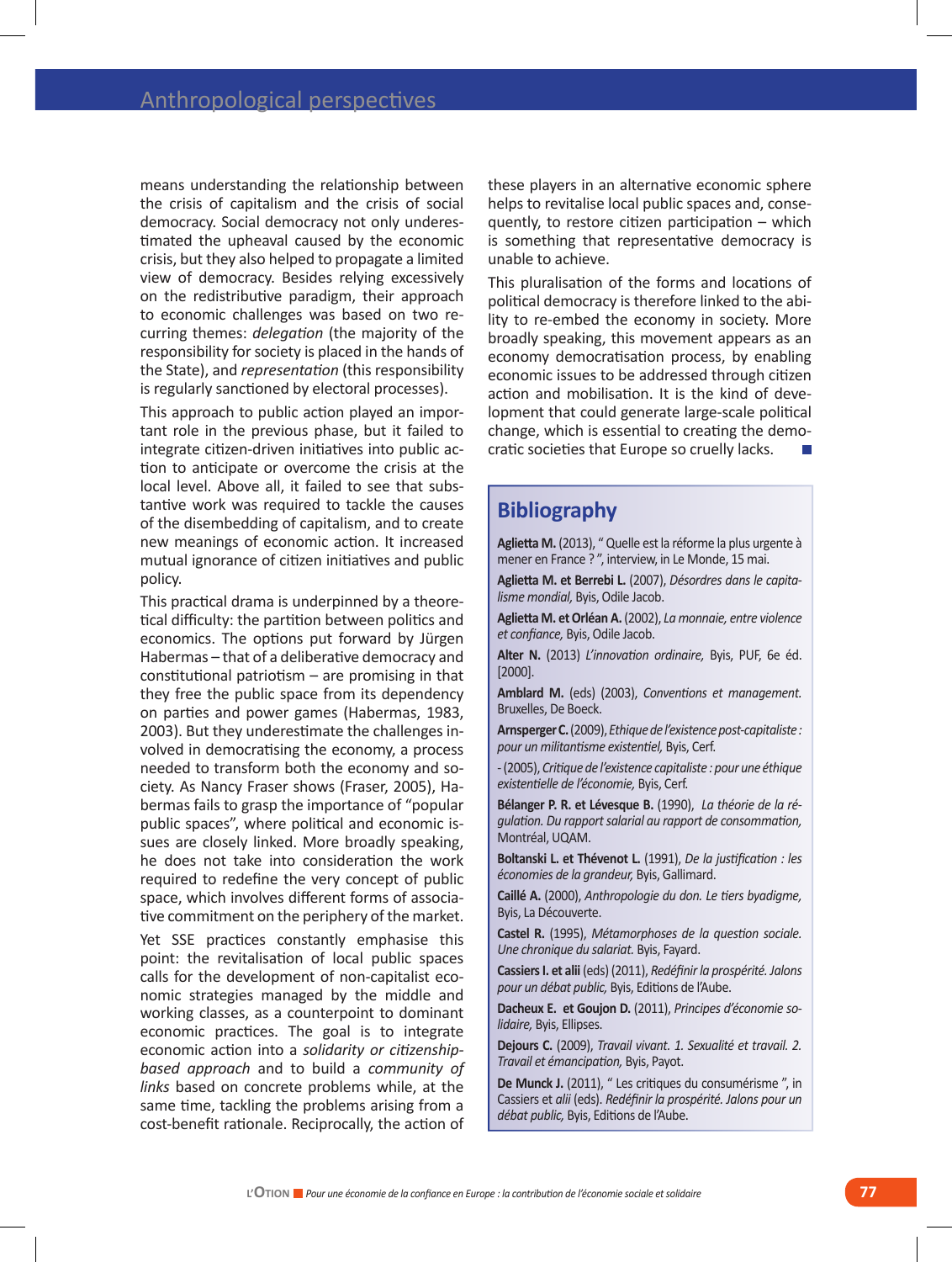**de Confrontations Europe** 

**Dupuy J.-P.** (2005), *Petite métaphysique des tsunamis*. Byis, Seuil.

- (2002), Pour un catastrophisme éclairé : quand l'impossible est certain, Byis, Seuil.

**Eymard-Duvernay F.** (eds) (2006), *L'économie des conventions, méthodes et résultats,* Byis, La Découverte.

**Fraser N.** (2005), *Qu'est-ce que la justice sociale ? Reconnaissance et redistribution,* Byis, La Découverte.

**Gardin L.** (2011), *Les initiatives solidaires. La réciprocité face au marché et à l'Etat,* Toulouse, Erès.

**Goleman D.** (1997), *L'intelligence émotionnelle. Comment transformer ses émotions en intelligence,* Byis, Robert Laffont.

**Gomez P.-Y. et Korine H.** (2009), L'entreprise dans la démocratie : une théorie politique du gouvernement des entreprises, Bruxelles, De Boeck.

**Granovetter M.** (2008), *Sociologie économique*, Byis, Seuil.

**Guéguen H. et Malochet G.**, (2012), *Les théories de la reconnaissance*, Byis, La Découverte.

**Herzog P.** (2012), " Pour la mise en place d'une stratégie européenne de compétitivité industrielle intégrée et solidaire ", *Lettre ouverte de Confrontations Europe*, Byis, Confrontations, 10 septembre.

**Hillenkamp I.** (2013), " Le principe de householding aujourd'hui. Discussion théorique et approche empirique by l'économie populaire ", *in Socioéconomie et démocratie. L'actualité de Karl Polanyi*, Toulouse, Erès, p. 215-239.

**Hillenkamp I. et Laville J.-L.** (2013), *Socioéconomie et démocratie. L'actualité de Karl Polanyi*, Toulouse, Erès, p. 105-123.

**Hochschild,A.** (2012), *The Outsourced Self. Intimate Life in Market Times*, New York, Metropolitan Books.

- (1983), *The Managed Heart*. The Commercialization of Human Feeling. Berkeley, The University of California Press.

**Habermas J.** (2003), *L'intégration républicaine* : essai de théorie politique, Byis, Fayard.

- (1983), *Morale et communication.* Conscience morale et activité communicationnelle, Byis, Cerf.

**Honneth A.** (2011), *Das Recht der Freiheit*, Berlin, Suhrkamp Verlag.

- (2007), *La réification*. Petit traité de théorie critique, Byis, Galllimard.

- (2002), *La lutte pour la reconnaissance*, Byis, Cerf.

**Illouz E.** (2006), *Les sentiments du capitalisme*, Byis, Seuil.

**Jaeger M.** (eds) (2011), *Usagers ou citoyens ?*, Byis, Dunod,

**Juan S.** (2011), *La transition écologique*, Toulouse, Erès.

**Kis J.** (1989), *L'égale dignité. Essais sur les fondements des droits de l'homme*, Byis, Seuil.

**Laville J.-L.** (2011), *Agir à gauche*. L'économie sociale et solidaire. Byis, DDB.

- (2010), *Politique de l'association*, Byis, Seuil.

**Laville J.-L. et Nyssens M.** (eds) (2001), " *Introduction* ", in Les services sociaux entre associations, Etat et marchés (eds), Byis, La Découverte, p. 9-21.

**Lévinas E.** (1961), *Totalité et infini*. Essai sur l'extériorité, La Haye, M. Nijhoff.

**Mauss M.** (1999), " Essai sur le don. Forme et raison de l'échange dans les sociétés archaïques ", *in Sociologie et anthropologie*, Byis, PUF, p. 143-279 [1923] ;

- (1999) " Les techniques du corps ", *in Sociologie et anthropologie*, Byis, PUF, p. 365-386 [1934] ;

**de Nanteuil M.** (2012), *La démocratie insensible. Economie et politique à l'épreuve du corps,* Toulouse, Erès. Disponible sur Cairn.info : http://www.cairn.info/la-democratie-insensible--9782749211145.htm.

**de Nanteuil M. et Pourtois H.** (2005), " L'Etat social actif : une réponse au défi de l'intégration by le travail ? ", in Cassiers I., Pochet P. et Vielle P., (eds), L'Etat social actif. *Vers un changement de byadigme ?*, Bruxelles, Peter Lang, 2005, pp. 323-350.

**Polanyi, K.** , (1983) La grande transformation. *Aux origines économiques et politiques de notre temps*, Byis, Gallimard [1944].

**Pleyers, G.** , (eds) (2011) *La consommation critique. Mouvements pour une alimentation durable et solidaire*, Byis, DDB.

**Postel, N., et Sobel, R.** , (2013) " Crise de la pensée, pensée de la crise ", in Hillenkamp I. et Laville J.-L., *Socioéconomie et démocratie.* L'actualité de Karl Polanyi, Toulouse, Erès, p. 105-123.

**Ranci C.** (1990), " Doni serviza reciprocita. La persistenza dell'altruismo sociale nei sistemi complessi ", Rassegna Italiana di Sociologia, XXXI, n° 3, juin-septembre .

**Servet J.-M.** (2013), " Le principe de réciprocité aujourd'hui. Un concept pour comprendre et construire l'économie solidaire ", in Hillenkamp, I., et Laville, J.-L., *Socioéconomie et démocratie. L'actualité de Karl Polanyi*, Toulouse, Erès, p. 187-213.

**Veltz P.** (2000), *Le nouveau monde industriel*, Byis, Gallimard.

**Weber M.** (2004), *L'éthique protestante et l'esprit du capitalisme*, Byis, Gallimard [1904].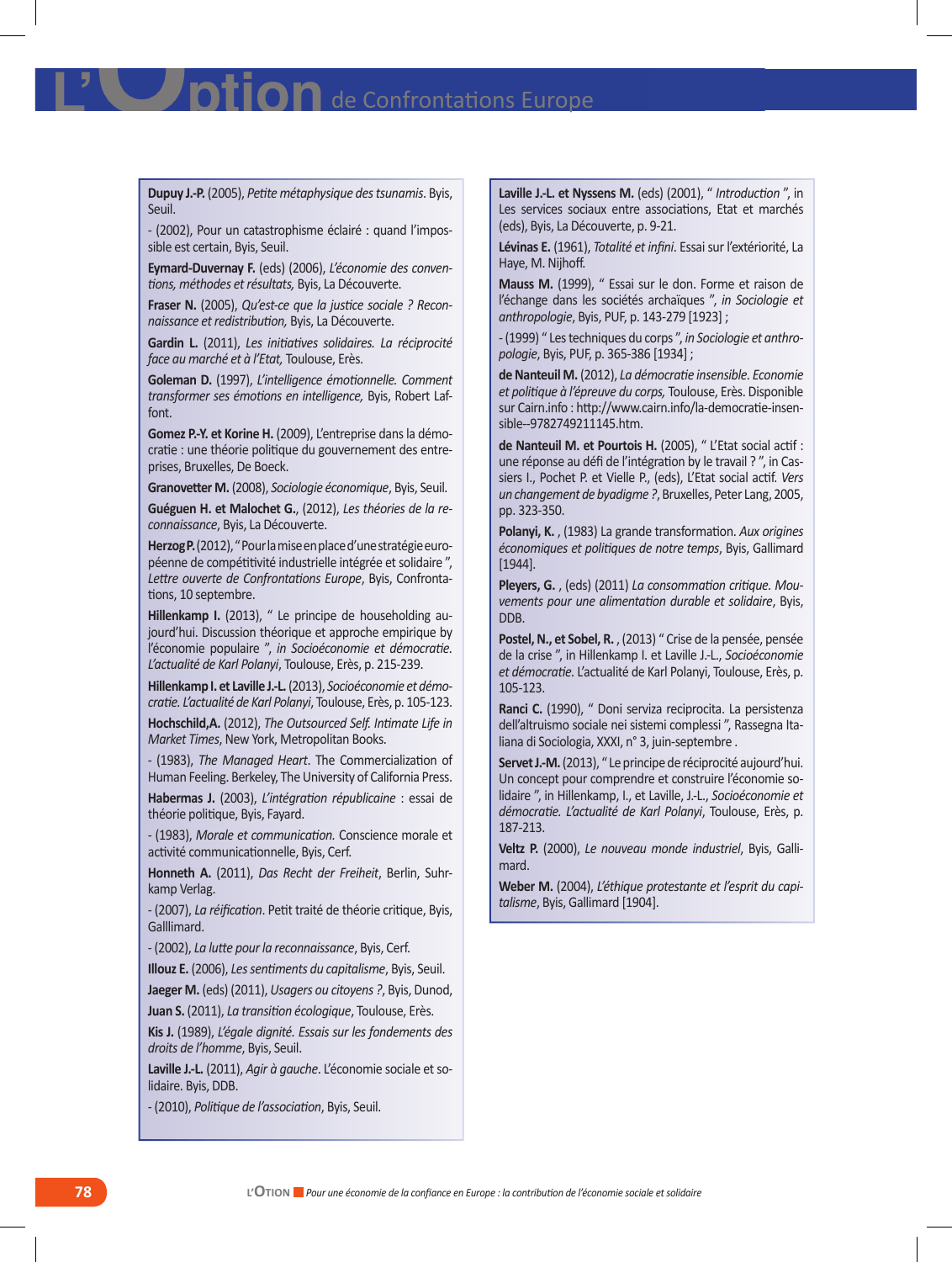By way of conclusion

## By way of conclusion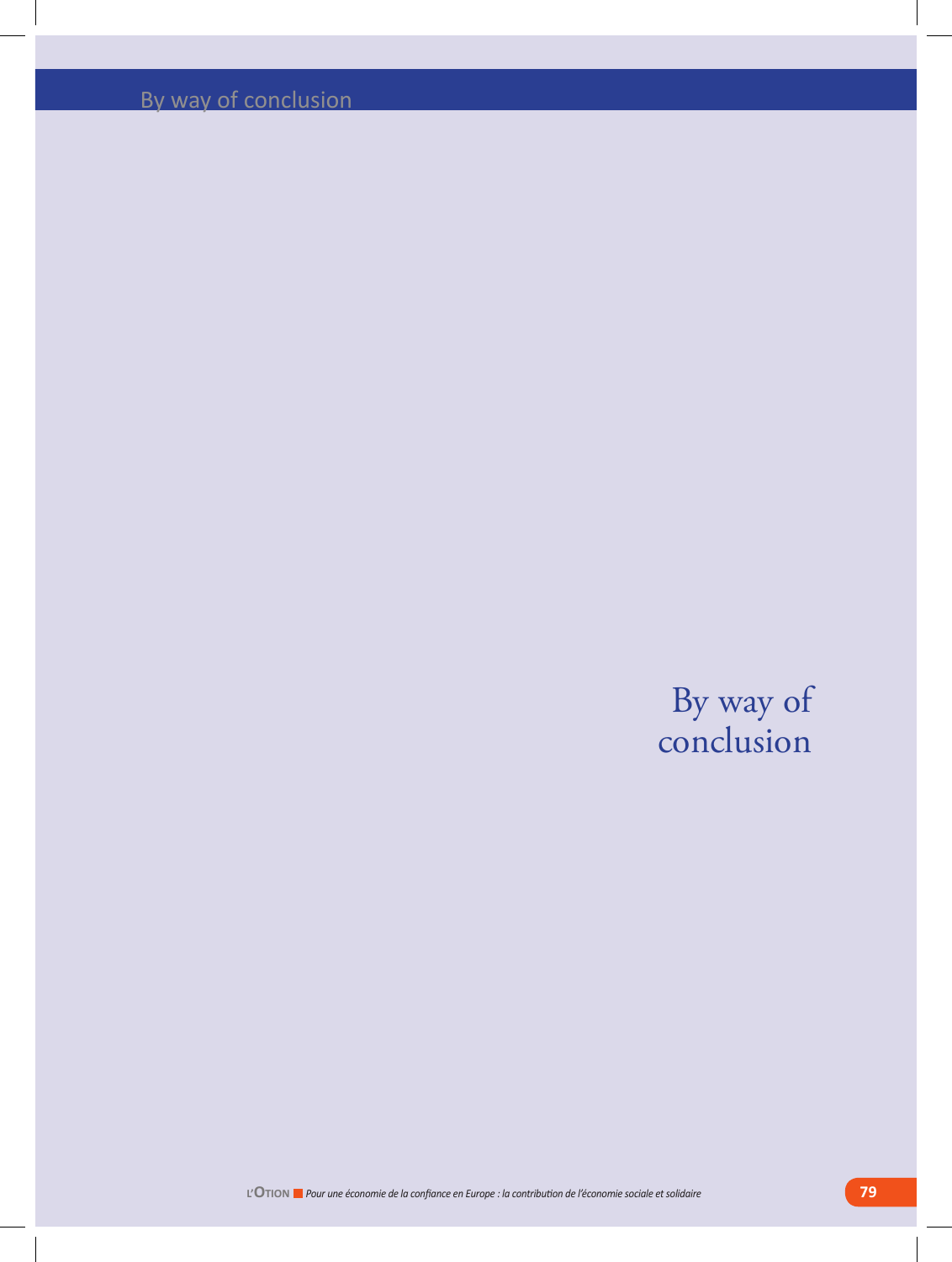# **CREATING A EUROPEAN ENABLING FRAMEWORK FOR SOCIAL AND SOLIDARITY ECONOMY SOLUTIONS <sup>37</sup>**

#### *by Nicole Alix*

*"Malevitch's White on White forced painters to reconsider the essence of their art… We need to change our glasses and decor, and head upstream to avoid systemic failings".*

he effects of the crisis-resolution strategies adopted by the European Union and the Member States in the The effects of the crisis-resolution<br>strategies adopted by the European<br>Union and the Member States in the<br>coming months, whatever they may be, will not be felt immediately. The next 20 years will be tough. The theme of the 2012 Entretiens économiques européens (European Economic Debates) is *Better appropriation of the European market for a more united social market economy.*  Bearing this in mind, Confrontations Europe has taken a closer look at 'social economy'-specific contributions.

For the last 40 years, we have continually used the term crisis to describe the endless periods of adjustment endured by our economy, whatever their cause, consequence, shape, or form. The social economy occupies a special role. And in the absence of a universal solution, it merits greater consideration.

Of course, there can be no single and permanent definition of the social economy. What's more, it has its weak points and must accept criticism. However:

- - The social economy has always provided answers in times of crisis;
- - It provides specific solutions, not only over the short term in response to emergencies but also over the long term to pave the way for the economy of tomorrow;

- Although not a panacea, it should be encouraged on a European level.

## **WHAT SOCIAL ECONOMY CAN BRING TO EUROPE: A DIFFERENT, DECENTRALIZED, LONG-TERM VISION**

The social economy can provide solutions, not just in terms of emergency measures and by rectifying the social exclusions created by the crisis, but also by acting as a lever for new development and social transformation. It can help reconcile citizens with Europe, which is beginning to be seen more as a threat than a promise.

The social economy is in line with the development model of the future, i.e. renewed recognition of the value of local actions in globalisation, high-quality relationships (tangible and intangible), CSR and renewed concern for ethical behaviour (seeking the just AND the good, principles articulated and shared by social groups).

### *A specific role in social cohesion, beyond that of a repair function*

Impoverished and debt-ridden States are no longer only seeking to pass on some of their former prerogatives to private parties, but are also encouraging private investors to become involved in a *social investments market; capitalism* is attempting to overcome the obstacles to its development

<sup>&</sup>lt;sup>37</sup> Text summarising a presentation made at the "Brussels Think Tank Dialogue - Solidarity and Austerity: The 2012 State of the European Union", at "Workshop 2. Beyond European Economic Governance: How to assess and to address the social impact of the crisis".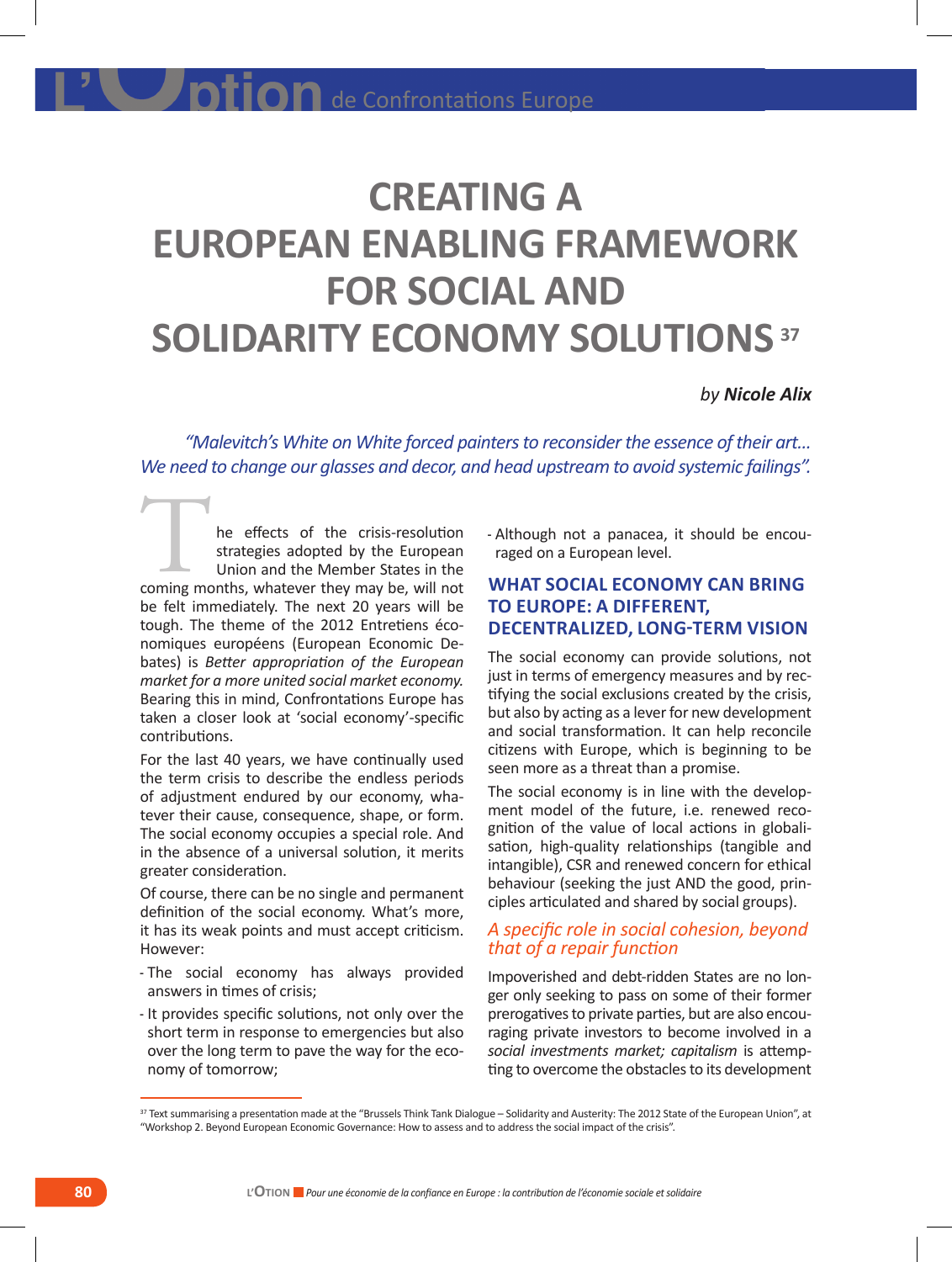through *corporate social responsibility* (viewing practices from an ethical perspective) and by attacking the market of the most underprivileged (so-called *Bottom of the Pyramid* strategy).

The failure of socialist countries and bureaucratic administrations is leading to the adoption of *corporate management methods* in an attempt more effectively to solve *social issues*. Public goods and 'general interest' services, in particular social services, are now regulated within a competitive system controlled by national and European authorities and in the context of a global services market. Which raises the following issues, in order of priority:

- - We need *social diversity* to avoid market exclusion;
- - We need a *public, private and volunteer-based resource mix* to achieve fairness and "quality"; and
- - We need to establish the place of *public and private freedom of initiative* (including not-forprofit) in terms of 'general interest' services, besides services *mandated* by public authorities. This means that there should be proper consultation by agencies in Europe and Member States when making choices regarding ownership and management models.

Europe is about to face austerity measures, and it will lose out if it looks only at the social economy's repair capacity.

Of course, as a "child of necessity", the social economy implements emergency (food banks, maintenance of services in depopulated areas, etc.) and repair solutions (academic support, business integration, etc.).

But it is also constantly inventing new forms of voluntary social protection, in the form of cooperatives (including in banking), mutual health insurance schemes, etc. It is important that we assess the pertinence of solutions (privatisation, public, social economy) whenever necessary. Complementary levels of economic development and development management exist (local, regional, national and international), which neither the States nor the market can do without. The social economy need not necessarily replace other systems in the fields of agriculture, savings and credit, health, and education. Instead, it must be given greater prominence alongside them, and the rules of the game must be changed to

give these collectively run and owned companies their place.

#### *New paths made available by innovations in energy production and the digital revolution*

A *New Mix* is taking shape here too thanks to digital technologies and new forms of energy production, one that is both centralised and decentralised: we will be both local consumers and producers of energy, as well as connected to the main networks: a renewed *double qualité coopérative* [dual-capacity cooperative] and potential partnerships between the businesses managing the grid and the social economy.

*Open source and the management of collective and public goods* (free software, free seeds, collective housing, local currencies, etc.) are leading to the emergence of new collective enterprises. The internet has made it possible for local entrepreneurs grouped into cooperative or associative networks to share equipment "at home".

*Multinationals* are seeking innovative *partnerships* with *local actors*, NGOs, social enterprises and SMEs. *Local authorities* are seeking to encourage these new activities so that citizens can live in their catchment areas and avoid exclusion.

Citizens who have become "consumers" want to take action for a more sustainable world. Short distribution channels are being set up (fair trade, ethical finance and co-operative banking, local currencies, online project co-financing platforms, etc.).

These new avenues in the social economy, in which technology and economic and social challenges meet, are essential to *prepare our economy and society for tomorrow.* 

## **WHILE NOT A PANACEA, SOCIAL ECONOMY SHOULD BE ENCOURAGED AT EUROPEAN LEVEL**

Europe must take the social economy seriously. It is an integral part of the "social market economy", a Lisbon Treaty objective. In the Declaration made at the 2012 European Conference of Bishops, it is presented as being one of their four pillars, an arena for exchange and reciprocity, alongside their other pillars of sustainable development, which are the market economy, social policy and environmental policy.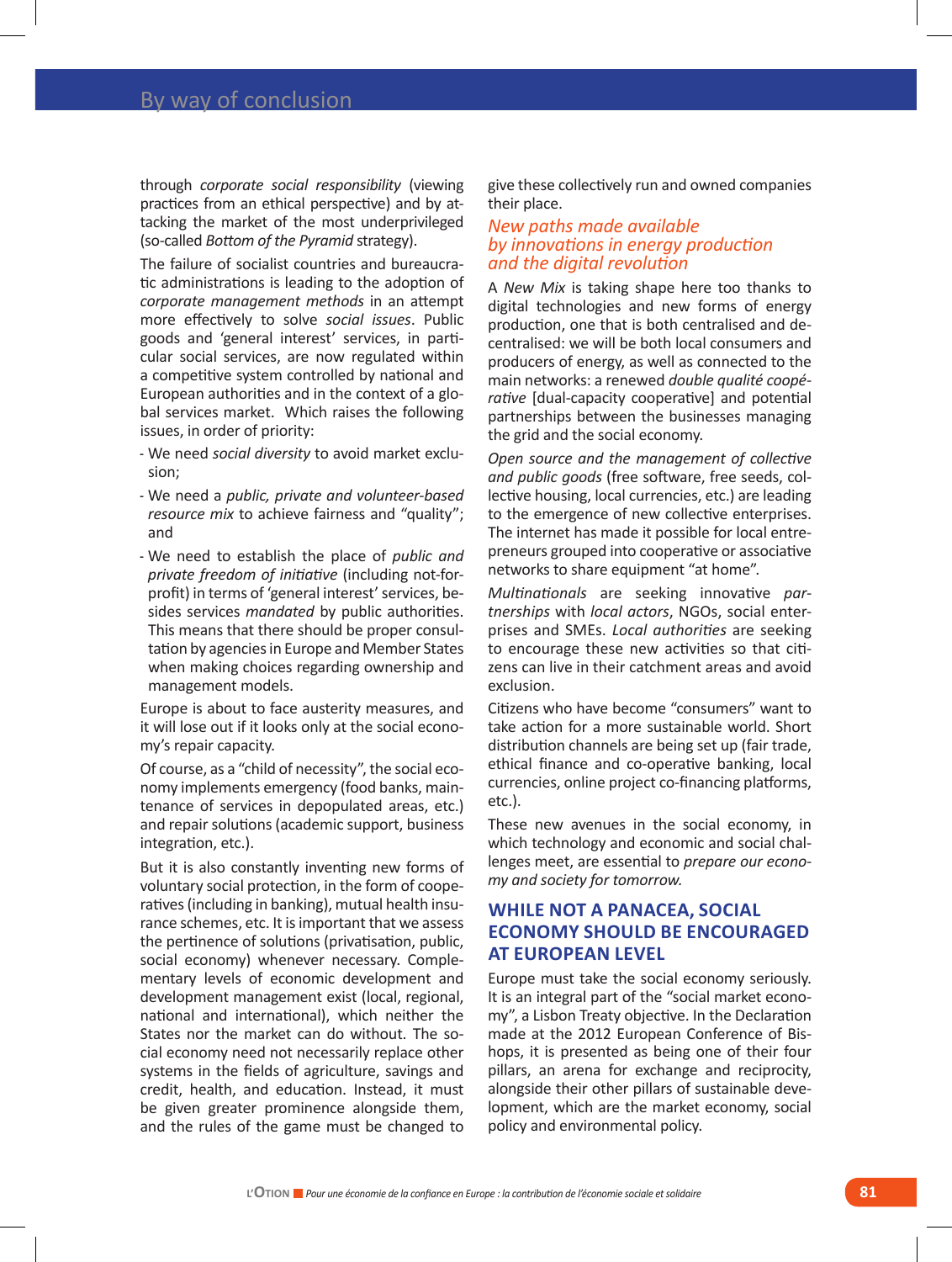**DION** de Confrontations Europe

#### *A positive trend within the Commission*

The positive trend initiated by the European Commission and championed by Commissioner Barnier must be seen as an opportunity. The Single Market Act aims to make the EU more effective in terms of competitiveness and necessary social cohesion. One of the 12 levers relates to social entrepreneurship and, on 25 October 2011, three types of action were announced:

- - *The Communication on corporate social responsibility*, raising the fundamental question of the role of corporations within society, in particular given the externalities they produce;
- - *The Social Business Initiative*, aimed at companies whose objective is to produce added social value, which serves the 'general interest'; and
- - *An approach focusing more on the statutes for a social economy* (associations, foundations, cooperatives and mutuals). These statutes must be reviewed so that the companies operating under such structures can function to their fullest.

The European Commission's 2011 Social Business Initiative proposes:

- - easier access to *funding, private and EU funds;*
- - greater visibility; and
- - an *improved legal environment*, particularly regarding:
- *public procurements:* inclusion of social and environmental clauses, criteria other than the lowest price;
- *general economic interest services:* improvements for local and social services; and
- *statutes:* discussions are underway to improve the European Cooperative Statute, which is currently relatively little-used. Regarding the statute for mutuals, given that expectations vary from country to country, the Commission will refer back to the Parliament's report on the subject. Finally, a European Foundation Statute is currently being prepared.

#### *Visibility. Defining the role and place of the social economy in a regulated market economy.*

The social economy should be promoted not as a niche "third sector", but as a form of market economy in which added value is distributed before benefit is calculated, and not only through tax redistribution and philanthropy. This raises the issues of how added value should be distributed, benefits to "communities" and public goods contributions.

Beyond *social enterprises,* whose contours are still ill defined, the specific role of legal groups of individuals, who have for decades provoked the economic mobilization of stakeholders, should be promoted. There can be no results without a process. The specific processes of non-capitalist forms of enterprise, including those in the social and solidarity economy, should be recognised and encouraged.

Social innovation, encouraged by President Barroso, should not be limited to innovation in social services, to fight poverty, but should also be placed at the service of investment – including in the workplace, in industries and services, and in the social economy. Social economy should be considered in terms of the exchange of ideas and projects as a source of future innovation. This is an almost alien land and one in contradiction with the single market approach, which is aimed at product standardisation whereas here we are talking about co-production, collaboration, and cooperation.

#### *Legal environment.*

*Member States must be encouraged to adopt legislation that promotes socio-economic models* to create new growth. There are obstacles that prevent cooperatives, associations and mutuals from existing and developing in some Member States, and these *obstacles must be removed*. The hybrid forms of social enterprise must be recognised, along with their right to hybrid funding.

Our *European Competition Law,* which is supposed to protect consumers, but which sometimes does so at the expense of workers or citizens, should be reviewed to serve a long term vision.

Until now, Community law has been based on a fundamental principle, i.e. that the way to create a strong market ensuring peace and prosperity in Europe is to limit the role of States. The EU may only intervene in the rules of society when Competition Law, which is the exclusive remit of the EU, is at stake. In certain Member States if a collective organisation is acting in the 'general interest' it can take part in community life, whatever its scope of powers.

This is why a *European positive law for 'general*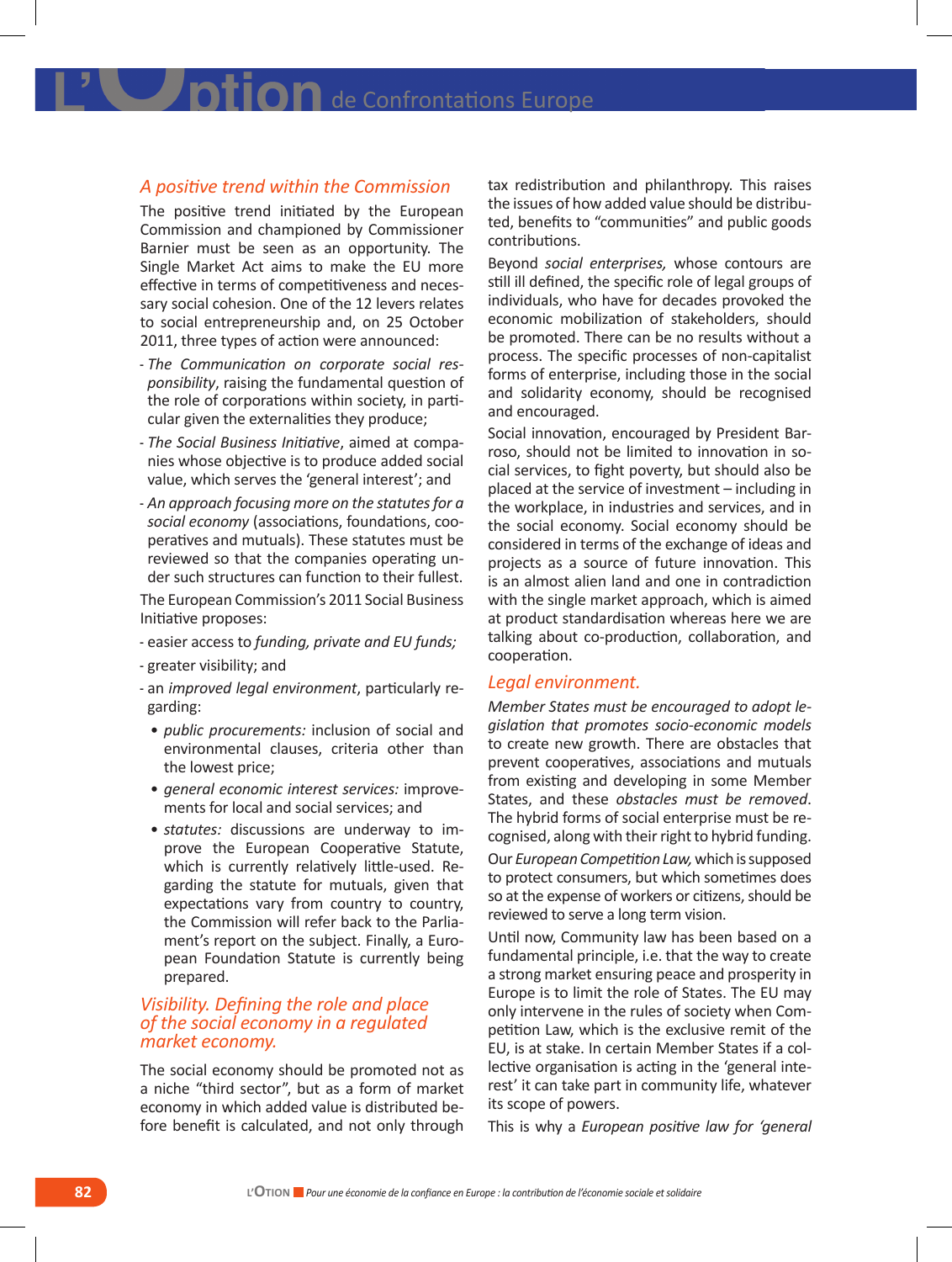*interest' services must be nurtured and public goods and common promoted.* A European definition of the term "general interest" would facilitate the distinction between competitive and non-competitive business activities (which the Commission invites the Member States to treat differently), the establishment of standards for assessing quality and prices (based on long-term criteria) and - why not? - the recognition of citizens' general-interest initiatives, thereby incorporating the principle of subsidiarity into EU fundamental rights.

#### *Funding.*

We need to develop funding mechanisms for long-term social investment.

The special investment funds for entrepreneurship (EuSEF) promoted by the Internal Market and Services DG constitute a first step but are a partial answer. On the one hand, we need to see things from a wider perspective, one that meets the needs of social enterprises having greater capital requirements, such as hospitals, social housing bodies, and homes for the elderly and the disabled. On the other, we must not content ourselves with invested capital, as if public funding or social protection were no longer needed, neither for investment nor for functioning. The change represented by the possibility of using the ERDF for social infrastructure should be encouraged: European funds financing not only investment in economic growth but also public goods will be a breeding ground for more sustainable growth.

#### *Assessment and regulation methods:*

We need a range of solutions to protect investors and consumers, in particular the most vulnerable (e.g. services for people, social protection, access to banking services) and according to the type of company or organisation: ad hoc statutes (legal, national or European regulations defining the place of different investors) and/or labels (regulated by the market, a brand trusted by consumers and attractive to investors).

At a time when remote control by experts is becoming more common, we must also remain attentive to the actors on the ground, who know their business, their customers, their shareholders, their strengths and their weaknesses, the conditions under which "real projects with real people" have a chance to work. Although useful,

we must put an end to the systematic substitution of field expertise with indicator tables.

#### *Financial assistance for SSE players: changing scale in a realistic manner.*

The social and solidarity economy has been invited to move on to a bigger scale. There is a huge pool of local funding and savings to help it achieve this, which is just asking to be poured into local projects because the fund holders believe in projects they can relate to and in which they are willing to invest their family's money.

Yet there are complaints that it is hard to "find new project leaders". Why? Because we cannot oblige people to act like wholesalers in order to boost the development of new business projects. We need to work upwards from the stakeholders on the ground, rather than through institutional bodies.

Local entrepreneurs' clubs, clusters that facilitate cooperation and competitiveness clusters dedicated to cooperation between different types of players work the best. We need to set up workshops to identify new opportunities; instead of just waiting for new entrepreneurs to turn up, we should bring together different players, entrepreneurs, local authorities, local banks, etc. Initiatives that have their roots in the local community but would benefit from competing, networking and cooperating with each other. For example, we have come to realise that what works for a company is not meeting its counterpart in another country, but meeting players of "a different kind" in other countries. Innovation is driven by difference; that's when development occurs.

Monopolising strategies should also be avoided. To this end, objectives and values should be identified right from the start, on the basis of a common approach to the collaborative project. Entrepreneurs need to see what they stand to gain from taking part in a collaborative project; local authorities need to learn how to help people without holding their hands all the time. Right now, such practices are marginal. We should move away from development aid to the creation of partnerships. We need intelligent financing organisations that really understand what is needed and help to set up projects. The SSE should pay less attention to its articles of association and its models and more attention to citizens. It should try to step outside of its traditional boundaries. It has an appointment with history.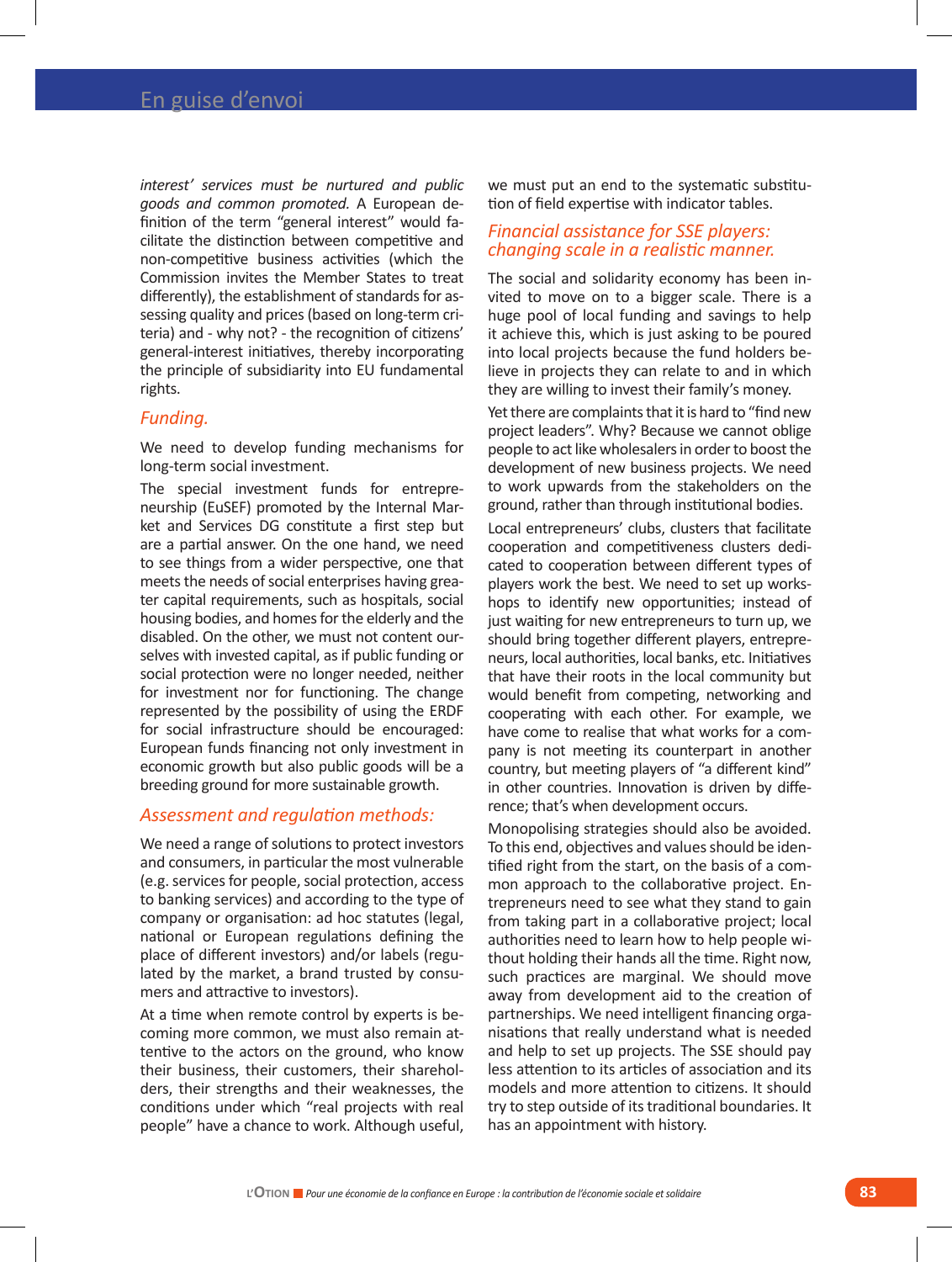## **Proposition for 6 priorities 38**

### **Towards a European framework in favour of the social and solidarity economy**

- **1. Research and social innovation:** we should promote the study of public and common goods as productive capital, which, when used by people, creates new social capital; we should also promote research into the governance and association of stakeholders, and remember that processes play an important role in producing results.
- **2. Promotion of various forms of enterprise**, social enterprises "of all kinds", to groups of people sharing a collective heritage and with asset locks.
- **3. Funding for social investments having greater capital requirements:** we need to raise European funds and private funding for social enterprises that have greater capital requirements, such as hospitals, social housing, and homes for the elderly and the disabled, and education.
- **4. 'Services of general interest', European public goods, common goods:** we need to recognise the right of the social economy to initiate and govern projects that should be unconstrained by 'public procurement' rules. And recognise the need to hybridise resources, through simpler State aid systems.
- **5. Introduction of new long-term and 'commons' criteria into investment rating and selection processes and investor compensation systems:** we have to promote systems which enable the emergence and the spreading of collective knowledge, in the industry and services sectors, be they economic, social or cultural.
- **6. Collective voluntary social protection:** we need to promote the mutual sector to empower groups of people who want to organise collective life insurance schemes, in addition to State run social protection and private sector.
- **7. Promote a change of scale on the ground, not through institutions:** for example, create local entrepreneurs' clubs, organise international meetings between people from different backgrounds, encourage difference-driven innovation and avoid monopolising strategies; and bear in mind that local knowledge is a vital factor in social and economic decision-making.

In conclusion, some questions for the short and medium term: Who will take action? Who will implement the policies? Where are the allies for this policy? Can this lead to some States or regions taking a stance? Could think-tank make joint proposals?

Malevitch's White on White forced painters to reconsider the essence of their art, and Stravinsky drew inspiration from Russian folk songs to find a second wind after receiving a bashing from critics.

We need to change our glasses and decor, and to head upstream to avoid systemic failings. There is no point separating economic from non-economic, economic from social, and economic from political since these aspects of our social lives are far too closely intertwined and their definitions evolve over time.

For several decades, market expansion has destroyed free and local solidarity without being able to compensate with long-term "social protection" systems. There is no obvious consensus on the diagnosis of the recent crises. "Real liberalism" is proving its limits just as "real" communism has done in the past. The economy is inherently unstable, and we need to give consideration to its economic AND social AND environmental AND cultural AND political dimensions.

In political terms, transforming the European internal market into an arena for both market and non-market transactions is both risky and difficult, since the stakeholders have little faith in the idea. The social economy with its

<sup>&</sup>lt;sup>38</sup> For a series of detailed proposals, see also (Laville, 2012).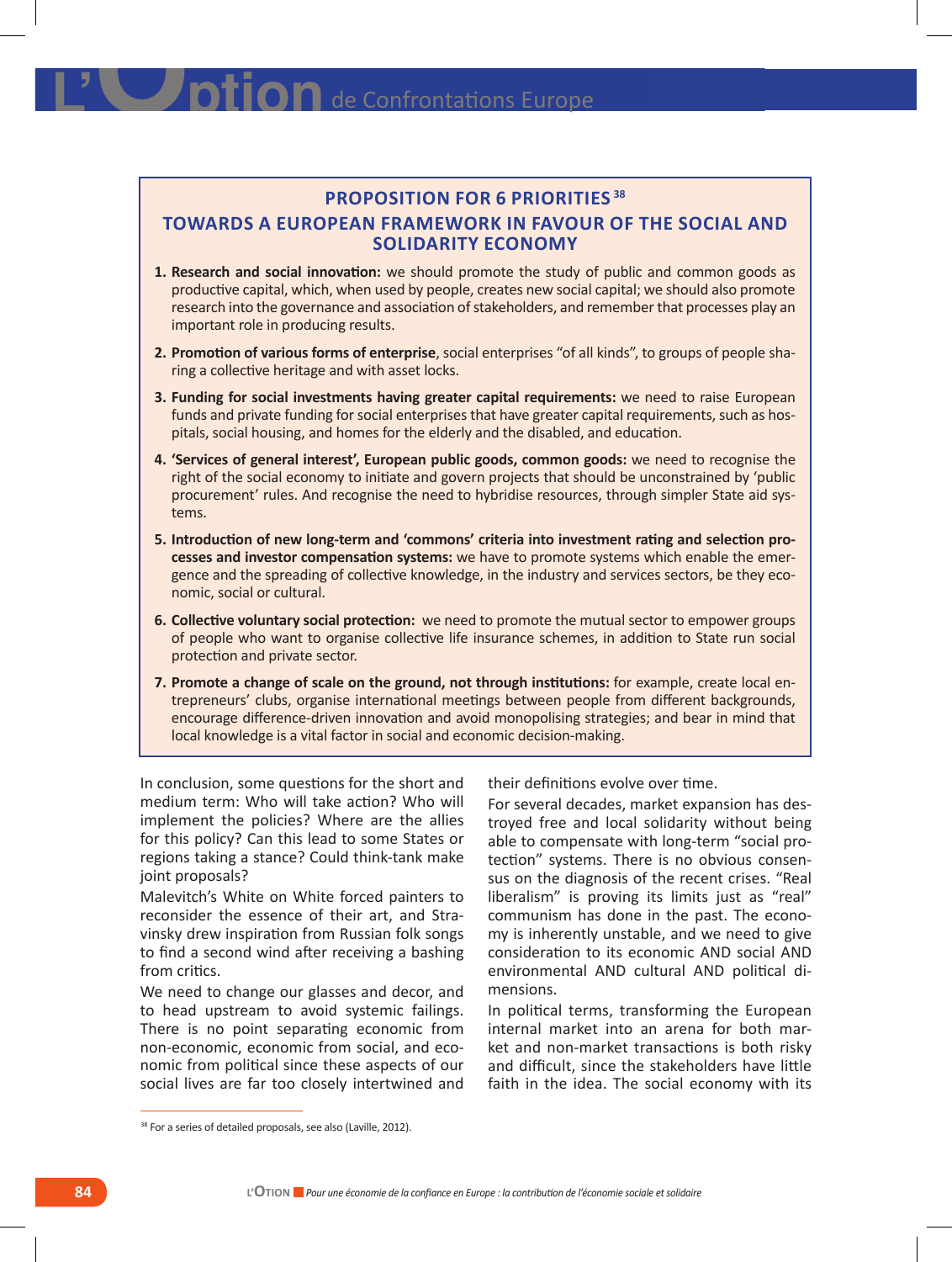specific logic has a role to play here, not only in terms of its ability to repair (a generally acknowledged attribute), but also in terms of developing another form of production, based on the organisation of collective efforts. Local distribution networks between producers and consumers, free software and seeds, collective housing, local currencies, decentralised energy: these new "social economy markets" are linking major technological innovations (the internet, energy) with actual needs to prepare our economy and society for tomorrow. Far from being fringe phenomena, they are also attracting interest from local authorities, who are looking to "re-localise" their industrial and service economy.

The time has come to show that *diversity in company types,* be they private, public, or collective, stabilises and regulates the economic system. Mutuals, cooperatives, and associations mobilising collective action and generosity are not temporary solutions, or if they are, they will last at least between 20 and 100 years.

The time has come to show that *public goods and voluntary community actions* are useful and do not run counter to the market economy; that they contribute to setting fair prices.

The time has come to show that there are *other ways of valuing transactions than fixing prices,*  be it in health or in finance. ("Whether in transparent or opaque markets [...] financial prices are not good indicators. There are no opposing forces to limit excesses, unlike in ordinary goods markets" (Orléan, 2011).

Our strategy has much in common with the ideas of K. Polanyi; we need to re-embed the economy in the society from which it has been severed. The self-regulating market utopia carries ruinous social and environmental costs, liable to fuel the rise of protectionism and extremism. The realms of production and distribution must be reappropriated, under the political and social control of citizens and not merely in the hands of private interests.

This also ties in with Nobel Prize winner in Economics Elinor Ostrom's theory on common goods. "Non-cooperative models tell us what individuals do when they are in a situation that they cannot alter, not when they are sufficiently independent to create their own institutions and influence practices and profits." By repeatedly

communicating and acting together to manage the resources upon which they depend, collectives can act more efficiently than the market or central government. "Applying models outside of their scope can do more harm than good."

## **Bibliography**

**Alix N.** (2012), ''Do EU legislation and economic policies act in concert in developing a harmonised business theory for social economy and social enterprise? A European review from 1990 to 2011'', *Conference Working Papers Series,* volume VIII, Siena, Italy ;

- (2013), synthèse dans *RECMA* 327, janvier.

- (2012), ''Vers des solutions d'économie sociale'', Brussels Think Tank Dialogue, 31 janvier.

http://www.confrontations.org/images/confrontations/Actu/BRUSSELS%20THINK%20TANK%20DIALO-GUE%20f.pdf

**Commission européenne** (2011), *Communication au Bylement, au Conseil, au Comité économique et social européen et au Comité des régions, Initiative pour l'entrepreneuriat social. Construire un écosystème pour promouvoir les entreprises sociales au cœur de l'économie et de l'innovation sociales,* COM (2011), 682/2, Bruxelles, Commission européenne.

- (2013), Règlement (UE) n° 346/2013 du Bylement européen et du Conseil du 17 avril 2013 relatif aux *fonds d'entrepreneuriat social européens,* Bruxelles, Commission européenne.

**Comece** (2012), " Une Communauté Européenne de Solidarité et de Responsabilité ", *Conférence européenne des évêques,* 13 janvier. http://www.comece. org/site/fr/presse/communiquesdepresse/newsletter. content/1417.html

**Laville J.-L.** (2011), *Agir à gauche. L'économie sociale et solidaire,* Byis, Desclée de Brouwer.

**Orléan A.** (2011), *Le Monde,* 6 décembre.

**Ostrom E.** (2010), *Governing the Commons.The Evolution of Institutions for Collective Action,* Bruxelles, De Boeck.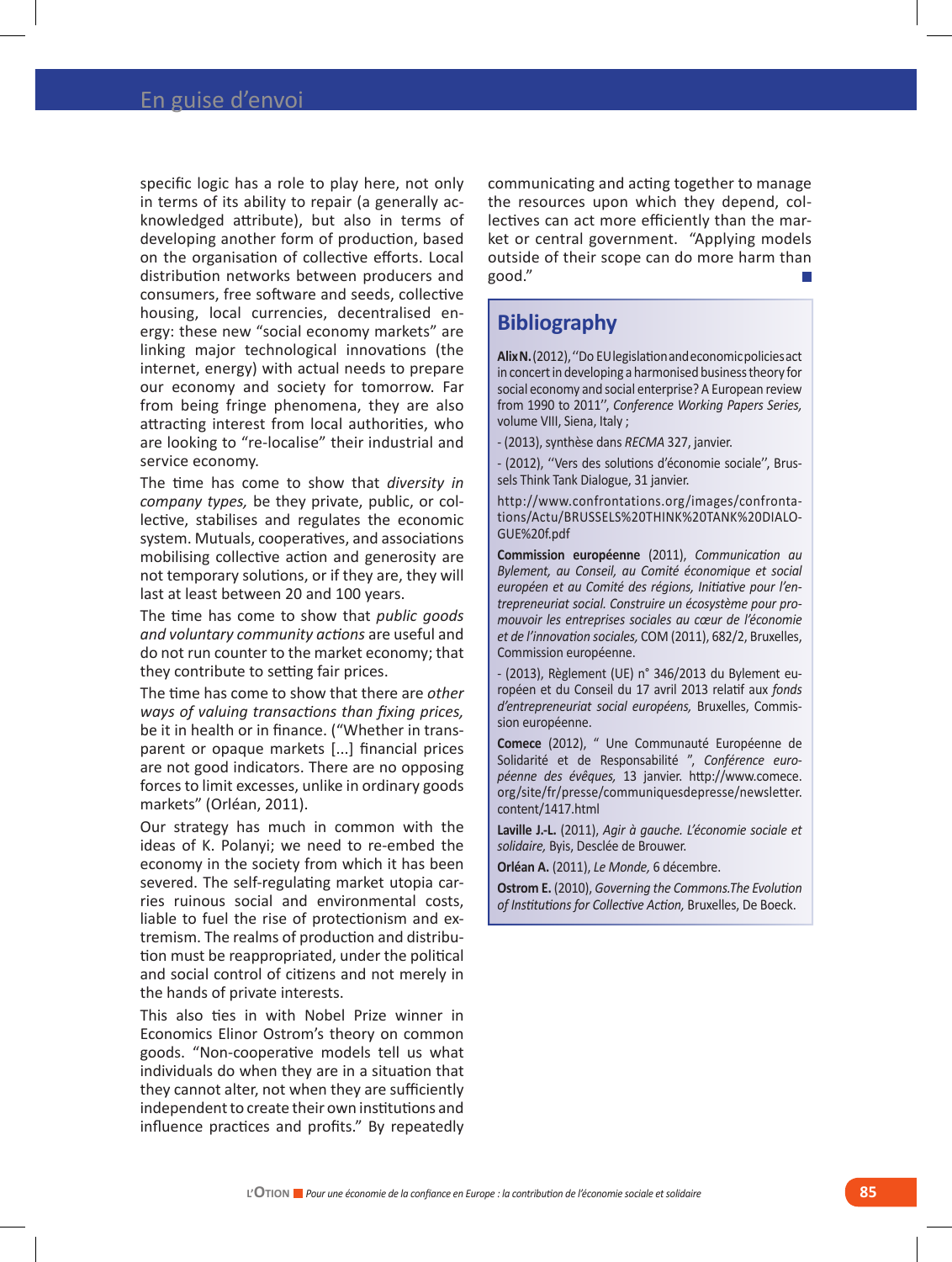## **List of authors**

**Nicole Alix** is Managing Director of Confrontations Europe, where she is in charge of the SSE. She is also Secretary of the Board of the Mont Blanc Meetings, an international forum of SSE entrepreneurs. From 2003 to 2011, she was Development Manager at the *Crédit Coopératif.* Prior to that, she was Deputy Managing Director of UNIOPSS, creator of the *Comité de la Charte du don en confiance* (charter committee for donations given in trust), and Managing Director of *Maisons Isatis* Group (retirement homes).

**Jean-Louis Bancel** has been Chairman of the *Crédit Coopératif* since 2009. He has also been Chairman of the International Cooperative Banking Association since 2007 and Vice-Chairman of France's private-sector Accounting Standards Board since 2008. Formerly, he was Managing Director of *Mutualité Française* (French association of mutual benefit societies), Secretary General of GEMA (French association of mutual insurance companies) and Director of Cabinet for Véronique Neiertz (Secretary of State to the Minister for Economic Affairs and Finance, with responsibility for Consumer Affairs).

**Jean-Claude Barbier**, a sociologist, is Director of Research emeritus at the CNRS (French National Centre for Scientific Research), at the University of Paris 1 Panthéon Sorbonne. He is a member of the "Economics and Society" team at the Sorbonne Centre of Economics. He specialises in the sociology of public policy and social welfare, industrial sociology, and the sociology of management and human resources. He is currently working on a comparison of social welfare systems in Europe and on European integration. He has written numerous books and articles, including *La Longue Marche vers l'Europe*, Paris, PUF, Coll. *"Le Lien social"*, 2008, published in English as "The Road to social Europe", Routledge, 2013.

**Bernard Bazillon** is a chartered accountant, consultant and auditor. He is Associate Director at KPMG S.A and, since 2010, has coordinated the network of KPMG experts assigned specifically to the social and solidarity economy. For 20 years, he was in charge of a team of 50 people working in the SSE. In this capacity, he served as national technical coordinator for companies governed

by the Mutual Societies Code and specialised in helping organisations in the "Social and Medico-Social" sector, as well as charities reliant on public generosity. He is also treasurer of the KPMG France Foundation, which aims to facilitate the social and professional integration and reintegration of young people in difficulty by promoting and supporting education and training initiatives.

**Hervé Bompard-Eidelman** is in charge of the project to establish a network of management and reintegration support cooperatives in prisons (*Groupement coopératif SGI* - solidarity, management, integration cooperative); he is also leader of the project to create a National Cooperative for Associations and Prisons *(Espace National Coopératif Associations Prisons - ENCAP)*.

**Philippe Chabasse** is Associate Director of Jubilacion. A doctor, he was Co-Director of Handicap International from 1984 to 2004. He has also been Vice-Chairman of the French NGO support organisation Coordination SUD and a member of the French National Advisory Committee on Human Rights. He co-founded the International Campaign to Ban Land Mines, which won the Nobel Peace Prize in 1997 with Jody Williams.

**Jacques Defourny** is a professor of economics at HEC-ULG (University of Liège) where he runs the Centre for Social Economy, which he set up in the early 1990s. He was one of the founding members of the EMES network, which comprises 13 university research centres working on social entrepreneurship and the third sector. He was Chairman of the network from 2002 to 2010. He is currently conducting a comparative study of social enterprise models in Europe, the United States and eastern Asia. He has contributed to numerous joint publications in English and in French.

**Pascale Delille** has been a researcher at the Laboratory of Communication and Solidarity at Blaise Pascal University (Clermont-Ferrand) since 2009. She is particularly interested in complementary currencies and SELs (Systems of Local Exchange).

**Bruno Drevet**, a gerontologist, specialises in social housing for the elderly. Previously, he has been director of ANRESPA (association for the development of new residential buildings with services for